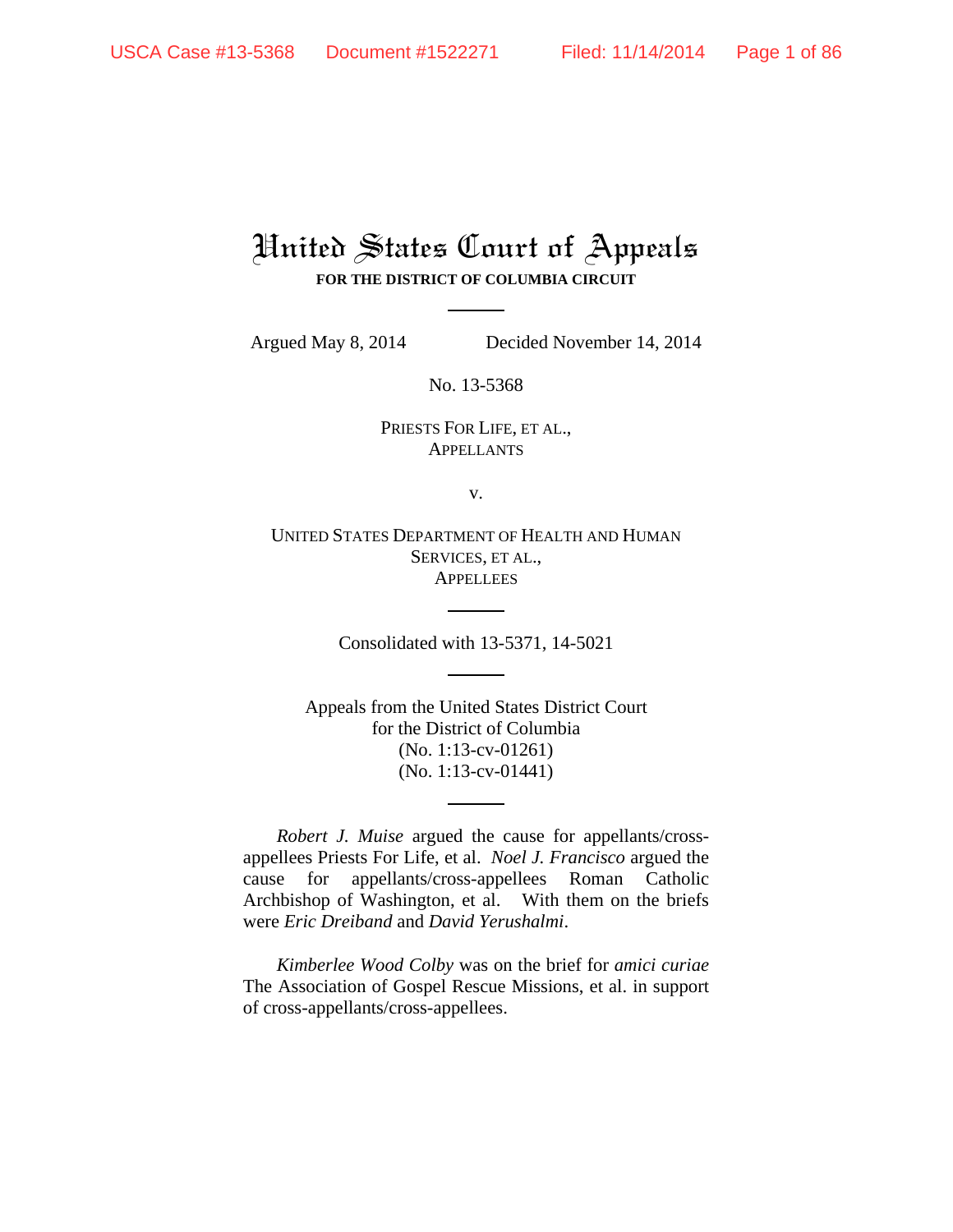*Mark B. Stern*, Attorney, U.S. Department of Justice, argued the cause for appellees/cross-appellants. With him on the brief were *Stuart F. Delery*, Assistant Attorney General, *Ronald C. Machen Jr.*, U.S. Attorney, *Beth S. Brinkmann*, Deputy Assistant Attorney General, and *Alisa B. Klein* and *Adam C. Jed*, Attorneys.

 *Martha Jane Perkins* was on the brief for *amici curiae*  National Health Law Program, et al. in support of appellees/cross-appellants.

 *Marcia D. Greenberger* and *Charles E. Davidow* were on the brief for *amici curiae* The National Women's Law Center, et al. in support of appellees/cross-appellants.

 *Ayesha N. Khan* was on the brief for *amici curiae* Americans United for Separation of Church and State, et al. in support of appellees/cross-appellants.

Before: ROGERS, PILLARD and WILKINS, *Circuit Judges*.

Opinion for the Court filed by *Circuit Judge* PILLARD.

PILLARD, *Circuit Judge*: These consolidated cases present the question whether a regulatory accommodation for religious nonprofit organizations that permits them to opt out of the contraceptive coverage requirement under the Patient Protection and Affordable Care Act ("ACA"), 42 U.S.C. § 300gg-13(a)(4), itself imposes an unjustified substantial burden on Plaintiffs' religious exercise in violation of the Religious Freedom Restoration Act ("RFRA"), 42 U.S.C. § 2000bb *et seq.* Plaintiffs' principal claim is that the accommodation does not go far enough. They believe that, even if they opted out, they would still play a role in

<sup>2</sup>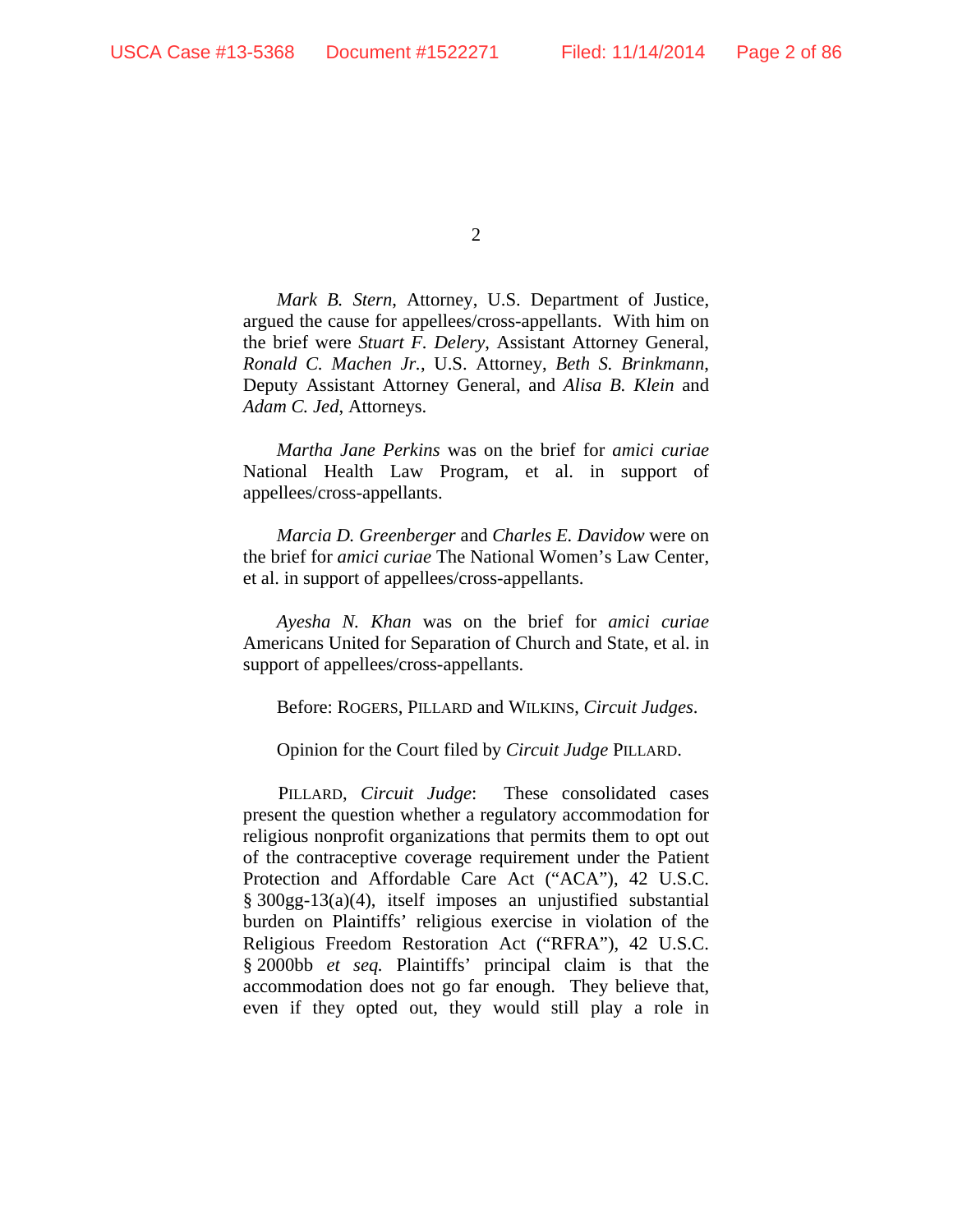facilitating contraceptive coverage. They view the regulation as thereby substantially burdening their religious exercise by involving them in what the Plaintiffs and their faith call "scandal," i.e., leading others to do evil. Plaintiffs claim that the government lacks a compelling interest in requiring them to use the specific accommodation the regulations authorize, making the burden unjustified and unlawful. They contend that RFRA gives them a right to exclude contraceptive coverage from their employees' and students' plans without notice, and requires that the government be enjoined from implementing the contraceptive coverage requirement.

\* \* \*

As a consequence of a period of wage controls after World War II during which employers created new fringe benefits, the majority of people in the United States with health insurance receive it under plans their employers arrange through the private market. Congress chose in the ACA not to displace that basic system. It sought instead to expand the number of Americans insured and to improve and subsidize health insurance coverage, in part by building on the market-based system of employer-sponsored private health insurance already in place. The contraceptive coverage requirement and accommodation operate through that system.

The regulations implementing the ACA and its Women's Health Amendment impose a range of standard requirements on group health plans, including that they cover contraceptive services prescribed by a health care provider without imposing any cost sharing on the patient. The contraceptive coverage requirement derives from the ACA's prioritization of preventive care, and from Congress' recognition that such care has often been modeled on men's health needs and thus left women underinsured. As discussed below, Congress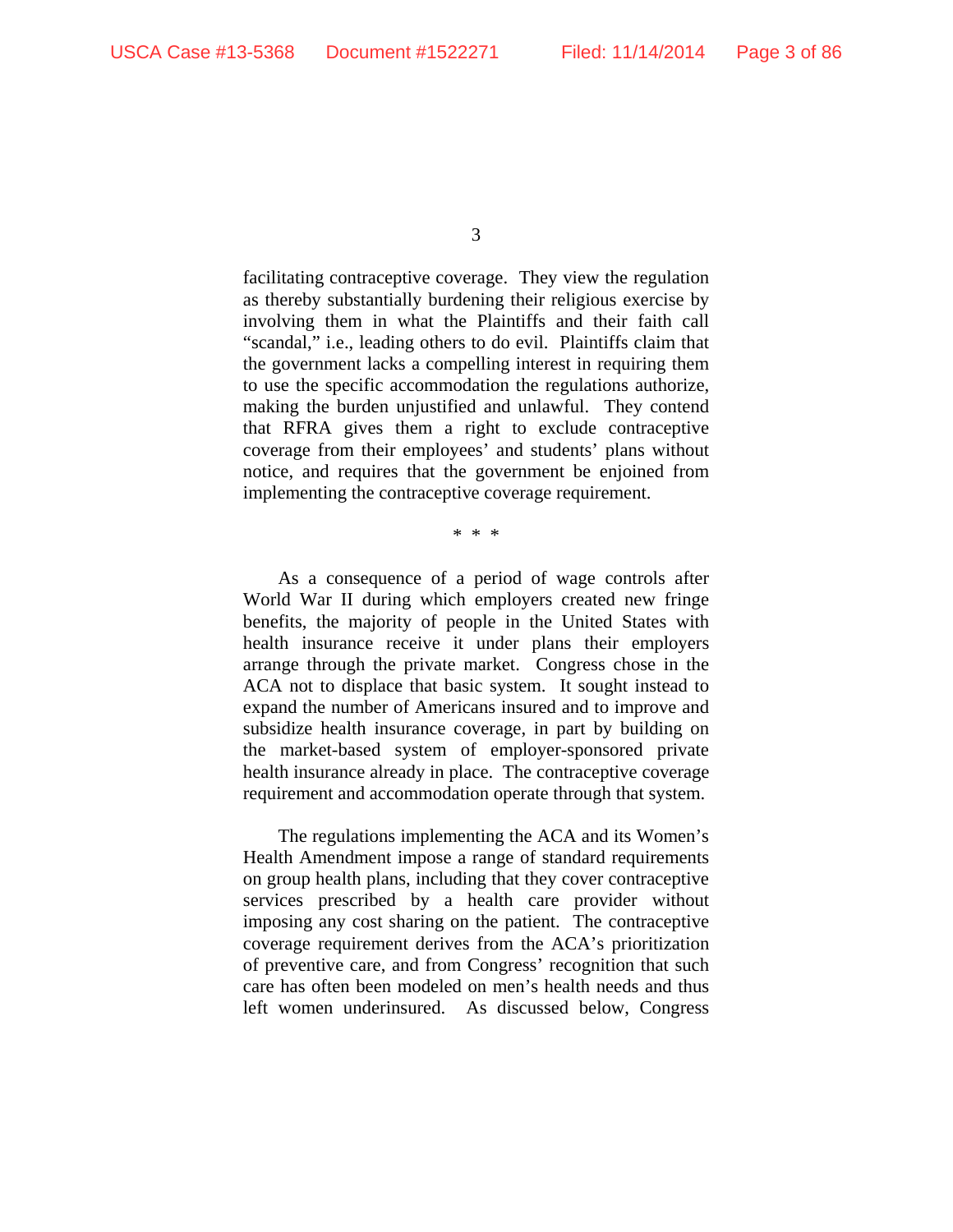included the Women's Health Amendment in the ACA to remedy the problem that women were paying significantly more out of pocket for preventive care and thus often failed to seek preventive services, including consultations, prescriptions, and procedures relating to contraception. The medical evidence prompting the contraceptive coverage requirement showed that even minor obstacles to obtaining contraception led to more unplanned and risky pregnancies, with attendant adverse effects on women and their families.

Some employers, including the Catholic nonprofits in this case, oppose contraception on religious grounds. The Catholic Church teaches that contraception violates God's design because the natural and non-sinful purpose of sex is to conceive a child within a marriage: Plaintiff Priests for Life, quoting the Papal Encyclical *Humanae Vitae*, declares that "'any action which either before, at the moment of, or after sexual intercourse, is specifically intended to prevent procreation, whether as an end or as a means'—including contraception and sterilization—is a grave sin." J.A. 49. In the view of the Catholic Church expressed through *Humanae Vitae*, contraception enables the separation of sex from reverence for the sexual partner, the understanding that sex makes children, and the imperative of deep commitment to marriage and family.

The Catholic Church itself is exempt from the contraceptive coverage requirement, but Catholic nonprofits have a long and broad history of service that goes far beyond worship or proselytizing. Nationally, Catholic hospitals, clinics, universities, schools, and social services groups provide many services that are not inherently religious. Catholic-identified nonprofits employ and enroll as students millions of adults, not all of whom are co-religionists or share the Catholic Church's religious opposition to contraception.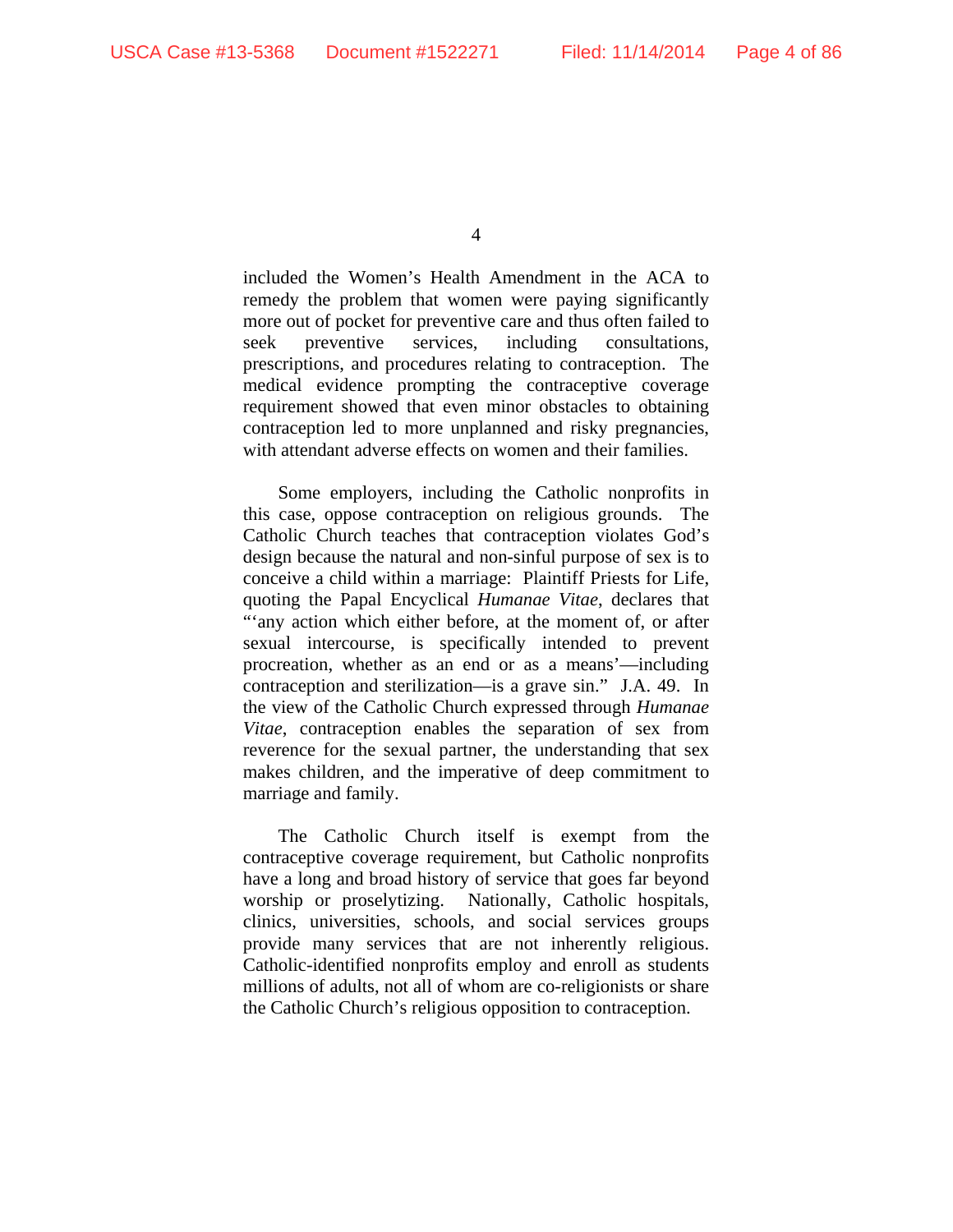Faced with an employer-based health insurance system, forceful impetus to require coverage of contraceptive services, and religious opposition by some employers to contraception, the government sought to accommodate religious objections. As detailed below, the ACA's implementing regulations allow religious nonprofits to opt out of including contraception in the coverage they arrange for their employees and students. The regulations assure, however, that the legally mandated coverage is in place to seamlessly provide contraceptive services to women who want them, for whom they are medically appropriate, and who personally have no objection to using them.

The regulatory opt out works simply: A religious organization that objects on religious grounds to including coverage for contraception in its health plan may so inform either the entity that issues or administers its group health plan or the Department of Health and Human Services. Delivery of the requisite notice extinguishes the religious organization's obligation to contract, arrange, pay, or refer for any coverage that includes contraception. The regulations then require group health plan insurers or administrators to offer separate coverage for contraceptive services directly to insured women who want them, and to inform beneficiaries that the objecting employer has no role in facilitating that coverage.

Plaintiffs, the Roman Catholic Archbishop of Washington and nonprofits affiliated with the Catholic Church, arrange for group health coverage for their employees and students. Plaintiffs oppose the ACA's contraceptive coverage requirement on religious grounds and do not want to provide the requisite contraceptive coverage.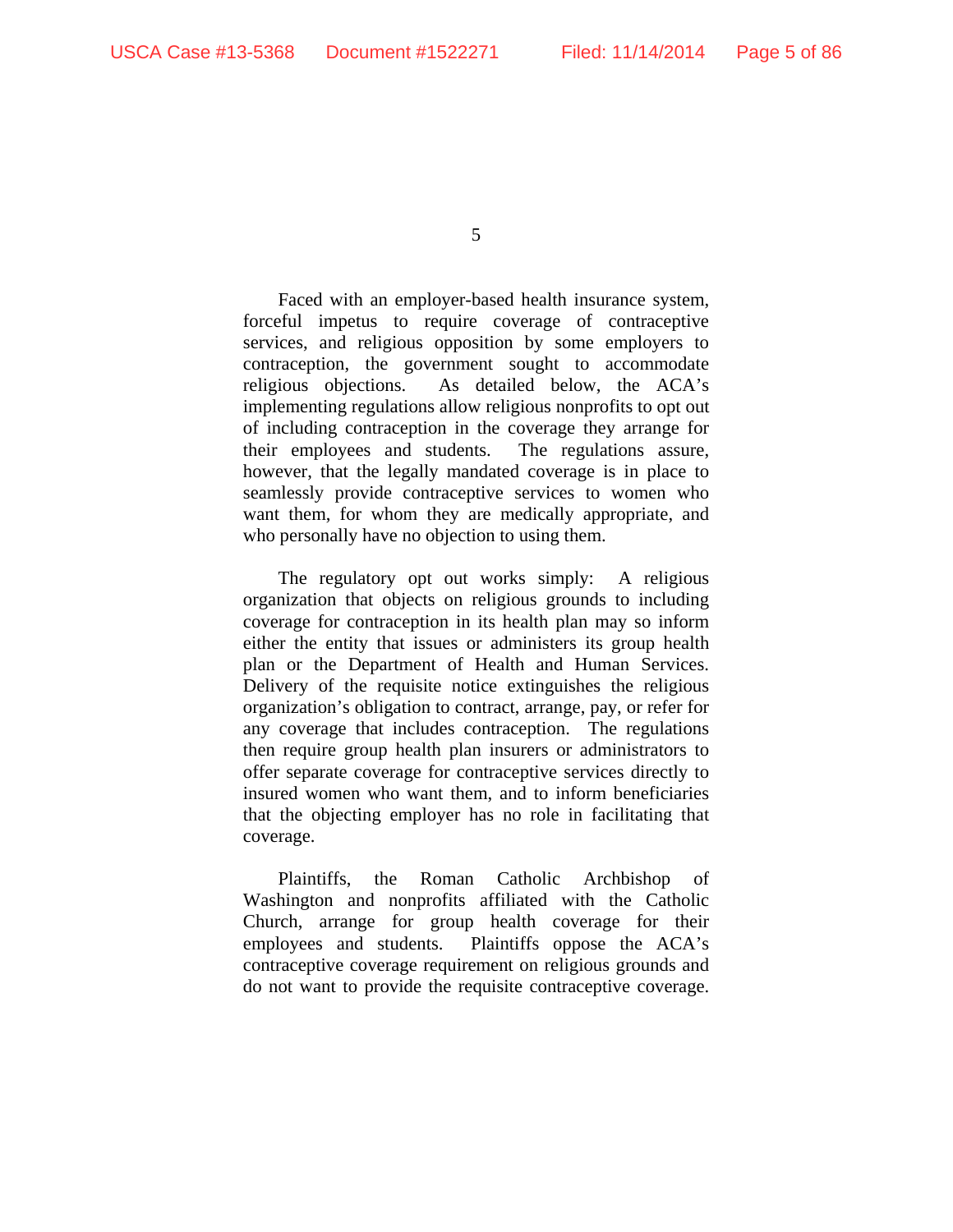Instead of taking advantage of the accommodation, Plaintiffs filed suit to challenge it as a violation of their religious rights.

Plaintiffs' principal claim arises under RFRA. Congress enacted RFRA in response to the Supreme Court's decision in *Employment Division v. Smith*, 494 U.S. 872 (1990), that the Free Exercise Clause of the First Amendment "does not relieve an individual of the obligation to comply with a valid and neutral law of general applicability." *Id.* at 879 (internal quotation marks omitted). Congress sought to reinstate as a statutory matter the pre-*Smith* free exercise standard. Under RFRA, the federal government may not "substantially burden" a person's religious exercise—even where the burden results from a religiously neutral, generally applicable law that is constitutionally valid under *Smith*—unless the imposition of such a burden is the least restrictive means to serve a compelling governmental interest.

The contraceptive coverage opt-out mechanism substantially burdens Plaintiffs' religious exercise, Plaintiffs contend, by failing to extricate them from providing, paying for, or facilitating access to contraception. In particular, they assert that the notice they submit in requesting accommodation is a "trigger" that activates substitute coverage, and that the government will "hijack" their health plans and use them as "conduits" for providing contraceptive coverage to their employees and students. Plaintiffs dispute that the government has any compelling interest in obliging them to give notice of their wish to take advantage of the accommodation. And they argue that the government has failed to show that the notice requirement is the least restrictive means of serving any such interest.

We conclude that the challenged regulations do not impose a substantial burden on Plaintiffs' religious exercise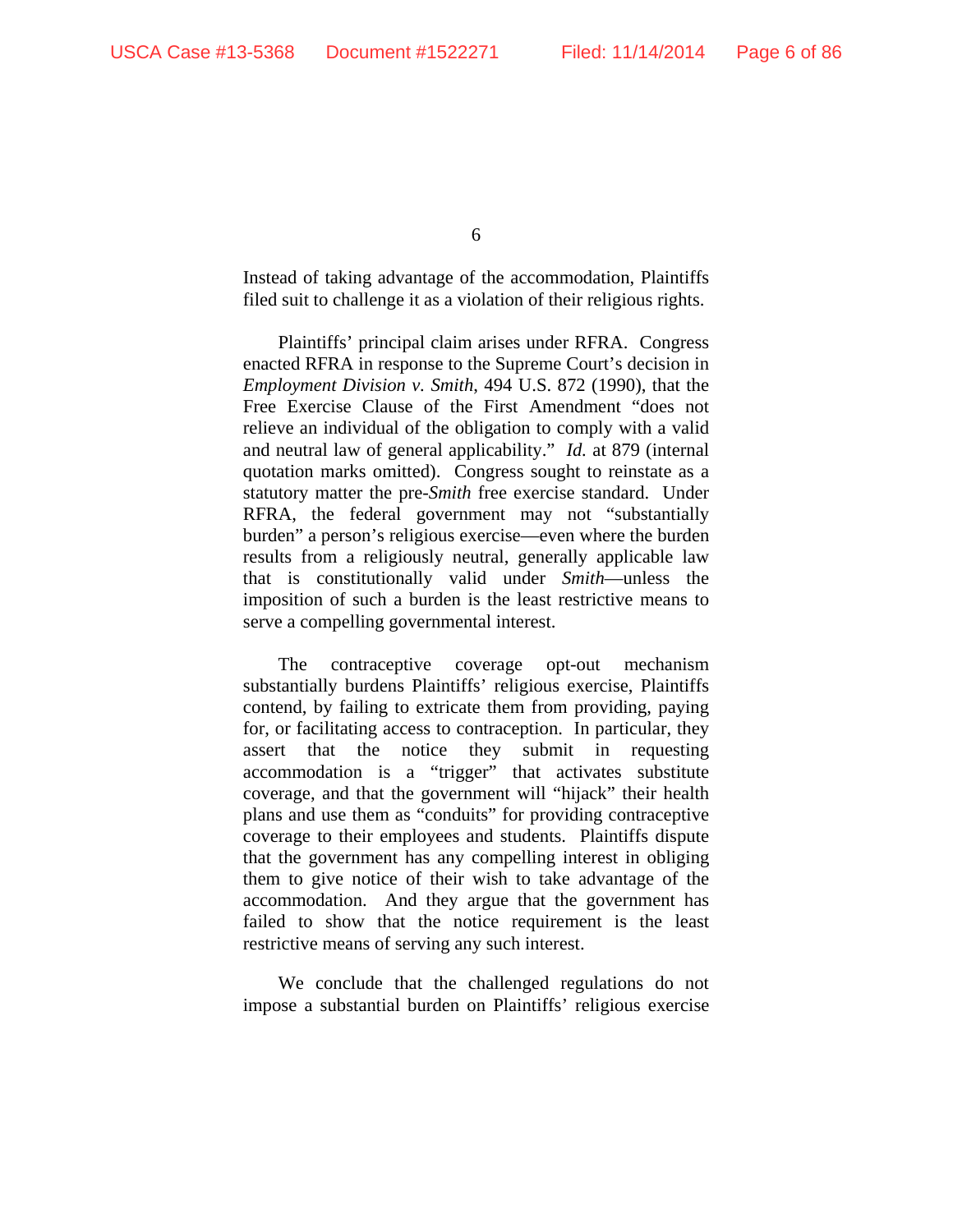under RFRA. All Plaintiffs must do to opt out is express what they believe and seek what they want via a letter or twopage form. That bit of paperwork is more straightforward and minimal than many that are staples of nonprofit organizations' compliance with law in the modern administrative state. Religious nonprofits that opt out are excused from playing any role in the provision of contraceptive services, and they remain free to condemn contraception in the clearest terms. The ACA shifts to health insurers and administrators the obligation to pay for and provide contraceptive coverage for insured persons who would otherwise lose it as a result of the religious accommodation.

Even if, as Plaintiffs aver, we must take as dispositive their conviction that the accommodation involves them in providing contraception in a manner that substantially burdens their religious exercise, we would sustain the challenged regulations. A confluence of compelling interests supports maintaining seamless application of contraceptive coverage to insured individuals even as Plaintiffs are excused from providing it. That coverage offers adults and children the benefits of planning for healthy births and avoiding unwanted pregnancy, and it promotes preventive care that is as responsive to women's health needs as it is to men's. The accommodation requires as little as it can from the objectors while still serving the government's compelling interests. Because the regulatory opt-out mechanism is the least restrictive means to serve compelling governmental interests, it is fully consistent with Plaintiffs' rights under RFRA. We also find no merit in Plaintiffs' additional claims under the Constitution and the Administrative Procedure Act.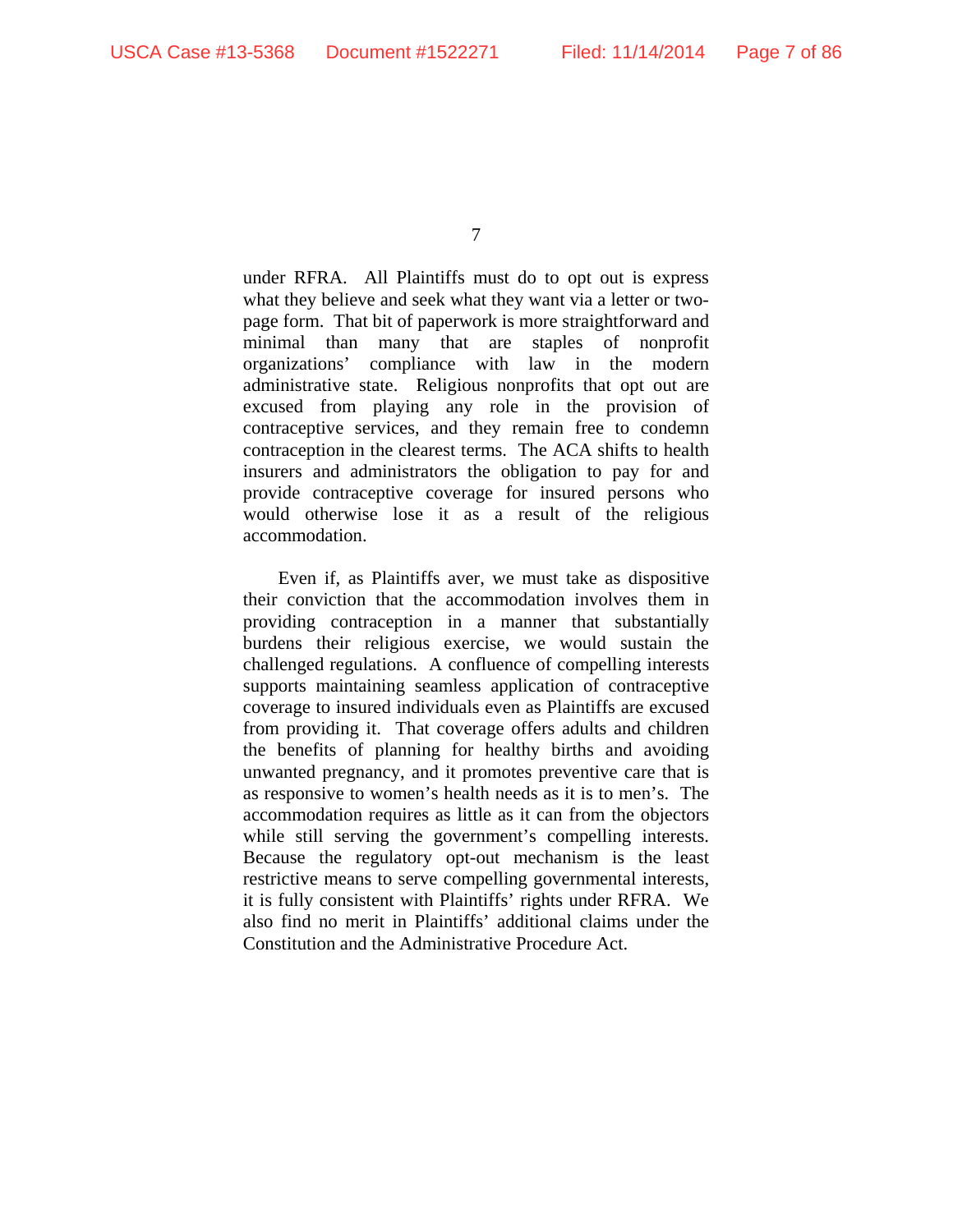8

#### **I. Background**

### **A. The ACA & Accommodation**

The ACA requires group health plans, including both insured and self-insured employer-based plans, to include minimum coverage for a variety of preventive health services without imposing cost-sharing requirements on the covered beneficiary.1 42 U.S.C. § 300gg-13(a); *see also id.* § 300gg-91(a) (defining "group health plan"); 45 C.F.R.  $§ 147.131(c)(2)(ii)$  (cost-sharing includes copayments, coinsurance, and deductibles). In view of the greater preventive health care costs borne by women, the Women's Health Amendment in the ACA specifically requires coverage for women of "such additional preventive care and screenings . . . as provided for in comprehensive guidelines supported by the Health Resources and Services Administration." 42 U.S.C. § 300gg-13(a)(4).

To determine which preventive services should be required, the Health Resources and Services Administration ("HRSA"), a component of HHS, commissioned a study from the independent Institute of Medicine ("IOM" or "Institute"). The Institute is an arm of the National Academy of Sciences established in 1970 to inform health policy with available scientific information. In reliance on the work of the Institute, HRSA established guidelines for women's

<sup>&</sup>lt;sup>1</sup> An employer "self-insures" if it bears the financial risk of paying its employees' health insurance claims (as opposed to contracting with an insurance company to provide coverage and bear the associated financial risk). Many "self-insured" employers hire third-party administrators ("TPAs") to perform administrative functions, such as developing provider networks and processing claims. *See generally* Cong. Budget Office, *Key Issues in Analyzing Major Health Insurance Proposals* 6 (2008).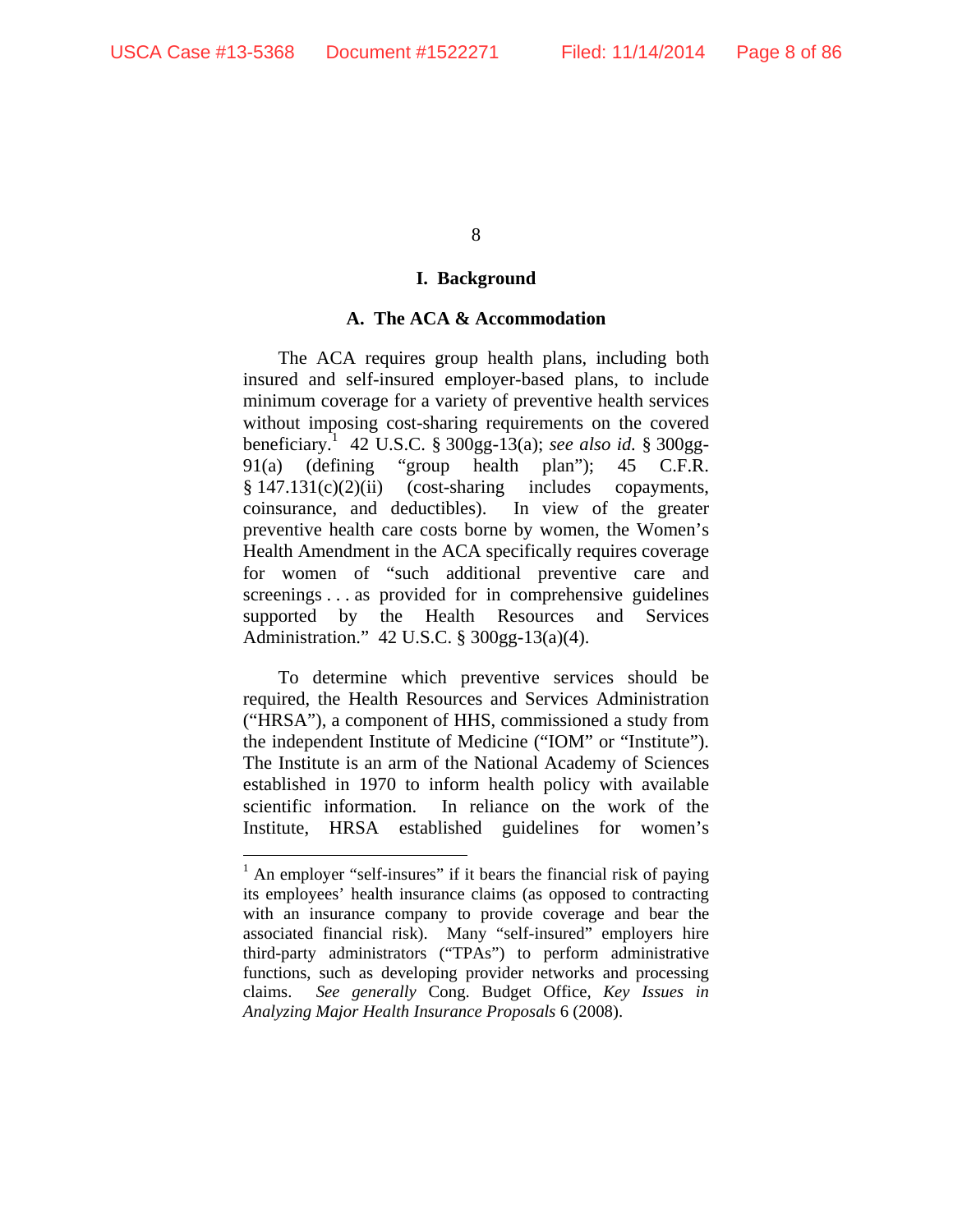preventive services that include any "[FDA] approved contraceptive methods, sterilization procedures, and patient education and counseling." Health Resources & Servs. Admin., *Women's Preventive Services Guidelines*, http://www.hrsa.gov/womensguidelines/, *quoted in* 77 Fed. Reg. 8725, 8725 (Feb. 15, 2012).

The three agencies responsible for the ACA's implementation—the Department of Health and Human Services, the Department of Labor, and the Department of the Treasury (collectively, the "Departments")—issued regulations requiring coverage of all preventive services contained in the HRSA guidelines, including contraceptive services. *See* 45 C.F.R. § 147.130(a)(1)(iv) (HHS); 29 C.F.R. § 2590.715-2713(a)(1)(iv) (Labor); 26 C.F.R. § 54.9815-  $2713(a)(1)(iv)$  (Treasury). The Departments determined that contraceptives prevent unintended pregnancies and the negative health risks associated with such pregnancies; they "have medical benefits for women who are contraindicated for pregnancy," and they offer "demonstrated preventive health benefits . . . relating to conditions other than pregnancy . . . ." 77 Fed. Reg. at 8,727. Inadequate coverage for women not only fails to protect women's health, but "places women in the workforce at a disadvantage compared to their male coworkers." *Id.* at 8,728. Providing contraceptive coverage within the preventive-care package, the Departments observed, supports the equal ability of women to be "healthy and productive members of the job force." *Id*. Because of the importance of such coverage, and because "[r]esearch . . . shows that cost sharing can be a significant barrier to effective contraception," the Departments included contraceptive coverage among the services to be provided without cost sharing. *Id.*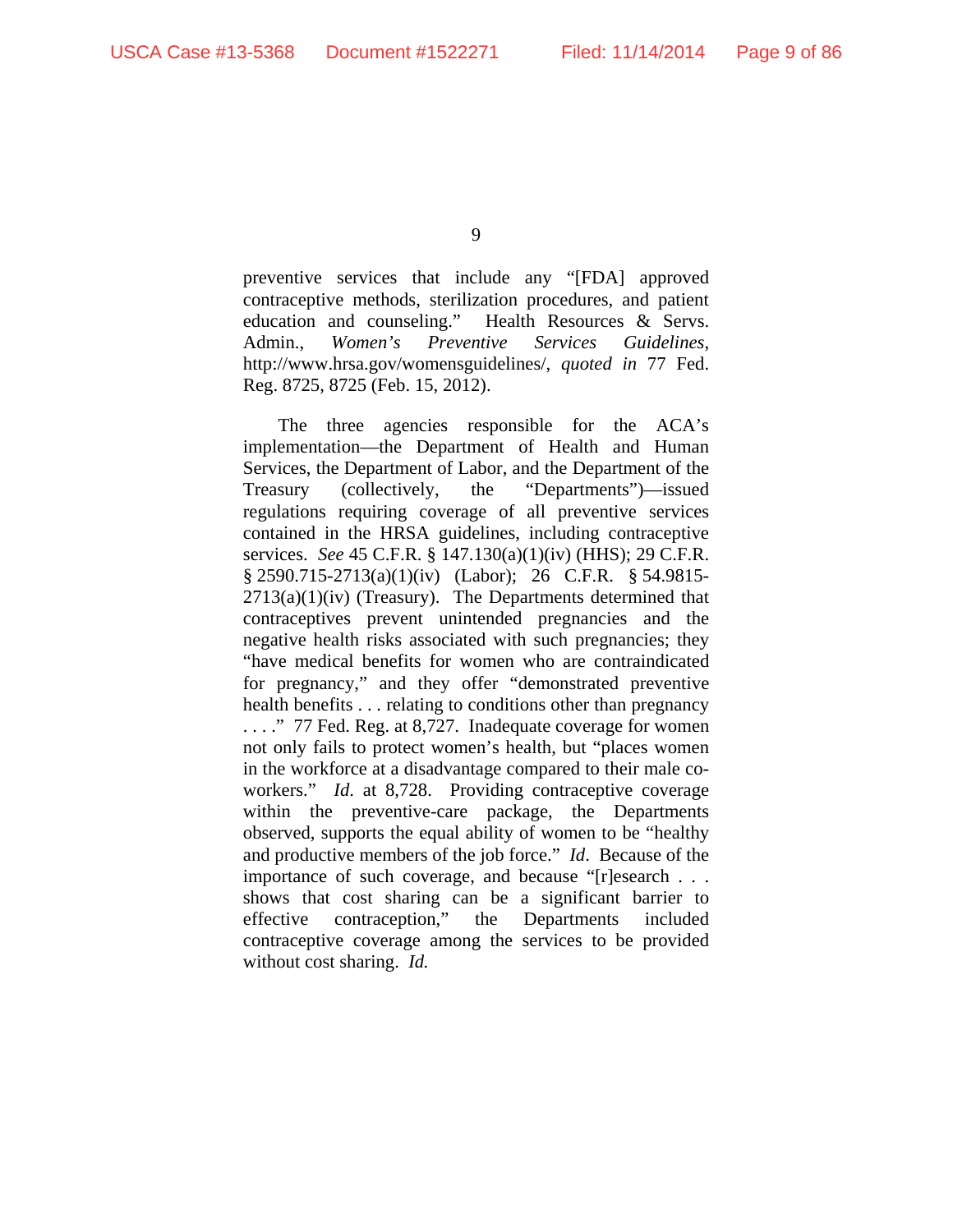10

Objections by religious nonprofits to the use of contraception, and to arranging health insurance for their employees that covers contraceptive services, prompted the Departments to create two avenues for religious organizations to exclude themselves from any obligation to provide such coverage. Those avenues track a longstanding and familiar distinction between houses of worship (e.g., temples, mosques, or churches) and religious nonprofits (e.g., schools, hospitals, or social service agencies with a religious mission or affiliation). First, in order to "respect[] the unique relationship between a house of worship and its employees in ministerial positions," the Departments categorically exempted "religious employers," defined as churches or the exclusively religious activities of any religious order, from the contraceptive coverage requirement.<sup>2</sup> 76 Fed. Reg. 46,621, 46,623 (Aug. 3, 2011); *see* 45 C.F.R. § 147.131(a). Second, the Departments created a mechanism for nonprofit "eligible organizations," i.e., groups that are not houses of worship but nonetheless present themselves as having a religious character, to opt out of having to "contract, arrange, pay, or refer for [contraceptive] coverage." 78 Fed. Reg. 39,870, 39,871 (July 2, 2013). This opt-out mechanism was designed to dissociate the objecting organizations from contraceptive coverage while ensuring that the individuals covered under those organizations' health plans—people not fairly presumed to share the organizations' opposition to

<sup>&</sup>lt;sup>2</sup> An organization qualifies as a "religious employer" under the regulations if it is "organized and operates as a nonprofit entity and is referred to in section  $6033(a)(3)(A)(i)$  or (iii) of the Internal Revenue Code of 1986, as amended." 45 C.F.R. § 147.131(a). Those provisions, in turn, refer to "churches, their integrated auxiliaries, and conventions or associations of churches" and "the exclusively religious activities of any religious order." 26 U.S.C.  $§ 6033(a)(3)(A)(i), (iii).$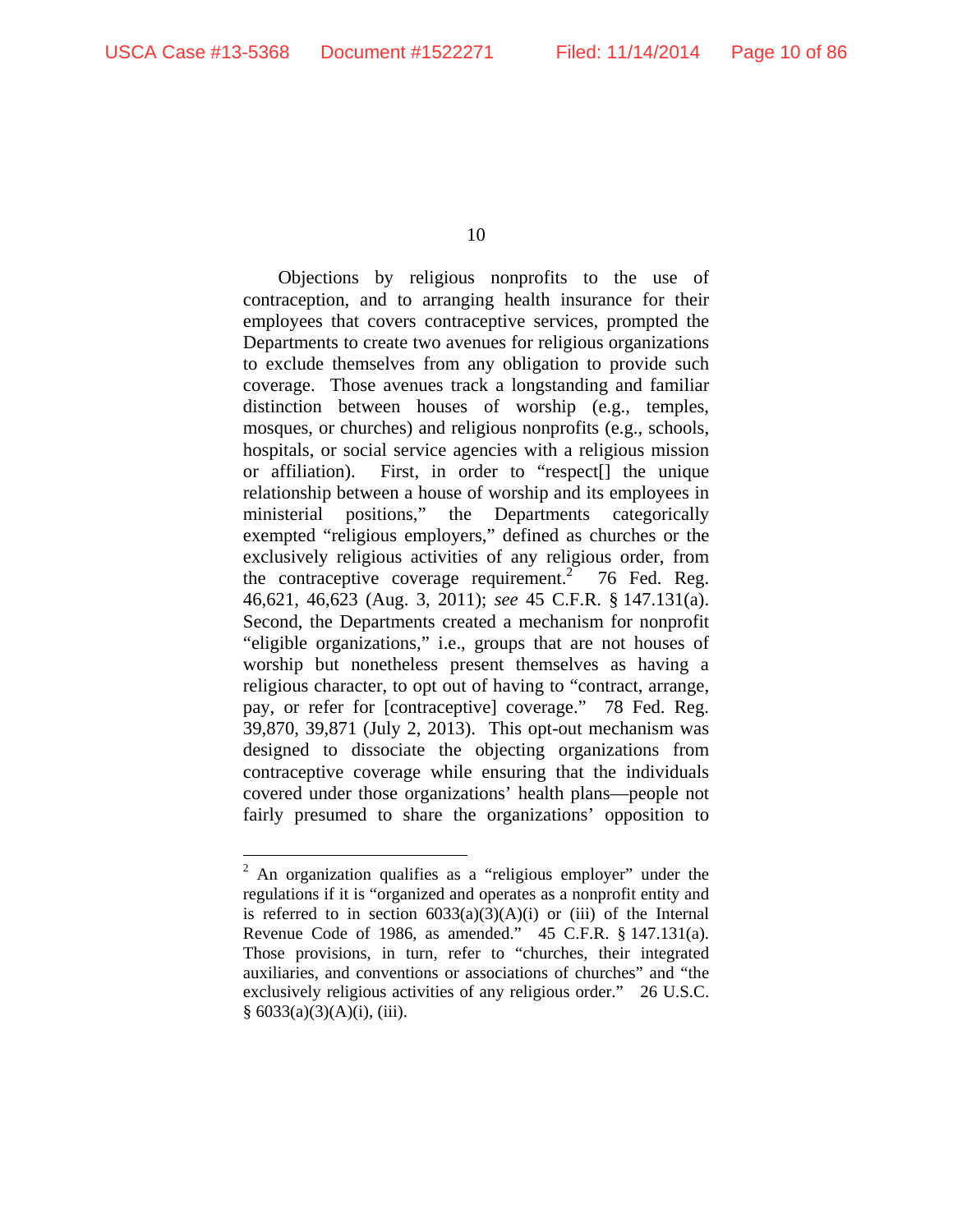11

contraception or to be co-religionists—could obtain coverage for contraceptive services directly through separate plans from the same plan providers. *See id.* at 39,874. Plaintiffs challenge this second mechanism, which the regulations refer to as the "accommodation."

The government designed the accommodation to avoid encumbering Plaintiffs' sincere religious belief that providing, paying for, or facilitating insurance coverage for contraceptives violates their religion, but the government sought at the same time to preserve unhindered access to contraceptives for insured individuals who use them. Many religiously affiliated educational institutions, hospitals, and social-service organizations have taken advantage of the accommodation, and courts of appeals have uniformly sustained it against challenges under RFRA and the Constitution. *See Mich. Catholic Conf. & Catholic Family Servs. v. Burwell*, 755 F.3d 372 (6th Cir. 2014); *Univ. of Notre Dame v. Sebelius*, 743 F.3d 547 (7th Cir. 2014) *petition for cert. filed* (Oct. 3, 2014) (No. 13-3853).

# **B. The Plaintiff Nonprofits Offer Health Insurance in Various Ways**

Plaintiffs are eleven Catholic organizations that employ both Catholics and non-Catholics and provide a range of spiritual and charitable services in the Washington, D.C. area.<sup>3</sup> They fall into four categories that differ in ways that affect how the accommodation applies to them, and that are thus relevant to some aspects of our analysis.

<sup>&</sup>lt;sup>3</sup> Father Frank Pavone, Alveda King, and Janet Morana, employees of Plaintiff Priests for Life, are also individually Plaintiffs in this action. We refer to them, along with the organization, collectively as "Priests for Life" or the "*Priests for Life* Plaintiffs."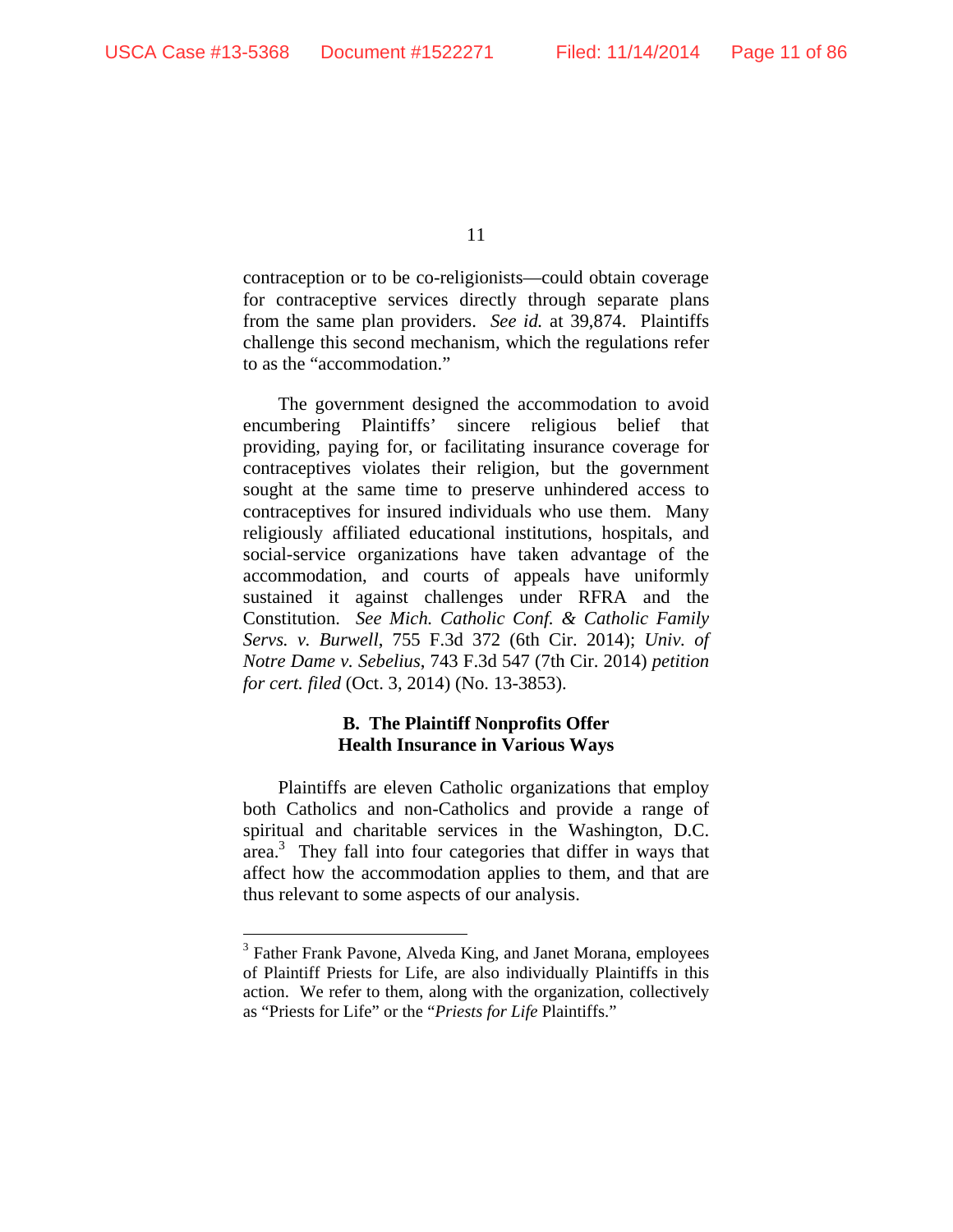First, the Roman Catholic Archbishop of Washington (the "Archdiocese"), a corporation sole, is part of the Catholic Church. It provides pastoral care and spiritual guidance to nearly 600,000 Catholics. It is undisputed that the Archdiocese itself is a religious employer and thus is categorically exempt from the requirement to include coverage for contraceptive services for its employees in its self-insured health plan. The Archdiocese operates a selfinsured health plan that is considered a "church plan." Church plans are exempt from the Employee Retirement Income Security Act of 1974 ("ERISA"), which regulates private, employer-sponsored benefit plans, including health insurance plans. *See* 29 U.S.C. § 1002(33) (defining "church plan"); *id.* at § 1003(b)(2) (exempting church plans from ERISA); *see generally id.* § 1001 *et seq.* (governing employee benefit plans). The ACA amended ERISA by establishing new requirements for large group health plans and insurers, but the church's provision of benefits to its employees via its church plan is exempt from ERISA, which distinguishes the Archdiocese's claims here from those of the other Plaintiffs. The Archdiocese need not submit any written notice in order to be exempt, and the employees of the Archdiocese are not entitled to contraceptive coverage under the ACA. The Archdiocese nonetheless participates as a Plaintiff in this case in its role as the sponsor of the church plan that some of the other Plaintiffs also use to provide insurance to their employees—a role that the Archdiocese contends makes it complicit in providing them with contraceptive coverage.

The remaining Plaintiffs are all religious nonprofits. It is undisputed that, under the government's regulations, each is eligible for the accommodation, but not the exemption extended to houses of worship.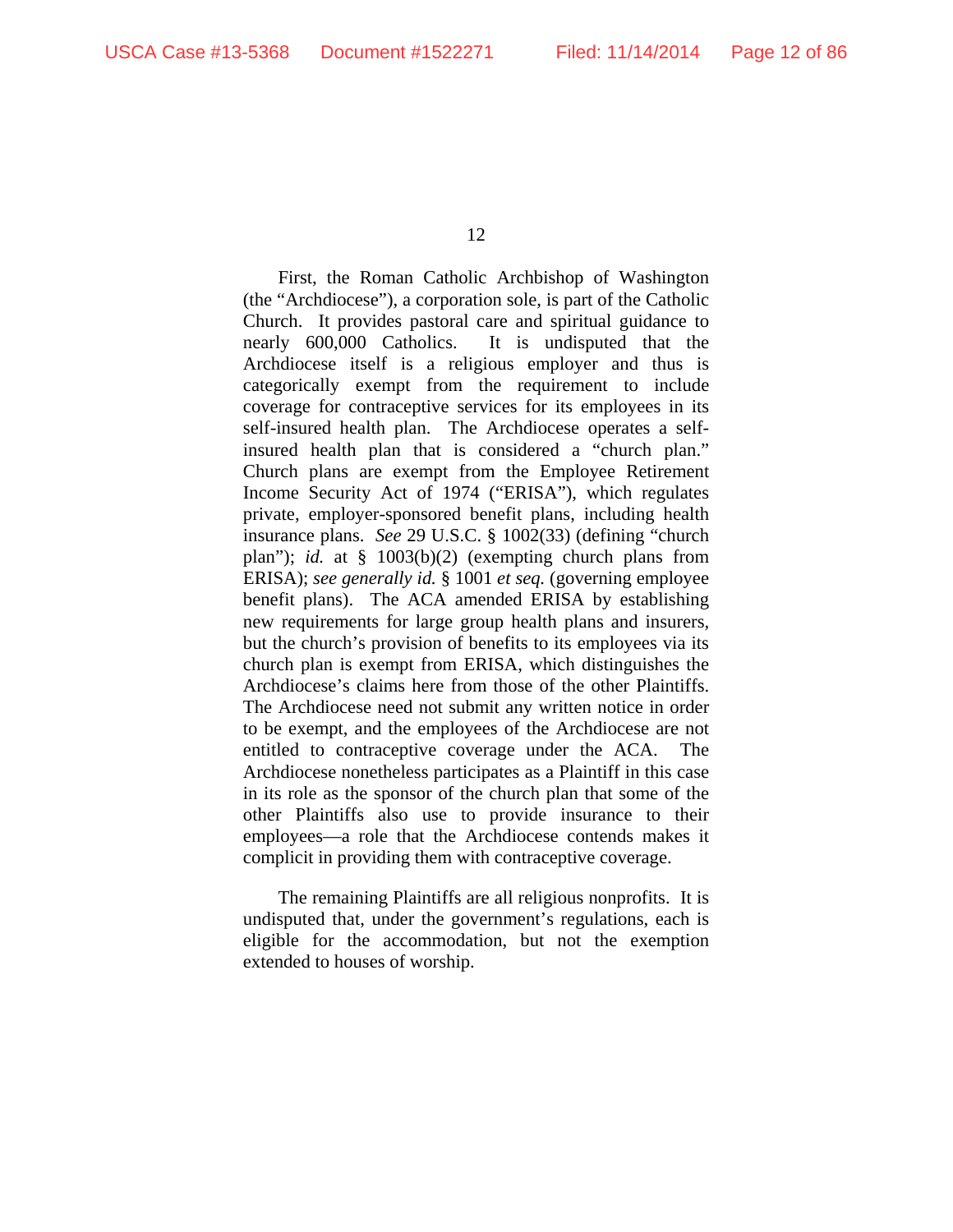13

Comprising the second of the four categories are the socalled "church-plan Plaintiffs," nonprofits affiliated with the Archdiocese that provide educational, housing, and social services to the community and arrange for health insurance coverage for their employees through the Archdiocese's selfinsured plan.<sup>4</sup>

Plaintiff Thomas Aquinas College falls under a third category. It also self-insures. It offers its employees health insurance coverage through an organization called the RETA trust, which oversees an ERISA-covered plan set up by the Catholic bishops of California and run by a third-party administrator ("TPA"). The parties agree that the College's plan is not exempt from ERISA as a church plan.

In the fourth category are those Plaintiffs that provide insurance coverage through group health insurance plans they negotiate with private insurance companies. Catholic University of America offers its students and employees health insurance through two separate group insurance plans offered by AETNA and United Healthcare. Priests for Life, a religious nonprofit that encourages clergy to emphasize the value and inviolability of human life, also provides its employees with health insurance through a group insurance plan offered by United Healthcare.

It is undisputed that Plaintiffs all sincerely believe that life begins at conception and that contraception is contrary to

<sup>4</sup> The church-plan Plaintiffs are the Consortium of Catholic Academies of the Archdiocese of Washington, Archbishop Carroll High School, Inc., Don Bosco Cristo Rey High School of the Archdiocese of Washington, Inc., Mary of Nazareth Roman Catholic Elementary School, Inc., Catholic Charities of the Archdiocese of Washington, Inc., Victory Housing, Inc., and the Catholic Information Center, Inc.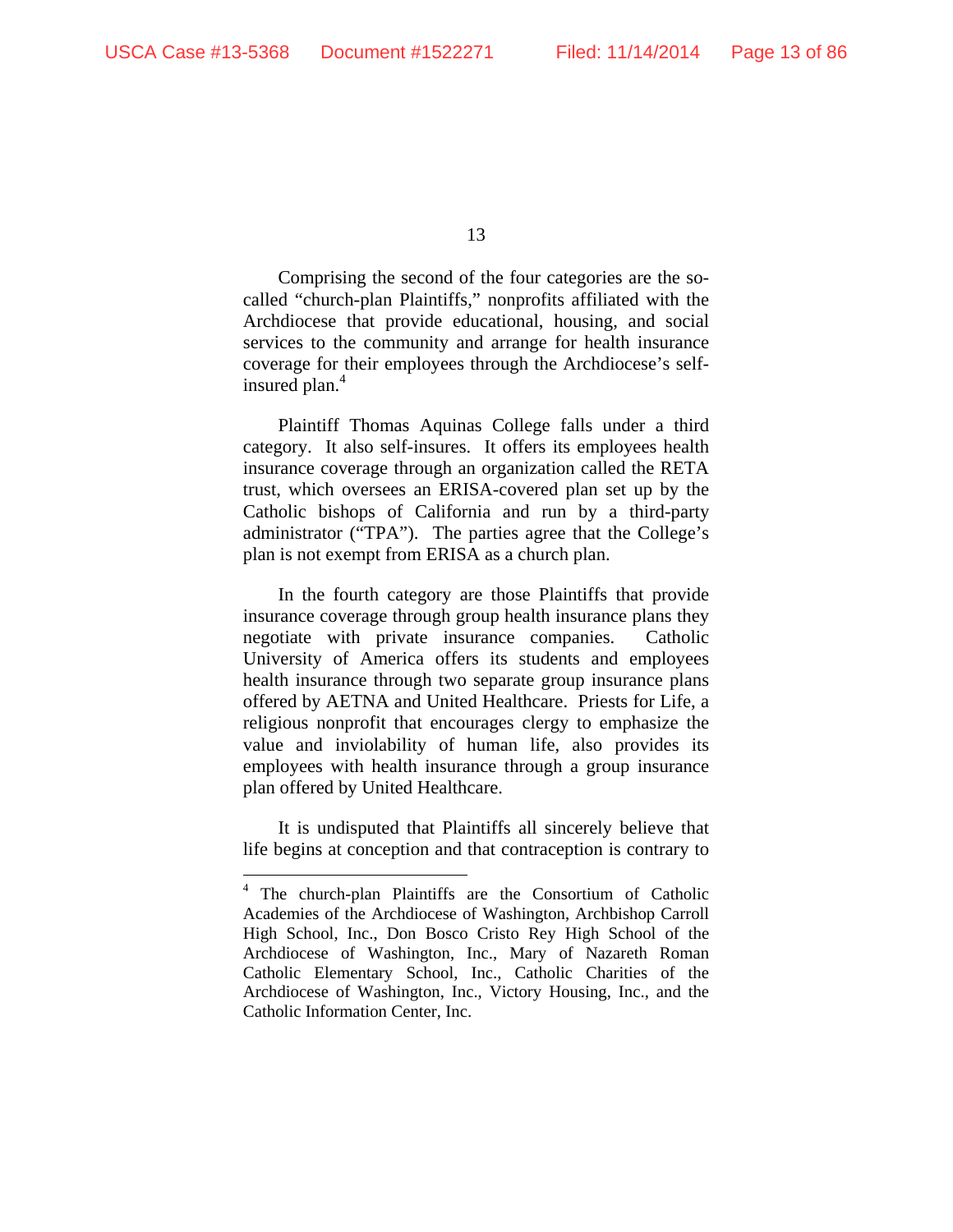14

Catholic tenets.<sup>5</sup> Priests for Life, for example, was founded to spread the Gospel of Life, which "affirms and promotes the culture of life and actively opposes and rejects the culture of death." Pls.' Br. 11. Catholic doctrine prohibits "impermissible cooperation with evil," and thus opposes providing access to "contraceptives, sterilization, and abortion-inducing products," which the Church views as "immoral regardless of their cost." *Id.* at 12. The specific acts to which Plaintiffs object are "provid[ing], pay[ing] for, and/or facilitat[ing] access to contraception," any of which they believe would violate the Catholic Church's teachings. *Id.* at 15.

In the past, in accordance with their religious beliefs, Plaintiffs have offered health care coverage to their employees<sup>6</sup> that excluded coverage for "abortion-inducing products, contraception [except when used for noncontraceptive purposes], sterilization, or related counseling." *Id.* at 16. They structured the coverage in a variety of ways, including through self-insured health plans and group health plans, which they directed to exclude all contraceptive services. Plaintiffs object to the contraceptive coverage requirement and the accommodation's opt-out mechanism because, they assert, the accommodation fails adequately to dissociate them from the provision of contraceptive coverage and, by making them complicit with evil, substantially burdens their religious exercise in violation of RFRA. In

<sup>&</sup>lt;sup>5</sup> For ease of reference, we refer to contraception, sterilization, and related counseling services as "contraception" or "contraceptive services."

<sup>&</sup>lt;sup>6</sup> Throughout this opinion we discuss Plaintiffs' "employees." We use this term to refer to all individuals covered by Plaintiffs' insurance plans, including employees, students, and other beneficiaries, such as covered dependents.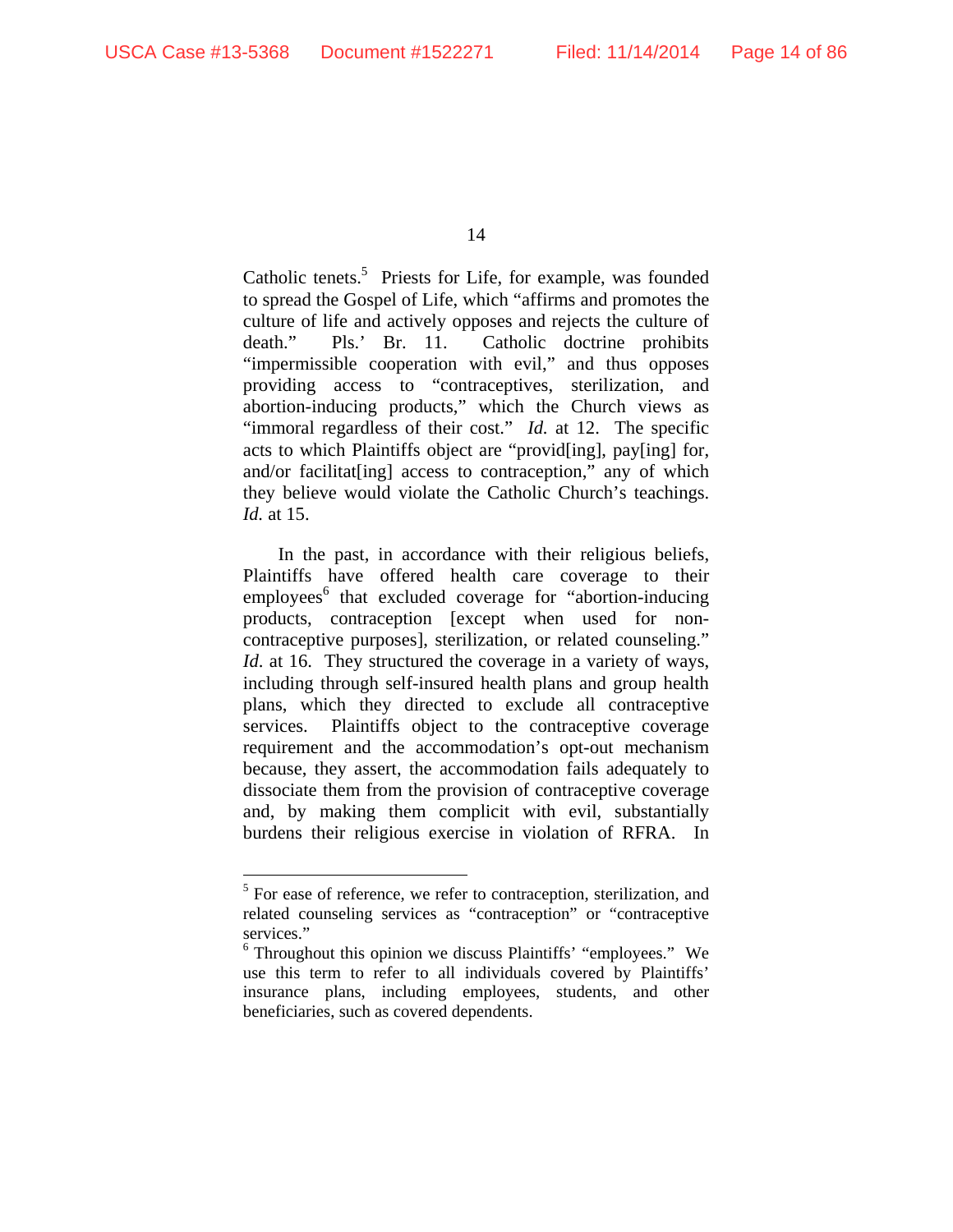particular, they contend that the regulations, by requiring the plans or TPAs with which they contract to provide the coverage, effectively require Plaintiffs to facilitate it.

#### **C. Procedural History**

Plaintiffs brought two separate suits that proceeded on parallel tracks in district court. The *Priests for Life* Plaintiffs filed their complaint in August 2013 and promptly moved for a preliminary injunction. They challenged the contraceptive coverage requirement and the accommodation as an unjustified substantial burden on their religious exercise in violation of RFRA and raised a variety of constitutional challenges under the Speech and Religion Clauses of the First Amendment and the Equal Protection Clause of the Fifth Amendment.

The district court considered Plaintiffs' request for a preliminary injunction together with the merits, granted the government's motion to dismiss the complaint for failure to state a claim, and denied as moot the parties' cross-motions for summary judgment. Reasoning that "[t]he accommodation specifically ensures that provision of contraceptive services is entirely the activity of a third party—namely the issuer—and Priests for Life plays no role in that activity," the court held that the *Priests for Life* Plaintiffs failed to show a substantial burden on their religious exercise. *Priests for Life v. U.S. Dep't of Health & Human Servs.*, 7 F. Supp. 3d 88, 102 (D.D.C. 2013). The court also rejected each of Priests for Life's constitutional claims. *Id.* at 104-111.

The remaining Plaintiffs—the Archdiocese, Thomas Aquinas College, Catholic University of America, and the church-plan Plaintiffs (referred to collectively as the "*RCAW*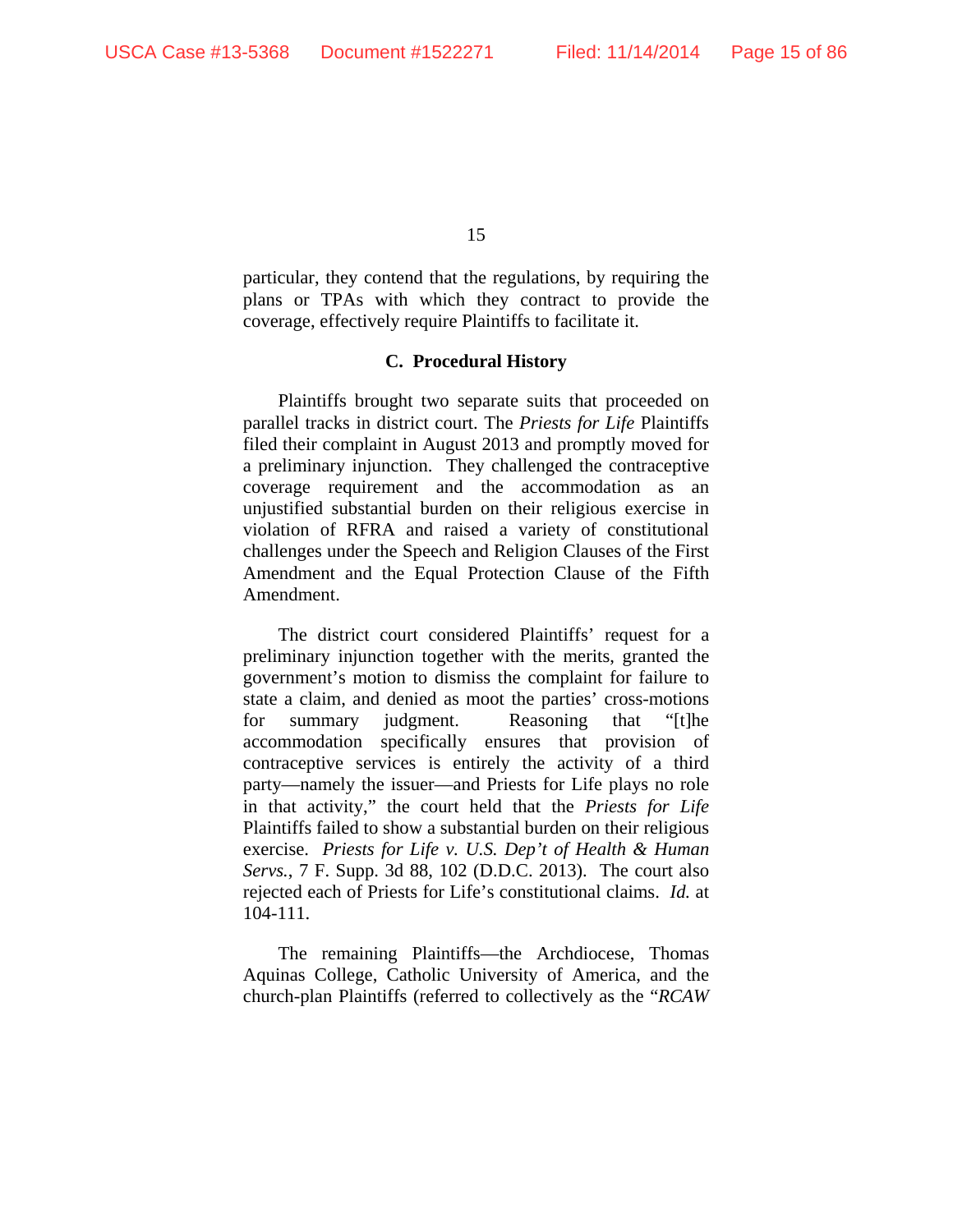16

Plaintiffs")—filed their complaint and moved for a preliminary injunction in September 2013, challenging the accommodation under RFRA and the First Amendment. The *RCAW* Plaintiffs further claimed that the government's implementation of the regulations violates the APA, including by adopting an erroneous interpretation of the "religious employer" categorical exemption that precludes the churchplan Plaintiffs from qualifying for it. They also claimed in supplemental briefing that the interim final rule was invalidly promulgated without notice and comment.<sup>7</sup> The *RCAW* case was assigned to a different district judge who also consolidated proceedings on the preliminary injunction and the merits, but who granted in part and denied in part the parties' cross-motions for summary judgment.

The court rejected Catholic University's RFRA claim and granted that of Thomas Aquinas College. *Roman Catholic Archbishop of Wash. v. Sebelius* (*RCAW*), No. 13- 1441, 2013 WL 6729515, at \*15-24 (D.D.C. Dec. 20, 2013). The court held that the accommodation did not impose a substantial burden on Catholic University's religious exercise because "the accommodation effectively severs organization that offers its employees or students an insured group health plan from participation in the provision of the contraceptive coverage." *Id.* at \*15. The court determined that Thomas Aquinas College was entitled to summary judgment on its RFRA claim, however, because, as the court understood the regulations, "a series of duties and obligations" constituting a substantial burden could fall on the self-insured College if, after the College opted out, its current TPA were to decline to serve as the plan administrator for

<sup>&</sup>lt;sup>7</sup> The *RCAW* Plaintiffs abandoned on appeal their other APA claims.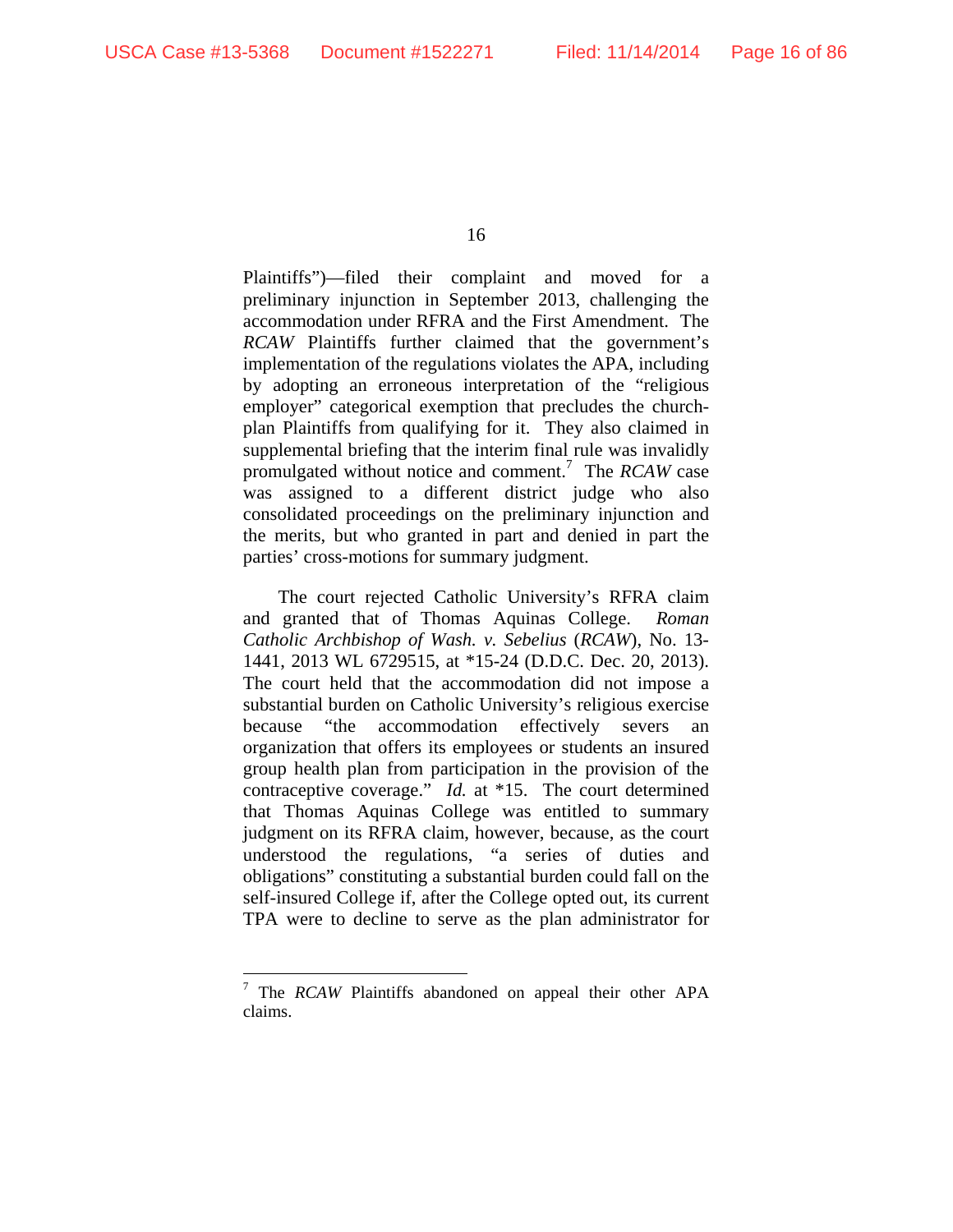17

purposes of the contraceptive coverage requirement.<sup>8</sup> *Id.* at \*24. The court granted the government's cross-motion for summary judgment on the other constitutional and APA claims.<sup>9</sup>

All Plaintiffs appealed and sought injunctions pending appeal, while the government cross-appealed the rulings in favor of the *RCAW* Plaintiffs. We consolidated the appeals and granted an injunction pending appeal.

### **II. Standard of Review**

Whether claims are decided on a motion to dismiss or for summary judgment, we review the district courts' determinations *de novo*. *Rudder v. Williams*, 666 F.3d 790, 794 (D.C. Cir. 2012); *Potter v. District of Columbia*, 558 F.3d 542, 547 (D.C. Cir. 2009). A motion to dismiss for failure to state a claim should be granted if the complaint does not

<sup>&</sup>lt;sup>8</sup> The court also granted summary judgment to both Thomas Aquinas College and the church-plan Plaintiffs on their challenge to the so-called "non-interference" regulation, which prevented a self-insured organization from seeking to "influence" a TPA. The court concluded that the regulation imposed an unconstitutional content-based limitation that "directly burdens, chills, and inhibits" Plaintiffs' free speech. *RCAW*, 2013 WL 6729515, at \*37-38. That regulation has since been rescinded, 79 Fed. Reg. 51,092, 51,095 (Aug. 27, 2014), rendering that claim moot.

<sup>&</sup>lt;sup>9</sup> The district court believed that, because the Archdiocese is exempt from the contraceptive coverage requirement, it was "not joined in" the RFRA claim, *RCAW*, 2013 WL 6729515, at \*8, and that the church-plan Plaintiffs lacked standing to bring such a claim, *id.* at \*24-27. The court also concluded that some Plaintiffs lacked standing to raise some of the other claims alleged in the complaint. *See, e.g.*, *id.* at \*43-44, 47. To the extent necessary to establish this Court's subject matter jurisdiction, we address standing below.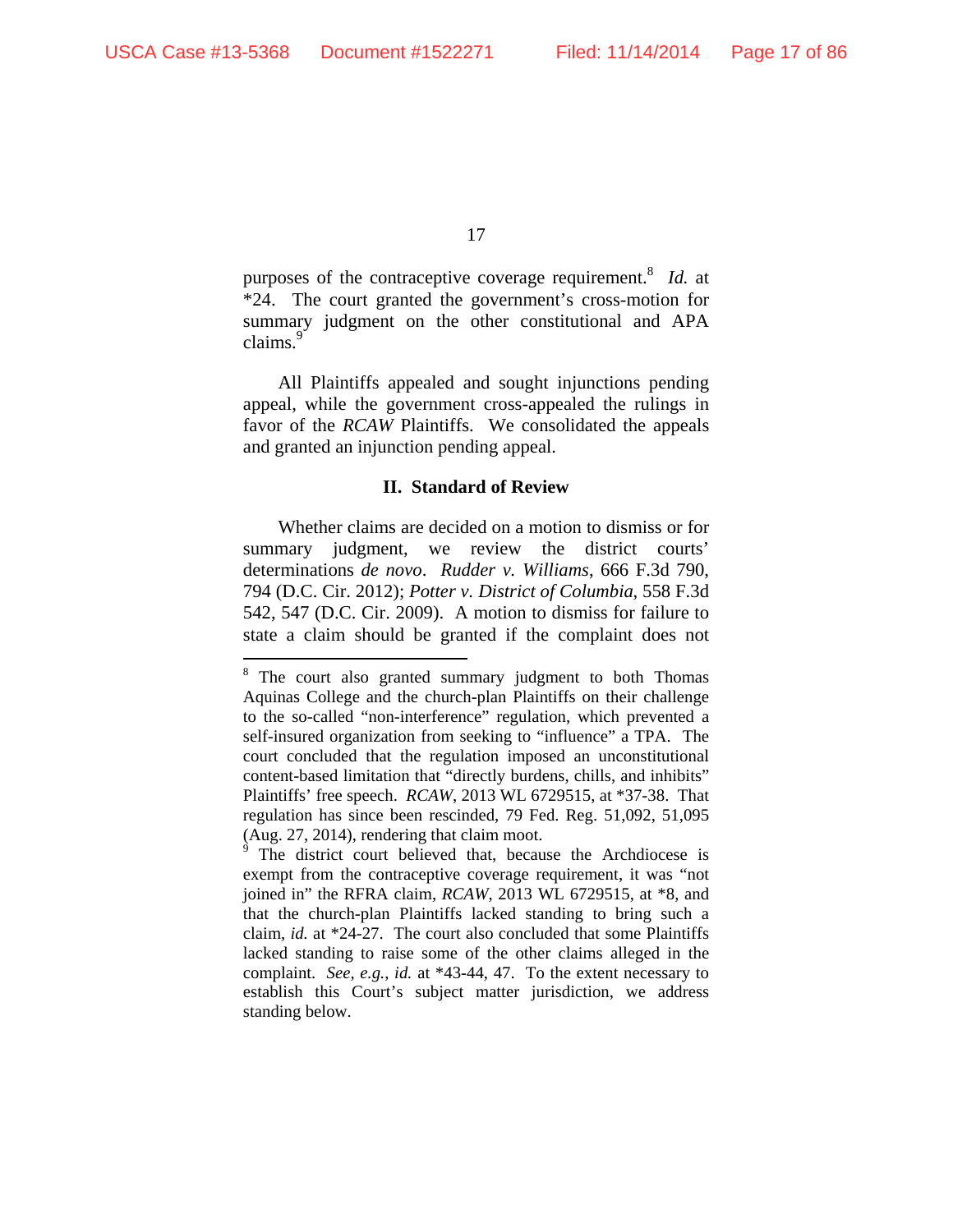contain "sufficient factual matter, accepted as true, to 'state a claim to relief that is plausible on its face.'" *Ashcroft v. Iqbal*, 556 U.S. 662, 678 (2009) (quoting *Bell Atl. Corp. v. Twombly*, 550 U.S. 544, 570 (2007)).

Summary judgment is appropriate only if "there is no genuine dispute as to any material fact and the movant is entitled to judgment as a matter of law." Fed. R. Civ. P. 56(a); *see also Anderson v. Liberty Lobby, Inc.*, 477 U.S. 242, 247-48 (1986); *Celotex Corp. v. Catrett*, 477 U.S. 317, 322- 23 (1986).

#### **III. Standing**

The *RCAW* district court concluded that the church-plan Plaintiffs lack standing to challenge the accommodation. 2013 WL 6729515, at \*26. The government does not press that issue on appeal, but we have an independent obligation to confirm our jurisdiction. *See Ams. for Safe Access v. DEA*, 706 F.3d 438, 442 (D.C. Cir. 2013). "[I]n determining whether plaintiffs have standing, we must assume that on the merits they would be successful in their claims." *Muir v. Navy Fed. Credit Union*, 529 F.3d 1100, 1106 (D.C. Cir. 2008) (internal alterations and quotation marks omitted).

Plaintiffs contend that they are injured by the challenged regulations because they are forced to choose among options, each of which, they argue, would require them to violate their sincerely held religious beliefs: They may either directly provide contraceptive coverage to their employees, or pay onerous penalties for failing to include contraceptive coverage in their plans. The government has offered them a third option in the form of the accommodation: exclude contraceptive coverage from their plans. They object to that, too, however, because if they exclude contraceptive coverage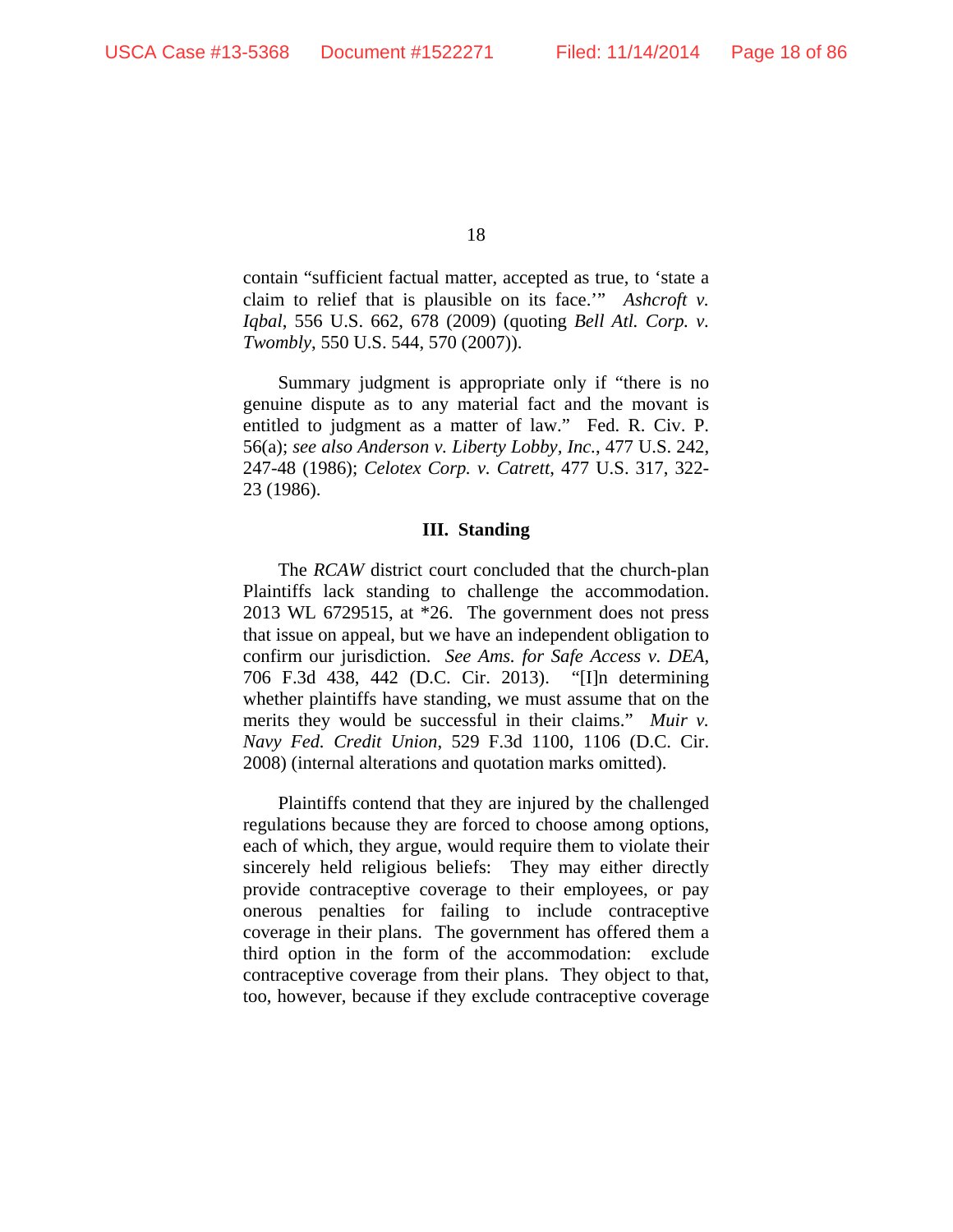19

from their plans, the regulations require someone else to provide it in a way that they contend amounts to their facilitation of the objected-to coverage. Plaintiffs further claim that they are faced with those impossible choices as a result of the ACA regulations, and that a ruling from this Court invalidating those regulations would redress their injury. As a general matter, the government does not contest that Plaintiffs' claimed injury is legally cognizable and concrete.

In successfully challenging the church-plan Plaintiffs' standing in district court, the government argued that it lacks authority to impose on those particular Plaintiffs the harm of which they complain and that they thus cannot allege sufficient injury to support standing. Specifically, the government contended that it could not require a TPA—the firm the Archdiocese hired to administer its plan and process its claims—to provide contraceptive coverage to the churchplan Plaintiffs' employees.10 In those circumstances, the government contended, a legal victory in this case would change nothing.

 $10$  That is because church plans (such as the Archdiocese's) are exempt from ERISA, 29 U.S.C. § 1003(b)(2), and ERISA is the only vehicle through which the government may enforce a TPA's obligation to provide contraception coverage under the accommodation. *See* 29 C.F.R. § 2510.3-16(b). The government claimed that, in light of its lack of a governmental enforcement mechanism, the Archdiocese's TPA could not be expected to provide the requisite coverage to the church-plan Plaintiffs' employees. As a result of that regulatory loophole, the district court held that the church-plan Plaintiffs are not injured by either the contraceptive coverage requirement or the requirement that they complete the self-certification as a condition of opting out.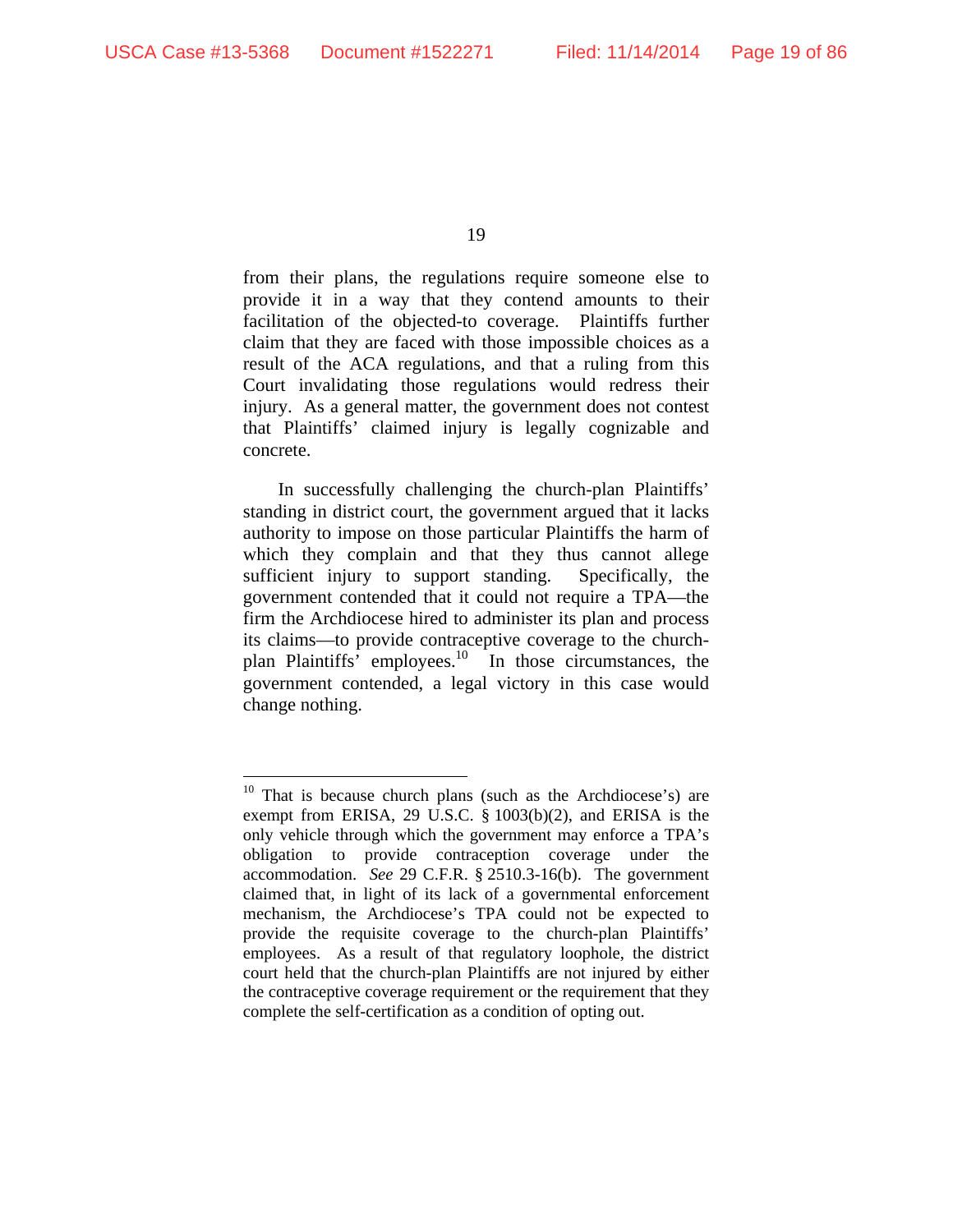20

Whether or not the obligation is enforceable, however, it is undisputed that, if the church-plan Plaintiffs want a religious accommodation, they are legally required to request it through the opt-out process. Like all the other Plaintiffs, the church-plan Plaintiffs allege that their religious beliefs forbid them from availing themselves of the accommodation because doing so would render them complicit in a scheme aimed at providing contraceptive coverage. They thus contend that the burden on their religious exercise is the same as the burden on any Plaintiff whose TPA or insurer provides coverage according to the regulations. Their burdens are equally concrete, even though the asserted burden on the other Plaintiffs is backed by a threat of enforcement against a potentially recalcitrant TPA, whereas the church-plan Plaintiffs' asserted burden is not. Because the regulations require the church-plan Plaintiffs to take an action that they contend substantially burdens their religious exercise, they, like the other Plaintiffs, have alleged a sufficiently concrete injury.11 *See In re Navy Chaplaincy*, 697 F.3d 1171, 1176-77 (D.C. Cir. 2012) (holding that "policies and procedures" that plaintiff claimed produced future injury on the basis of religious belief were sufficient to confer standing).

The Archdiocese presents a distinct standing question because it is completely exempt from the challenged

 $11$  Two of the church-plan Plaintiffs, Catholic Information Center and Don Bosco, have fewer than 50 employees and therefore are not subject to the ACA's requirement that employers provide their employees with health insurance. *See* 26 U.S.C. § 4980H(a), (c)(2). We need not address whether that affects their standing, however, because the presence of other Plaintiffs with standing is sufficient to satisfy Article III. *See, e.g.*, *Rumsfeld v. Forum for Academic & Institutional Rights, Inc.*, 547 U.S. 47, 52 n.2 (2006) ("[T]he presence of one party with standing is sufficient to satisfy Article III's case-or-controversy requirement.").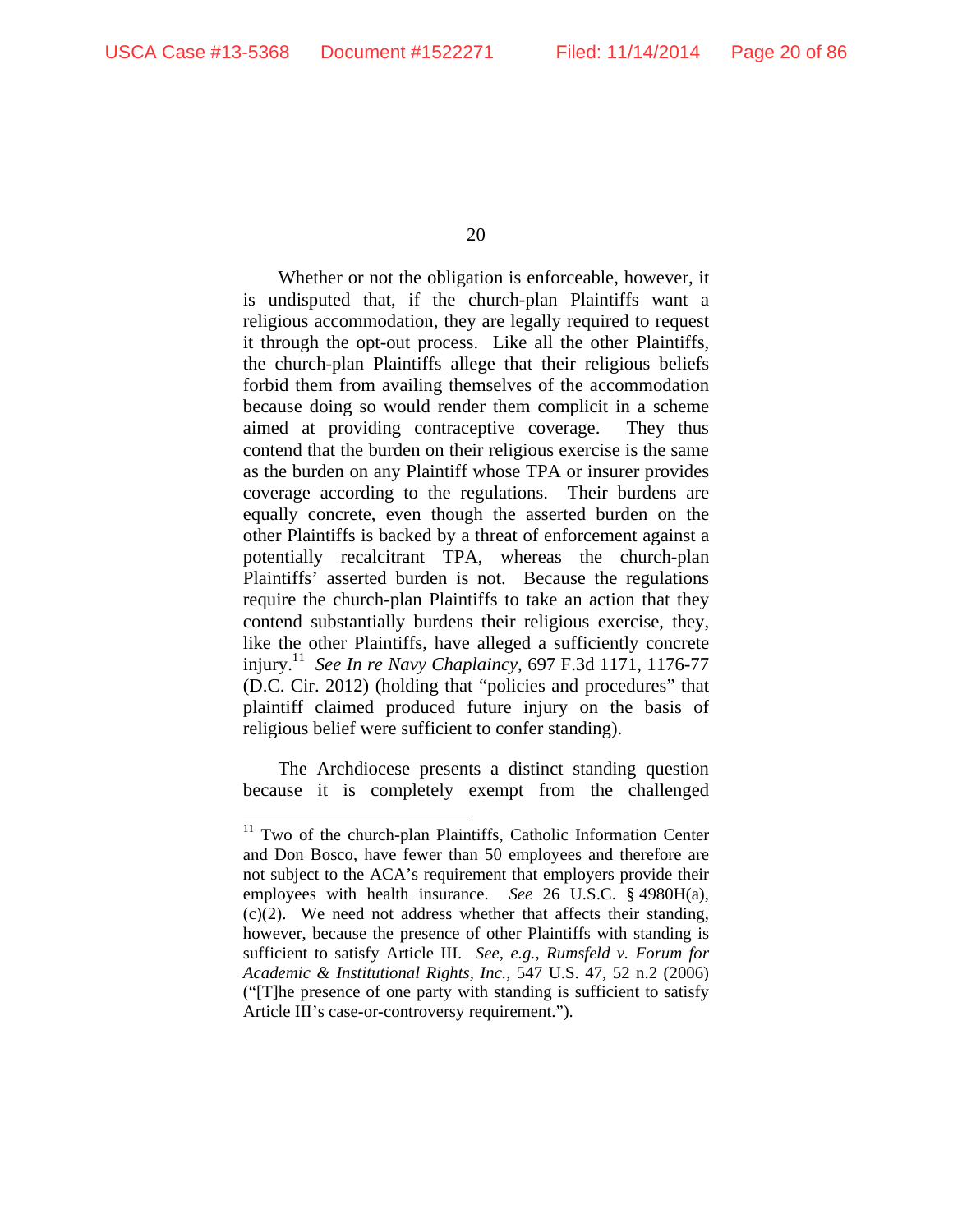21

regulation. It contends that it has a RFRA claim because it sponsors the self-insured plan in which the church-plan Plaintiffs participate. It argues that, despite its own exemption, it faces an impossible choice of either sponsoring a plan that will provide the employees of the church-plan Plaintiffs with access to contraceptive services, or no longer extending its plan to those entities, leaving them exposed to penalties if they do not contract with another provider that will provide the coverage. The first option, in its view, substantially burdens its sincerely held religious beliefs in violation of RFRA, and the second option allows the government to interfere with what it casts as its internal operations, in violation of the Religion Clauses of the First Amendment. Our holding that the church-plan Plaintiffs have standing also supports the Archdiocese's claim of redressable injury adequate to support its standing to sue.<sup>12</sup>

## **IV. RFRA Claim**

The claim that lies at the heart of this case is Plaintiffs' RFRA challenge to the accommodation. RFRA provides that the federal government may not "substantially burden" a person's religious exercise, even if the burden results from a rule that applies generally to religious and non-religious persons alike, unless the burden "(1) is in furtherance of a compelling governmental interest; and (2) is the least restrictive means of furthering that compelling governmental interest." 42 U.S.C. § 2000bb-1. In other words, if the law's requirements do not amount to a substantial burden under RFRA, that is the end of the matter. Where a law does

<sup>&</sup>lt;sup>12</sup> Because the Archdiocese's RFRA claim derives from its sponsorship of a plan that also insures employees of the churchplan Plaintiffs, the Archdiocese's claim rises and falls with that of the church-plan Plaintiffs and so is not separately analyzed below.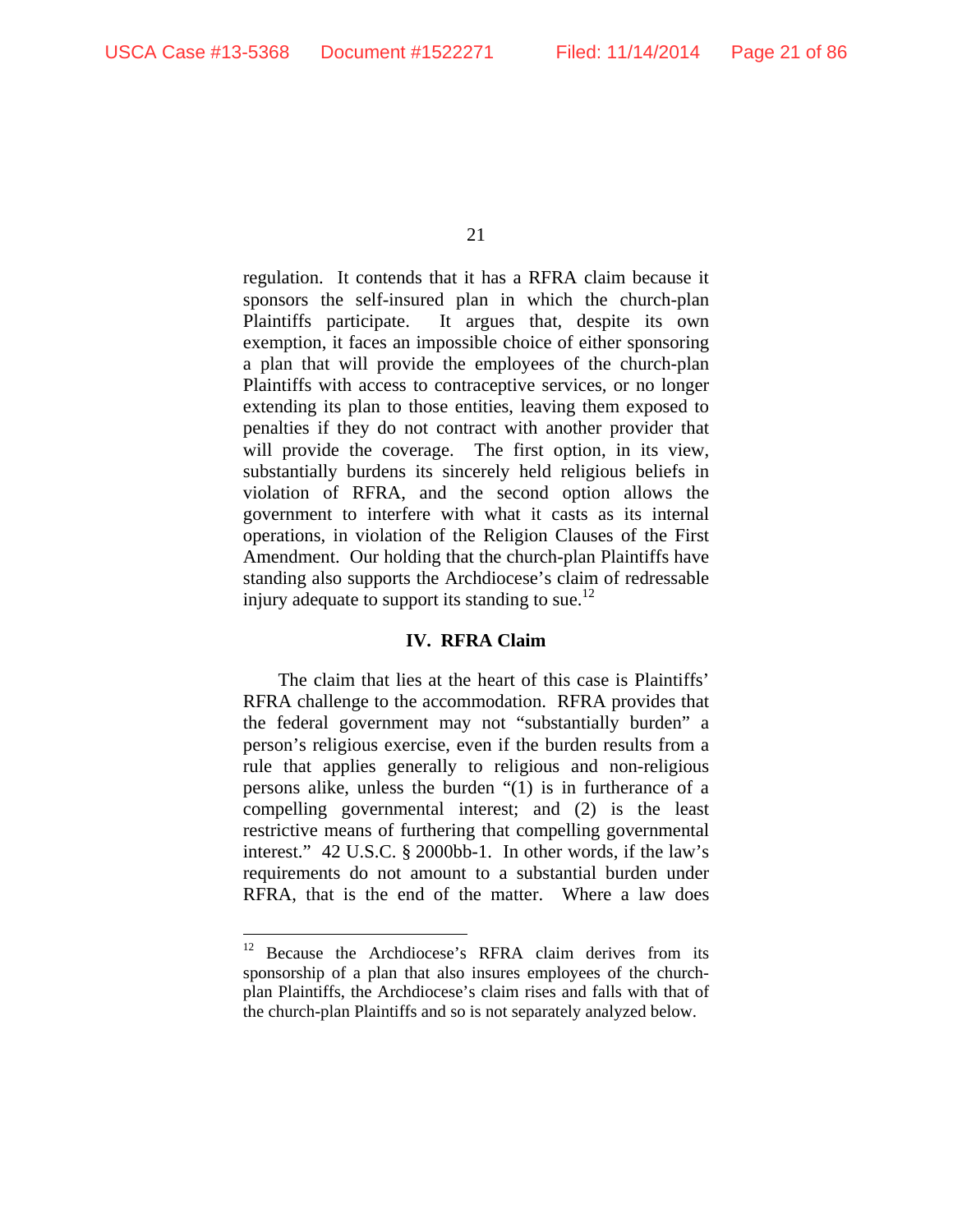impose a substantial burden, Congress has instructed that "we must return to 'the compelling interest test as set forth in *Sherbert v. Verner*, 374 U.S. 398 (1963), and *Wisconsin v. Yoder*, 406 U.S. 205 (1972).'" *Kaemmerling v. Lappin*, 553 F.3d 669, 677 (D.C. Cir. 2008) (quoting 42 U.S.C.  $§ 2000bb(b)(1)).$  Congress directly referenced and incorporated the legal standards the Supreme Court used in its pre-*Smith* line of cases in RFRA. Constitutional free exercise cases that predate *Smith* accordingly remain instructive when determining RFRA's requirements. *See id.* at 678-80.

We pause at the outset to make some general observations about the contours of Plaintiffs' claims. First, Plaintiffs' case is significantly different from the recent, successful Supreme Court challenge brought by for-profit, closely-held corporations in *Burwell v. Hobby Lobby Stores, Inc.*, 134 S. Ct. 2751 (2014). There, the Court concluded that, *in the absence of any accommodation*, the contraceptive coverage requirement imposed a substantial burden on the religious exercise of for-profit corporations because those plaintiffs were required either to provide health insurance coverage that included contraceptive benefits in violation of their religious beliefs, or to pay substantial fines. *Id.* at 2775- 76. A critical difference here is that the regulations already give Plaintiffs the third choice that the for-profit corporate plaintiffs in *Hobby Lobby* sought: They can avoid both providing the contraceptive coverage and the penalties associated with non-compliance by opting out of the contraceptive coverage requirement altogether.

Plaintiffs contend that, even with the choice to opt out, the regulations leave them with the same "Hobson's choice" as the for-profit corporations in *Hobby Lobby*. In their view, availing themselves of the accommodation requires them to violate their sincerely held religious beliefs just as surely as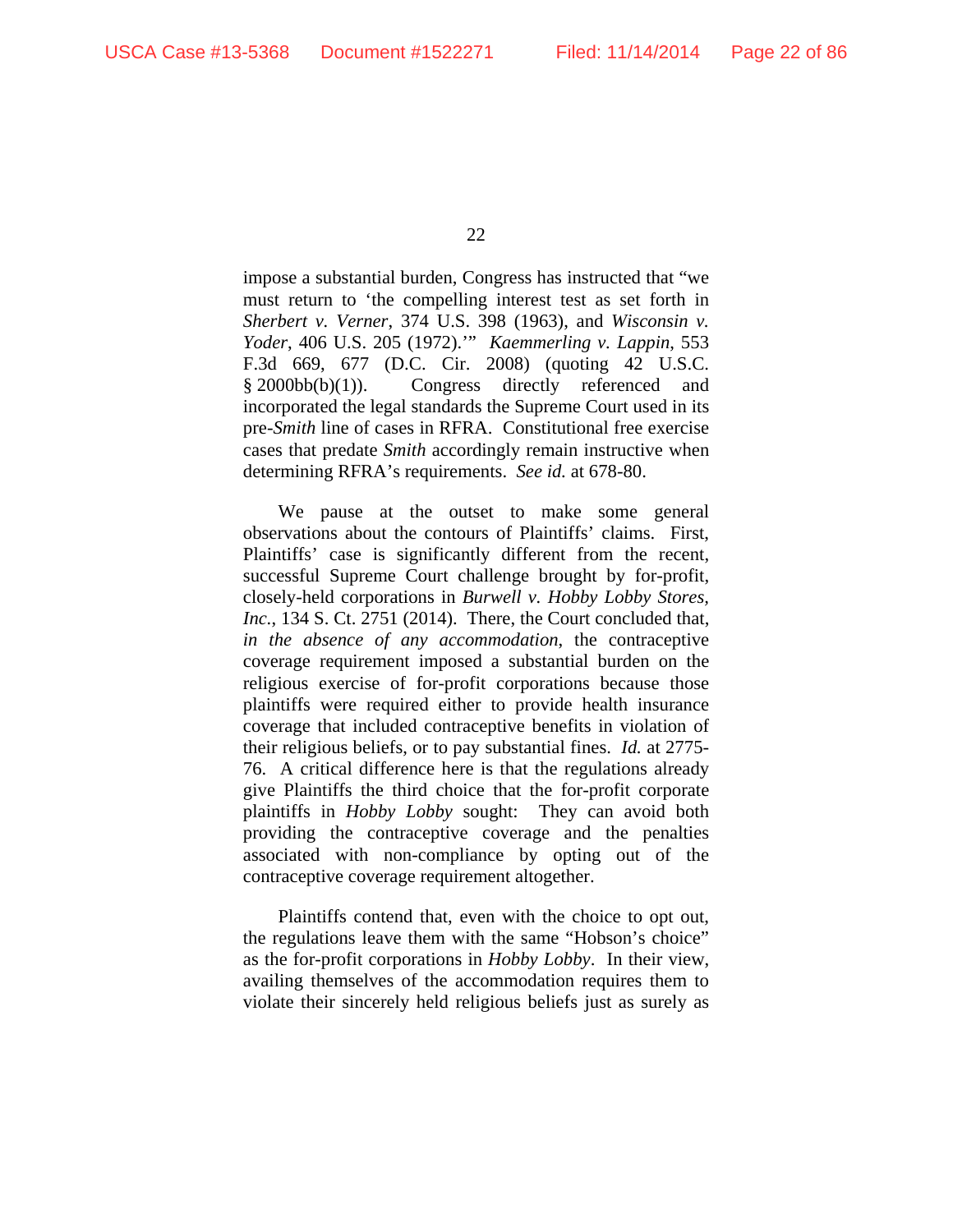23

would providing contraceptive coverage to their employees. But the opt out already available to Plaintiffs is precisely the alternative the Supreme Court considered in *Hobby Lobby* and assumed would not impinge on the for-profit corporations' religious beliefs even as it fully served the government's interest.13 *Id.* at 2782.

This case also differs from *Hobby Lobby* in another crucial respect: In holding that Hobby Lobby must be accommodated, the Supreme Court repeatedly underscored that the effect on women's contraceptive coverage of extending the accommodation to the complaining businesses "would be precisely zero." *Id*. at 2760; *see also id*. at 2781 n.37 ("Our decision in these cases need not result in any detrimental effect on any third party."); *id.* at 2782 (extending accommodation to Hobby Lobby would "protect the asserted needs of women as effectively" as not doing so). Justice Kennedy in his concurrence emphasized the same point, that extending the accommodation to for-profit corporations "equally furthers the Government's interest but does not

<sup>&</sup>lt;sup>13</sup> Plaintiffs also have a fourth option under the ACA: ceasing to offer health insurance as an employment benefit, and instead paying the shared responsibility assessment and leaving the employees to obtain subsidized health care coverage on a health insurance exchange. *See* 26 U.S.C. § 4980H. That is permitted by the Act and regulations and might well be less expensive to employers than contributing to employee health benefits. Plaintiffs, however, contend that declining to arrange health insurance benefits for their employees also would injure them because it would be inconsistent with their religious mission and would deny them the recruitment and retention benefits of providing taxadvantaged health care coverage to their employees. *See* Oral Arg. Tr. at 19:5-15; *see also* Pls.' R. Br. 21 n.9; *see generally Hobby Lobby*, 134 S. Ct. at 2776-77 & n. 32. The government has not pressed the point here.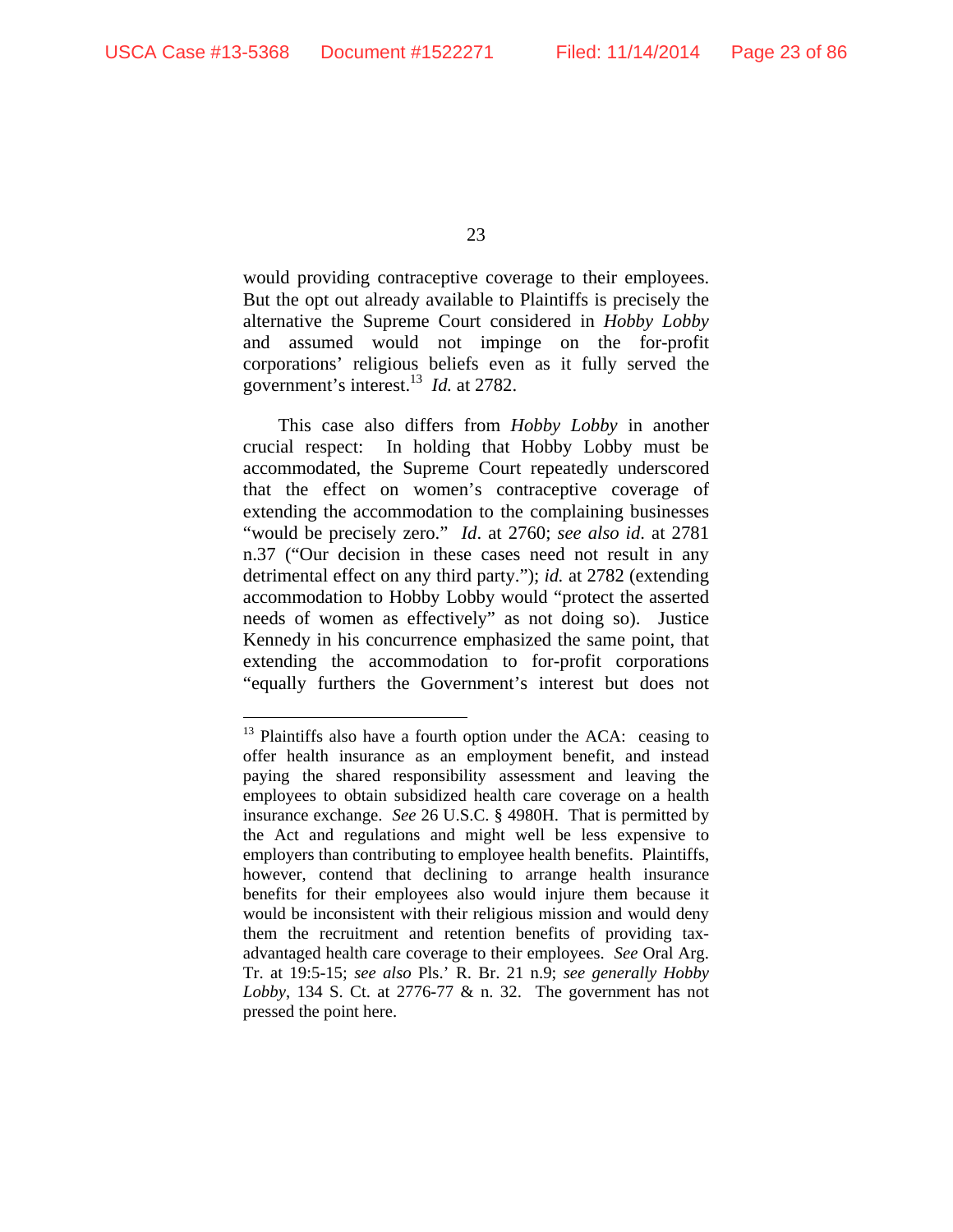impinge on the plaintiffs' religious beliefs." *Id*. at 2786. The relief Plaintiffs seek here, in contrast, would hinder women's access to contraception. It would either deny the contraceptive coverage altogether or, at a minimum, make the coverage no longer seamless from the beneficiaries' perspective, instead requiring them to take additional steps to obtain contraceptive coverage elsewhere.

Second, Plaintiffs' claim is extraordinary and potentially far reaching: Plaintiffs argue that a religious accommodation, designed to permit them to free themselves entirely from the contraceptive coverage requirement, itself imposes a substantial burden. As the Seventh Circuit put the point, "[w]hat makes this case and others like it involving the contraception exemption paradoxical and virtually unprecedented is that the beneficiaries of the religious exemption are claiming that the exemption process itself imposes a substantial burden on their religious faiths." *Notre Dame*, 743 F.3d at 557. As the *Notre Dame* court noted, it is analogous to a religious conscientious objector to a military draft claiming that the act of identifying himself as such on his Selective Service card constitutes a substantial burden because that identification would then "trigger" the draft of a fellow selective service registrant in his place and thereby implicate the objector in facilitating war. *Id.* at 556.

Religious objectors do not suffer substantial burdens under RFRA where the only harm to them is that they sincerely feel aggrieved by their inability to prevent what other people would do to fulfill regulatory objectives after they opt out. *Cf. id.* at 556. They have no RFRA right to be free from the unease, or even anguish, of knowing that third parties are legally privileged or obligated to act in ways their religion abhors. *See generally Lyng v. Nw. Indian Cemetery Protective Ass'n*, 485 U.S. 439, 449 (1988) (distinguishing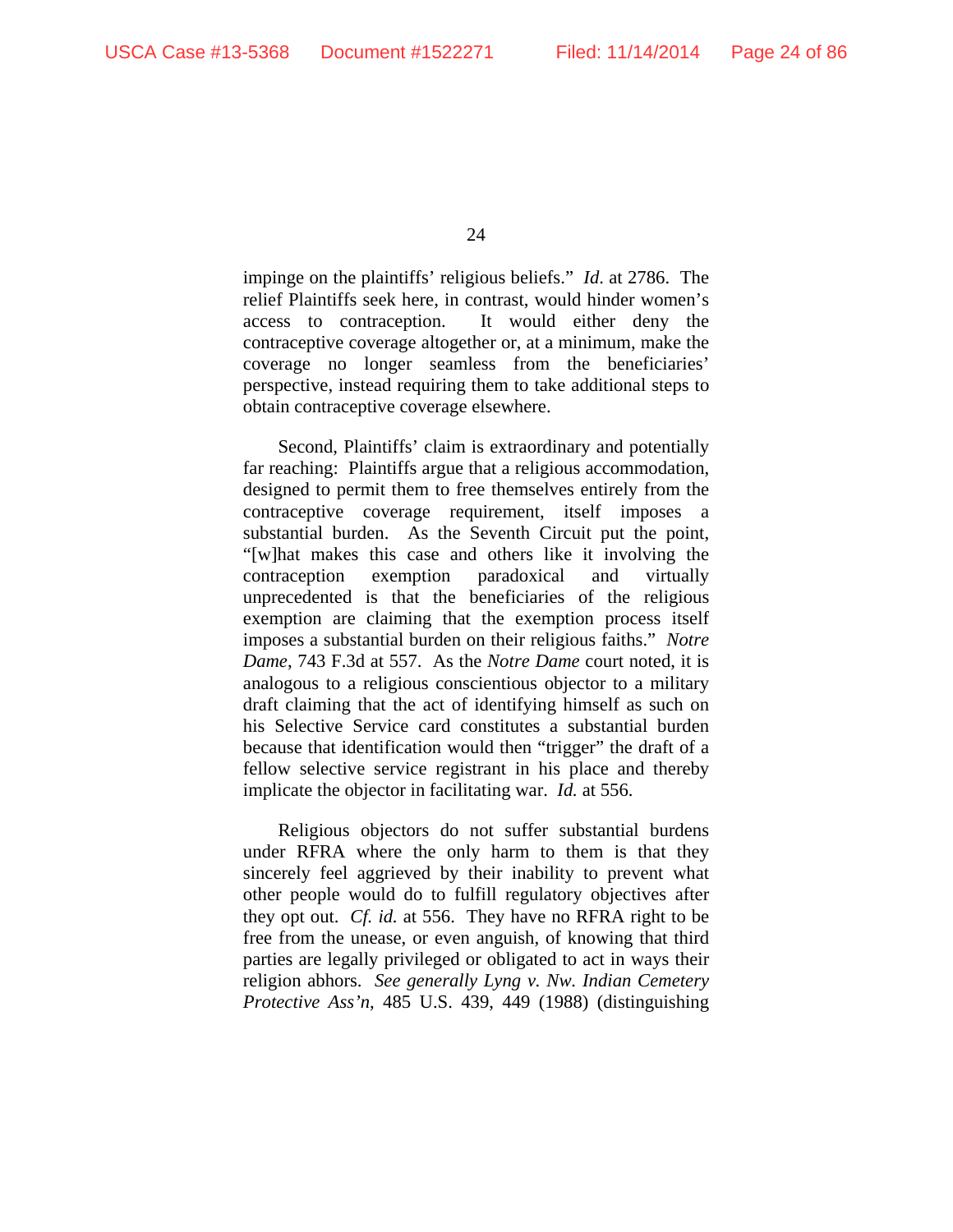between right to avoid being "coerced . . . into violating their religious beliefs" and the lack of right to pursue "spiritual fulfillment according to their own religious beliefs"). "Government simply could not operate if it were required to satisfy every citizen's religious needs and desires." *Id.* at 453.

We now turn to the substance of Plaintiffs' RFRA claims. We first consider their contention that the accommodation imposes a substantial burden on their religious exercise that is cognizable under RFRA. We then analyze the government's claim that any such burden is justified under RFRA because it could not be made any lighter and still serve the government's compelling interests.

# **A. The Accommodation Does Not Substantially Burden Plaintiffs' Religious Exercise**

In our cosmopolitan nation with its people of diverse convictions, freedom of religious exercise is protected yet not absolute. That is true under the heightened standard Congress enacted in RFRA as well as the constitutional baseline set by the Free Exercise Clause. The limitations that prove determinative here are that only "substantial" burdens on religious exercise require accommodation, and that an adherent may not use a religious objection to dictate the conduct of the government or of third parties. This Court explained in *Kaemmerling* that "[a] substantial burden exists when government action puts 'substantial pressure on an adherent to modify his behavior and to violate his beliefs.'" 553 F.3d at 678 (quoting *Thomas v. Review Bd.*, 450 U.S. 707, 718 (1981)). A burden does not rise to the level of being substantial when it places "[a]n inconsequential or *de minimis* burden" on an adherent's religious exercise. *Id.* (citing *Levitan v. Ashcroft*, 281 F.3d 1313, 1320-21 (D.C. Cir.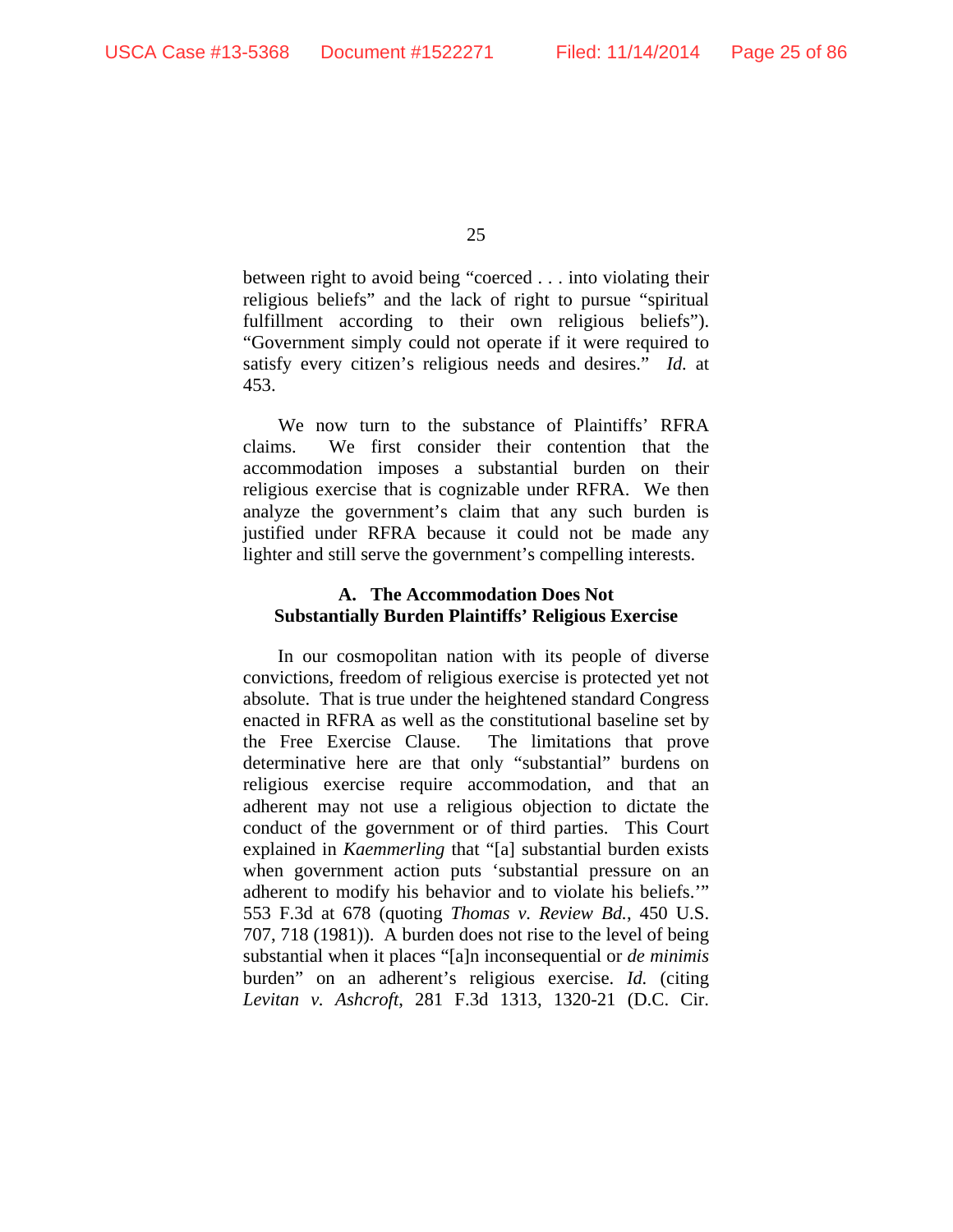2002)). An asserted burden is also not an actionable substantial burden when it falls on a third party, not the religious adherent. *See, e.g.*, *Bowen v. Roy*, 476 U.S. 693, 699 (1986).

Plaintiffs' objection rests on their religious belief that "they may not provide, pay for, and/or facilitate access to contraception, sterilization, abortion, or related counseling in a manner that violates the teachings of the Catholic Church." Pls.' Br. 15. But the regulations do not compel them to do any of those things. Instead, the accommodation provides Plaintiffs a simple, one-step form for opting out and washing their hands of any involvement in providing insurance coverage for contraceptive services.

# **1. The Court Must Evaluate Assertions of Substantial Burden**

The sincerity of Plaintiffs' religious commitment is not at issue in this litigation. Plaintiffs are correct that they—and not this Court—determine what religious observance their faith commands. There is no dispute about the sincerity of Plaintiffs' belief that providing, paying for, or facilitating access to contraceptive services would be contrary to their faith.

Accepting the sincerity of Plaintiffs' beliefs, however, does not relieve this Court of its responsibility to evaluate the substantiality of any burden on Plaintiffs' religious exercise, and to distinguish Plaintiffs' duties from obligations imposed, not on them, but on insurers and TPAs. Whether a law substantially burdens religious exercise under RFRA is a question of law for courts to decide, not a question of fact. *See Mahoney v. Doe*, 642 F.3d 1112, 1121 (D.C. Cir. 2011) (stating that judicial inquiry into the substantiality of the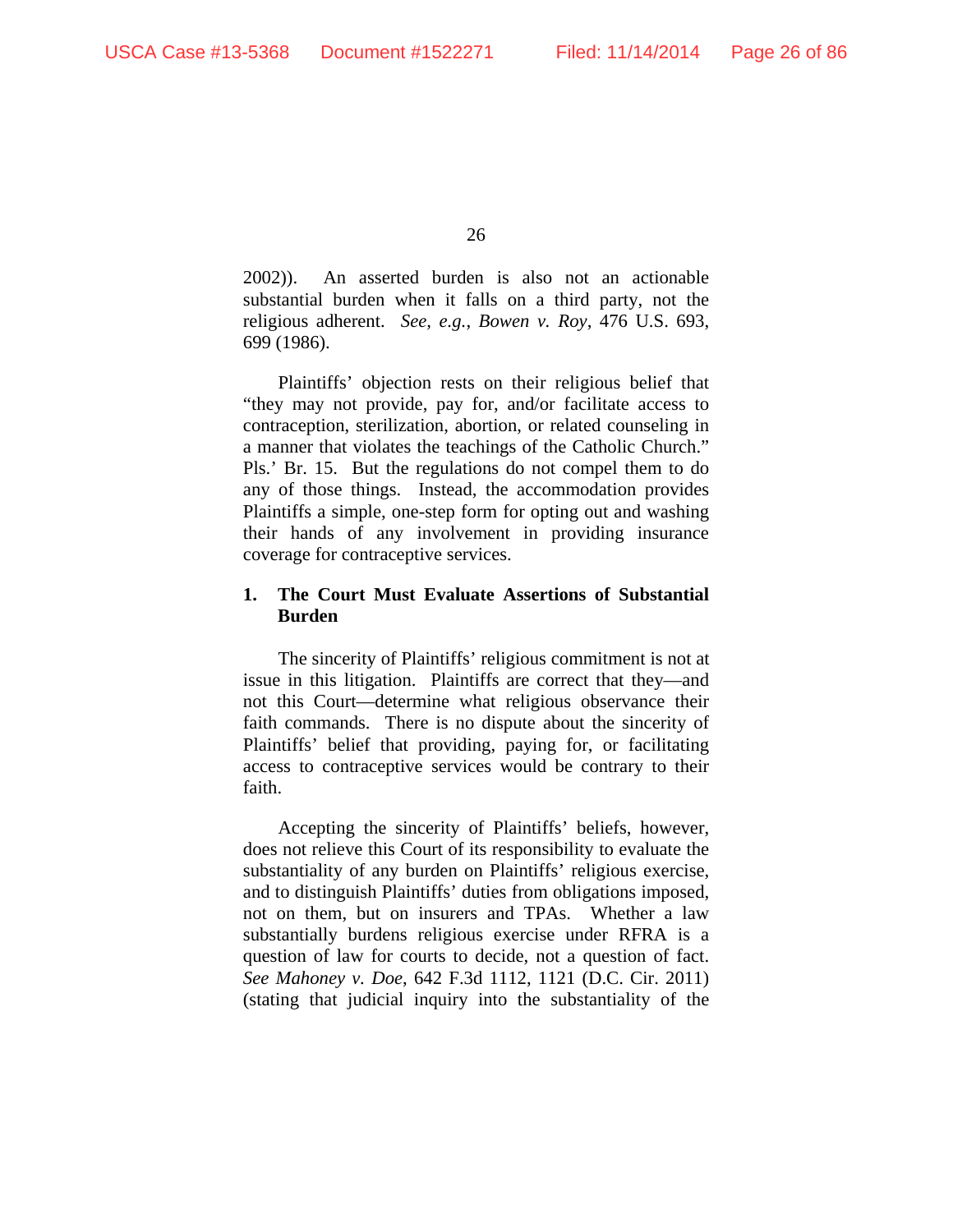burden "prevent[s] RFRA claims from being reduced into questions of fact, proven by the credibility of the claimant"); *Kaemmerling*, 553 F.3d at 679 ("[a]ccepting as true the factual allegations that Kaemmerling's beliefs are sincere and of a religious nature—but not the legal conclusion, cast as a factual allegation, that his religious exercise is substantially burdened"). "[A]lthough we acknowledge that the [plaintiffs] believe that the regulatory framework makes them complicit in the provision of contraception, we will independently determine what the regulatory provisions require and whether they impose a substantial burden on [plaintiffs'] exercise of religion." *Mich. Catholic Conf.*, 755 F.3d at 385; *see also Notre Dame*, 743 F.3d at 558 ("Notre Dame may consider the [self-certification] process a substantial burden, but substantiality—like compelling governmental interest—is for the court to decide.").

Our own decision in *Kaemmerling* requires that we determine whether a burden asserted by Plaintiffs qualifies as "substantial" under RFRA. In *Kaemmerling*, a federal prisoner sought to enjoin the Bureau of Prisons under RFRA from collecting a sample of his blood, claiming a religious objection to "DNA sampling, collection and storage with no clear limitations of use." 553 F.3d at 678. We observed that "Kaemmerling's objection to 'DNA sampling and collection'" was not "an objection to the [Bureau] collecting any bodily specimen that contains DNA material . . . , but rather an objection to the government extracting DNA information from the specimen." *Id.* at 679. We did not simply accept Kaemmerling's characterization of his burden as "substantial," but instead independently evaluated the nature of the claimed burden on his religious beliefs. *See id.* at 678-79. The plaintiff failed to "allege facts sufficient to state a substantial burden on his religious exercise because he [could not] identify any 'exercise' which is the subject of the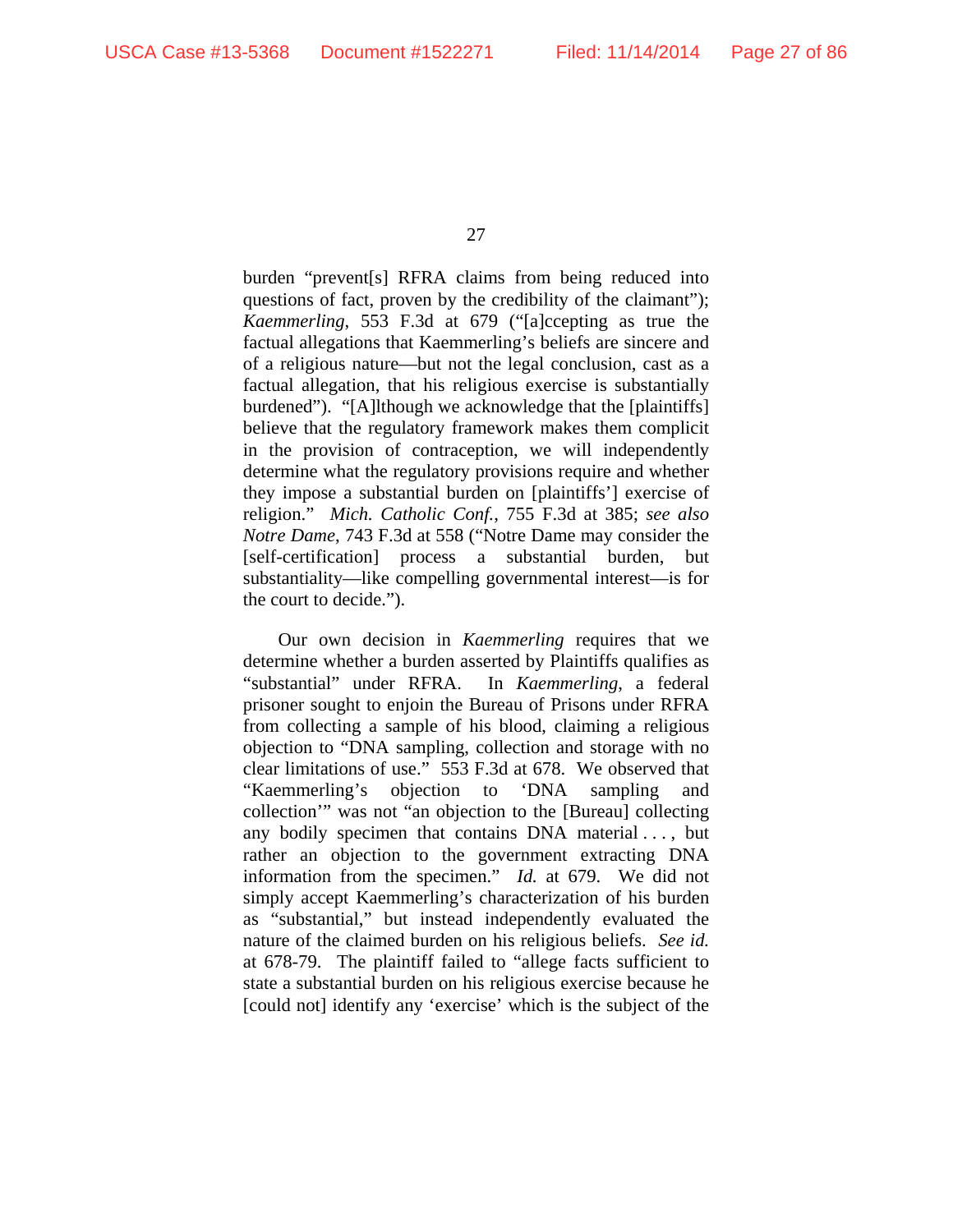burden to which he objects." *Id.* at 679.The court acknowledged that "the government's activities with his fluid or tissue sample after the [Bureau] takes it may offend Kaemmerling's religious beliefs," but it rejected the substantial burden contention because "Kaemmerling alleges no religious observance that the DNA Act impedes, [n]or acts in violation of his religious beliefs that it pressures him to perform." *Id.*

In *Henderson v. Kennedy*, 253 F.3d 12, 17 (D.C. Cir. 2001), this Court similarly rejected the plaintiffs' formulation of the substantial-burden test as forbidding the government's general application of religiously neutral law where it would impose *any* burden on religiously motivated conduct because doing so would "read out of RFRA the condition that only substantial burdens on the exercise of religion trigger the compelling interest requirement." As RFRA sponsor Senator Orrin Hatch explained, the Act "does not require the Government to justify every action that has some effect on religious exercise. Only action that places a substantial burden on the exercise of religion must meet the compelling State interest . . . ." 139 Cong. Rec. 26,180 (1993) (statement of Sen. Hatch).

Under free exercise precedents that RFRA codified, the Supreme Court distinguished between substantial burdens on religious exercise, which are actionable, and burdens that are not. Burdens that are only slight, negligible, or *de minimis* are not substantial. And burdens that fall only on third parties not before the court do not substantially burden plaintiffs. *See, e.g.*, *Bowen*, 476 U.S. at 699 ("The Free Exercise Clause simply cannot be understood to require the Government to conduct its own internal affairs in ways that comport with the religious beliefs of particular citizens."); *Lyng*, 485 U.S. at 447 (finding it undisputed that the government's action "will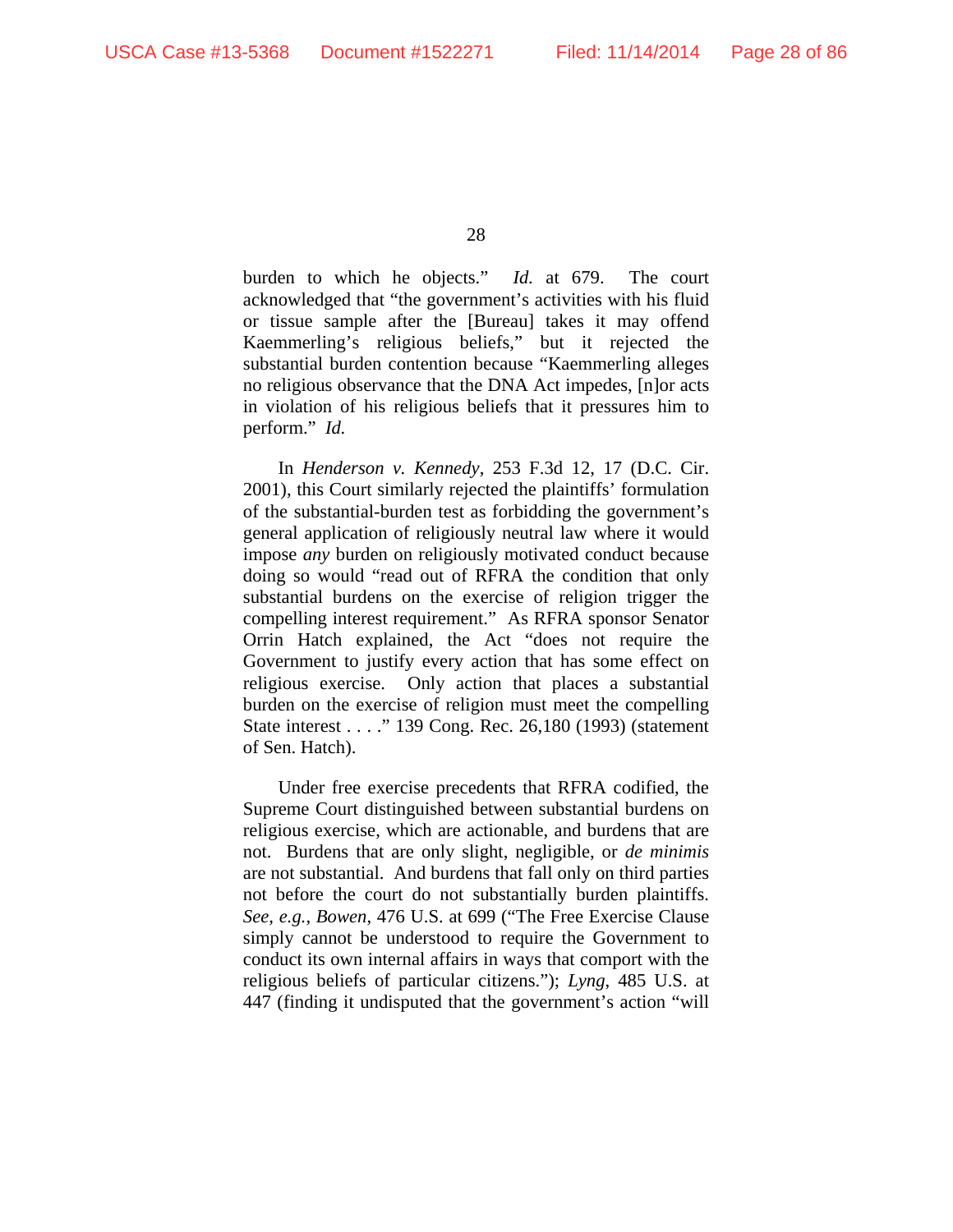have severe adverse effects on the practice of [plaintiffs'] religion," but disagreeing that such burden was "heavy enough" to subject that action to strict scrutiny).

In *Bowen*, a Native American plaintiff brought a free exercise challenge to a statute requiring the state to use his daughter's social security number to process welfare benefits requests. 476 U.S. at 695-96. Roy, the father, believed that the government's use of the social security number of his daughter, Little Bird of the Snow, would serve to "'rob the spirit' of his daughter and prevent her from attaining greater spiritual power." *Id.* at 696. The Court rejected Roy's claim on the basis that, rather than complaining about a restriction on his own conduct, Roy sought to "dictate the conduct of the Government's internal procedures." *Id.* at 700. Roy's claim failed because, even though it seriously offended Roy's religious sensibilities, "[t]he Federal Government's use of a Social Security number for Little Bird of the Snow d[id] not itself in any degree impair Roy's freedom to believe, express, and exercise his religion." *Id.* at 700-01 (internal quotation marks omitted).

Building on the analysis in *Bowen*, the Supreme Court refused to apply strict scrutiny to the government's land use decision in *Lyng*. 485 U.S. at 450. There, members of Indian tribes claimed that the federal government violated their right to free exercise by permitting timber harvesting and construction on land they used for religious purposes. *Id.* at 441-42. The Court stated that its free exercise jurisprudence "does not and cannot imply that incidental effects of government programs, which may make it more difficult to practice certain religions but which have no tendency to coerce individuals into acting contrary to their religious beliefs, require government to bring forward a compelling justification for its otherwise lawful actions." *Id.* at 450-51.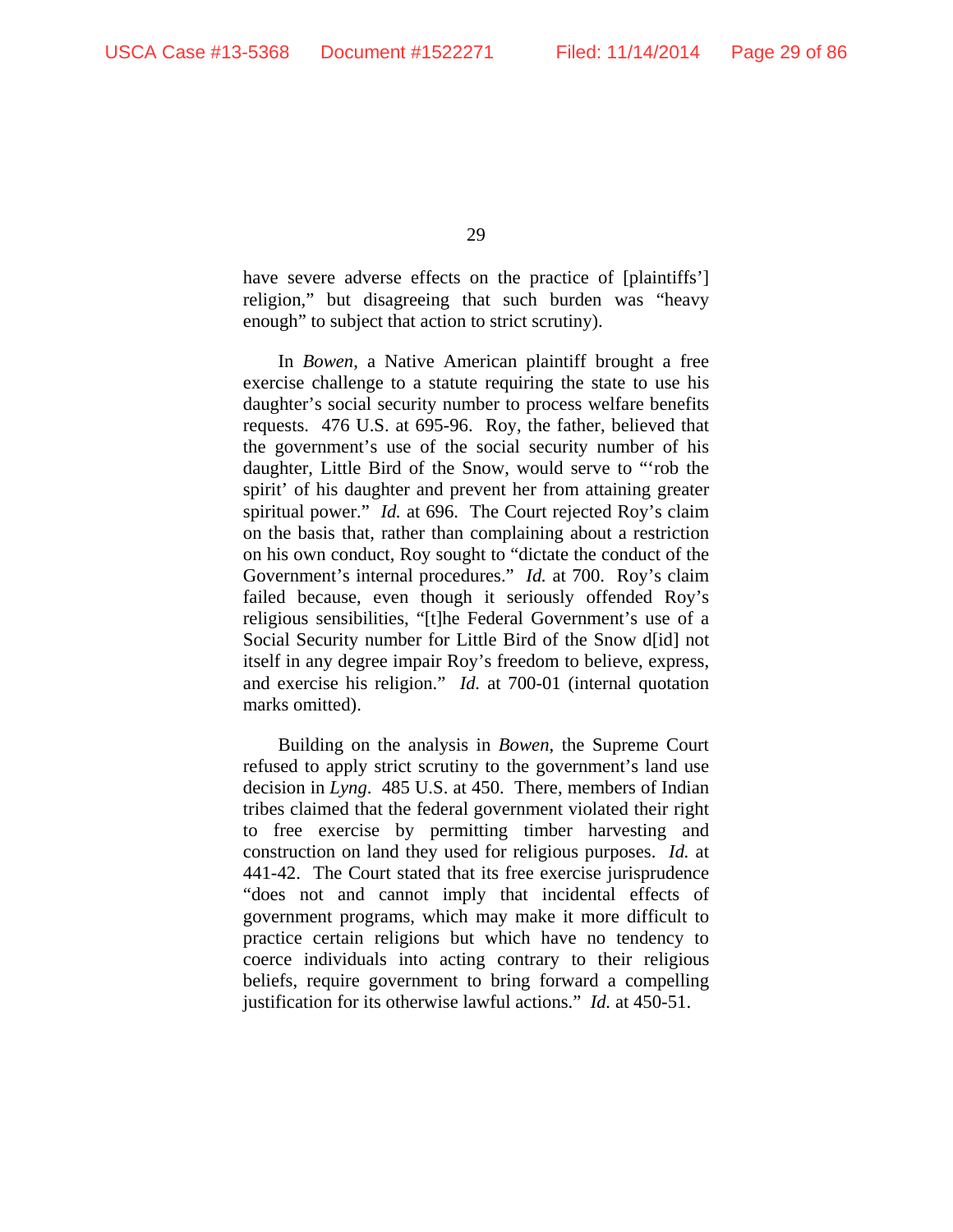30

According to Plaintiffs, this Court is bound to accept their understanding of the obligations the regulations impose—including their view of the existence and substantiality of any burden on their own religious exercise because to do otherwise would be tantamount to questioning the sincerity of their beliefs. Indeed, under Plaintiffs' view, we must accept a RFRA claimant's understanding of what the challenged law requires her to do (or to refrain from doing), even if that subjective understanding is at odds with what the law actually requires. $14$  Plaintiffs<sup>5</sup> approach collapses the distinction between sincerely held belief and substantial burden. We must give effect to each term in the governing statute, however, including the requirement that only "substantial" burdens on religious exercise trigger strict

Plaintiffs elaborated their position in their responses to a hypothetical posed during oral argument. We posited a situation in which an adherent, similar to the plaintiff in *Thomas*, objected to working in a factory on the grounds that the tools he was manufacturing were being used to support a war effort that his sincere religious beliefs prohibited him from supporting. *See Thomas*, 450 U.S. at 710 (after being transferred to a department that "fabricated turrets for military tanks, . . . [Thomas] quit, asserting that he could not work on weapons without violating the principles of his religion").Unlike the facts in *Thomas*, however, in our hypothetical, the adherent was not manufacturing tools used for war, but rather farm equipment that had no relationship whatsoever to any military effort. Counsel for both the *Priests for Life* Plaintiffs and the *RCAW* Plaintiffs conceded that, under their view, if the religious objection was to war machinery, not farm tools, a plaintiff who misperceived the facts underlying his challenge would be entitled nonetheless to a determination that requiring him to continue working in a farm tools factory imposed a substantial burden on his religious observance merely because he sincerely believed that it did. Oral Arg. Tr. at 9:3-11:16; 22:16- 23:24.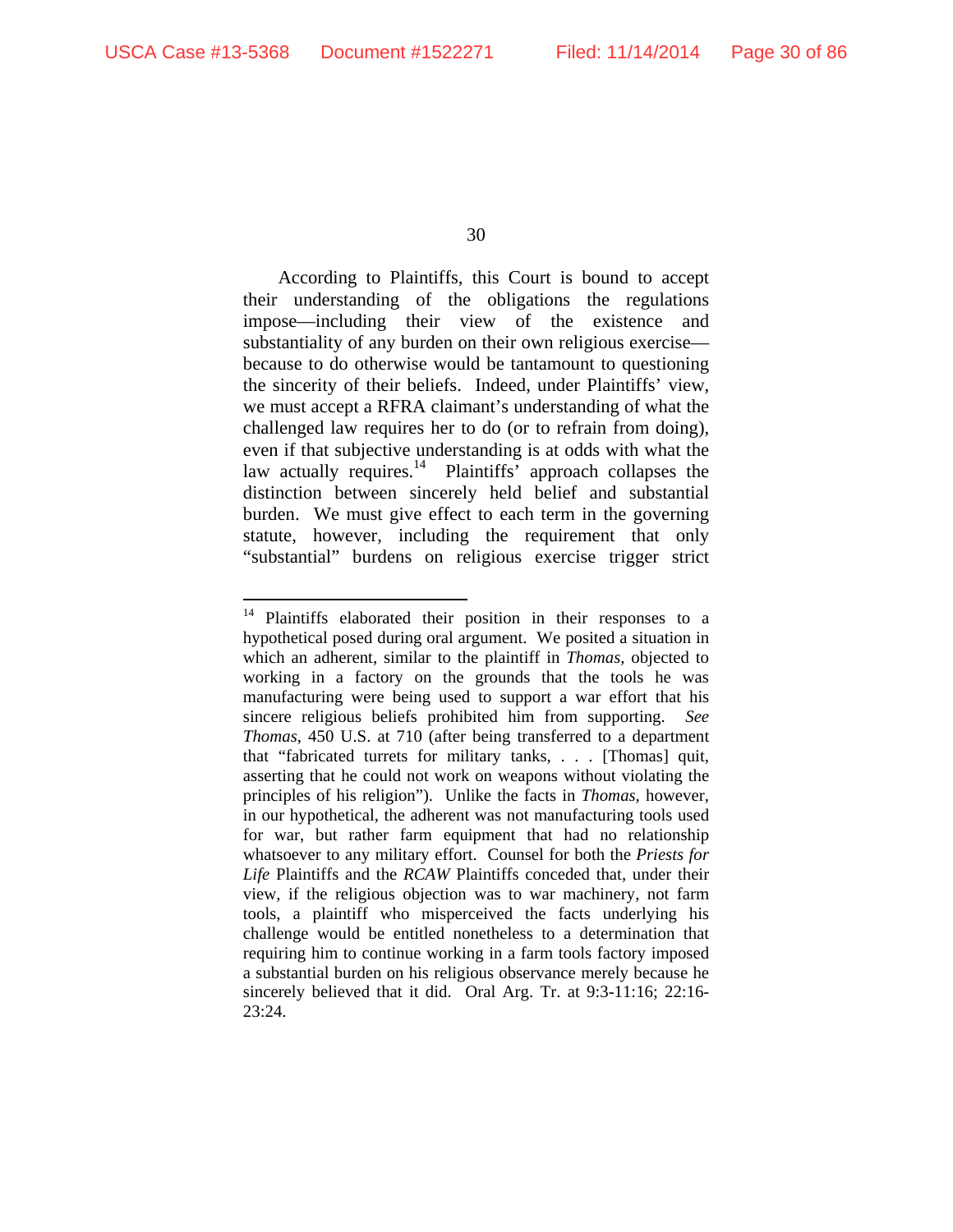31

scrutiny. We cannot accept Plaintiffs' proposal to prevent the court from evaluating the substantiality of the asserted burden.

# **2. The Accommodation Frees Eligible Organizations from the Contraceptive Coverage Requirement**

A review of the regulatory accommodation shows that the opt-out mechanism imposes a *de minimis* requirement on any eligible organization: The organization must send a single sheet of paper honestly communicating its eligibility and sincere religious objection in order to be excused from the contraceptive coverage requirement. Once an eligible organization has taken the simple step of objecting, all action taken to pay for or provide its employees with contraceptive services is taken by a third party.

Specifically, the regulations require that, to be eligible for the accommodation, an organization must certify that it has a sincere religious objection to arranging contraceptive coverage.15 *See* 45 C.F.R. § 147.131(b); 29 C.F.R. § 2590.715-2713A(a). The organization opts out under the regulations by affirming that it meets those eligibility criteria via a "self-certification" form sent to its group health plan issuer or TPA, or a letter to the Secretary of HHS (the "alternative notice"). 45 C.F.R.  $\S$  147.131(c)(1); 29 C.F.R. § 2590.715-2713A(b)(1)(ii); *see also* 79 Fed. Reg. 51,092,

<sup>15</sup> The Supreme Court, in *Hobby Lobby*, 134 S. Ct. at 2782, characterized the accommodation HHS designed for eligible organizations as a less restrictive means of serving the government's interest in the contraceptive coverage requirement that should be made available to the closely-held, for-profit religious corporate plaintiffs in that case. The government accordingly is extending the accommodation to such companies. *See* 79 Fed. Reg. at 51,094.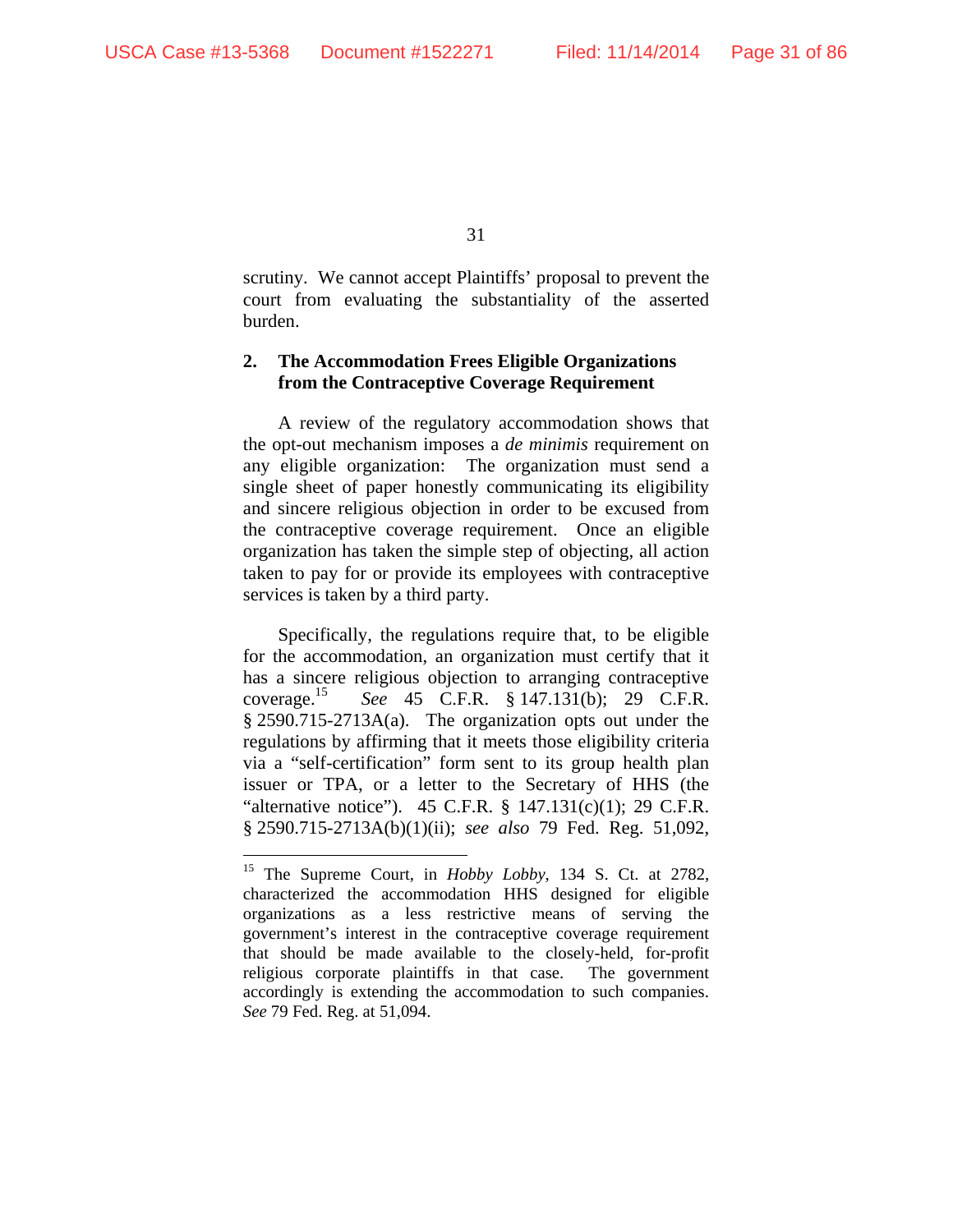32

51,094-95 (Aug. 27, 2014). An alternative notice to HHS must identify the forms of contraceptive services to which the employer objects, and specify, among other things, the name of the plan, the plan type, and the contact information for the plan issuer or TPA.<sup>16</sup> 45 C.F.R. § 147.131(c)(1)(ii); 29 C.F.R. § 2590.715-2713A(b)(1)(ii)(B). Once an eligible organization avails itself of the accommodation, that organization has discharged its legal obligations under the challenged regulations. *See* 45 C.F.R. § 147.131(c)(1), (e)(2); 29 C.F.R. § 2590.715-2713A(b)(1); 79 Fed. Reg. at 51,094- 95.

The accommodation here works in the way such mechanisms ordinarily do: the objector completes the written equivalent of raising a hand in response to the government's query as to which religious organizations want to opt out. Once the eligible organization expresses its desire to have no involvement in the practice to which it objects, the government ensures that a separation is effectuated and arranges for other entities to step in and fill the gap as required to serve the legislatively mandated regime. Specifically, the regulations:

• require that the group health plan insurer expressly exclude contraceptive coverage from the eligible

<sup>&</sup>lt;sup>16</sup> Initially, an eligible organization could only avail itself of the accommodation by completing the self-certification form. The Supreme Court issued an interim order in *Wheaton College v. Burwell*, 134 S. Ct. 2806 (2014), however, permitting an eligible organization to notify the Secretary of HHS in writing of its objection instead of sending the self-certification directly to the insurer or TPA. *Id.* at 2807. The Departments accordingly issued interim final regulations to authorize opting out using that alternative notice. 79 Fed. Reg. at 51,094-95.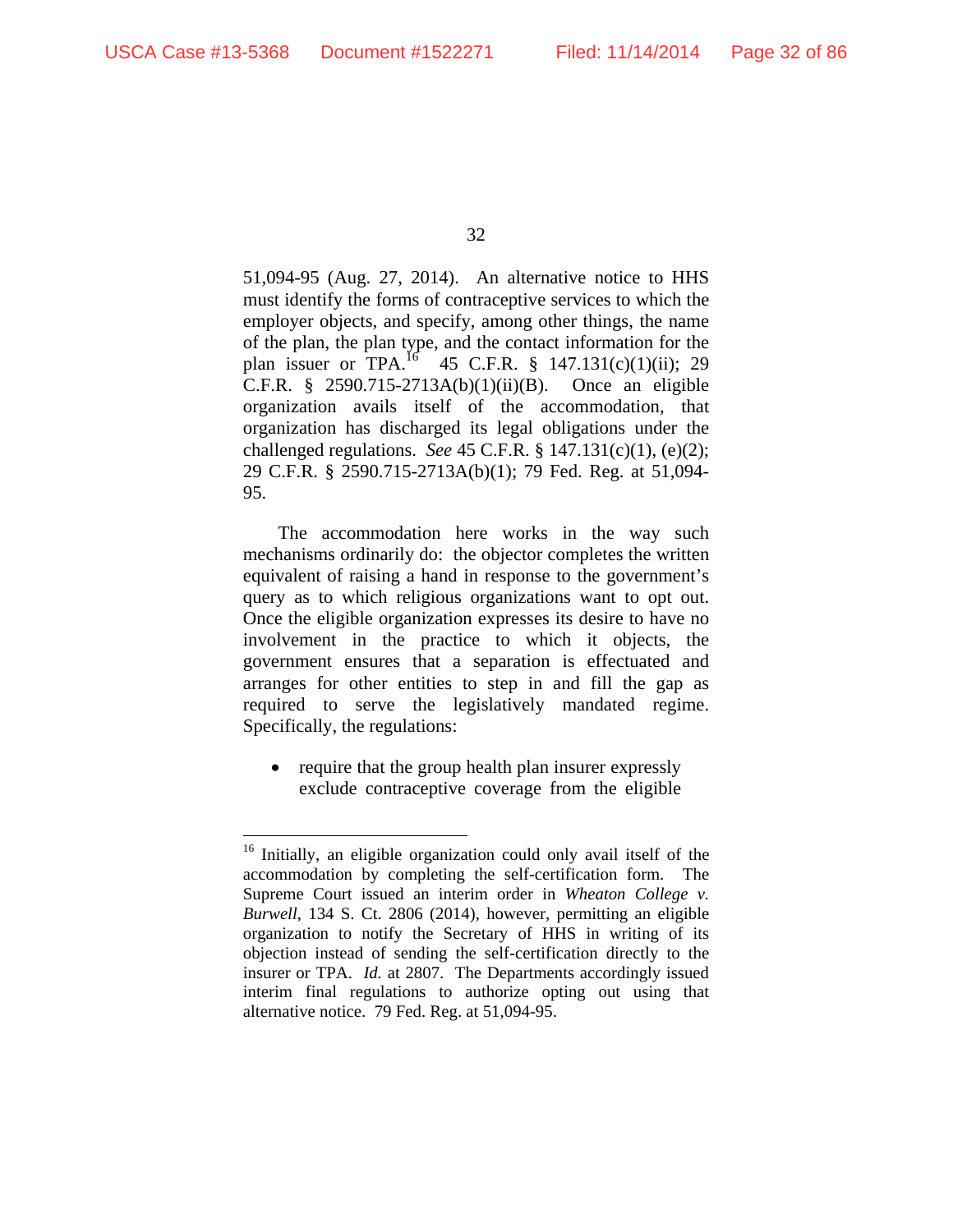33

organization's group health plan,  $17\,45$  C.F.R.  $§ 147.131(c)(2)(i)(A);$ 

- fully divorce the eligible organization from payments for contraceptive coverage, *see* 45 C.F.R. § 147.131(c)(2); 29 C.F.R. § 2590.715-  $2713A(b)(2)(i);$
- require that the insurer or TPA notify the beneficiaries in separate mailings that it will be providing separate contraceptive coverage, 45 C.F.R. § 147.131(d); 29 C.F.R. § 2590.715- 2713A(d);
- require that the insurer or TPA specify to the beneficiaries in those separate mailings that their employer is in no way "administer[ing] or fund[ing]" the contraceptive coverage. (The regulations include model language for such notice, suggesting that the insurer or TPA specify to employees that "your employer will not contract, arrange, pay, or refer for contraceptive coverage.") 45 C.F.R. § 147.131(d); 29 C.F.R. § 2590.715-2713A(d); and
- demand separate mailings and accounting on the part of the insurer or TPA, keeping contraceptive coverage separate for all purposes from the eligible organization's plan that exclude it, 45

<sup>&</sup>lt;sup>17</sup> There is no analogous requirement for TPAs because it is the self-insured employer that controls the scope of coverage provided under its plan. Once it has opted out, a self-insured employer has satisfied its legal obligation under the contraceptive-coverage regulations. 29 C.F.R. § 2590.715-2713A(b)(1).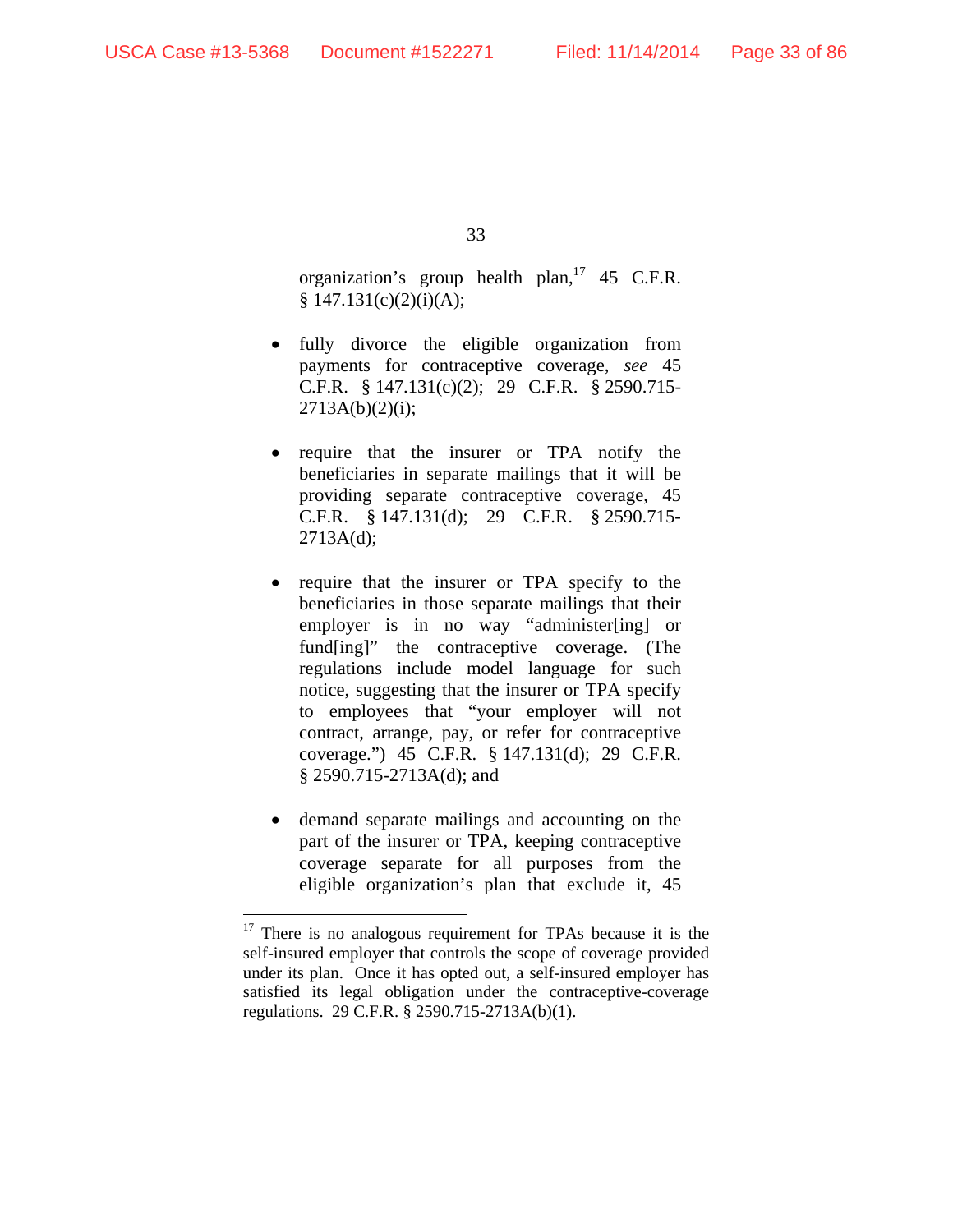# C.F.R.  $\S 147.131(c)(2)(ii)$ , (d); 29 C.F.R. § 2590.715-2713A(b)(2), (d).

The regulations leave eligible organizations free to express to their employees their opposition to contraceptive coverage. In sum, both opt-out mechanisms let eligible organizations extricate themselves fully from the burden of providing contraceptive coverage to employees, pay nothing toward such coverage, and have the providers tell the employees that their employers play no role and in no way should be seen to endorse the coverage.

Plaintiffs' opposition to the consequences of the ACA's Women's Health Amendment, even with the accommodation, amounts to an objection to the regulations' requirement that third parties provide to Plaintiffs' beneficiaries products and services that Plaintiffs believe are sinful. What Plaintiffs object to here are "the government's independent actions in mandating contraceptive coverage, not to any action that the government has required [Plaintiffs] themselves to take." *Notre Dame*, 743 F.3d at 559 (quoting Order at 3, *Priests for Life v. U.S. Dep't of Health & Human Servs.*, No. 13-5368 (Dec. 31, 2013) (Tatel, J., statement) (hereinafter "Emergency Injunctions Order")). But RFRA does not grant Plaintiffs a religious veto against plan providers' compliance with those regulations, nor the right to enlist the government to effectuate such a religious veto against legally required conduct of third parties. *See, e.g.*, *Lyng*, 485 U.S. at 452; *Bowen*, 476 U.S. at 699-700; *Kaemmerling*, 553 F.3d at 679; *see also Mich. Catholic Conf.*, 755 F.3d at 388-89; *Notre Dame*, 743 F.3d at 552.

Plaintiffs seek to distinguish *Kaemmerling* and *Bowen* on the ground that, unlike the plaintiffs in those cases, they object to what the regulations require of *them*. But the only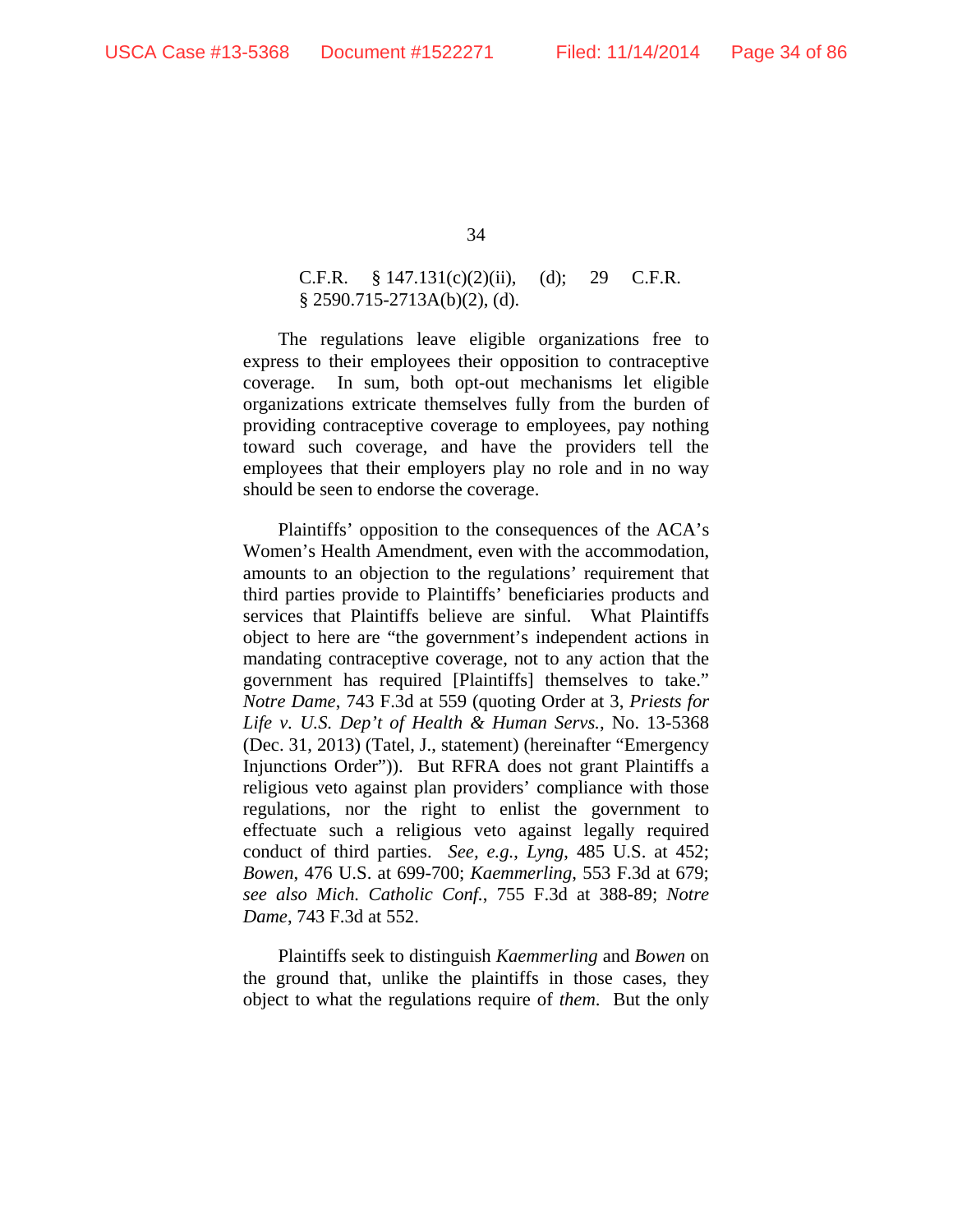35

action the regulations require of Plaintiffs—completion of the self-certification or alternative notice—imposes a *de minimis* administrative obligation.<sup>18</sup> To the extent that their objection is to the role of that action in the broader regulatory scheme a scheme that permits or requires independent coverage providers to take actions to which Plaintiffs object—their challenge is governed by *Kaemmerling* and *Bowen*. As in *Bowen*, even though Plaintiffs' "religious views may not accept this distinction between individual and governmental conduct," the Constitution does "recognize such a distinction." 476 U.S. at 701 n.6. So, too, does RFRA. And just as the plaintiffs in *Bowen* and *Kaemmerling* could not successfully challenge what the government chose to do with their social security numbers or DNA specimens, respectively, Plaintiffs have no RFRA claim against the government's arrangements with others to provide coverage to women left partially uninsured as a result of Plaintiffs' opt out. RFRA does not treat the government requiring third parties to provide contraceptive coverage in the face of an employer's religious disapproval as tantamount to the government requiring the employer itself to sponsor such coverage. *See Mich. Catholic Conf.*, 755 F.3d at 388-89; *Notre Dame*, 743 F.3d at 554-55; *id.* at 559 (quoting Emergency Injunctions Order at 3 (Tatel, J., statement)).

Plaintiffs nonetheless insist that, even with the accommodation, the regulations substantially burden their religious exercise by continuing to require that they play a

 $18$  Plaintiffs object that characterizing the accommodation as simply filling out a form ignores the meanings that Plaintiffs attach to the form. But the meaning Plaintiffs attach to the form derives from their contention that their completion of the form causes third parties to take action. The error of that contention is discussed more fully *infra* Section IV.A.2.a.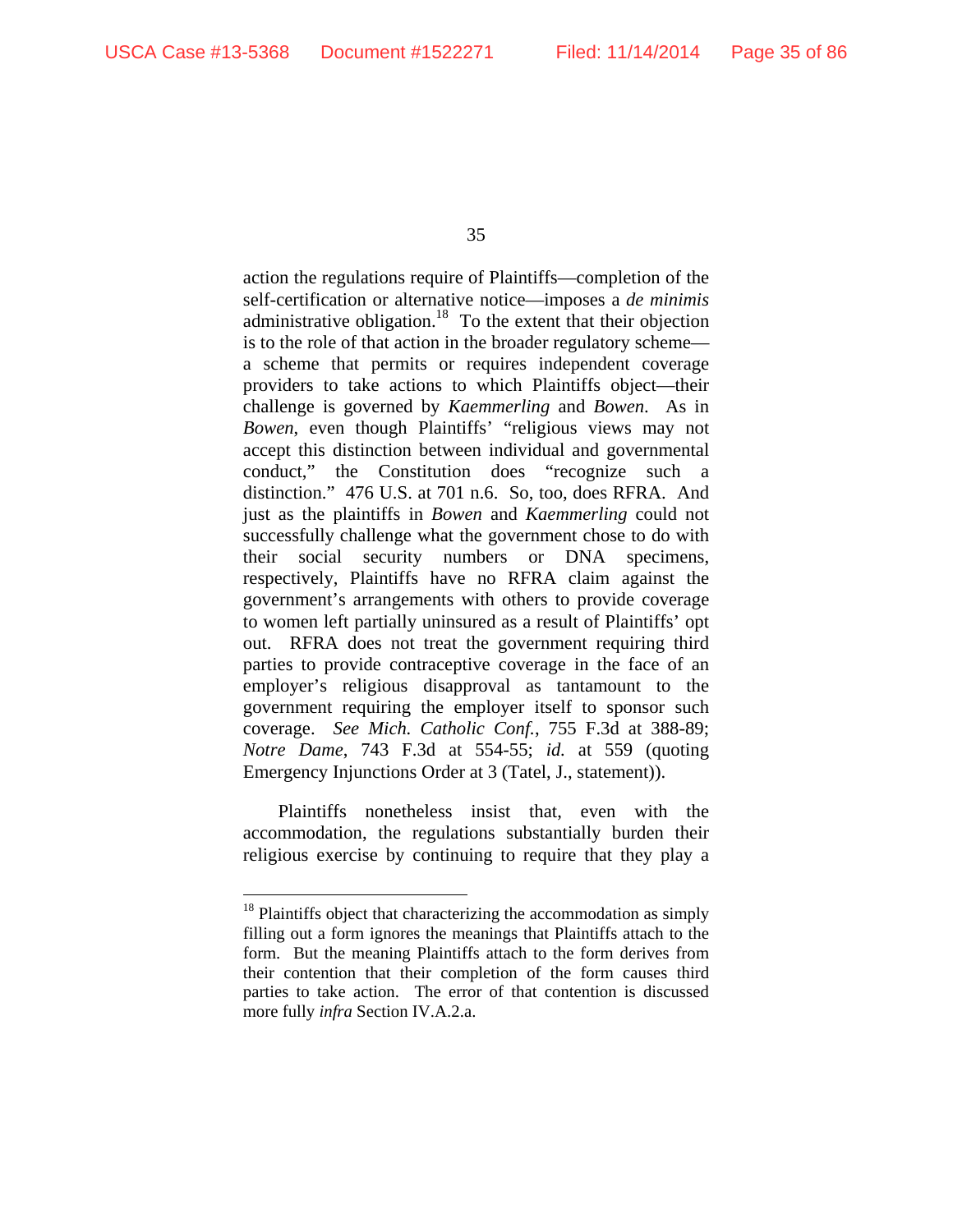role in the facilitation of contraceptive use. In particular, they contend that: (1) "signing and submitting the selfcertification" or alternative notice "triggers" or "impermissibly facilitates delivery of the objectionable coverage" to the beneficiaries of their health plans; (2) the regulations require "contracting with third parties authorized or obligated to provide the mandated coverage;" and (3) the regulations require "maintaining health plans that will serve as conduits for the delivery of the mandated coverage." Pls.' Br. 12, 18; Pls.' Supp'l Br. 1. Additionally, self-insured Plaintiffs contend that their self-certification expressly and impermissibly authorizes their TPAs to provide contraceptive coverage.

Each of those separate, but related, arguments fails for fundamentally the same reason: Notwithstanding Plaintiffs' contrary contentions, the regulations provide an opt-out mechanism that shifts to third parties the obligation to provide contraceptive coverage to which health insurance beneficiaries are entitled, and that fastidiously relieves Plaintiffs of any obligation to contract, arrange, pay, or refer for access to contraception in any way that might constitute a substantial burden on their religious exercise under RFRA.

# **a. Plaintiffs' Opt-Out Does Not Trigger Contraceptive Coverage**

Plaintiffs claim that the requirement that they submit the self-certification to their plan issuers or TPAs, or submit the alternative notice to the government, makes them "authorize" or "trigger" the provision of the contraceptive coverage they find religiously abhorrent. They characterize the selfcertification and alternative notice as "permission slips" for their plan issuers and TPAs to provide contraceptive coverage to Plaintiffs' employees. Pointing to the regulatory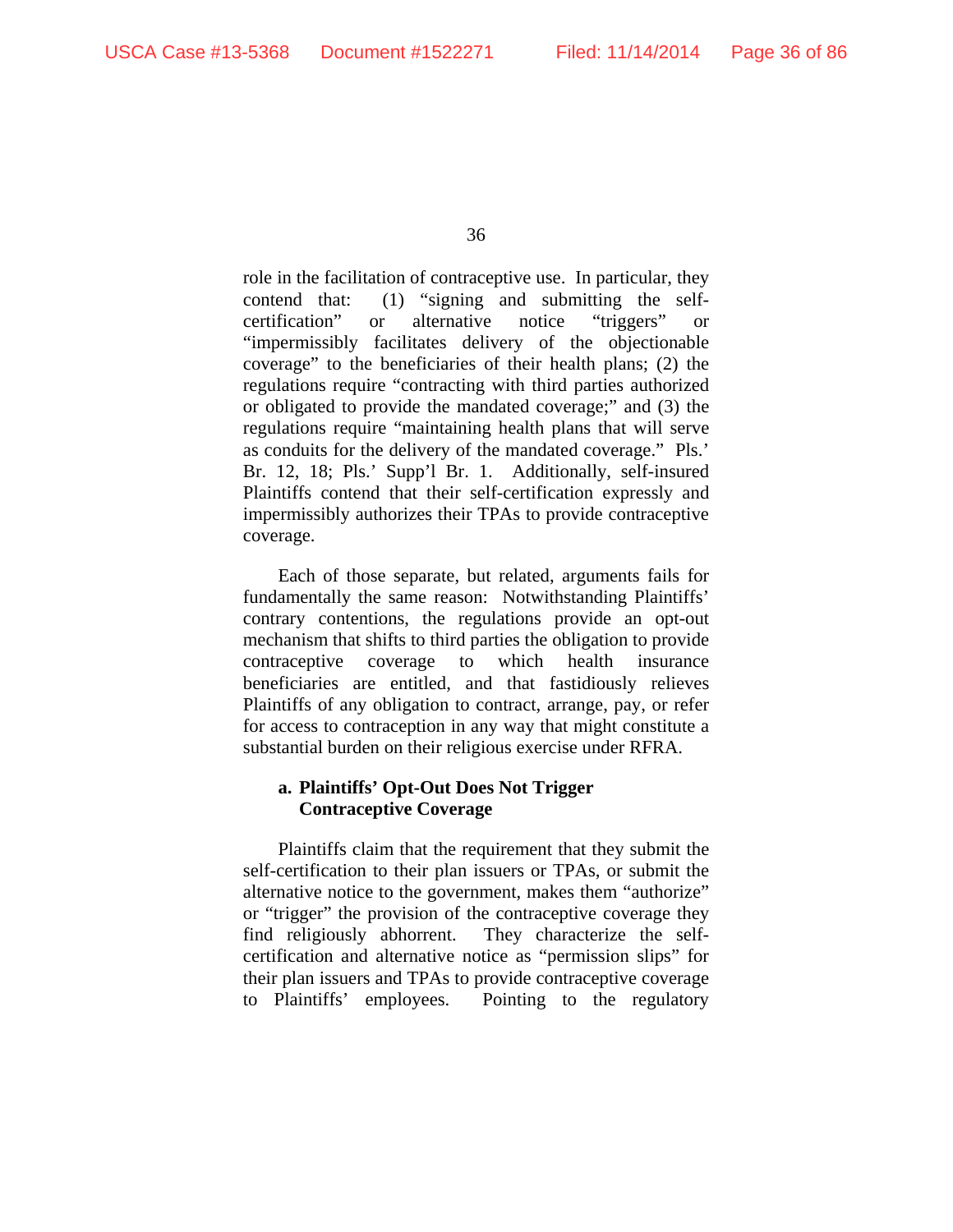requirements of an insurer or TPA after an eligible organization has availed itself of the accommodation, Plaintiffs argue that it is their own act of self-certifying or completing the alternative notice that "confers . . . both the authority and obligation" on the insurance companies and TPAs to provide the objected-to coverage to Plaintiffs' employees. Pls.' Br. 9.

Plaintiffs' "permission slip" argument misstates how the regulations operate. As the Sixth and Seventh Circuits have also concluded, the insurers' or TPAs' obligation to provide contraceptive coverage originates from the ACA and its attendant regulations, not from Plaintiffs' self-certification or alternative notice. *See Mich. Catholic Conf.*, 755 F.3d at 387; *Notre Dame*, 743 F.3d at 554. The regulations require that "a group health plan, or a health insurance issuer offering group or individual health insurance coverage, must provide coverage" for a variety of types of preventive care, including the coverage to which Plaintiffs object. 45 C.F.R. § 147.130(a)(1). That obligation exists apart from any action that Plaintiffs take. "'Because Congress has imposed an independent obligation on insurers to provide contraceptive coverage to [an eligible organization's] employees, those employees will receive contraceptive coverage from their insurers *even if* [objectors] self-certify—but not *because* [objectors] self-certify.'" *Notre Dame*, 743 F.3d at 559 (quoting Emergency Injunctions Order at 3 (Tatel, J., statement)).

Indeed, contrary to Plaintiffs' characterization, what the self-certification or alternative notice actually triggers is a series of steps designed to ensure that eligible organizations such as Plaintiffs do *not* contract, arrange, pay, or refer for access to contraceptive services. The regulations fully relieve Plaintiffs from the obligation to provide or pay for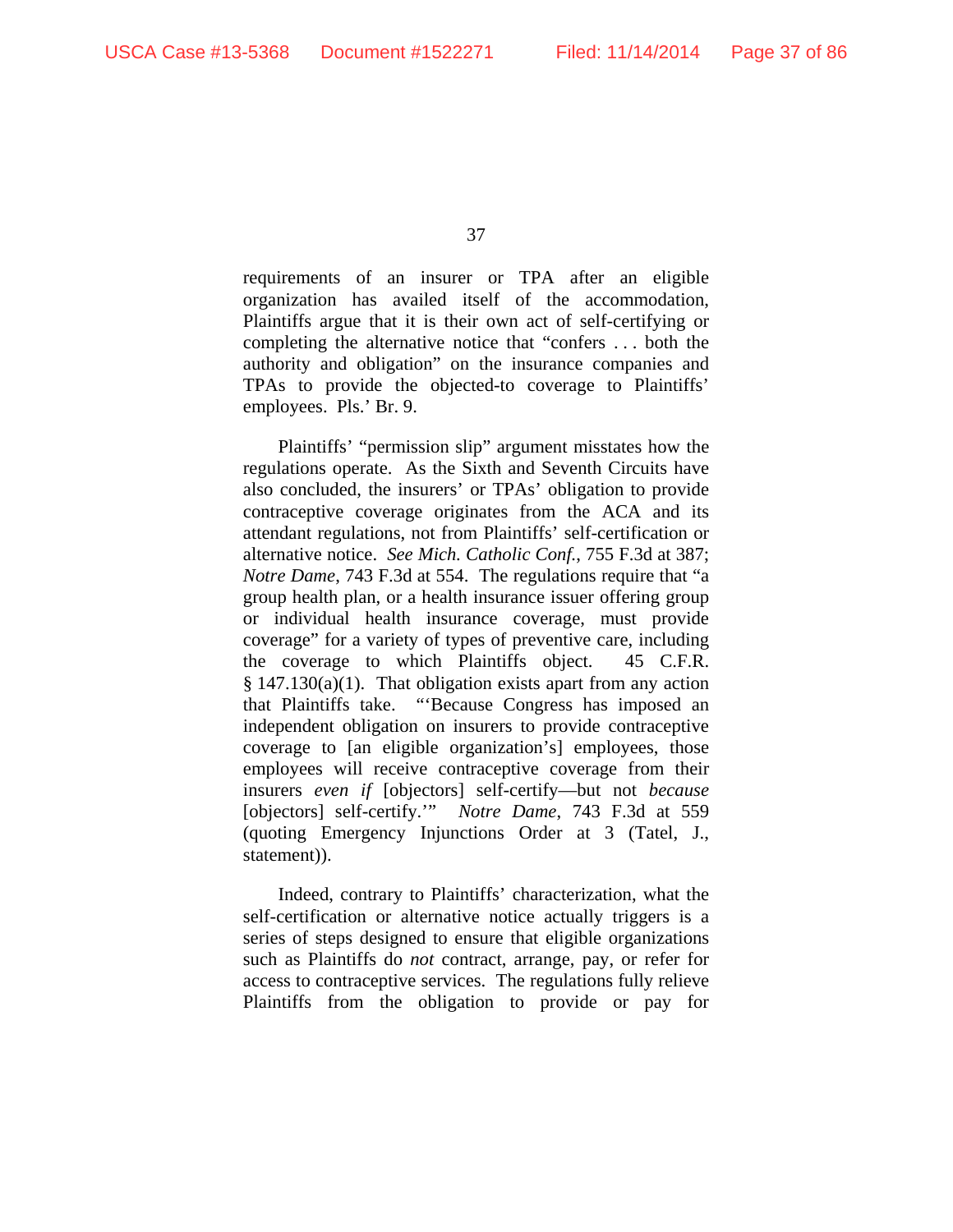contraceptive coverage, and instead obligate a third party to provide that coverage separately.

The illogic of Plaintiffs' "trigger" argument is highlighted by the conscientious objector scenario recounted above. The implication of Plaintiffs' position is that the Selective Service could deny a religious conscientious objector's RFRA claim against calling up the next draftee only if the government's decision to do so survived strict scrutiny. That strikes us as "a fantastic suggestion." *Notre Dame*, 743 F.3d at 556. There, as here, the feature that defeats Plaintiffs' argument is plain: It was the government's selective service draft quota, not the conscientious objector exercising his accommodation right, that determined whether a replacement would be called. So, too, it is the ACA that requires that plan issuers and TPAs fill the resulting gaps, not the opt-out notice. In neither case is the objecting party substantially burdened by, and thus entitled to accommodation from, the sequelae of opting out. Accurately understood, the opt-out mechanism imposes on Plaintiffs only the *de minimis* administrative burden associated with completing the self-certification form or the alternative notice. *See id*. As long as Plaintiffs complete either notice, the regulations excuse them from any further involvement in providing contraceptive coverage. As discussed above, the beneficiaries receive contraceptive coverage not because Plaintiffs have completed the self-certification or alternative notice, but because the ACA imposes an independent obligation on insurers and TPAs to provide this coverage.

## **b. Plaintiffs' Contracts with Providers Do Not Authorize or Facilitate Contraceptive Coverage**

Plaintiffs further contend that the regulations substantially burden their religious exercise by requiring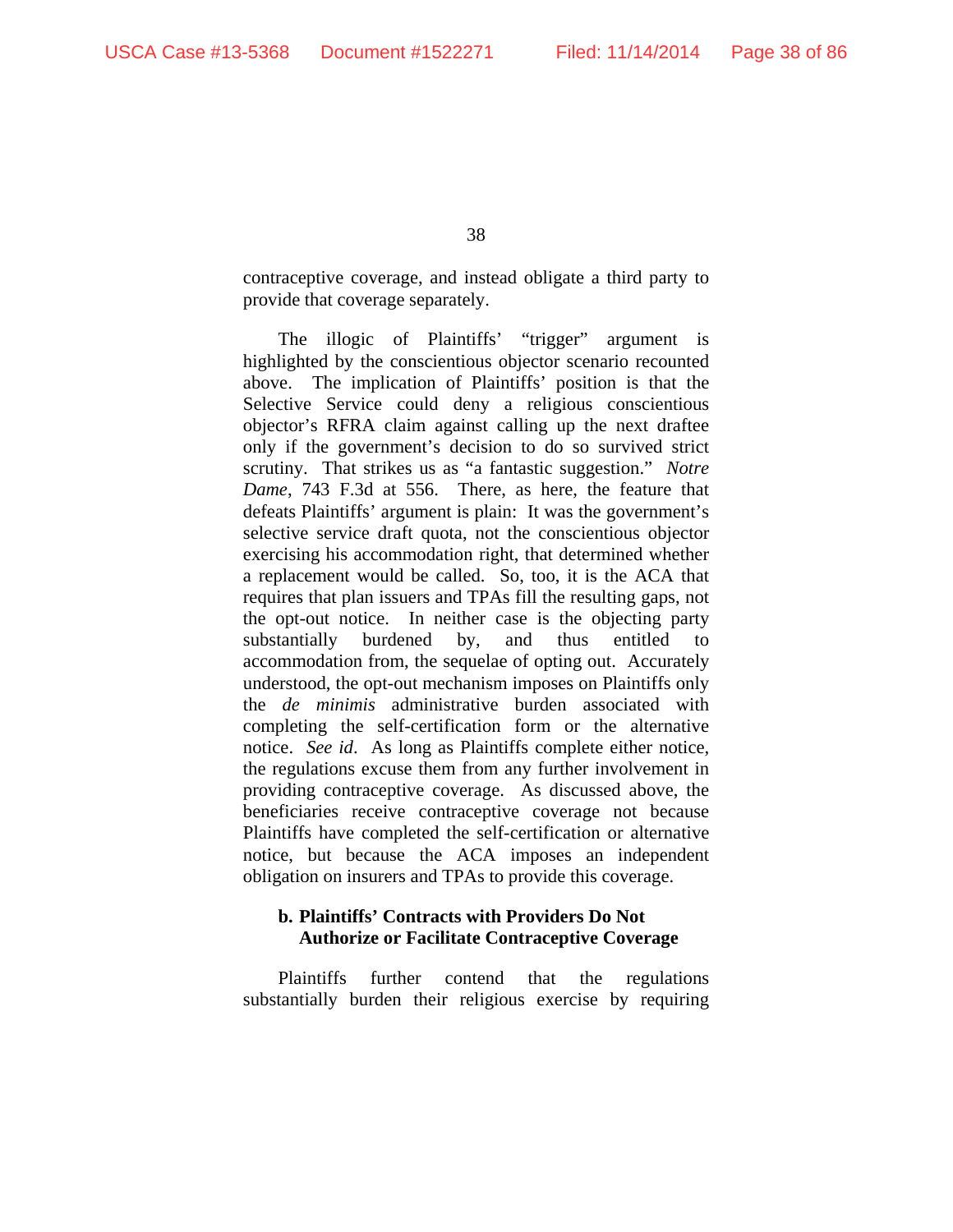contraceptive coverage to be provided for their employees and students by the same entities with which Plaintiffs have contracted to provide non-contraceptive health coverage. Once Plaintiffs opt out of the contraceptive coverage requirement, however, contraceptive services are not provided to women because of Plaintiffs' contracts with insurance companies; they are provided because federal law requires insurers and TPAs to provide insurance beneficiaries with coverage for contraception. Plaintiffs' contracts do not in any way authorize or condone the insurers' or TPAs' provision of the coverage. The separate interactions between nonobjecting insurance companies and beneficiaries do not substantially burden Plaintiffs' religious exercise, just as third-party actions in other religious-exercise cases have been held not to burden plaintiffs. *See, e.g.*, *Bowen*, 476 U.S. at 699-700; *Kaemmerling*, 553 F.3d at 679; *see also Notre Dame*, 743 F.3d at 552. We do not understand Plaintiffs to contend that RFRA privileges them generally to require that the extra-contractual rights and legal obligations of individuals and entities with whom they contract conform to Plaintiffs' religious beliefs, nor could they.

### **c. Plaintiffs' Plans Are Not Conduits for Contraceptive Coverage**

Plaintiffs also argue that the regulations substantially burden their religious exercise by permitting their insurance plans to be used as conduits through which their employees receive contraception. Plaintiffs identify a number of acts such as paying premiums and offering enrollment paperwork—that they contend they must take that ensure that the contraceptive "pipeline" remains open. None of those acts, however, requires Plaintiffs to contract, arrange, pay, or refer for access to contraception. Once Plaintiffs take advantage of the accommodation, they are dissociated from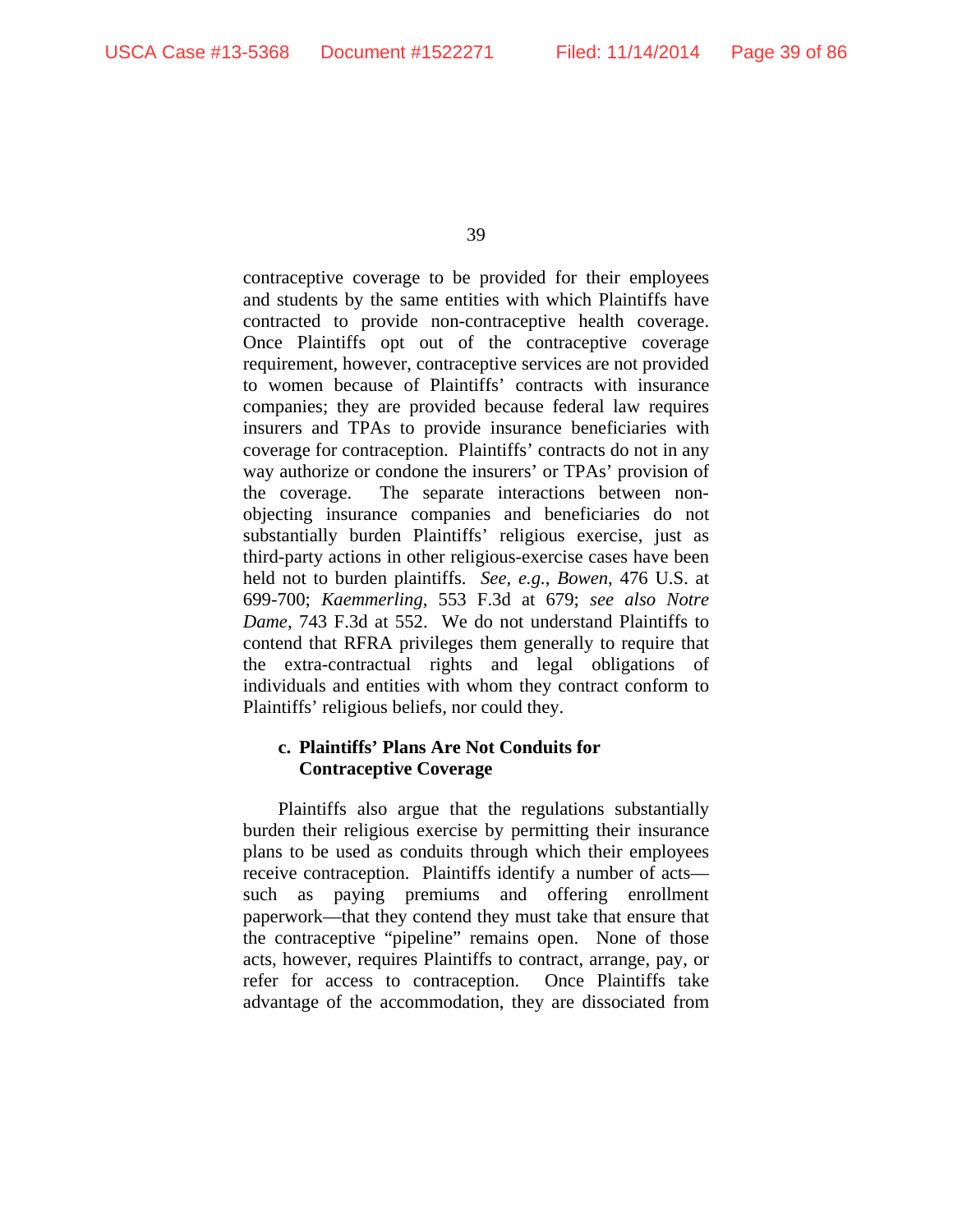the provision of contraceptive services. The premiums and enrollment paperwork support the provision of health care coverage to which Plaintiffs have no objection—and nothing more.

Plaintiffs contend that their plans remain a conduit for the provision of contraceptives because they are required to pay premiums or fees to entities in charge of the plans that provide contraceptive benefits. The regulations, however, expressly prevent insurers and TPAs from directly or indirectly charging Plaintiffs for the cost of contraceptive coverage and obligate third parties to pay for the contraceptive services. 45 C.F.R.  $\S$  147.131(c)(2)(ii); 29 C.F.R. § 2590.715-2713A(b)(2). Therefore, although Plaintiffs are required to pay premiums and fees to their group health plan issuers or TPAs, those entities are legally prohibited from using Plaintiffs' payments to fund contraceptive services.

 Plaintiffs further contend that their plans are used as conduits because, they assert, they must provide their beneficiaries with enrollment paperwork to enable them to participate in a plan that provides coverage for contraceptives, and they must send, or tell their beneficiaries where to send, the enrollment paperwork. Under the regulations, however, the employer has no such obligation. The insurer or TPA is entirely responsible for any paperwork related to contraceptive coverage. The insurer or TPA must provide beneficiaries with notice of the availability of contraceptive coverage, the notice must be separate from any materials distributed in connection with the individual's enrollment in the employer's plan, and the notice must make clear that the employer is not playing any role in the contraceptive coverage. 45 C.F.R. § 147.131(d); 29 C.F.R. § 2590.715-  $2713A(d)$ .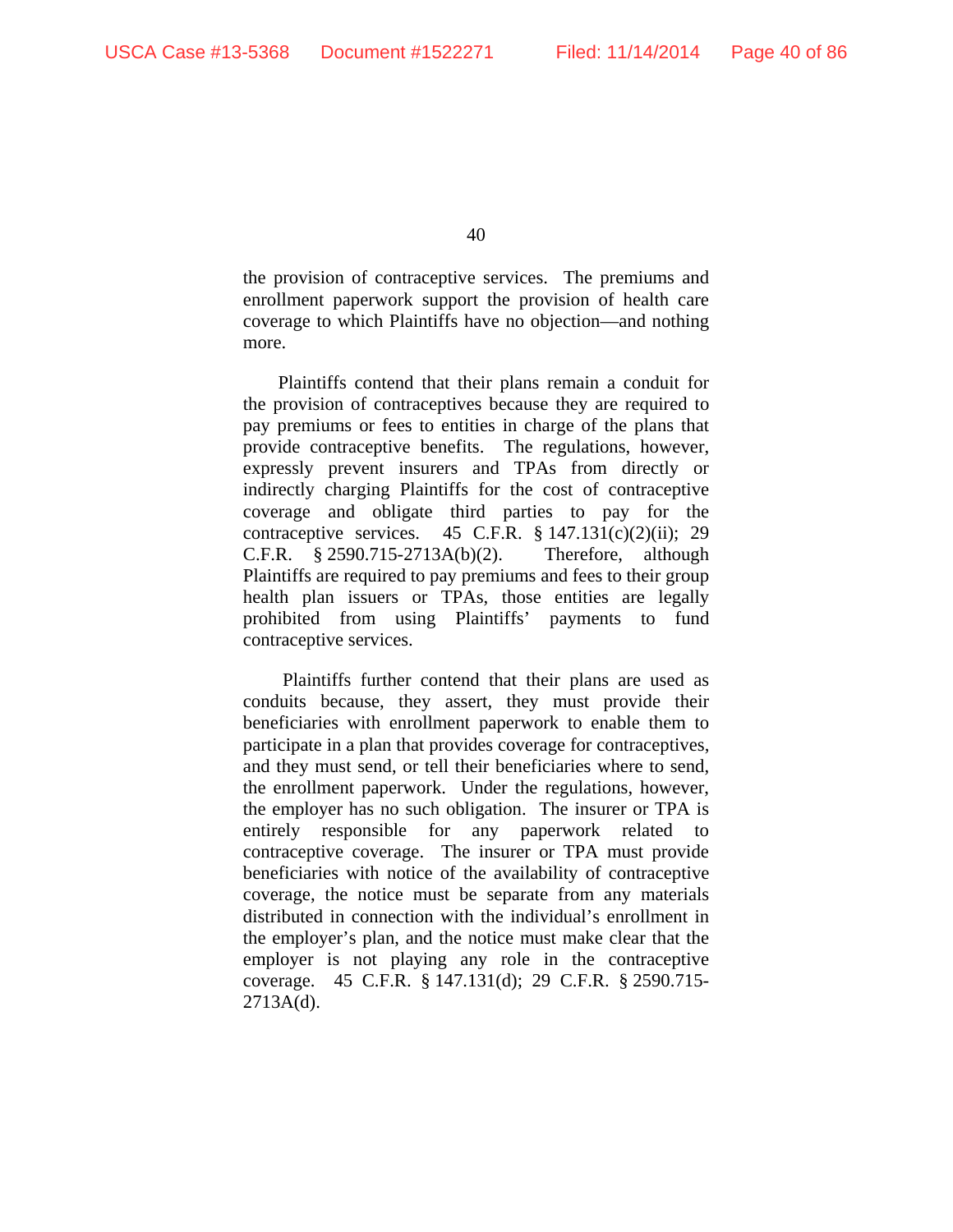$\overline{a}$ 

41

Plaintiffs also argue that their plans serve as conduits because they must identify their health plan beneficiaries to their insurers or TPAs. No regulation related to the accommodation imposes any such duty on Plaintiffs. *See Mich. Catholic Conf.*, 755 F.3d at 389. Plaintiffs will have necessarily provided their plans or TPAs with the names of employees enrolling in their health care plan so that those individuals may be provided with health care coverage. To the extent that Plaintiffs object to the actions the insurers or TPAs will take after receiving those names, Plaintiffs are objecting to an independent obligation imposed on a third party by the government. As discussed above, RFRA does not protect parties from obligations imposed on third parties by outside sources. In short, none of the actions that Plaintiffs identify is actually required of them under the regulations, and none of those actions makes their plans conduits for contraceptive coverage.<sup>19</sup>

## **d. Regulations Specific to the Self-Insured Plaintiffs Do Not Create a Substantial Burden**

Finally, the self-insured Plaintiffs object to the regulatory provisions that apply particularly to self-insured organizations. They object that their self-certification forms are what designate their TPAs as the plan administrators for contraceptive benefits under section 3(16) of ERISA and also

 $19$  On a related note, Plaintiffs contend that they must refrain from canceling their contract with a third party authorized to provide coverage for contraceptive services and from attempting to influence a third party's decision to provide the coverage for contraception. The government denied that the regulations would require Plaintiffs to refrain from taking either of those actions. Gov. Br. 33-34; Oral. Arg. Tr. at 46:15-48:1. In any event, as discussed *infra* note 28, the regulations have been revised to remove the provision that Plaintiffs alleged so constrained them.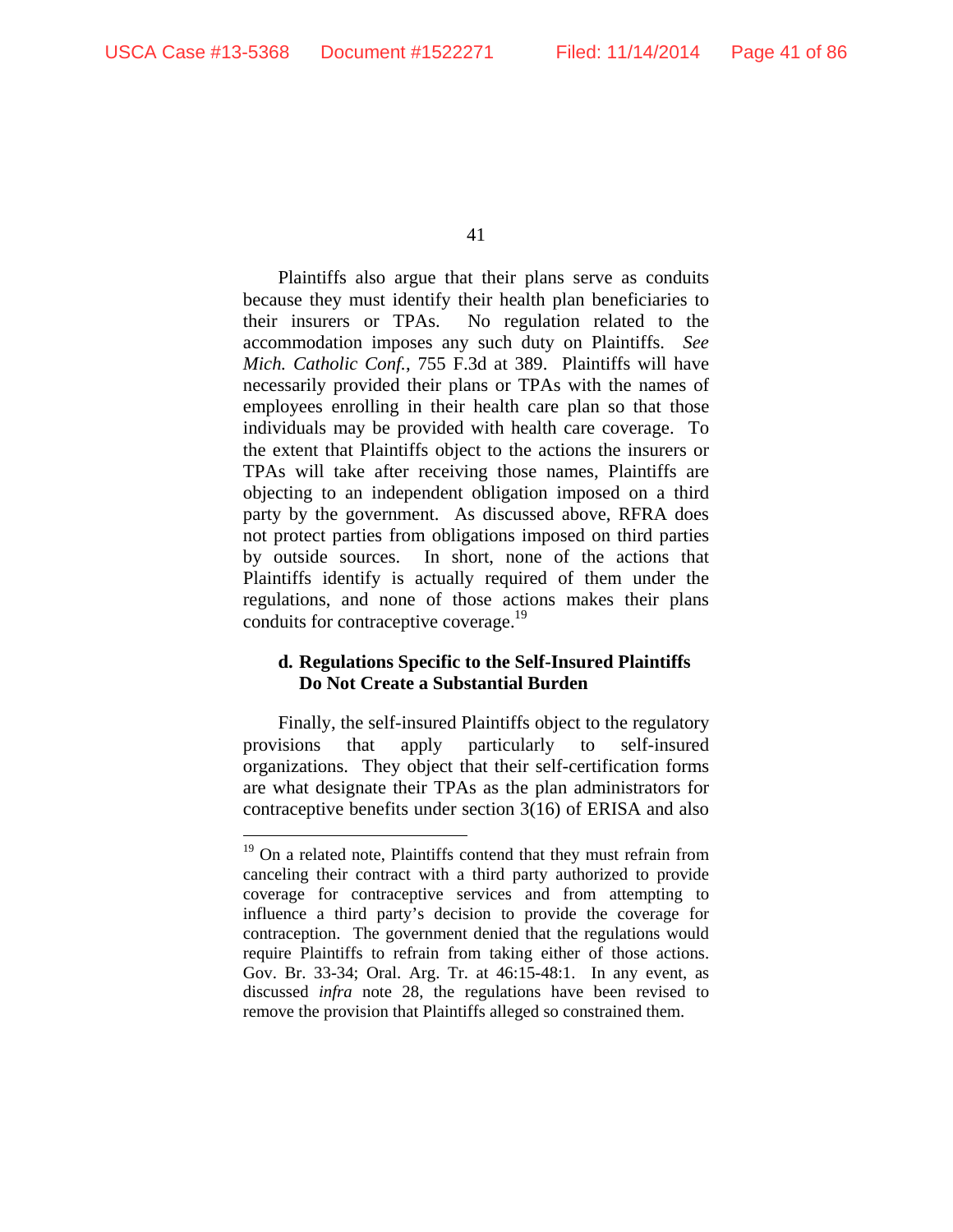serve as instruments under which the health plans are operated. *See* 29 C.F.R. § 2510.3-16(b). They argue that the regulations thus put them in the position of facilitating the provision of contraceptives by authorizing the TPAs to take actions they previously could not have taken.

That argument miscasts the regulations, which do not require the self-insured Plaintiffs to name their TPAs as ERISA plan fiduciaries. Plaintiffs submit forms to communicate their decisions to opt out, not to authorize TPAs to do anything on their behalf. The regulatory treatment of the form as sufficient under ERISA does not change the reality that the objected-to services are made available because of the regulations, not because Plaintiffs complete a self-certification. 29 C.F.R. § 2510.3-16(b); *see Notre Dame*, 743 F.3d at 554-55; 78 Fed. Reg. at 39,880.

The self-insured Plaintiffs raise a parallel objection to the alternative process established by the revised regulations. Under the revised regulations, once the government receives an alternative notice from an eligible organization, the government sends the TPA a notification that will "designate the relevant [TPA] as plan administrator under section 3(16) of ERISA for those contraceptive benefits that the [TPA] would otherwise manage." 79 Fed. Reg. at 51,095; *see also*  29 C.F.R. § 2510.3-16(b). The regulations make the government's notification to the TPA "an instrument under which the plan is operated." 29 C.F.R. § 2510.3-16(b).

The self-insured Plaintiffs contend that the revised regulations thereby violate ERISA because the government lacks authority to name a plan administrator or amend Plaintiffs' plan instruments. Plaintiffs do not contend, however, that the government lacks authority to author a plan instrument or designate a particular writing as a plan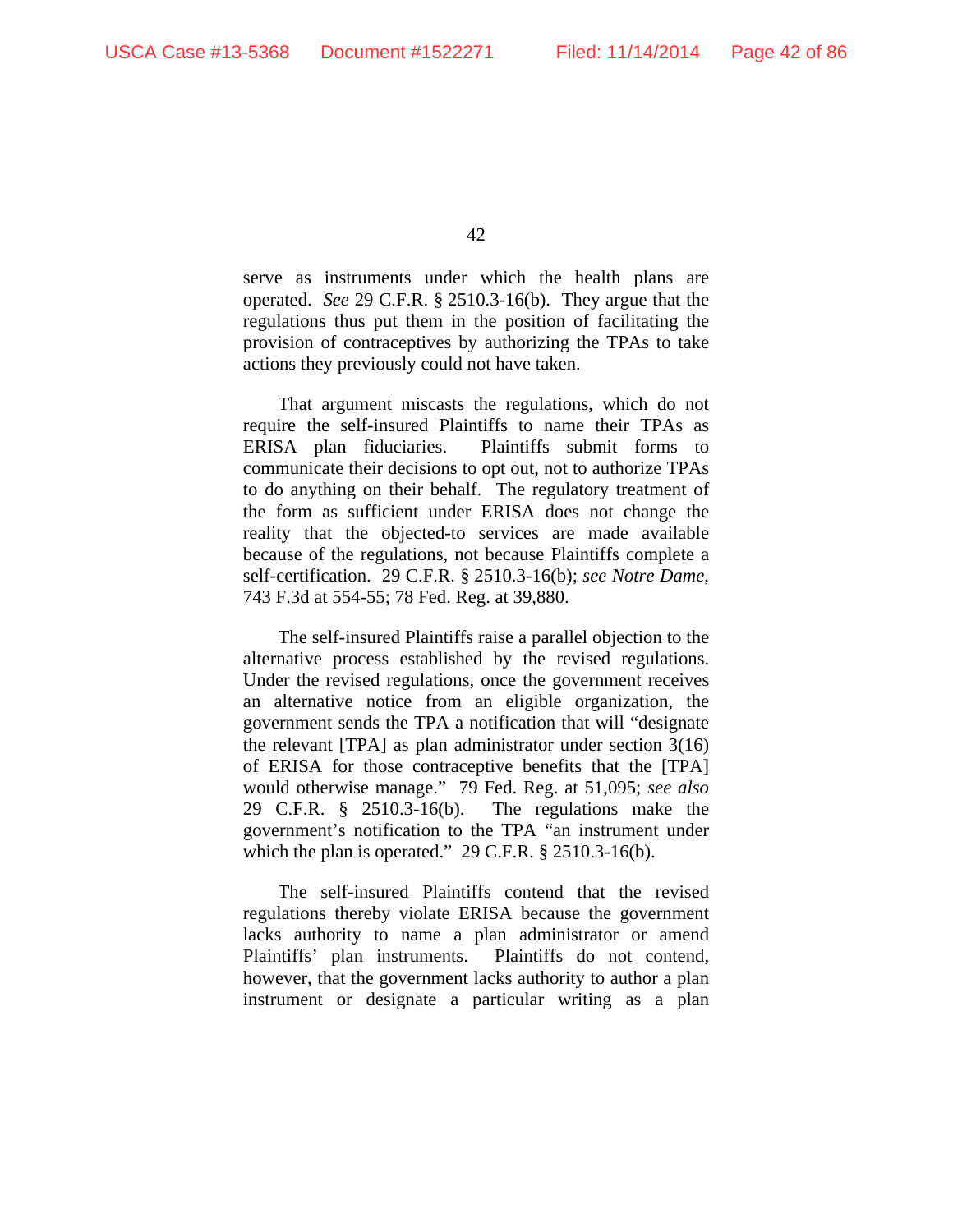$\overline{a}$ 

43

instrument, and it is this authority the regulations deploy. Once the government receives the alternative notice, it directs the TPA to cover contraceptive services and, treating its own direction as the new plan instrument, the government names the TPA as the plan administrator of contraceptive coverage. ERISA expressly permits a plan instrument to name a plan administrator. 29 U.S.C. § 1002(16)(A)(i) (defining "administrator" as "the person specifically so designated by the terms of the instrument under which the plan is operated"). $^{20}$  By naming the plan administrator in the plan instrument, the government complies with ERISA. The government's approach does not, contrary to Plaintiffs' contention, amend or alter Plaintiffs' own plan instruments; the government directs only the contraceptive coverage.

The self-insured Plaintiffs also contend that they are required to facilitate access to contraceptive coverage because, if their existing TPAs decline to assume the responsibility to provide contraceptive coverage, the regulations obligate Plaintiffs to take affirmative steps to identify and contract with new TPAs. The district court granted summary judgment for Plaintiff Thomas Aquinas College on this ground. *RCAW*, 2013 WL 6729515, at \*24. Upon *de novo* review, we reject Thomas Aquinas's argument as premature. Thomas Aquinas has not made any showing that its TPA has any intention of refusing to provide contraceptive coverage to its employees.<sup>21</sup> Moreover, the

<sup>&</sup>lt;sup>20</sup> ERISA also states that "in the case of a plan for which an administrator is not designated and a plan sponsor cannot be identified," the administrator is "such other person as the Secretary [of Labor] may by regulation prescribe." 29 U.S.C.  $$1002(16)(A)(iii).$ 

<sup>21</sup> *See* 29 C.F.R. § 2590.715-2713A(b)(2) ("If a [TPA] receives a copy of the self-certification . . . *and agrees to enter into or remain*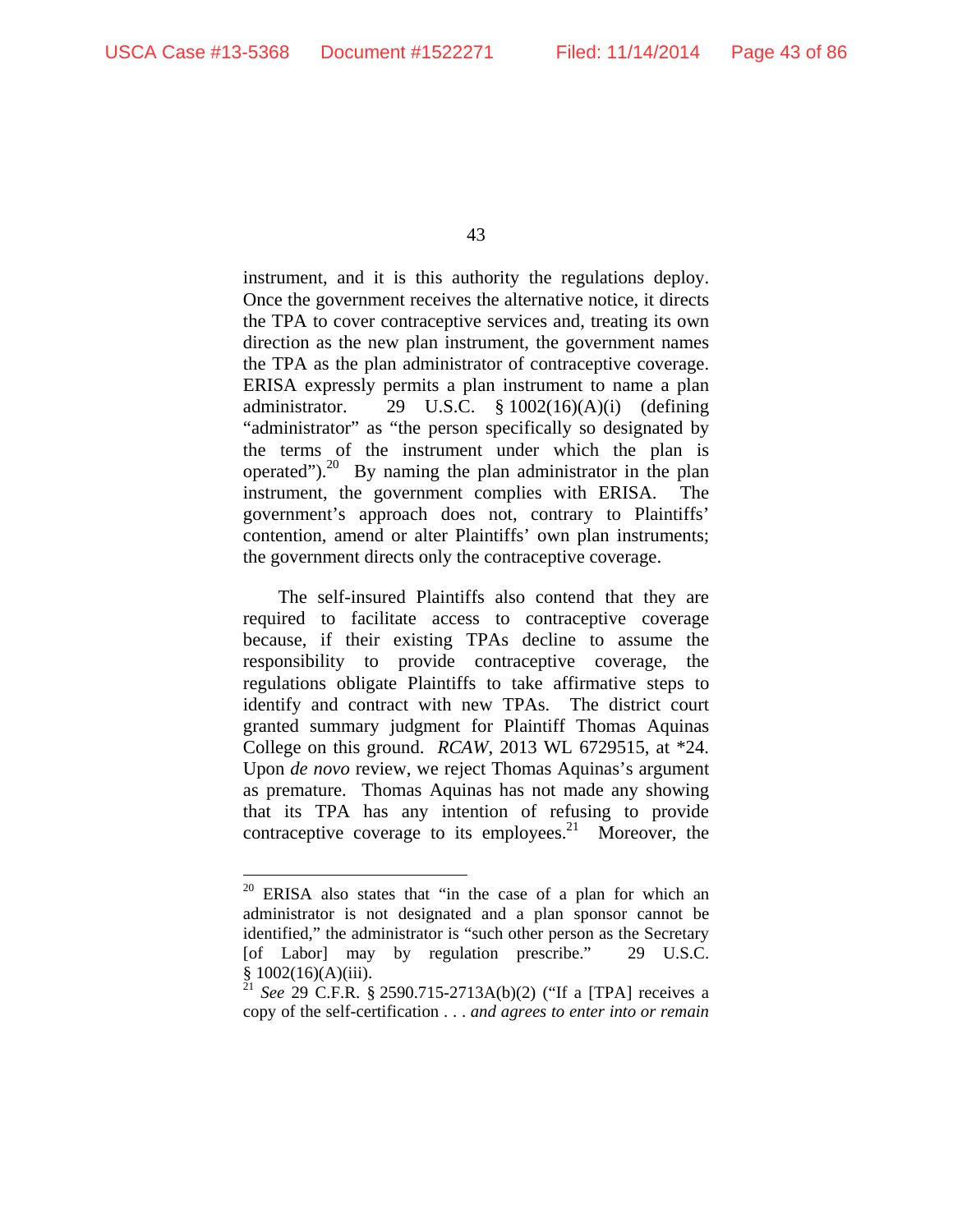$\overline{a}$ 

44

government has clarified that, if an eligible organization's existing TPA were to decline to assume responsibility for providing contraceptive coverage, the regulations do not require the eligible organization to identify and contract with a new one. *See* 78 Fed. Reg. at 39,880-81. We believe that clarification requires us to vacate the district court's grant of summary judgment for Thomas Aquinas.

\* \* \*

In sum, RFRA grants Plaintiffs a right to be free of any unjustified substantial governmental burden on their religious exercise. The regulatory requirement that they use a sheet of paper to signal their wish to opt out is not a burden that any precedent allows us to characterize as substantial. It is as a result of the ACA, and not because of any actions Plaintiffs must take, that Plaintiffs' employees are entitled to contraceptive coverage provided by third parties and that their insurers or TPA must provide it; RFRA does not entitle Plaintiffs to control their employees' relationships with other entities willing to provide health insurance coverage to which the employees are legally entitled. A religious adherent's distaste for what the law requires of a third party is not, in itself, a substantial burden; that is true even if the third party's conduct towards others offends the religious adherent's sincere religious sensibilities. The regulations go to great lengths to separate Plaintiffs from the provision of contraceptive coverage. Plaintiffs have failed to demonstrate a substantial burden on their religious exercise that would

in a contractual relationship with the eligible organization or its plan to provide administrative services for the plan, the [TPA] shall provide or arrange payments for contraceptive services . . ." (emphasis added)); 78 Fed. Reg. at 39,880.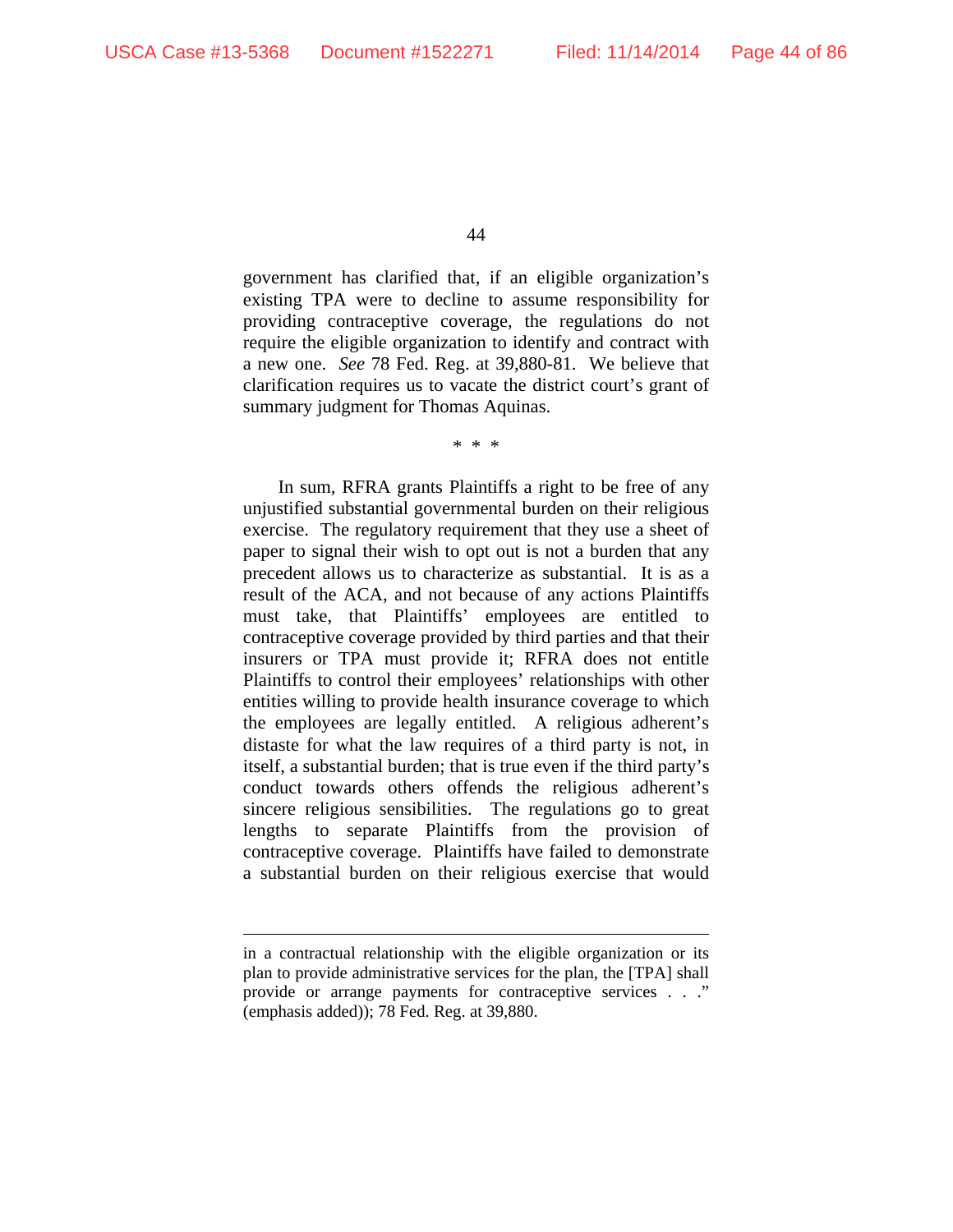subject the contraceptive coverage requirement to strict judicial scrutiny.

#### **B. The Accommodation Survives Strict Scrutiny**

When the parties filed their initial briefs on appeal, the government conceded that this Court's decision in *Gilardi v. U.S. Department of Health & Human Services*, 733 F.3d 1208 (D.C. Cir. 2013), *vacated*, 134 S. Ct. 2902 (2014), controlled the compelling-interest inquiry here. Gov. Br. 44. In *Gilardi*, we held at the preliminary injunction stage that, while a closely-held, for-profit business corporation was not a "person" whose religious exercise was protected by RFRA, its individual owners had RFRA rights that were injured by application of the contraceptive coverage requirement to their firm. 733 F.3d at 1214-19. Lack of a regulatory accommodation applicable to such religious objectors constituted a substantial burden, and the government failed to establish a compelling interest that justified it. *Id.* at 1219-22.

While this appeal was pending, the Supreme Court vacated *Gilardi* in view of its decision in *Hobby Lobby*. 134 S. Ct. 2902 (2014). The Court also, in *Wheaton College v. Burwell*, 134 S.Ct. 2806 (2014), preliminarily enjoined the requirement that a party seeking to opt out use the selfcertification form as specified in the regulations. The plaintiff in that case already had notified the government of its eligibility and desire for exemption without using that form, and the Court required HHS to accept that as adequate notice. Because the Court's decisions and a new Interim Final Rule responding to the *Wheaton College* order (*see* 79 Fed. Reg. at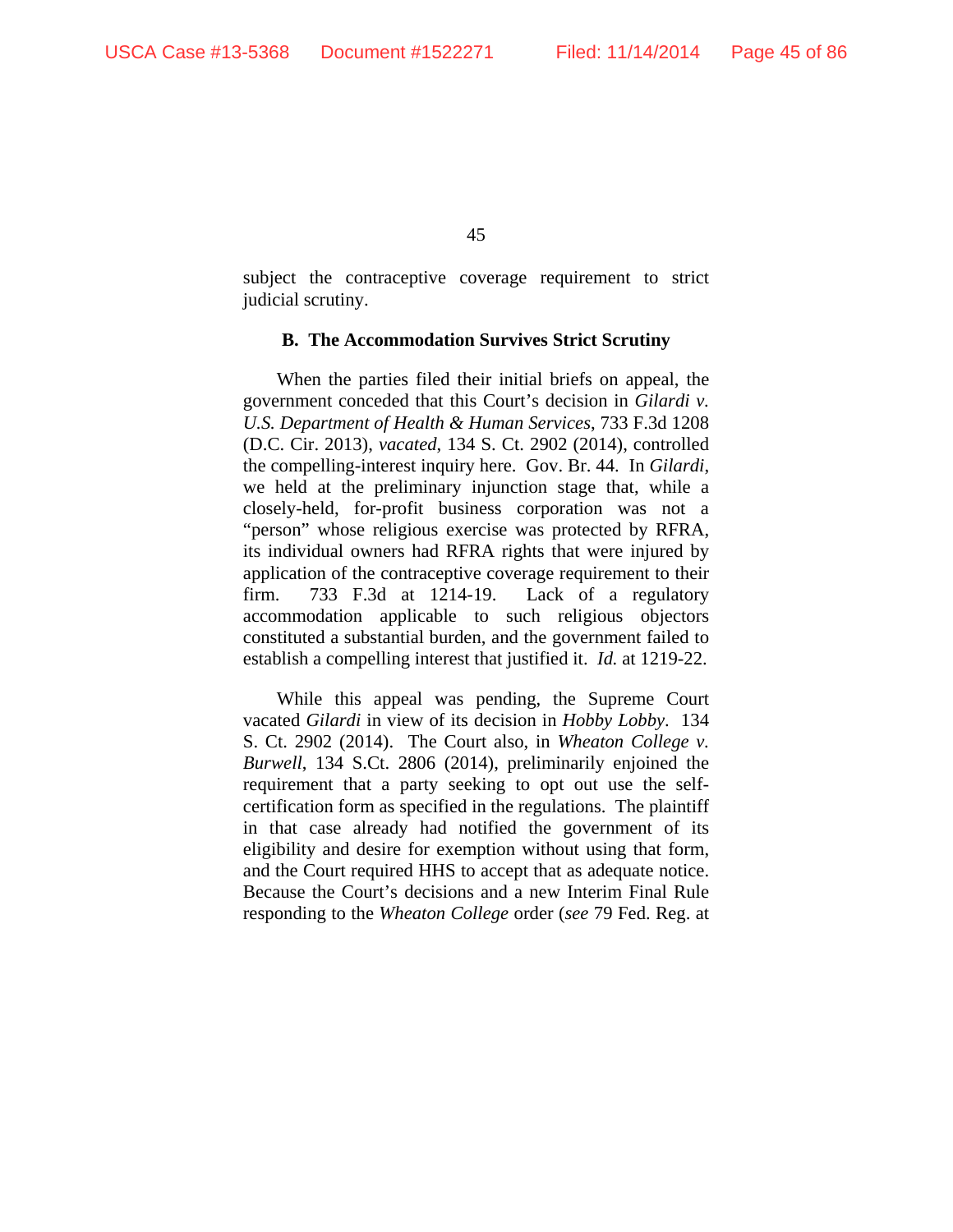51,092) unsettled the governing law, we requested supplemental briefing. $^{22}$ 

We directed the parties to brief the implications for this appeal of the intervening legal developments. We specifically requested briefing on the substantial-burden and strict-scrutiny issues, and received such briefing from both parties.

*Hobby Lobby*'s analysis is instructive, even though the substantial-burden and least-restrictive-means questions posed by the lack of any accommodation available to the plaintiffs in *Hobby Lobby* are very different from those presented here, where the government has provided an accommodation. As discussed above, we conclude that the accommodation does not impose a substantial burden on Plaintiffs in this case. *See Mich. Catholic Conf.*, 755 F.3d at 390; *Notre Dame*, 743 F.3d at 554-559. To the extent that the Supreme Court's recent order in *Wheaton College* might be read to signal a different conclusion, analysis of the strict scrutiny question is also called for. The *Hobby Lobby* Court's discussion of the weightiness of the government's interests is in substantial tension with *Gilardi*'s approach to the strict scrutiny analysis. We thus proceed in light of the intervening decisions to analyze whether the accommodation is the least restrictive means to serve a compelling governmental interest.

The challenged regulations seek to ensure timely and effective access to contraception for all women who want it and for whom it is medically appropriate. The government contends that the regulations are amply supported because they arise at the intersection of overlapping governmental interests, each of which is compelling: public health, and

 $\overline{a}$ 

<sup>22</sup> *See supra* notes 15 & 16.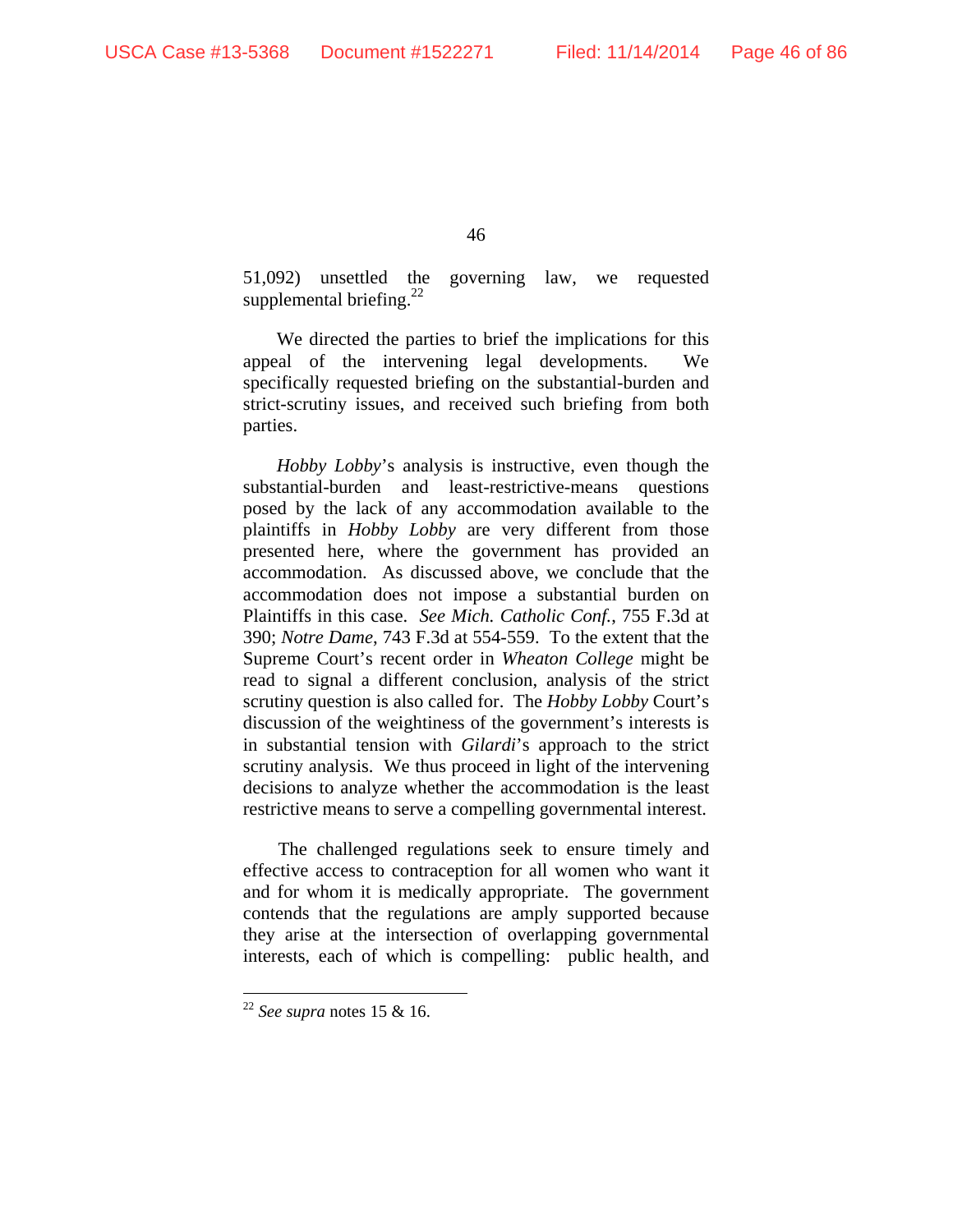women's well-being. The government claims an interest in independently assuring seamless contraceptive coverage, regardless of whether the insured woman receives her other health insurance coverage through her (or her family member's) employment at a religious nonprofit that objects to providing it.

The Supreme Court's characterizations of the government's asserted compelling interest and the narrow tailoring of the accommodation were dicta in *Hobby Lobby*. The accommodation was not challenged there; it was only adverted to as a potential remedy for the non-accommodated plaintiffs in that case. As next discussed, however, the Court's characterizations are consistent with our conclusions that (1) the contraceptive coverage requirement—and, specifically, its guarantee for employees whose employers partake of the accommodation—is supported by compelling governmental interests, and (2) it imposes no unnecessary constraints on Plaintiffs' religious exercise.

## **1. The Government Has Demonstrated Compelling Interests That Support Seamless Provision of Contraceptive Coverage**

In promulgating the challenged regulations, the government asserted an interest in supporting women's unhindered, cost-free access to contraceptive services. *See* 78 Fed. Reg. at 39,887-88. The Supreme Court in *Hobby Lobby* assumed, without deciding, that the governmental interest in "guaranteeing cost-free access" to contraception was "compelling." *Hobby Lobby*, 134 S. Ct. at 2780. Five members of the Court separately signed onto opinions that appear to be more affirmative. Justice Kennedy, concurring, found it "important to confirm" that the "premise of the Court's opinion is its assumption that the HHS regulation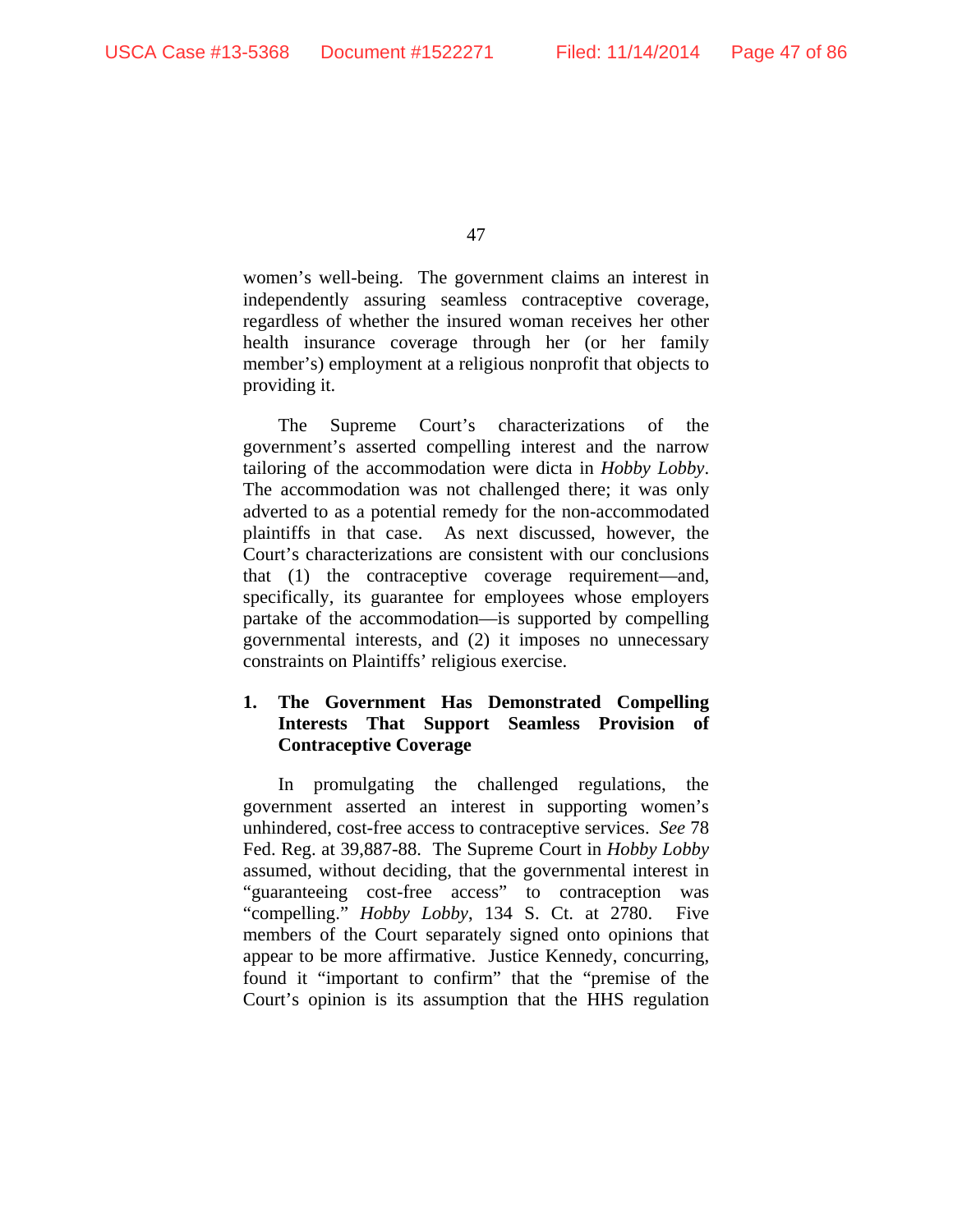here at issue furthers a legitimate and compelling interest in the health of female employees." *Id*. at 2786. He noted that the government "makes the case" that the contraceptive coverage requirement "serves the Government's compelling interest in providing insurance coverage that is necessary to protect the health of female employees, coverage that is significantly more costly than for a male employee." *Id.* at 2785-86. Justice Ginsburg, writing for four dissenting justices, recounted the government's evidence establishing the importance of contraception to a range of women's health needs, and concluded that contraceptive coverage under the ACA "furthers compelling interests in public health and women's well being." *Id.* at 2799-2800.

There is no simple formula for identifying which governmental interests rank as compelling, but certain touchstones aid our analysis. Interests in public health, safety, and welfare—and the viability of public programs that guard those interests—may qualify as compelling, as may legislative measures to protect and promote women's well being and remedy the extent to which health insurance has not served women's specific health needs as fully as those of men.

The government's asserted compelling interest here, writ large, is in a sustainable system of taxes and subsidies under the ACA to advance public health. That interest is as strong as those asserted in cases such as *United States v. Lee*, 455 U.S. 252, 258 (1982), and *Hernandez v. Comm'r of Internal Revenue,* 490 U.S. 680, 699-700 (1989), recognizing governmental interests in broad participation in public tax and benefits systems as sufficiently compelling to outweigh countervailing claims that they unjustifiably burdened religious exercise.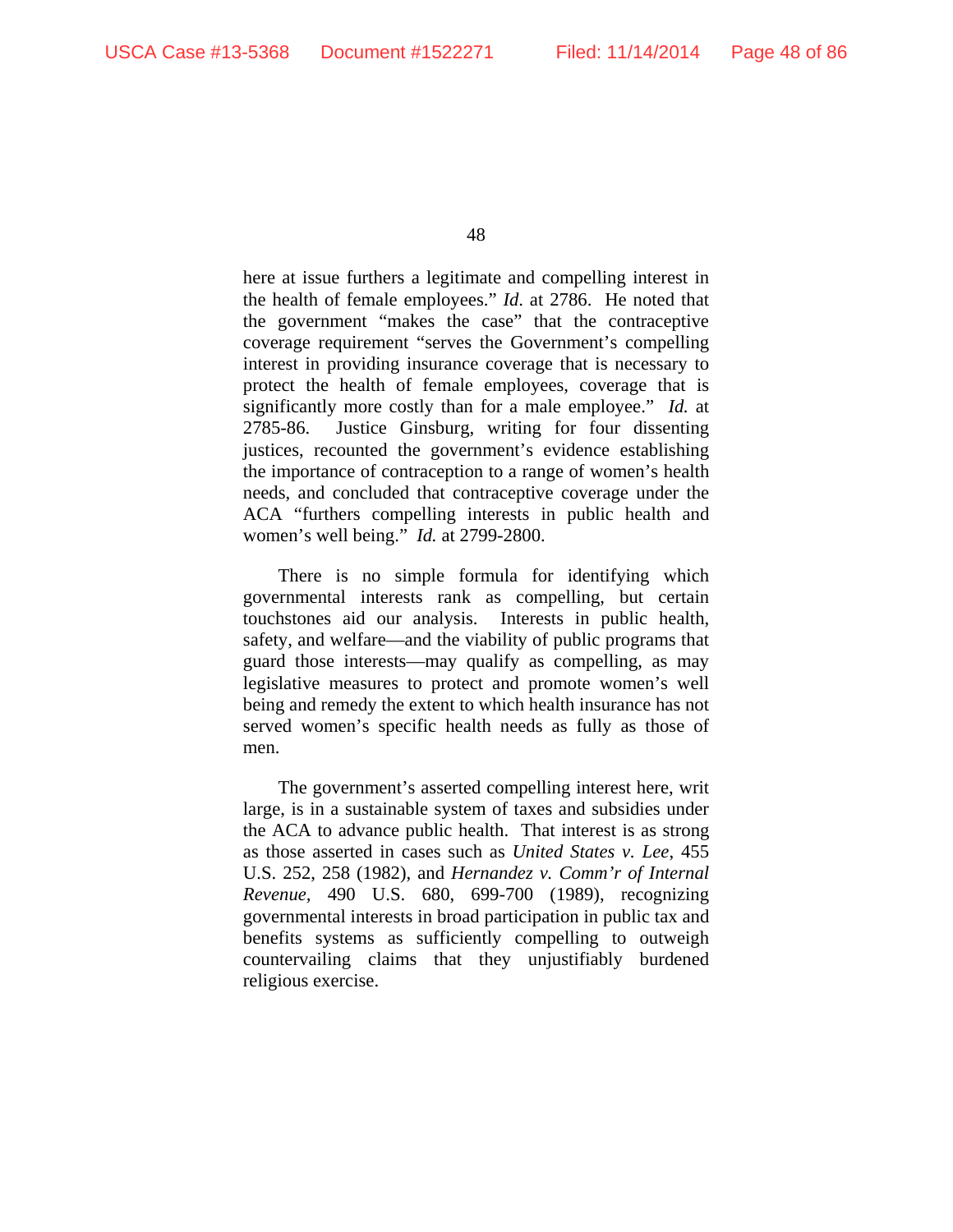In *Lee*, the Supreme Court held that the government's interest in a nationwide social security system was sufficiently weighty to require that an Amish employer pay unemployment and social security taxes, even though the Court acknowledged that doing so would burden the Amish employer's religious beliefs. 455 U.S. at 258. The Court observed that the social security system "serves the public interest by providing a comprehensive insurance system with a variety of benefits available to all participants, with costs shared by employers and employees." *Id.* The system would not have been viable unless broad participation was required, and the Court held that the governmental interest "in assuring mandatory and continuous participation in and contribution to the social security system" sufficed to justify the acknowledged burden on the employer's religious exercise. *Id.* at 258-59.

So, too, in *Hernandez*, the Court rejected a claim that denial of certain tax deductions violated the plaintiffs' religious exercise because "even a substantial burden [on the exercise of religion] would be justified by the broad public interest in maintaining a sound tax system." 490 U.S. at 699- 700 (internal quotation marks omitted). The government concluded that the success of the ACA's effort to expand access to health care, improve outcomes, and control costs similarly depends on widespread use of preventive care, which the Act encourages by requiring that particular preventive measures be provided free of cost. *See* 78 Fed. Reg. at 39,872.

The Supreme Court's recognition of compelling governmental interests in the physical health and safety of the public, albeit in factually very different contexts, further supports the gravity of the government's interest in the contraceptive coverage requirement. *See, e.g.*, *Prince v.*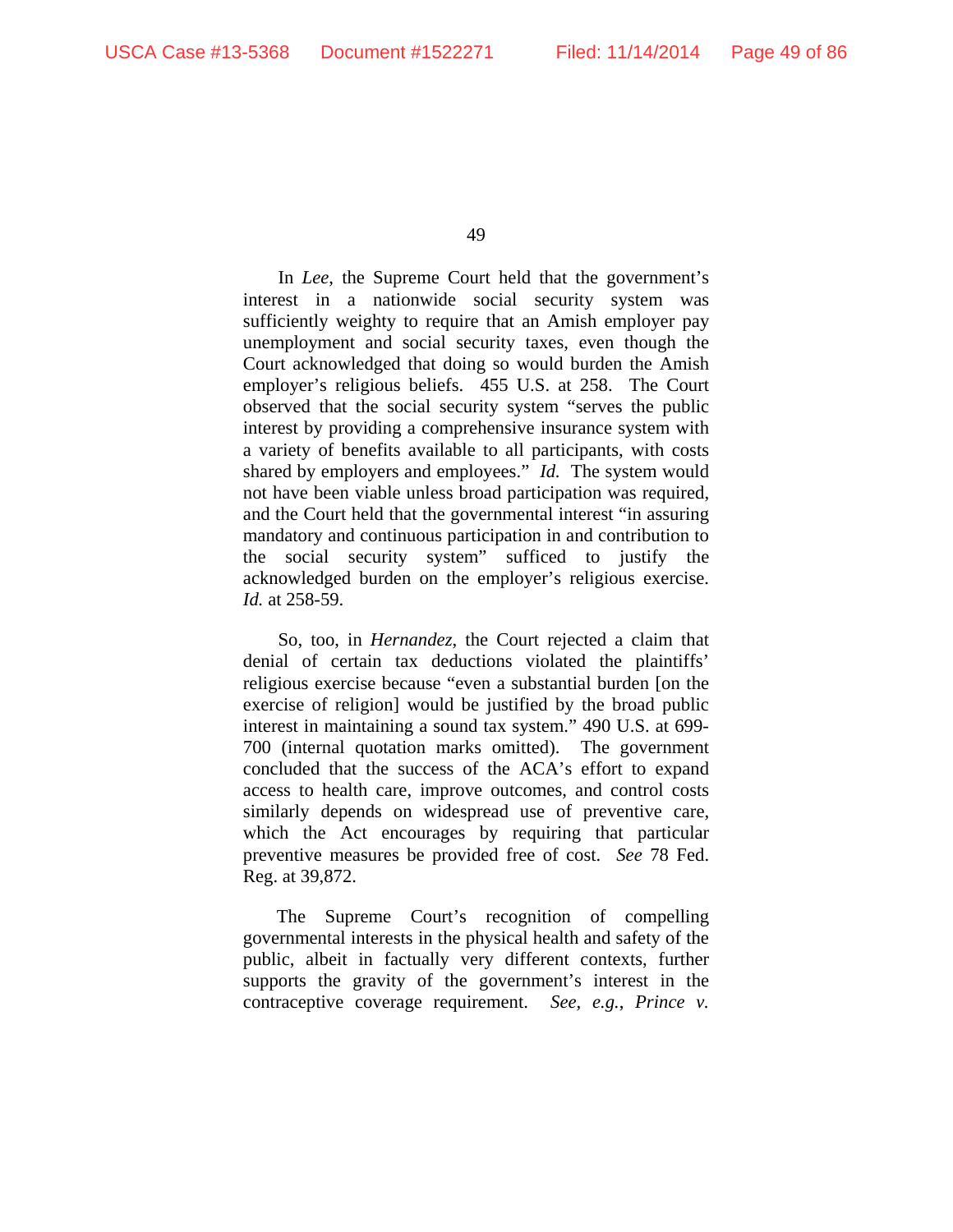*Massachusetts*, 321 U.S. 158, 165-67 (1944); *Jacobson v. Massachusetts*, 197 U.S. 11, 25 (1905). The Court in *Prince* sustained child labor laws against a free exercise challenge based on the government's paramount interest in protecting the health and welfare of children. 321 U.S. at 165-71. In *Jacobson*, a mandatory, mass vaccination program withstood a constitutional liberty challenge because it served the government's interest in "the public health and the public safety." 197 U.S. at 25-26. Those cases support the strength of health interests behind the contraceptive coverage regulations, which include interests in avoiding health risks to women and children from unplanned pregnancies. Indeed, these very same interests—pediatric care and immunizations—are protected by companion provisions to the Women's Health Amendment in the ACA. *See* 42 U.S.C.  $§ 300gg-13(a)(2)$ , (3). Under Plaintiffs' argument, and contrary to *Prince* and *Jacobson*, those interests could fall to the same type of religious challenge as is leveled here by organizations that sincerely object to the types of care they cover.

The Supreme Court has recognized the interest in eliminating discrimination against women as sufficiently compelling to justify incursions on rights to expressive association. *See Bd. of Dirs. of Rotary Int'l v. Rotary Club of Duarte*, 481 U.S. 537, 549 (1987); *see also Roberts v. U.S. Jaycees*, 468 U.S. 609, 625-26 (1984) (recognizing compelling interest in creating "rights of public access" to private goods and services in order to promote women's equal enjoyment of leadership skills, business contacts, and employment promotions). Those cases lend gravitas to the government's interest in the contraceptive coverage requirement as an effort to eradicate lingering effects of sex discrimination. *See generally Nev. Dep't of Human Res. v. Hibbs*, 538 U.S. 721 (2003).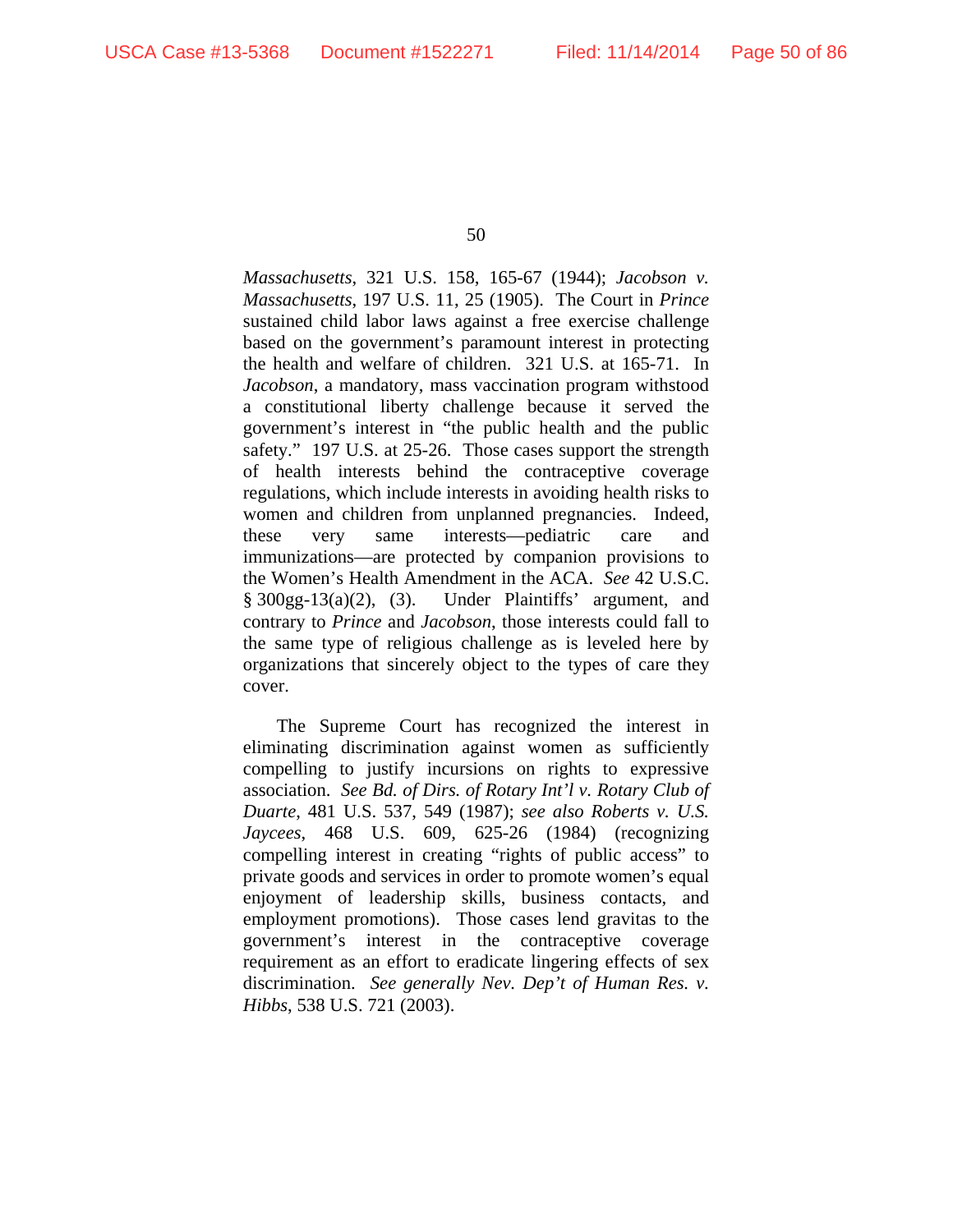The Supreme Court majority in *Hobby Lobby* characterized the government's interests in "promoting public health and gender equality" as "broadly framed" and noted that RFRA "contemplates a more focused inquiry." 134 S. Ct. at 2779 (internal quotation marks omitted). The government has pathmarked the more focused inquiry by explaining how those larger interests inform and are specifically implicated in its decision to support women's unhindered access to contraceptive coverage. We do not take the government to suggest that its interests in "public health" and "gender equality" necessarily render compelling every subsidiary governmental action that advances them. Each of those interests, however, specifically undergirds the government's decision here to provide seamless coverage of contraceptive services for women who want them and whose doctors prescribe them.

As we explain below, compelling interests converge to support the government's decision, reflected in the challenged regulations, to provide cost-free contraceptive coverage and to remove administrative and logistical obstacles to accessing contraceptive care. Those compelling governmental interests suffice to support requiring eligible organizations to ask for an accommodation if they want to take advantage of one, so that the government can protect its interests by ensuring that the resulting coverage gaps are filled.

### **a. Improving Public Health Through Contraceptive Coverage**

The ACA is an ambitious effort to reform the health care system in the United States. It is designed to expand access to comprehensive insurance coverage as a means of controlling spiraling health care costs while improving health. *See* Cong. Budget Office, *Key Issues in Analyzing Major*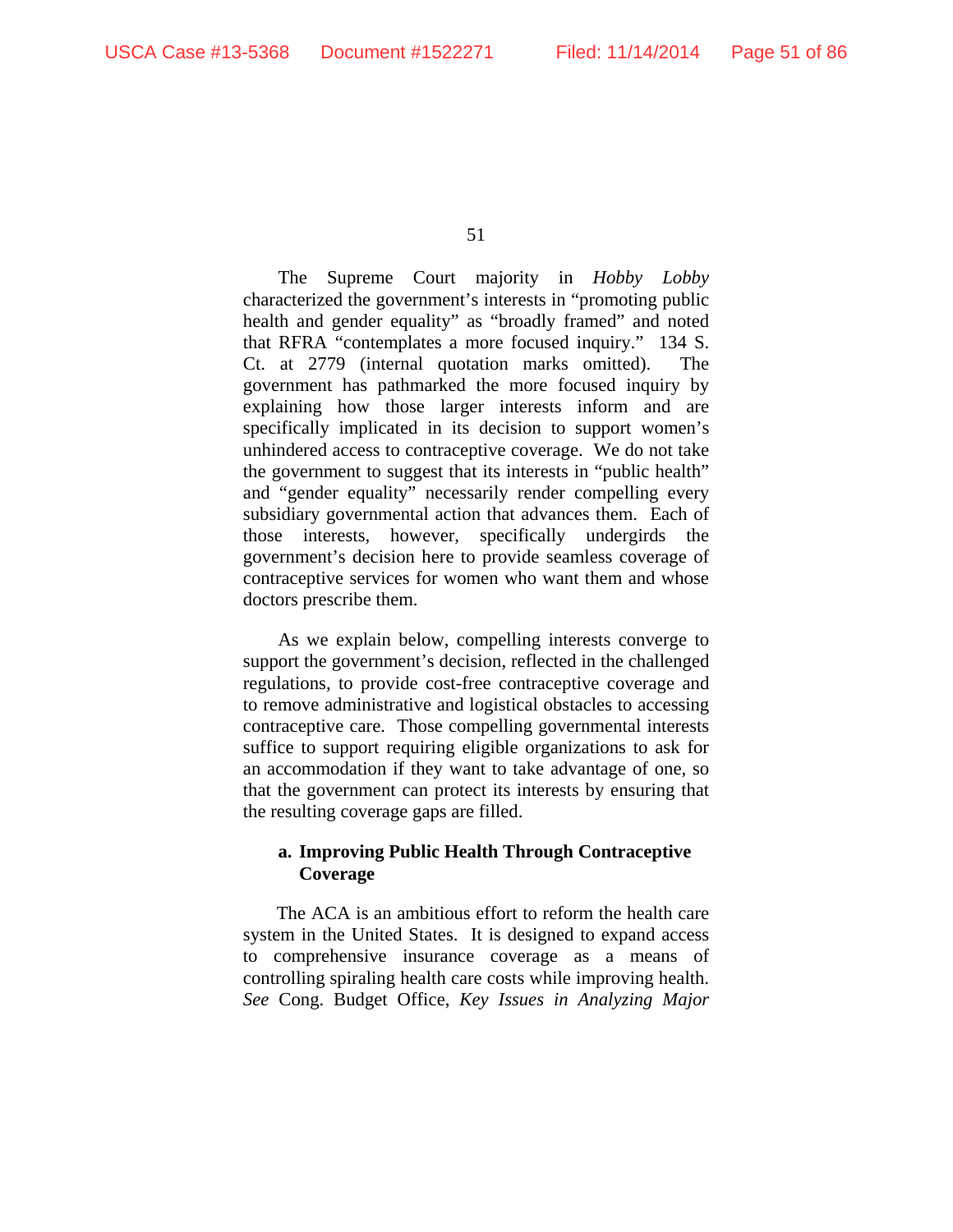$\overline{a}$ 

52

*Health Insurance Proposals* 1 (2008) ("CBO Report"); *see also* Remarks by the President at the Annual Conference of the American Medical Association (June 15, 2009), http://www.whitehouse.gov/the-press-office/remarkspresident-annual-conference-american-medical-association. The United States in recent years spent far more on health care than did many other developed nations. At the same time, the quality of care Americans received was lower and our population was no healthier than people in countries that spent less. CBO Report at 1.

Congress understood that improved health at affordable cost cannot be attained without increased reliance on preventive care. Most people underestimate the importance of prevention and are easily hindered from undertaking preventive steps because the costs and effort of preventive health care are immediate while benefits typically are uncertain and deferred. Many adverse health conditions and an enormous amount of costly care can be avoided if people better understand risky behavior, plan more carefully, and take measures to reduce their risks, exposures, and errors. Inst. of Med., *Clinical Preventive Services for Women: Closing the Gaps* 16-17 (2011) ("IOM Report").<sup>23</sup> Providing preventive care—including patient education, screenings, preventive medications and devices, and early treatment—can be less costly than treating advanced diseases and conditions. *See id.*; *Chronic Diseases and Health Promotion*, Centers for Disease Control and Prevention, http://www.cdc.gov/chronicdisease/overview/ (last visited Nov. 5, 2014); *see also* CBO Report at 136-38. Yet, before enactment of the ACA, only a small portion of health care

<sup>&</sup>lt;sup>23</sup> As noted above, the government directed the HRSA, in consultation with IOM, to develop guidelines for women's preventive care services. This report was part of that effort.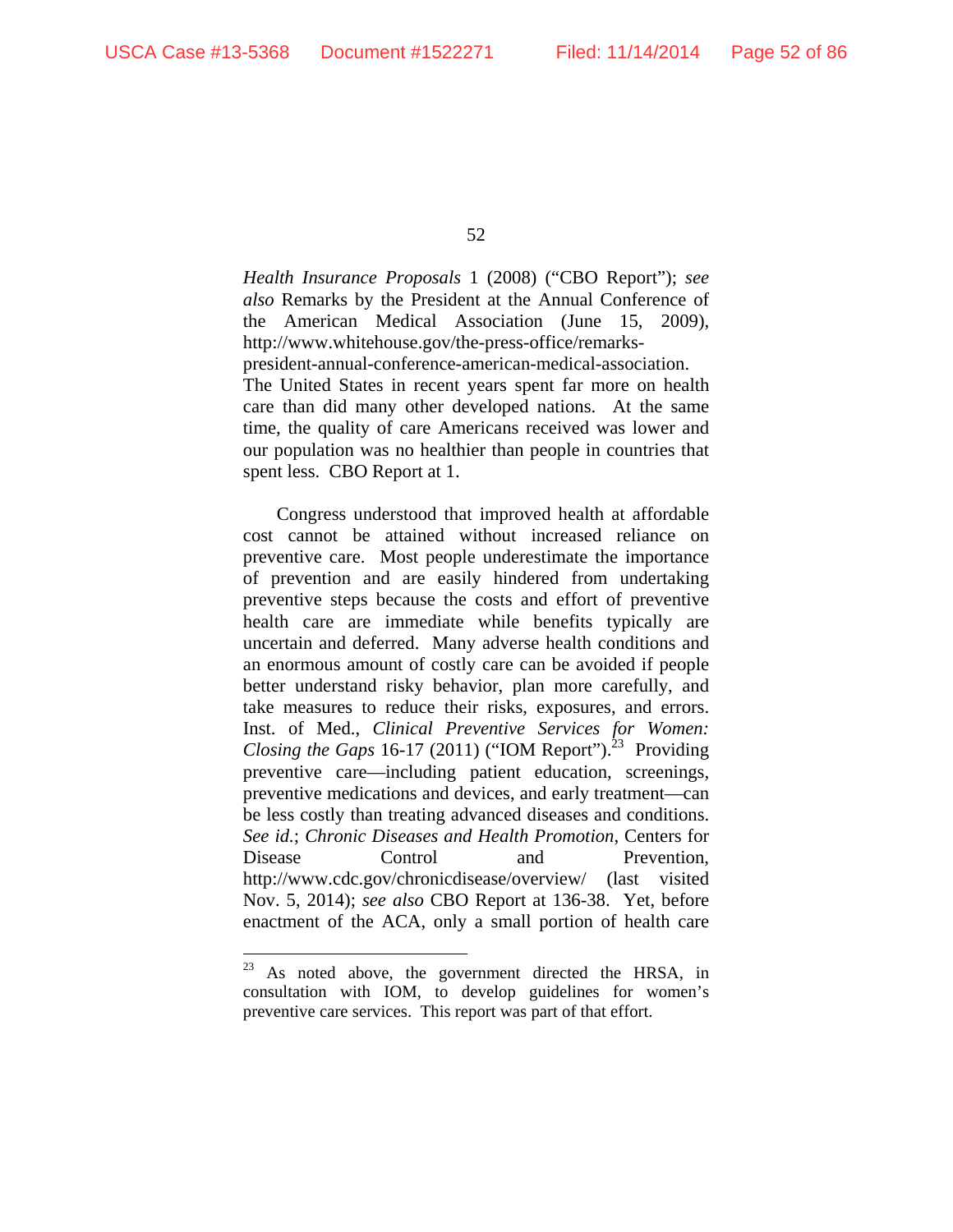spending went to prevention. *See* Centers for Disease Control and Prevention, *The Power of Prevention* (2009), *available at* http://www.cdc.gov/chronicdisease/pdf/2009-power-ofprevention.pdf.

Congress and the Executive Branch determined that serving the government's compelling public health interests depends on overcoming the human behavioral tendencies of denial and delay documented in the legislative and regulatory record. People tend to eschew preventive care when they have to pay for it, make even minor efforts to learn about and enroll in new programs, keep multiple appointments, or follow new routines. Because "[i]ndividuals are more likely to use preventive services if they do not have to satisfy costsharing requirements," 78 Fed. Reg. at 39,872, the ACA requires group or individual health plans to include coverage for a variety of preventive health services without cost sharing. 42 U.S.C. § 300gg-13(a). "Studies have  $\dots$  shown that even moderate copayments for preventive services" can "deter patients from receiving those services." IOM Report at 19.

The government further determined that the imperative of providing broad access to preventive care applies with full force to women's health. Congress was informed during debates on the ACA that "too many women are delaying or skipping preventive care because of the costs of copays and limited access. In fact, more than half of women delay or avoid preventive care because of its costs." 155 Cong. Rec. 28,843 (2009) (statement of Sen. Gillibrand); *see also* 155 Cong. Rec. 28,842-43 (2009) (statement of Sen. Mikulski). In light of this reality, Senator Mikulski proposed the Women's Health Amendment, which expanded the list of preventive health services the ACA required that insurers cover without cost sharing to include preventive health care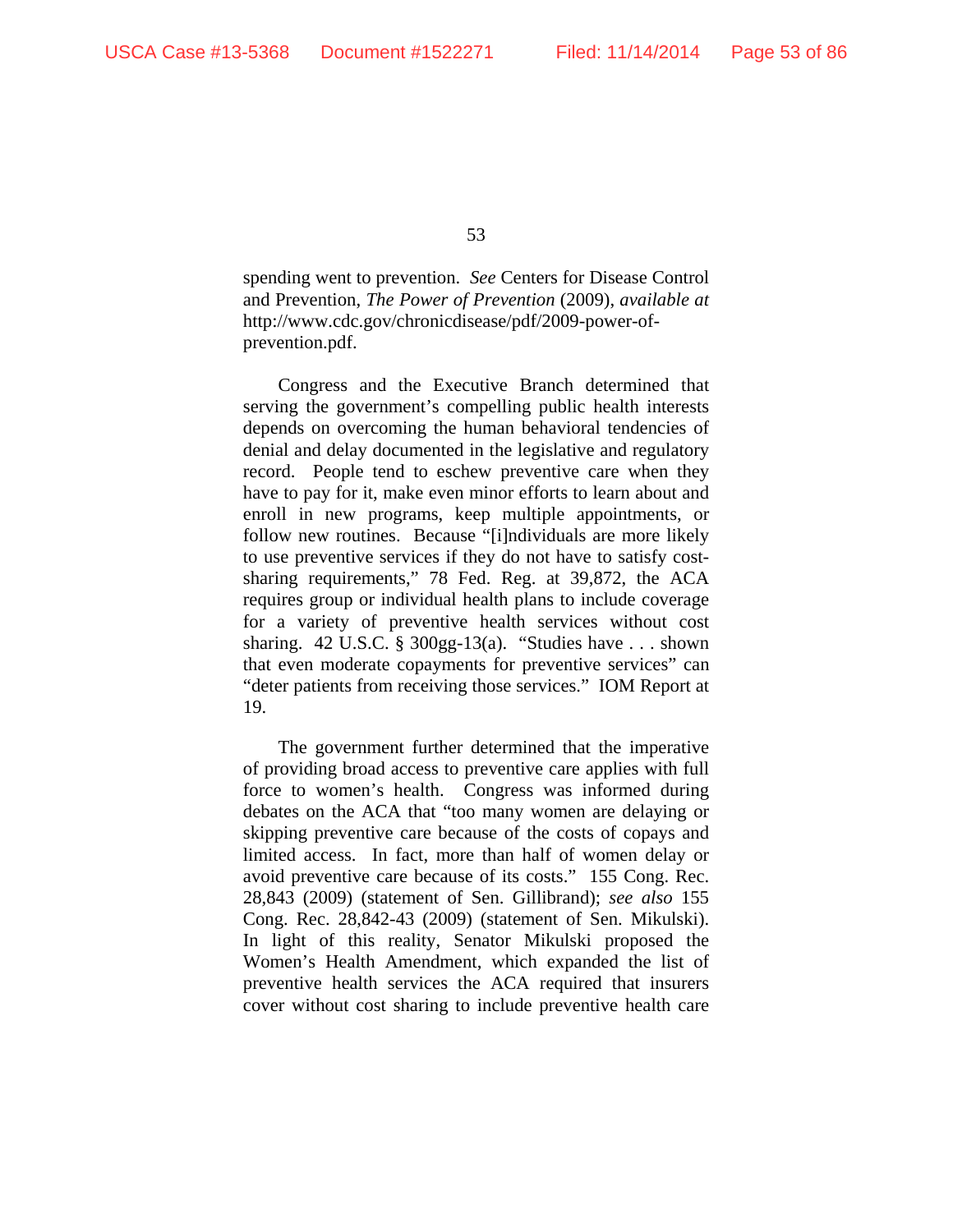and screenings for women. 155 Cong. Rec. 28,800-02 (2009) (codified at 42 U.S.C.  $\S$  300gg-13(a)(4)). Congress in the ACA directed the HRSA to develop the list of covered preventive services. The HRSA commissioned the IOM to identify preventive health services with strong scientific evidence of health benefits. The IOM's report recommended preventive services it deemed necessary for women's health and well-being. HRSA accepted IOM's findings and recommendations, and the Departments relied on them when crafting both the exemption and the accommodation.

The HRSA and IOM concluded that, given women's reproductive health needs, preventive health services for women should include contraceptive coverage. IOM Report at 109-10; *see also* 77 Fed. Reg. at 8,725. The government recognized that the cost of reproductive health care, including contraceptives, is significant, and it falls disproportionately on women. 78 Fed. Reg. at 39,873, 39,887. The vast majority of women who have sex with men use contraceptives at least some of the time. *See* IOM Report at 103. Most contraceptives used by women, and the forms that are most effective and fully reversible, are available only with a prescription and in some cases must be administered by a medical professional. *See id.* at 105; Kimberly Daniels, et al., *Contraceptive Methods Women Have Ever Used: United States, 1982-2010*, 62 Nat'l Health Stat. Rep. 1 (2013), *available at* http://www.cdc.gov/nchs/data/nhsr/nhsr062.pdf (hereinafter "Daniels"). Those forms—including birth control pills, injectable methods, contraceptive patches, and intrauterine devices ("IUD")—have been used at one time or another by 88 percent of women who have had sexual intercourse. Daniels at 1.

The Institute of Medicine observed that high costs regularly cause women to forego contraception completely or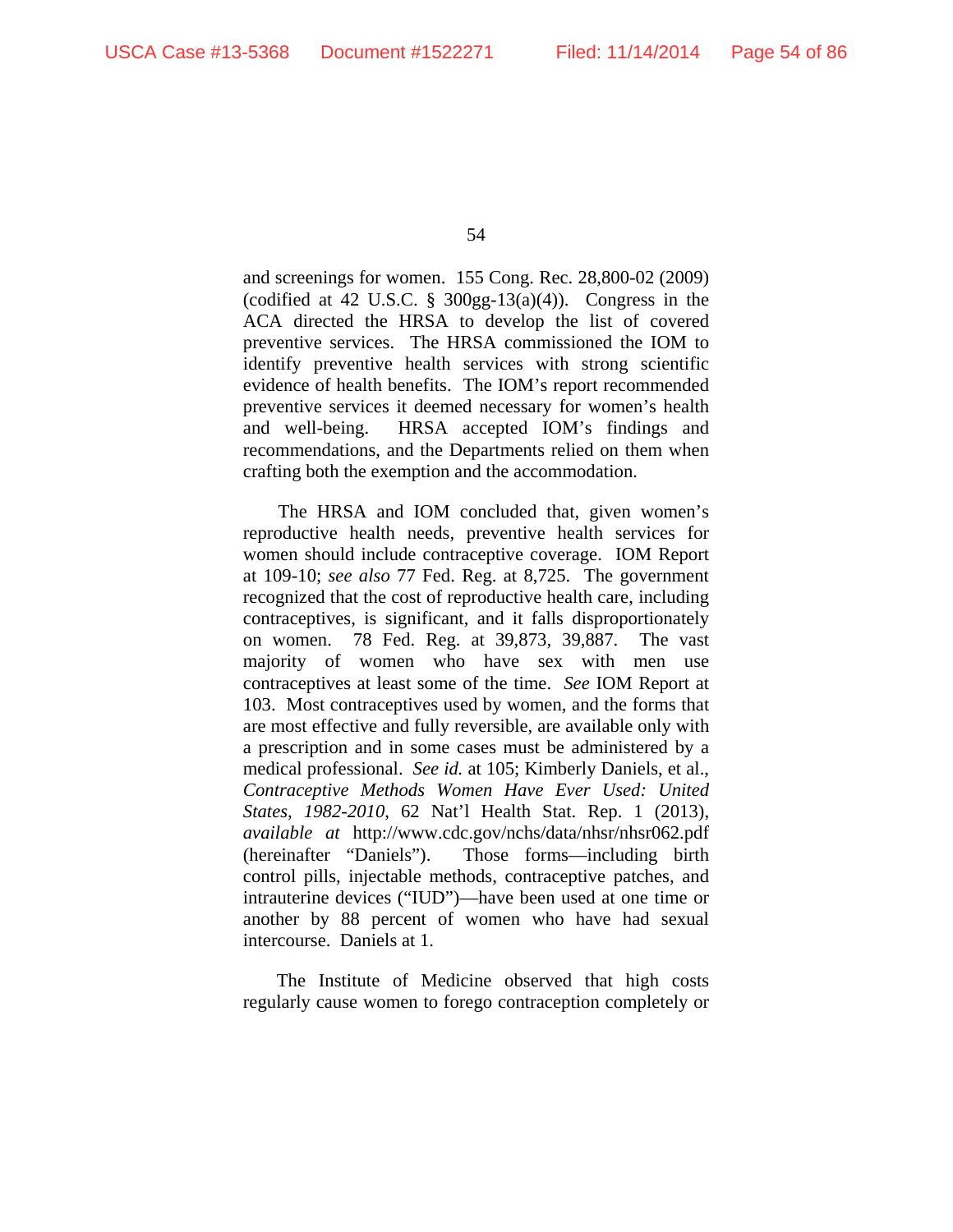to choose less effective methods: "Even small increments in cost sharing have been shown to reduce the use of preventive services . . . . The elimination of cost sharing for contraception therefore could greatly increase its use, including the use of the more effective and longer-acting methods, especially among poor and low-income women most at risk for unintended pregnancy." IOM Report at 109; *see also* 78 Fed. Reg. at 39,873. Prescription methods of contraception have lower failure rates than non-prescription methods such as condoms, IOM Report at 105, but can be quite expensive. The cost of an IUD, one of the most convenient and effective forms of reversible contraception, is nearly a month's full-time pay for workers earning the minimum wage, and its cost makes it less likely that women will use it. *Hobby Lobby*, 134 S. Ct. at 2800 (Ginsburg, J., dissenting).

Thus the government decided to require contraceptive coverage without cost sharing because appropriate and consistent use of contraceptives furthers women and children's health in a variety of ways. Enabling couples to control the timing and spacing of pregnancies improves women's health outcomes. Short intervals between pregnancies increase maternal mortality and pregnancyrelated complications. IOM Report at 103-04. Even a normal and healthy pregnancy is a demanding physical process for a woman. Pregnancy increases risks of health complications, such as anemia, gestational diabetes, hypertension, hyperemesis gravidarum, and even death. *See generally* 78 Fed. Reg. at 39,872, 39,887 (stressing the importance of covering preventive care to respond to women's unique health needs); *Pregnancy Complications*, Centers for Disease Control and Prevention, http://www.cdc.gov/reproductivehealth/maternalinfanthealth/ pregcomplications.htm (last visited Nov. 5, 2014); *Pregnancy*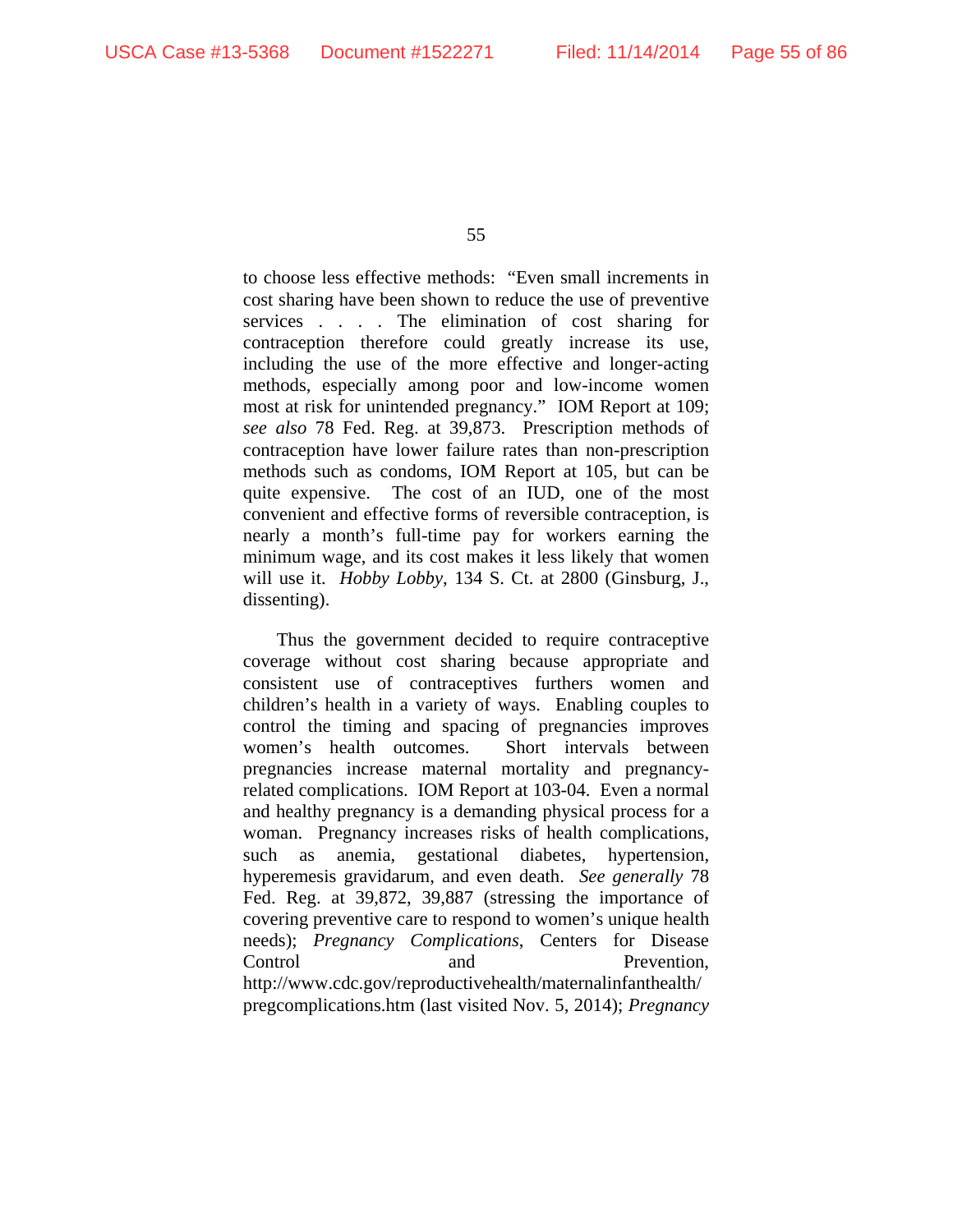*Related Deaths*, Centers for Disease Control and Prevention, http://www.cdc.gov/reproductivehealth/MaternalInfantHealth/ Pregnancy-relatedMortality.htm (last visited Nov. 5, 2014).

A core reason the government sought under the ACA to expand access to contraception is that use of contraceptives reduces unintended pregnancies. According to the Institute of Medicine, in 2001, "49 percent of all pregnancies in the United States were unintended." IOM Report at 102. There is "an 85 percent chance of an unintended pregnancy within 12 months among couples using no method of contraception." *Id.* at 105. Unintended pregnancies elevate health risks for women and children and impose other costs on society. Women whose pregnancies are unintended are more likely to experience depression, anxiety, or domestic violence during those pregnancies. IOM Report at 103; *see also Korte v. Sebelius*, 735 F.3d 654, 725 (7th Cir. 2013) (Rovner, J., dissenting). "In 2001, 42 percent of U.S. unintended pregnancies ended in abortion." IOM Report at 102. Reducing the frequency of unintended pregnancies would reduce the frequency of abortions. 78 Fed. Reg. at 39,872; *see also* IOM Report at 105. Supporting access to contraception empowers women to avoid the physical burdens and risks of pregnancy unless and until they decide to undertake them.

The government further relied on the ways that contraceptive use can promote and improve women's health apart from their procreative health needs. Women contraindicated for pregnancy, such as those with certain heart conditions, hypertension, diabetes, Marfan Syndrome, or lupus, face health hazards from pregnancy that can be life threatening. *See* 78 Fed. Reg. at 39,872; IOM Report at 103- 04; *Hobby Lobby*, 134 S. Ct. at 2786 (Kennedy, J., concurring), *id*. at 2799 (Ginsburg, J., dissenting). Women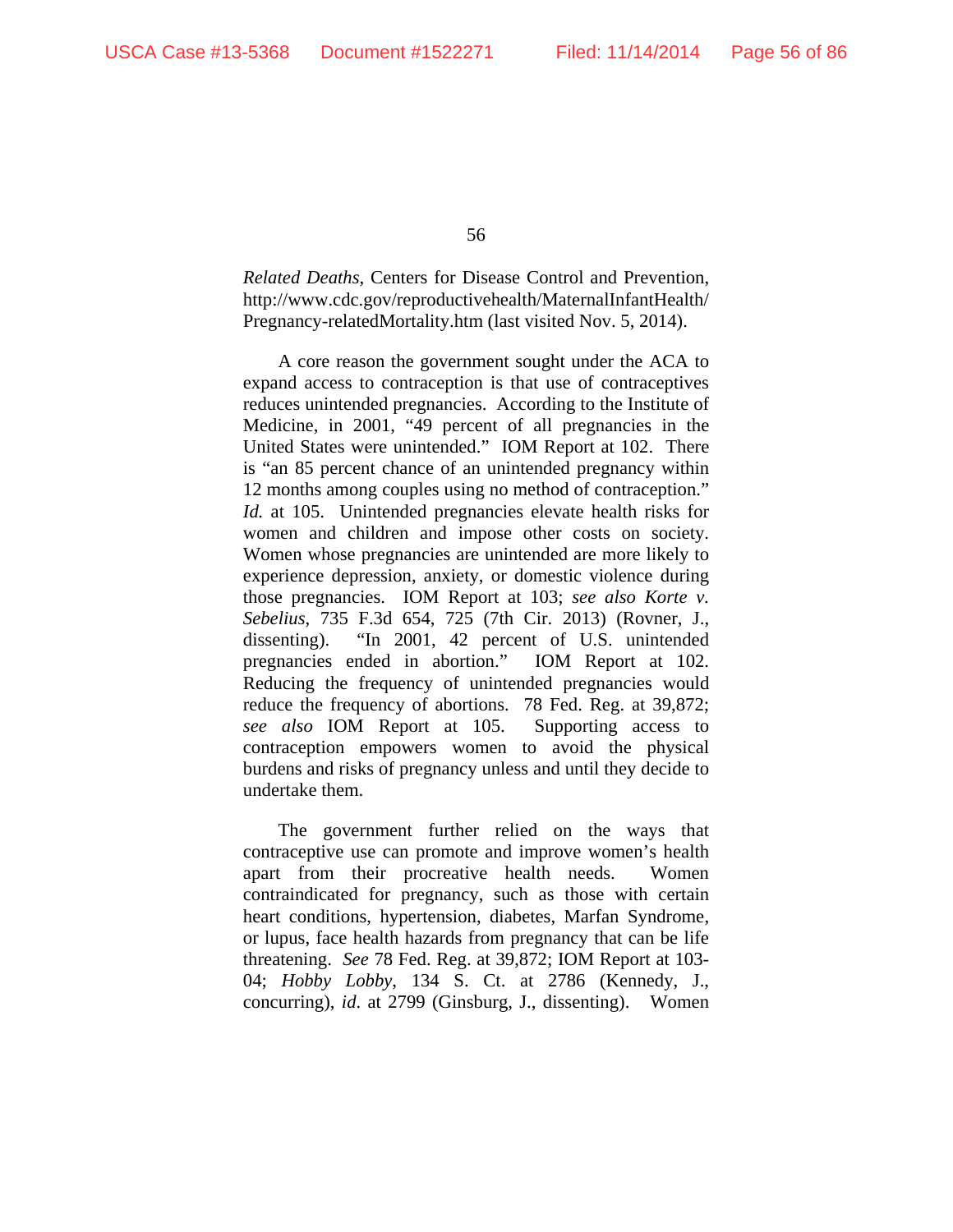with those conditions have especially critical needs to time their pregnancies appropriately, such as by waiting until their conditions are under control. Doctors also recommend that women taking certain medications that pose risk to maternal and fetal health avoid getting pregnant. Hormones manufactured and sold as contraception are also used to treat, manage, or prevent other diseases, such as "certain cancers, menstrual disorders, and pelvic pain." *Hobby Lobby*, 134 S. Ct. at 2799 (Ginsburg, J., dissenting); *see also* 78 Fed. Reg. 39,872; IOM Report at 107.

The Institute of Medicine reported that, for similar reasons, contraceptive use also promotes the health of infants and children. Children who are born as the result of unintended pregnancy suffer increased health risks on average, including preterm birth and low birth weight and associated complications. IOM Report at 103. Women who do not immediately know they are pregnant, or are ambivalent about bearing children, are more likely to delay prenatal care or engage in behaviors that pose pregnancy related risks. 78 Fed. Reg. at 39,872; IOM Report at 103. Short intervals between pregnancies also can have serious health consequences for infants, such as low birth weight, prematurity, and small-for-gestational age. 78 Fed. Reg. at 38,872; IOM Report at 103. Women in hazardous jobs or precarious or dangerous living situations may need to delay pregnancy in order to reduce the health risks for a child. Permitting women to control the timing and spacing of their pregnancies improves the health and welfare of women, children, and infants.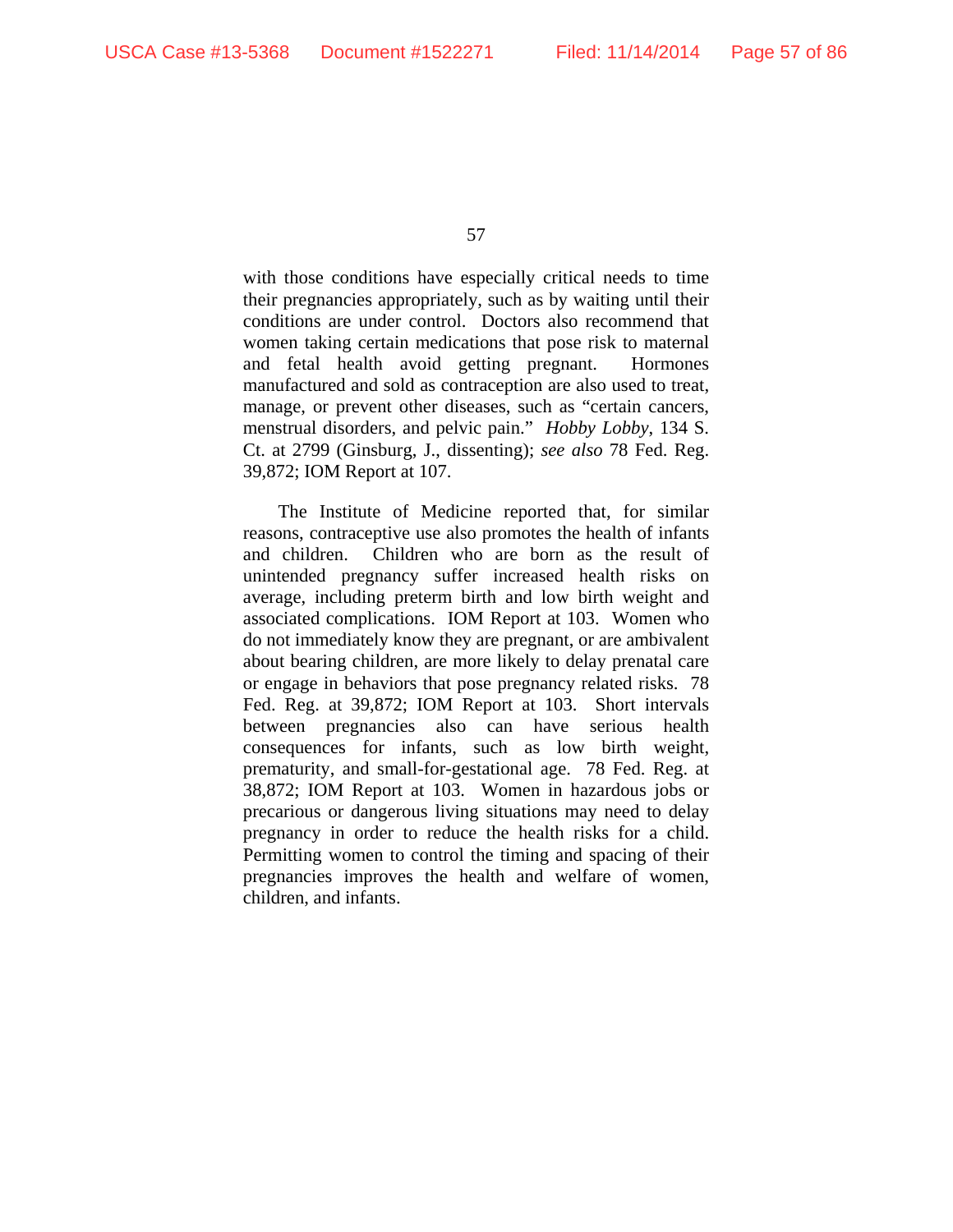### **b. Assuring Women Equal Benefit of Preventive Care By Requiring Coverage of Their Distinctive Health Needs**

The government also relied on evidence that advancing women's well being by meeting their health needs as fully as those of men was a compelling reason for a contraceptive coverage requirement. In enacting and implementing the ACA, the government sought to provide coverage that offers equal benefit for men and women. 78 Fed. Reg. at 39,887. Before the ACA, insurance coverage for a female employee was "significantly more costly than for a male employee." *Hobby Lobby*, 134 S. Ct*.* at 2786 (Kennedy, J., concurring). Women paid more for the same health insurance coverage available to men and "in general women of childbearing age spen[t] 68 percent more in out-of-pocket health care costs than men." 155 Cong. Rec. 28,843 (2009) (statement of Sen. Gillibrand); *see* 78 Fed. Reg. at 39,887.

The government recognized that women pay more for the same health benefits in part because services more important or specific to women have not been adequately covered by health insurance. *See* 155 Cong. Rec. 28,843 (2009) (statement of Sen. Gillibrand). Contraception is a key element of preventive care for many women, yet the methods that are most reliable and are under a woman's control require prescriptions and are disproportionately more expensive than non-prescription forms of contraception. *See* IOM Report at 105, 108. Condoms, which are inexpensive and widely available over the counter, require men's cooperation and are substantially less effective in pregnancy prevention than prescription methods. *See id.* at 105. When Congress added the Women's Health Amendment to the ACA, which requires group health plans to include preventive health care services for women without cost sharing, it did so precisely to end "the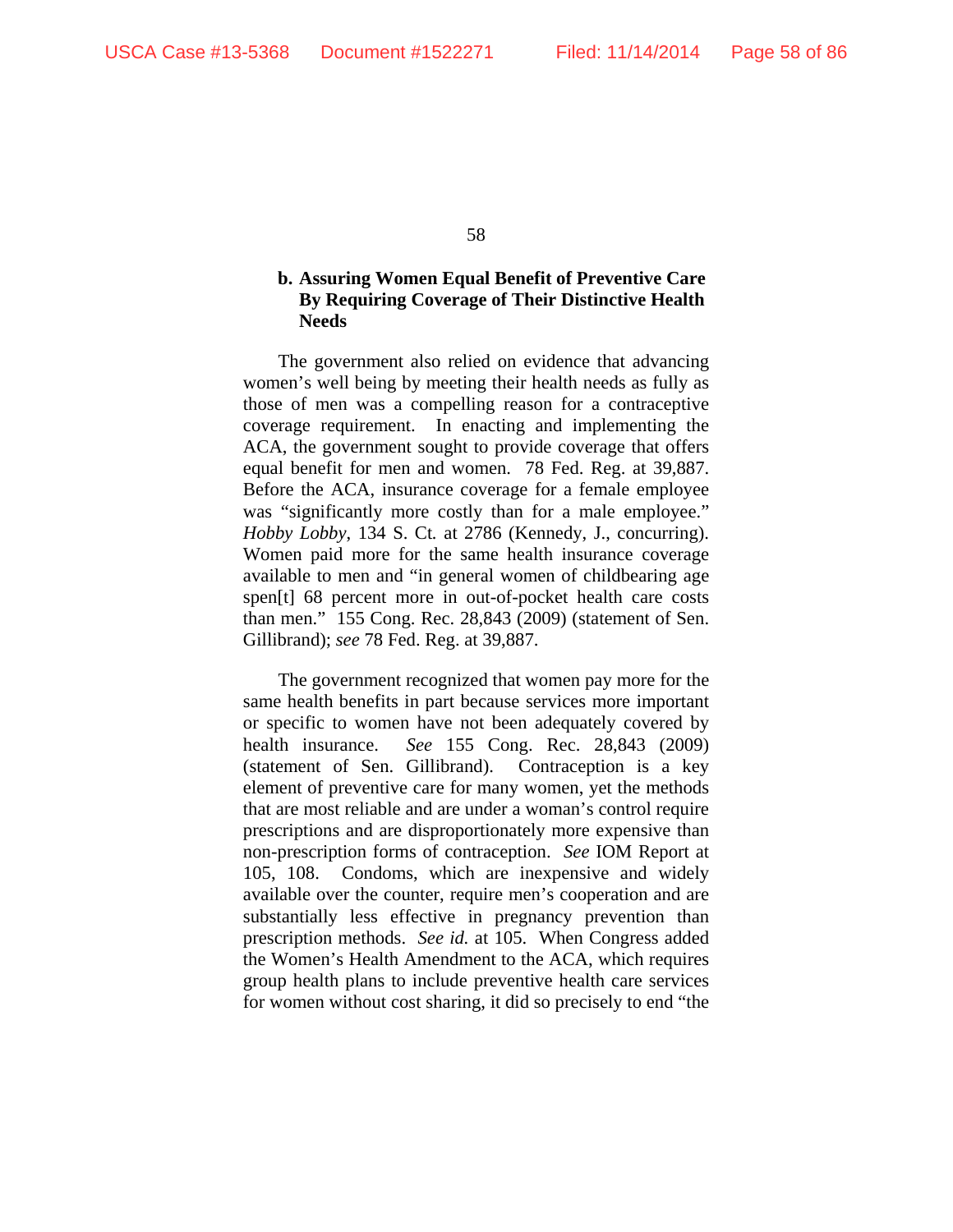$\overline{a}$ 

59

punitive practices of the private insurance companies in their gender discrimination." 155 Cong. Rec. 28,842 (daily ed. Dec. 1, 2009) (statement of Sen. Mikulski). The government concluded that a preventive care package that failed to cover contraception would not give women access, equal to that enjoyed by men, to the full range of health care services recommended for their specific needs. *See* 78 Fed. Reg. at 39,887.

For most women, whether and under what circumstances to bear a child is the most important economic decision of their lives. An unintended pregnancy is virtually certain to impose substantial, unplanned-for expenses and time demands on any family, and those demands fall disproportionately on women. As the Supreme Court has recognized "[t]he ability of women to participate equally in the economic and social life of the Nation has been facilitated by their ability to control their reproductive lives." *Planned Parenthood of Se. Penn. v. Casey*, 505 U.S. 833, 856 (1992); 78 Fed. Reg. at 39,873 ("[A]ccess to contraception improves the social and economic status of women."). Congress noted when enacting the Pregnancy Discrimination Act, Pub. L. No. 95-555, 92 Stat. 2076 (codified at 42 U.S.C. § 2000e *et seq.*), and Family and Medical Leave Act, Pub. L. No. 103-3, 107 Stat. 6 (codified at 29 U.S.C. § 2601 *et seq.*), a woman's ability to get pregnant has led to pervasive discrimination in the workplace. $24$ 

<sup>&</sup>lt;sup>24</sup> See Hibbs, 538 U.S. at 736 ("'Historically, denial or curtailment of women's employment opportunities has been traceable directly to the pervasive presumption that women are mothers first, and workers second. This prevailing ideology about women's roles has in turn justified discrimination against women when they are mothers or mothers-to-be.'" (quoting *The Parental and Medical*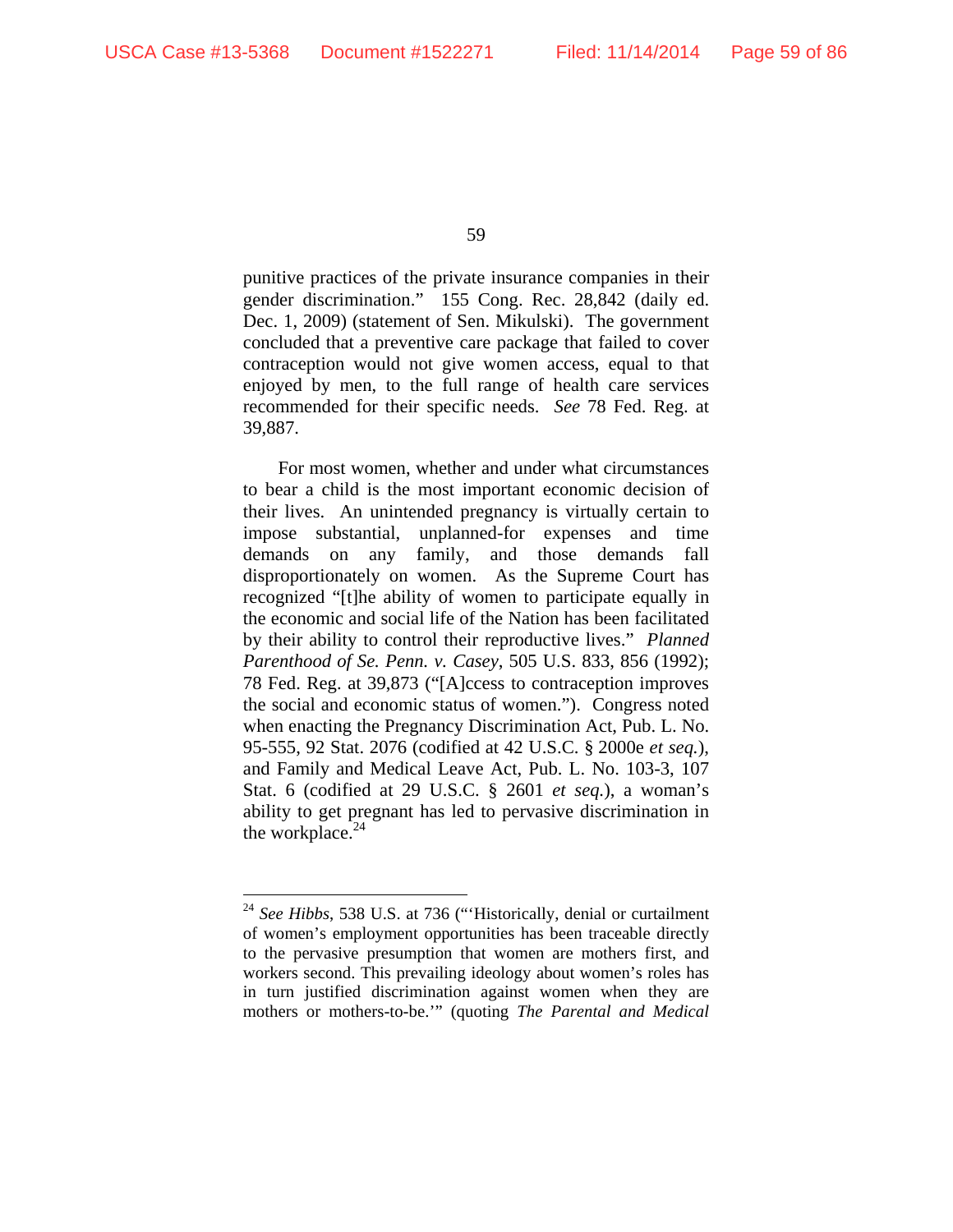$\overline{a}$ 

60

The government has amply substantiated its compelling interests in the accommodation. The government has overlapping and mutually reinforcing compelling interests in promoting public health and gender equality. The contraceptive coverage requirement specifically advances those interests. It was adopted to promote women's equal access to health care appropriate to their needs, which in turn serves women's health, the health of children, and women's equal enjoyment of their right to personal autonomy without unwanted pregnancy. We hold that the accommodation is supported by the government's compelling interest in providing women full and equal benefits of preventive health coverage, including contraception and other health services of particular relevance to women.

# **2. The Regulations Use the Least Restrictive Means to Ensure Contraceptive Coverage While Accommodating Religious Exercise**

In addition to calling on us to inquire whether the challenged contraceptive coverage requirement serves a compelling interest, RFRA demands that we guard against unnecessary impositions on religious exercise by carefully examining the particular way the government has gone about serving that interest. The Departments designed the challenged accommodation for eligible organizations fully cognizant of RFRA's mandate. *See* 78 Fed. Reg. at 39,886-

*Leave Act of 1986: Joint Hearing before the Subcommittee on Labor–Management Relations and the Subcommittee on Labor Standards of the House Committee on Education and Labor*, 99th Cong., 2d Sess., 100 (1986)); *see also* S. Rep. No. 95-331, at 3 (1977) ("A failure to address discrimination based on pregnancy, in fringe benefits or in any other employment practice, would prevent the elimination of sex discrimination in employment.").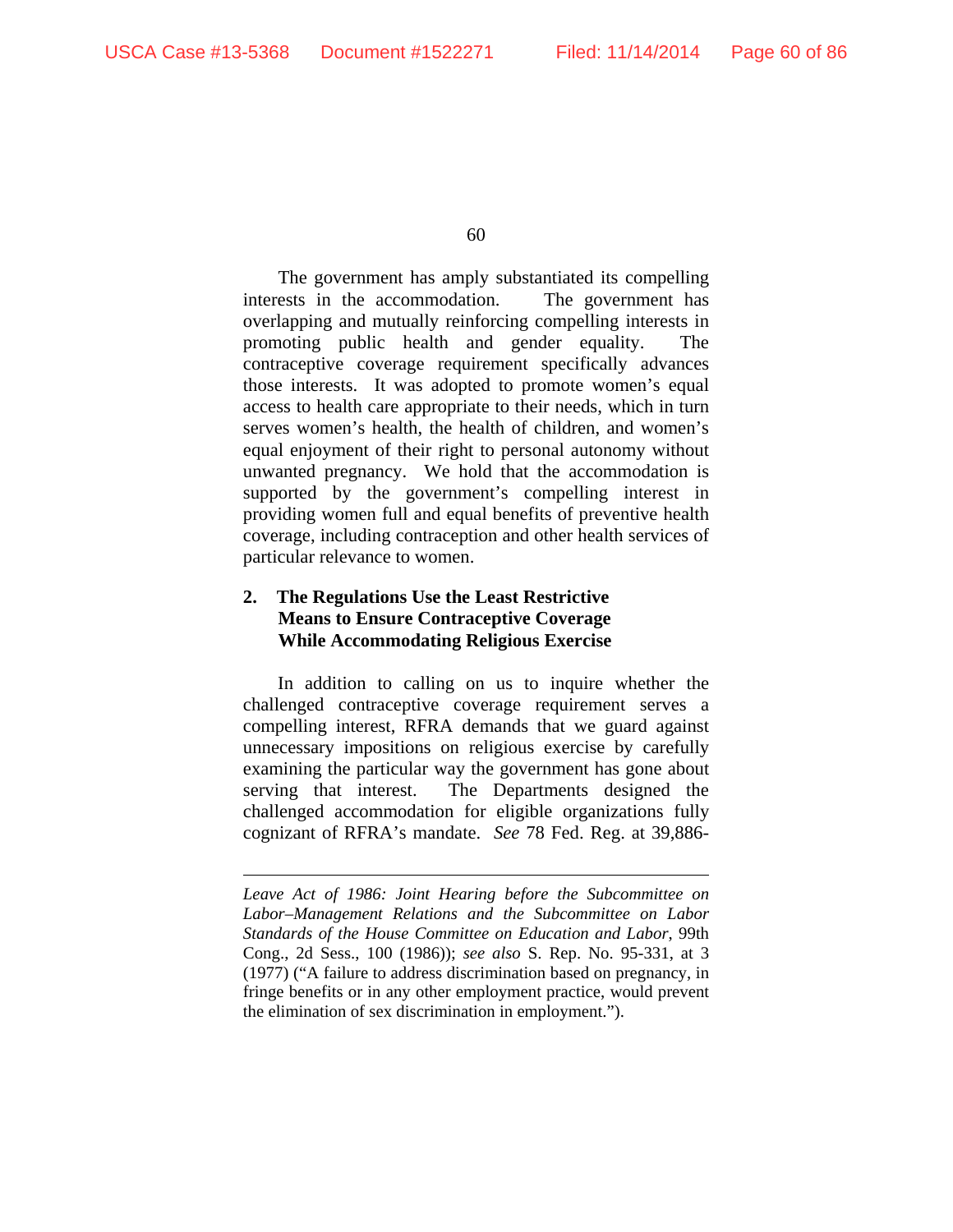88. As already described, the accommodation excuses eligible organizations from the contraceptive coverage requirement, severs them from any involvement in the separate contraceptive coverage to which the employees are entitled, and specifies that employees must be notified that the objecting organizations have no involvement in providing their contraceptive coverage.

 Adverting to this accommodation in *Hobby Lobby*, the Supreme Court stressed that it alleviates the burden on the plaintiffs of having to provide contraceptive coverage and "serves HHS's stated interests equally well." *Hobby Lobby*, 134 S. Ct*.* at 2782. The Court described the accommodation as "an alternative that achieves all of the Government's aims while providing greater respect for religious liberty." *Id.* at 2759; *see id.* at 2786 (Kennedy, J., concurring) (the "accommodation equally furthers the Government's interest but does not impinge on the plaintiff's religious beliefs"). In fact, the Court explained that the effect of the accommodation on women "would be precisely zero." *Id.* at 2760.

In determining whether the government has used the least restrictive means, the Supreme Court has instructed that we focus on the context of the religious objectors, and consider whether and how the government's compelling interest is harmed by "'granting specific exemptions to particular religious claimants.'" *Hobby Lobby*, 134 S. Ct. at 2779 (quoting *Gonzales v. O Centro Espírita Beneficiente Uniao Do Vegetal*, 546 U.S. 418, 431 (2006)). We must "look to the marginal interest in enforcing" the regulation to which the plaintiffs object. *Id.* (citing *O Centro*, 546 U.S. at 431).

The government's compelling interests in the contraceptive coverage requirement are met with the least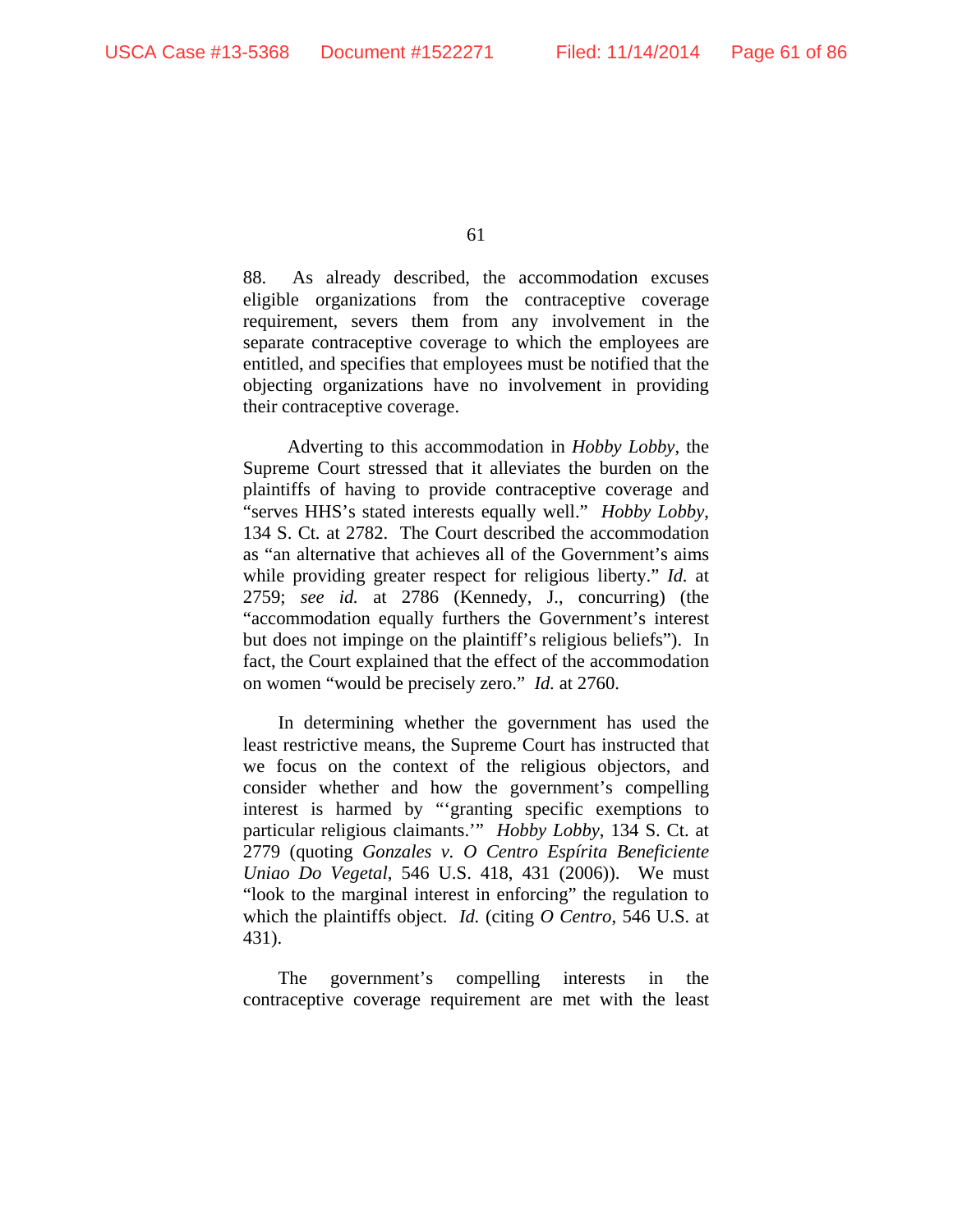imposition on religious exercise by allowing eligible organizations to opt out, but requiring them to identify themselves when they do. Only if the eligible organizations communicate that they are dropping contraceptive coverage from the health insurance they have arranged for their employees will the government be able to ensure that the resultant gaps in employees' coverage are otherwise filled. The government contends that its interests would be impaired if eligible organizations were entitled to exempt themselves from the contraceptive coverage requirement without notifying either HHS, or their insurers or TPAs.

The government has an interest in the uniformity of the health care system the ACA put in place, under which all eligible citizens receive the same minimum level of coverage. Like the Social Security system at issue in *Lee*, the ACA "serves the public interest by providing a comprehensive insurance system with a variety of benefits available to all participants." 455 U.S. at 258. Contraceptive coverage must be effective if it is to serve the government's compelling interests, and the Departments were justified in concluding that, to be effective, the coverage must be provided to all women who want it, on the same terms as other preventive care. Providing contraceptive services seamlessly together with other health services, without cost sharing or additional administrative or logistical burdens and within a system familiar to women, is necessary to serve the government's interest in effective access. Imposing even minor added steps would dissuade women from obtaining contraceptives and defeat the compelling interests in enhancing access to such coverage. *See* 78 Fed. Reg. at 39,888.

The evidence shows that contraceptive use is highly vulnerable to even seemingly minor obstacles. Plaintiffs suggest that the government could offer tax deductions or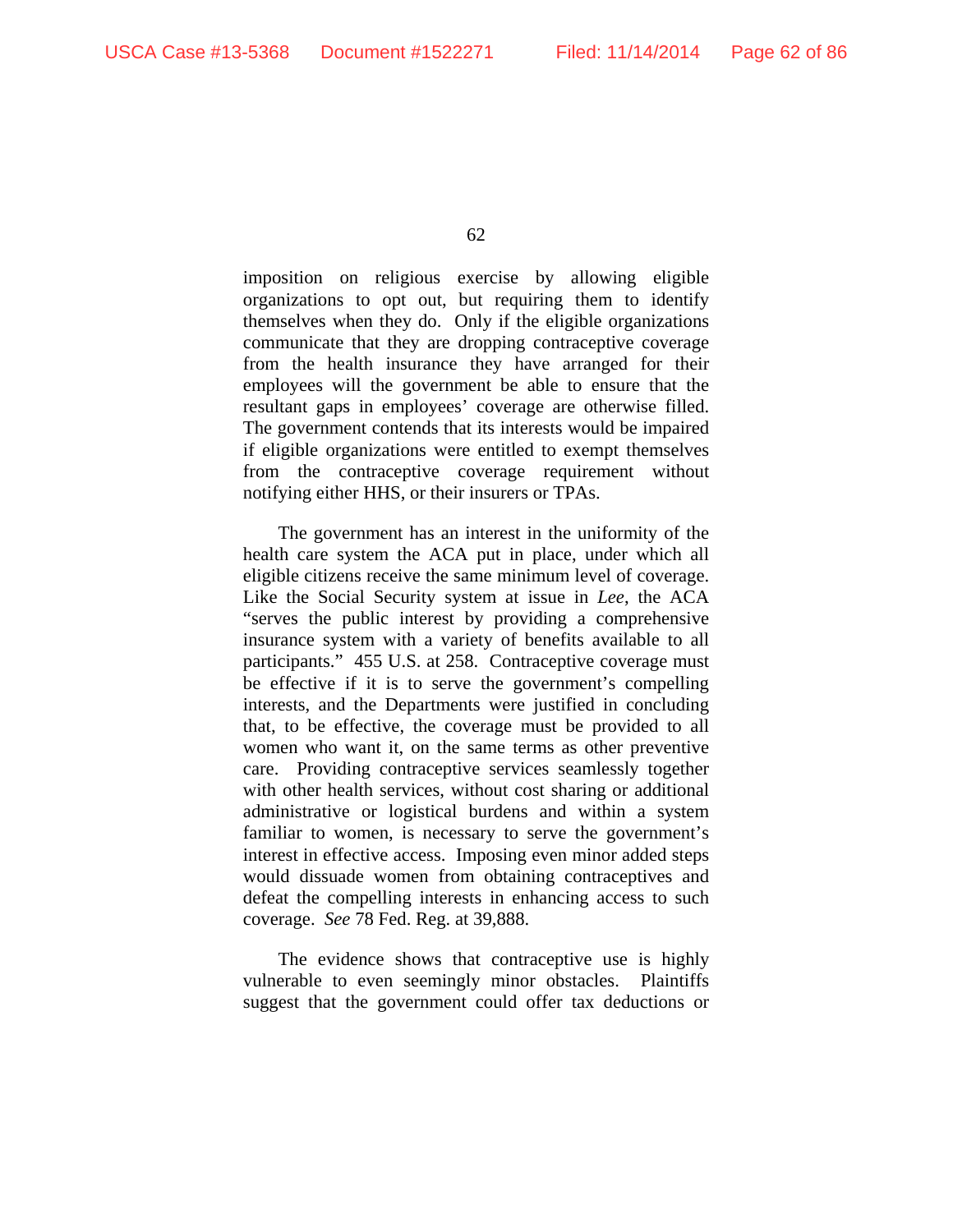credits for the purchase of contraceptive services, expand eligibility for existing federal programs that provide free contraception, allow women to submit receipts to the federal government for reimbursement, or provide incentives for pharmaceutical companies to provide contraceptives free of charge to women. Pls.' R. Br. 22. Those alternatives would substantially impair the government's interest. Plaintiffs' proposed alternatives each would add steps—requiring women to identify different providers or reimbursement sources, enroll in additional and unfamiliar programs, pay out of pocket and wait for reimbursement, or file for tax credits (assuming their income made them eligible)—or pose other financial, logistical, informational, and administrative burdens. *See* 78 Fed. Reg. at 39,888. Even assuming that any alternative program had or would develop the capacity to deal with an enormous additional constituency, it would not serve the government's compelling interest with anywhere near the efficacy of the challenged accommodation and would instead deter women from accessing contraception. *See id.*

Plaintiffs also dispute the government's compelling interest in applying the contraceptive coverage requirement to them on the ground that there is "no evidence" showing that Plaintiffs' employees lack access to or want contraception. Pls.' Supp'l Br. 16-17. The data upon which the government relies support its conclusion that women generally benefit from access to contraceptive coverage, and are unlikely to use such coverage when it is costly or complicated to obtain. *See* 78 Fed. Reg. at 39,887-88. There is no reason to believe that the health needs of Plaintiffs' employees or spouses and other covered beneficiaries in their families are materially different from those of other women. Religious nonprofits like the Plaintiff organizations employ millions of Americans including individuals who do not share their beliefs. As the government recognized, "[e]mployers that do not primarily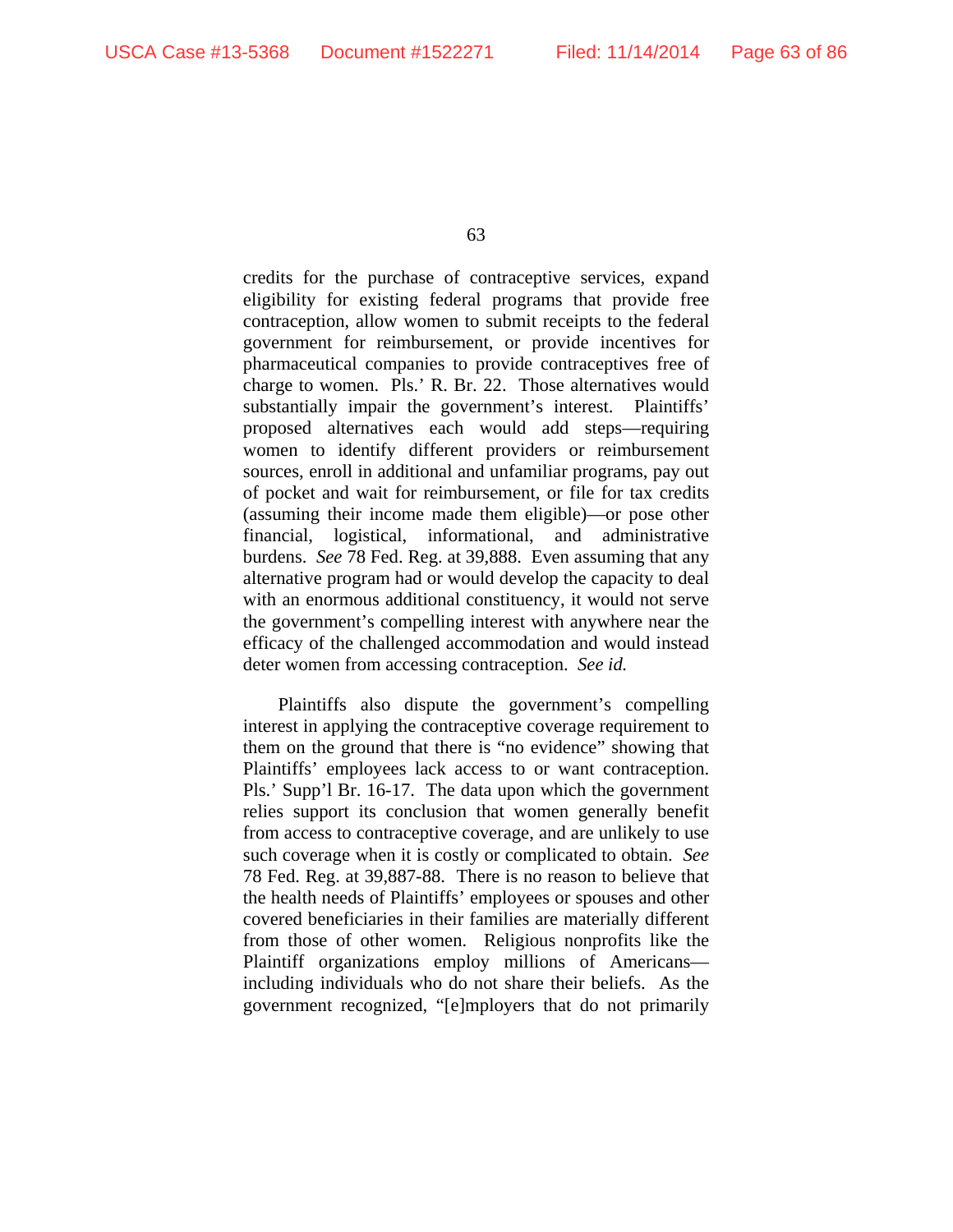employ employees who share the religious tenets of the organization are more likely to employ individuals who have no religious objection to the use of contraceptive services and therefore are more likely to use contraceptives." 77 Fed. Reg. at 8,728. The evidence justifying the contraceptive coverage requirement equally supports its application to Plaintiffs.

Accommodating religious entities need not come at the cost of the compelling interests the government program serves. When the interests of religious adherents collide with an individual's access to a government program supported by a compelling interest, RFRA calls on the government to reconcile the competing interests. In so doing, however, RFRA does not permit religious exercise to "unduly restrict other persons, such as employees, in protecting their own interests, interests the law deems compelling." *Hobby Lobby*, 134 S. Ct. at 2786-87 (Kennedy, J., concurring); *see also id.* at 2781 n.37 ("It is certainly true that in applying RFRA 'courts must take adequate account of the burdens a requested accommodation may impose on nonbeneficiaries.'"). The opt out offered to religious adherents allows the government to further its compelling interests with the least restriction on religious exercise. Under the accommodation, eligible organizations are relieved of the obligation to include contraceptive coverage in their health care plans, but "women would still be entitled to all FDA-approved contraceptives without cost sharing." *Id.* at 2760. Allowing eligible organizations to exempt themselves completely from the contraceptive coverage requirement, without so much as notifying their plan or HHS that they have done so, would undermine the government's interest in the breadth of the scheme established in the ACA.

The government's interest in a comprehensive, broadly available system is not undercut by the other exemptions in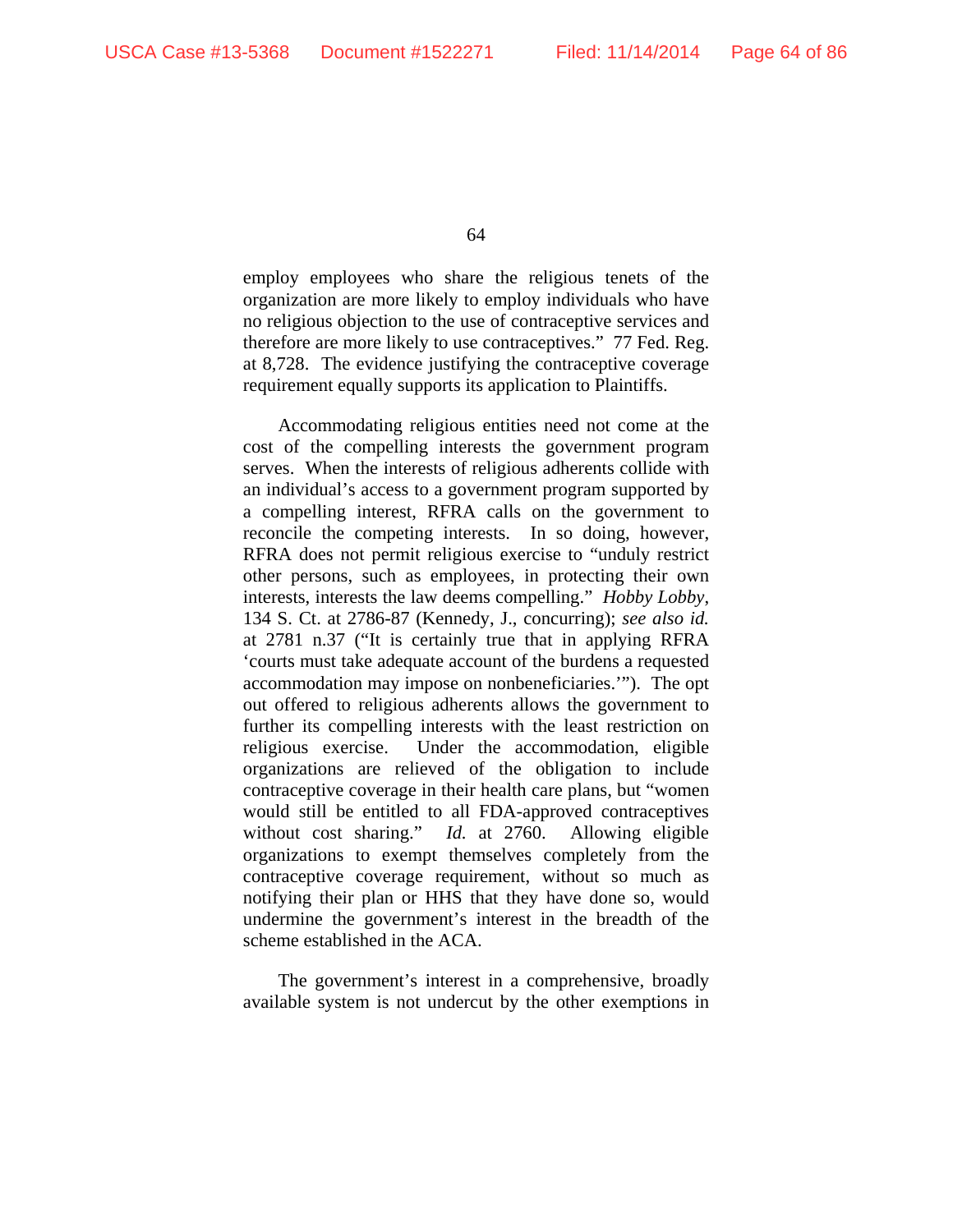the ACA, such as the exemptions for religious employers, small employers, and grandfathered plans. The government can have an interest in the uniform application of a law, even if that law allows some exceptions. *See, e.g.*, *Lee*, 455 U.S. at 261. In any event, the exemptions to the ACA are limited and the rationales that support them do not extend to exempting Plaintiffs. Currently, only religious employers' plans and grandfathered health plans (employer health plans that existed prior to March 23, 2010, and that have not made particular changes after that date) are not required to include coverage for preventive services. 42 U.S.C. § 18011(a), (e). Religious employers are exempt from the contraceptive coverage provision because the government reasonably assumed that if the church opposed contraception, the church's employees would, too. *See* 77 Fed. Reg. at 8,728. The exception for grandfathered plans sought to limit disruption by enabling individuals temporarily to maintain their health care coverage as it existed prior to enactment of the ACA. That exception is a transitional measure and will be eliminated as employers make changes to their health care plans. *See* 45 C.F.R. §  $147.140(g)$  (a health plan ceases to be a grandfathered plan when it eliminates benefits, increases cost-sharing requirements, or changes its employer-contribution terms). According to HHS estimates, 66 percent of small-employer plans and 45 percent of large-employer plans were expected to lose their grandfathered status by the end of  $2013^{25}$  75

 $\overline{a}$  $25$  According to a 2013 study conducted by Kaiser Health News, the grandfathering is already quickly phasing down. Thirty-six percent of individuals who receive health care coverage through their employer in 2013 were enrolled in a grandfathered health plan, as compared to 48 percent in 2012 and 56 percent in 2011. *Employer Health Benefits: 2013 Annual Survey,* Kaiser Family Foundation and Health Research & Educational Trust, at 221, *available at*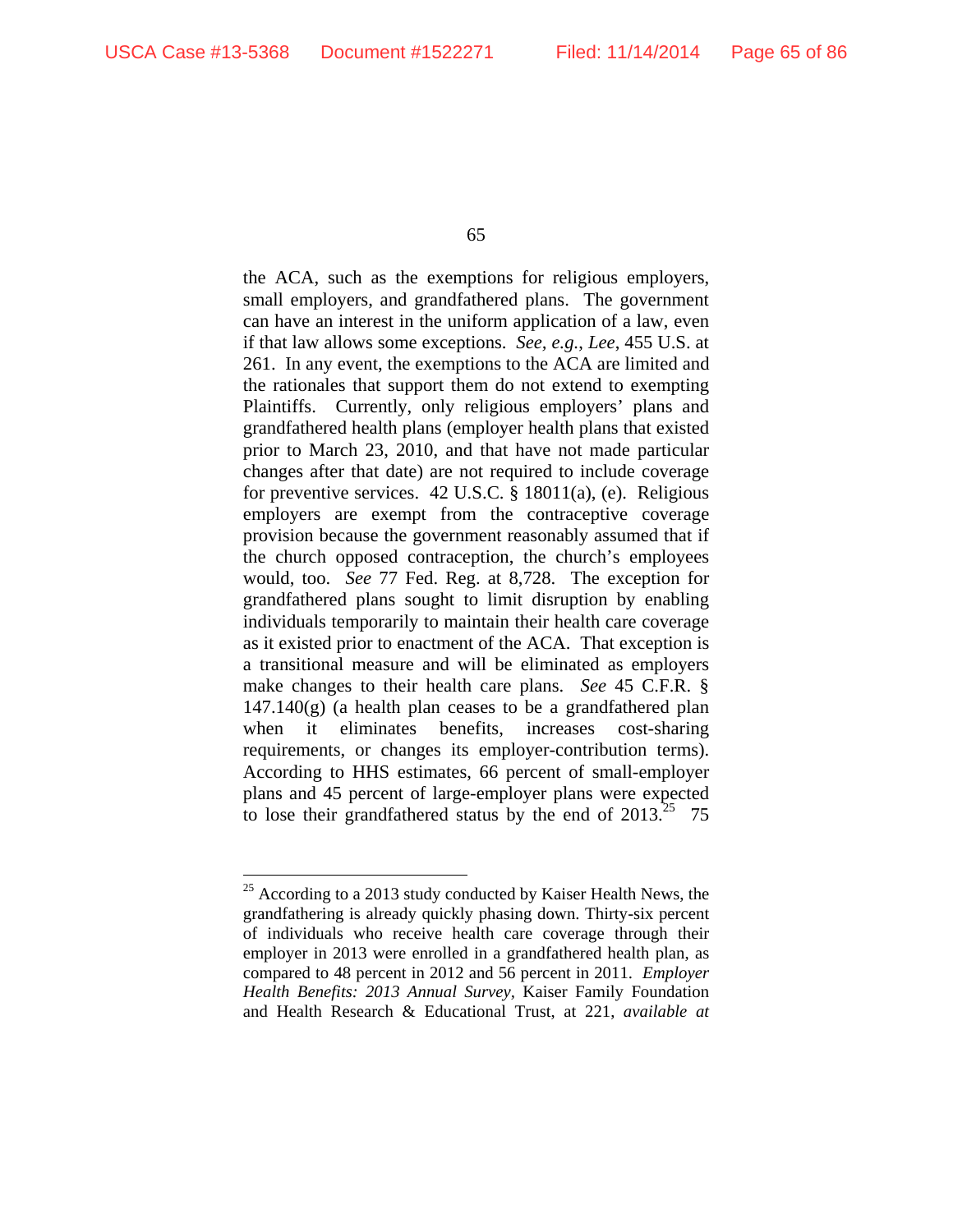Fed. Reg. 34,538, 34,552 (June 17, 2010). The exemption for small employers (those with fewer than 50 employees) is not an exemption from the contraceptive coverage requirement, but from the requirement to provide any health insurance to their employees. 26 U.S.C. § 4980H(c)(2). Employees who do not get insurance through their jobs because they work for exempt small employers are eligible to purchase it through the exchanges, where all listed plans are required to cover contraceptive services without cost sharing. None of the three exemptions is analogous to what the Plaintiffs here seek.

**\* \* \*** 

The accommodation is the least restrictive method of ensuring that women continue to receive contraceptive coverage in a seamless manner while simultaneously relieving the eligible organizations of any obligation to provide such coverage. Because the government has used the least restrictive means possible to further its compelling interest, RFRA does not excuse Plaintiffs from their duty under the ACA either to provide the required contraceptive coverage or avail themselves of the offered accommodation to opt out of that requirement. The accommodation meets the twin aims of respecting religious freedom and ensuring that women continue to receive contraceptive coverage without administrative, financial, or logistical burdens. The regulations thus respond appropriately to RFRA's explicit demand for "sensible balances between religious liberty and competing prior governmental interests." 42 U.S.C.  $§ 2000bb(a)(5).$ 

 $\overline{a}$ 

http://kaiserhealthnews.files.wordpress.com/2013/11/8465 employer-health-benefits-20131.pdf.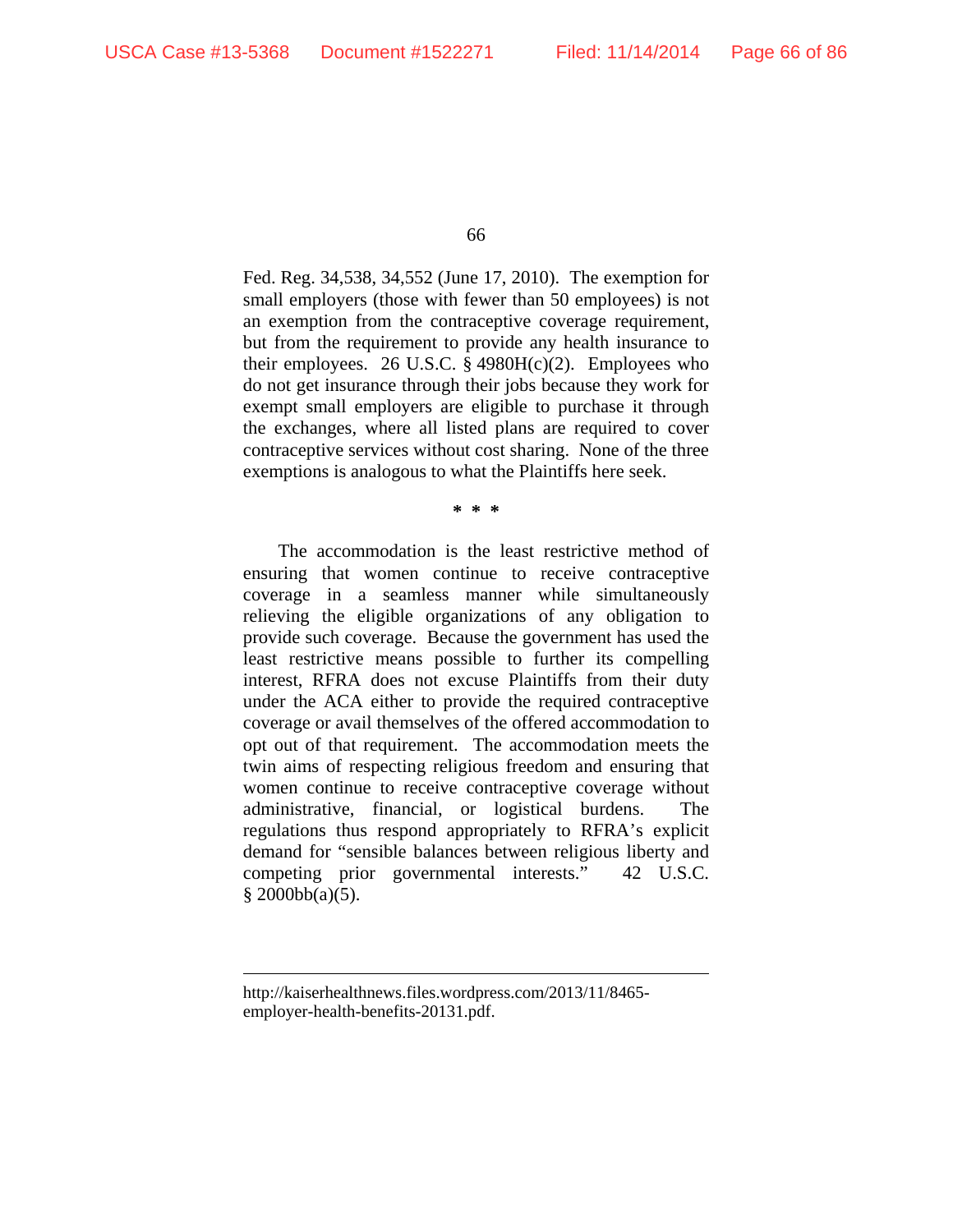#### **V. Constitutional Claims**

Plaintiffs raise several constitutional challenges to the regulations. We address each in turn, concluding that the regulations do not violate any of the constitutional provisions identified by Plaintiffs.

### **A. Free Exercise of Religion**

Plaintiffs claim that the contraceptive coverage requirement violates the Free Exercise Clause of the First Amendment because it categorically exempts houses of worship from the contraceptive coverage requirement and temporarily relieves grandfathered plans from the requirement to cover any preventive services without cost sharing, while not similarly exempting Plaintiffs. The Free Exercise Clause embodies a "fundamental nonpersecution principle." *Church of the Lukumi Babalu Aye, Inc. v. City of Hialeah*, 508 U.S. 520, 523 (1993). But it "does not relieve an individual of the obligation to comply with a valid and neutral law of general applicability on the ground that the law proscribes (or prescribes) conduct that his religion prescribes (or proscribes)." *Smith*, 494 U.S. at 879 (internal quotation marks omitted). A Free Exercise Clause challenge, in contrast to a claim under RFRA, receives strict scrutiny only if the challenged law is either not neutral or not generally applicable. *See Lukumi Babalu*, 508 U.S. at 531. We have held that the regulations comply with RFRA; they readily satisfy the less stringent free exercise standard.

"Neutrality and general applicability are interrelated," but distinct. *Id.* A law is not neutral if it facially "refers to a religious practice without a secular meaning discernable from the language or context," or if "the object of a law is to infringe upon or restrict practices because of their religious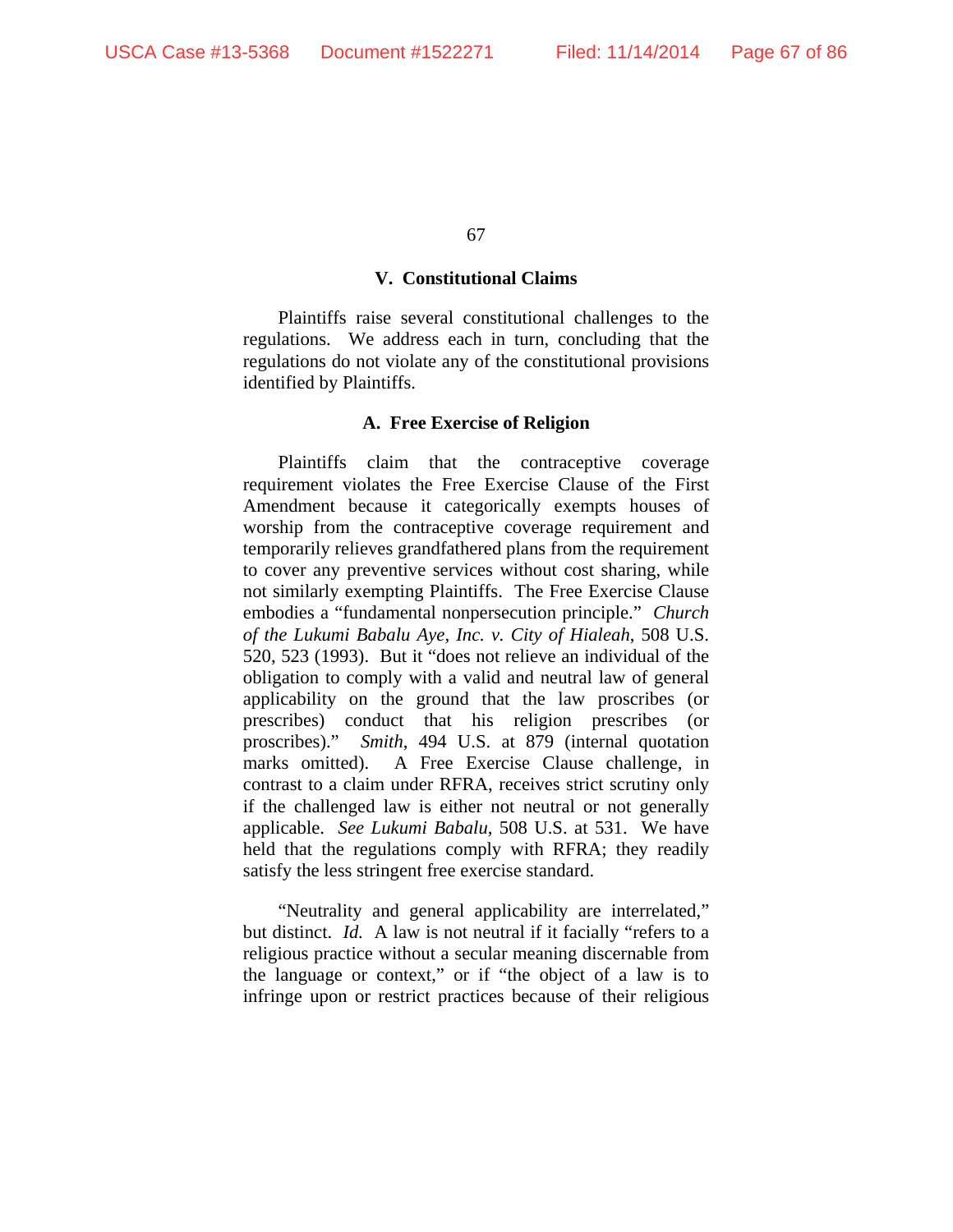motivation." *Id.* at 533. A law is not generally applicable if, "in a selective manner," it "impose[s] burdens only on conduct motivated by religious belief." *Id.* at 543.

Plaintiffs do not contend that the challenged contraceptive coverage requirement is religiously non-neutral on its face, nor that it was enacted for an anti-religious purpose, but that the exemptions provided to houses of worship and grandfathered plans render the contraceptive coverage requirement non-neutral and not generally applicable. Those exemptions, however, do not impugn the contraceptive coverage requirement's neutrality and generality: it is both, in the relevant sense of not selectively targeting religious conduct, whether facially or intentionally, and broadly applying across religious and nonreligious groups alike. *See Mich. Catholic Conf.*, 755 F.3d at 394; *RCAW*, 2013 WL 6729515, at \*27-31; *Priests for Life*, 7 F. Supp. 3d at 105-07.

The contraceptive coverage requirement is a religiously neutral part of a national effort to expand health coverage and make it more efficient and effective. The ACA's limited or temporary exemptions do not amount to the kind of pattern of exemptions from a facially neutral law that demonstrate that the law was motivated by a discriminatory purpose. *See supra* Section IV.B.2. The Florida prohibition on animal killing invalidated in *Lukumi Babalu*, by contrast, responded to the opening of a Santeria church, which practiced religious animal-sacrifice rituals. 508 U.S. at 524. The ordinance elaborated a putatively general prohibition on animal killings with specific disapproval of killing for "sacrifice" as part of "any type of ritual," while exempting as "necessary" killings for sport hunting, slaughtering animals to eat them, eradication of pests, and euthanasia—killings that were "no more necessary or humane" than the forbidden Santeria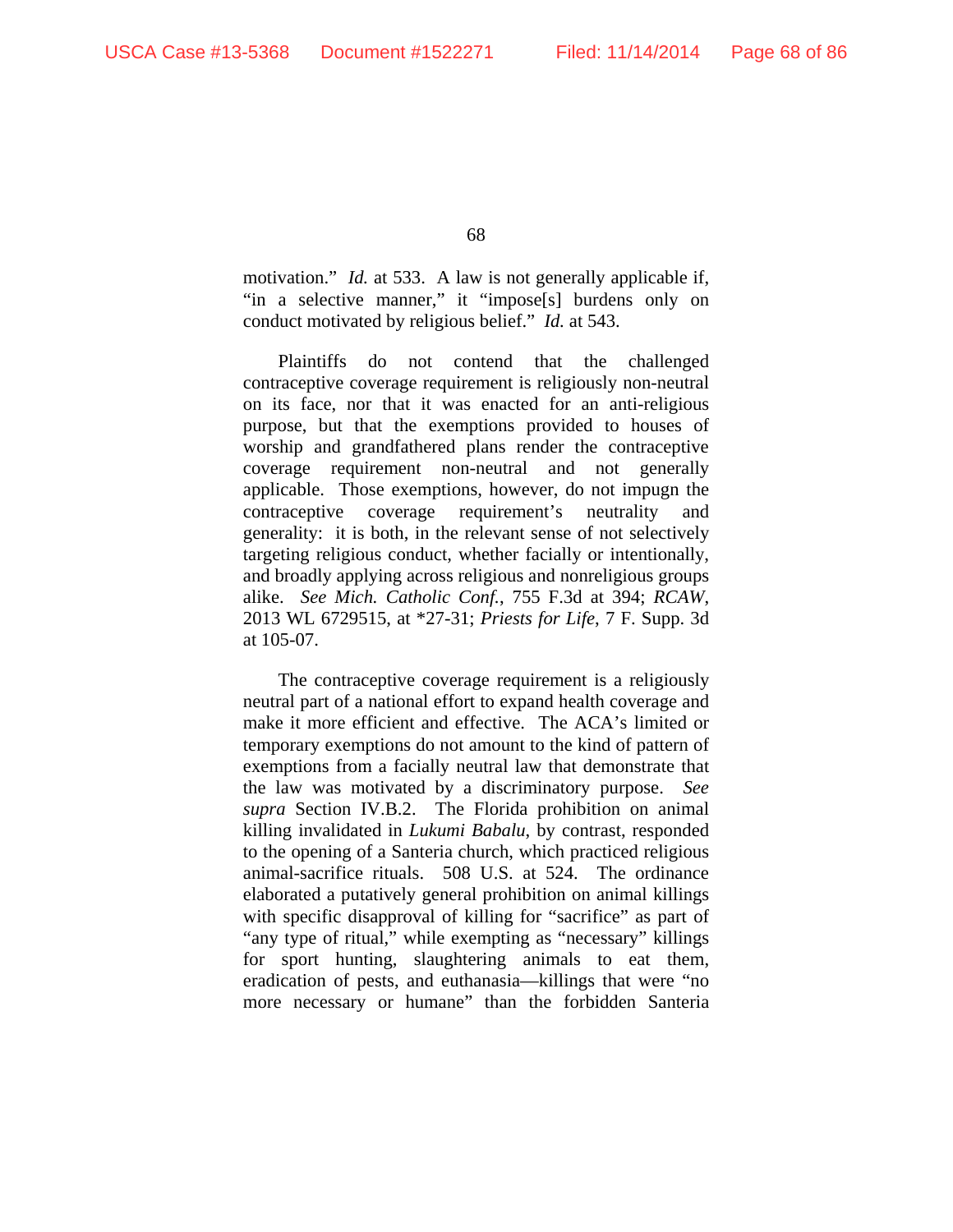$\overline{a}$ 

69

sacrifices. *Id.* at 536-37. That exemption for so many nonreligious types of animal killing helped to make clear that "suppression of the central element of the Santeria worship service was the object of the ordinances." *Id.* at 534. The exemptions in the ACA do not single out any religion and are wholly consistent with the law's neutral purpose. Indeed, the existence of an exemption for religious employers substantially undermines contentions that government is hostile toward such employers' religion.<sup>26</sup>

The contraceptive coverage requirement also does not target religious organizations, but applies across the board. The exemptions do not render the law so under-inclusive as to belie the government's interest in protecting public health and promoting women's well-being or to suggest that disfavoring Catholic or other pro-life employers was its objective. *See RCAW*, 2013 WL 6729515, at \*30. For example, the Supreme Court has held that, despite statutory exemptions for self-employed Amish employers, the social security system was "uniformly applicable to all." *United States v. Lee*, 455 U.S. 252, 260-61 (1982); *see also id.* at 262 (Stevens, J., concurring in the judgment) (describing the challenged law as "a valid tax law that is entirely neutral in its general application"). As the Sixth Circuit recently explained: "General applicability does not mean absolute universality."

<sup>26</sup> *See, e.g.*, *RCAW*, 2013 WL 6729515, at \*28 (availability of the religious employer exemption "cuts against the conclusion that the contraceptive mandate was specifically designed to oppress those of the Catholic faith as plaintiffs suggest"); *Catholic Diocese of Nashville v. Sebelius*, No. 3:13-01303, 2013 WL 6834375, at \*6 (M.D. Tenn. Dec. 26, 2013) (noting that exemption for religious employers and accommodation for eligible organizations "evidences an intent, not to burden Plaintiffs' religious beliefs, but to recognize and respect them").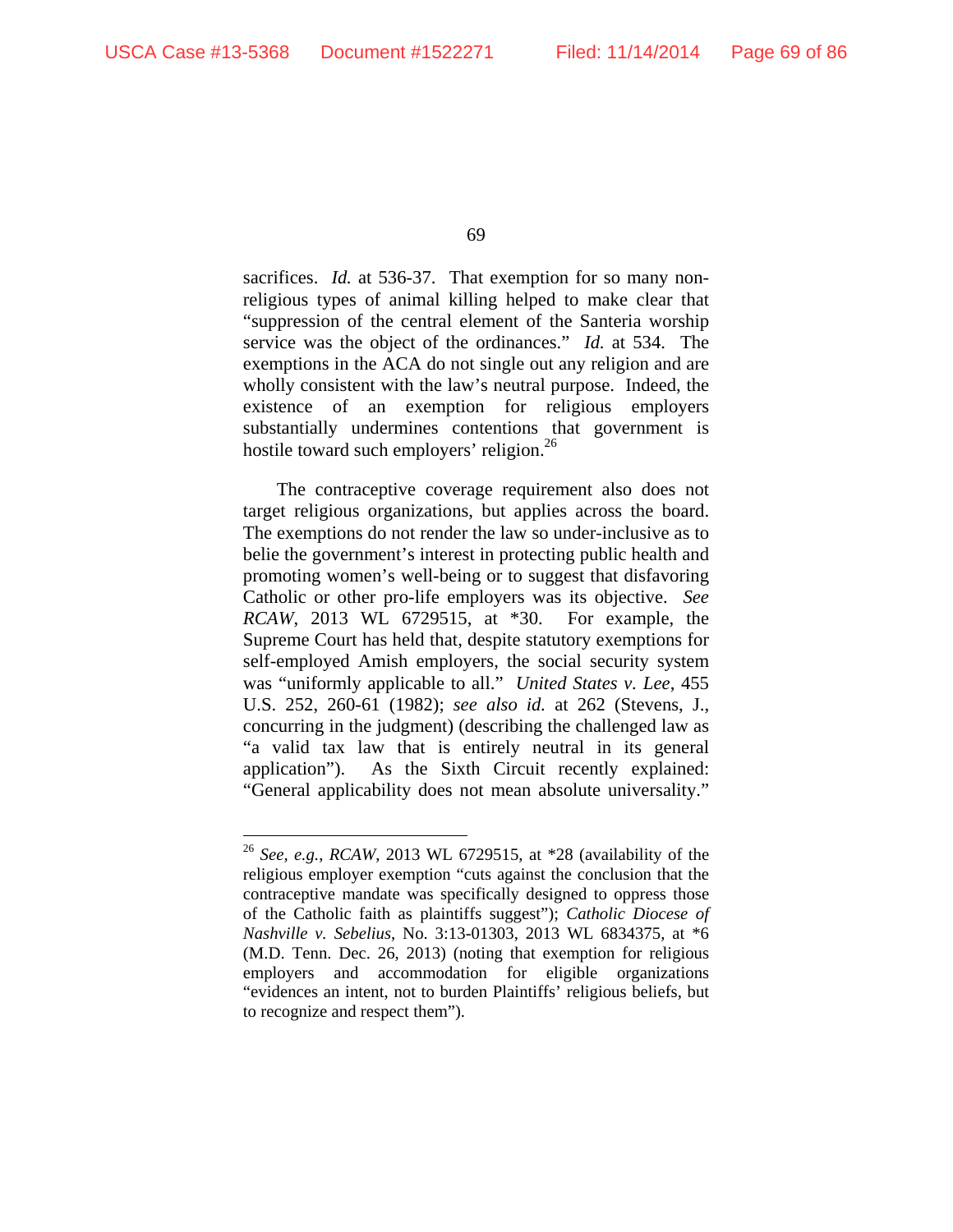*Mich. Catholic Conf.*, 755 F.3d at 394 (internal quotation marks omitted).

Plaintiffs contend that the ACA's exemptions make it under-inclusive in a way that suggests that the government believes that "secular motivations [for providing an exemption] are more important than religious motivations," Pls.' Br. 50 (internal quotation marks omitted), evidencing that the government "devalues religious reasons," Pls.' R. Br. 25 (internal quotation marks omitted). But, for the same reasons the exemptions do not undermine the government's interest in a uniform system, *see supra* Section IV.B.2, the exemptions do not demonstrate the government's hostility toward religious concerns*.* 

Because the contraceptive coverage requirement is a neutral law of general applicability, Plaintiffs' free exercise claim fails.

### **B. Expressive Association**

The *Priests for Life* Plaintiffs argue that the contraceptive coverage requirement violates their First Amendment rights to expressive association, which protects the "right to associate for the purpose of speaking." *See Rumsfeld v. Forum for Academic & Institutional Rights, Inc.* (*FAIR*), 547 U.S. 47, 68 (2006). The regulations infringe that right, the *Priests for Life* Plaintiffs contend, by requiring them to promote the government's immoral objective of expanding access to contraceptives, which undermines the organization's "very reason for its existence." Pls.' Br. 51. The *Priests for Life* Plaintiffs base their expressive association claim, like their RFRA claim, on a misreading of what the regulations require of them, suggesting that the regulations require them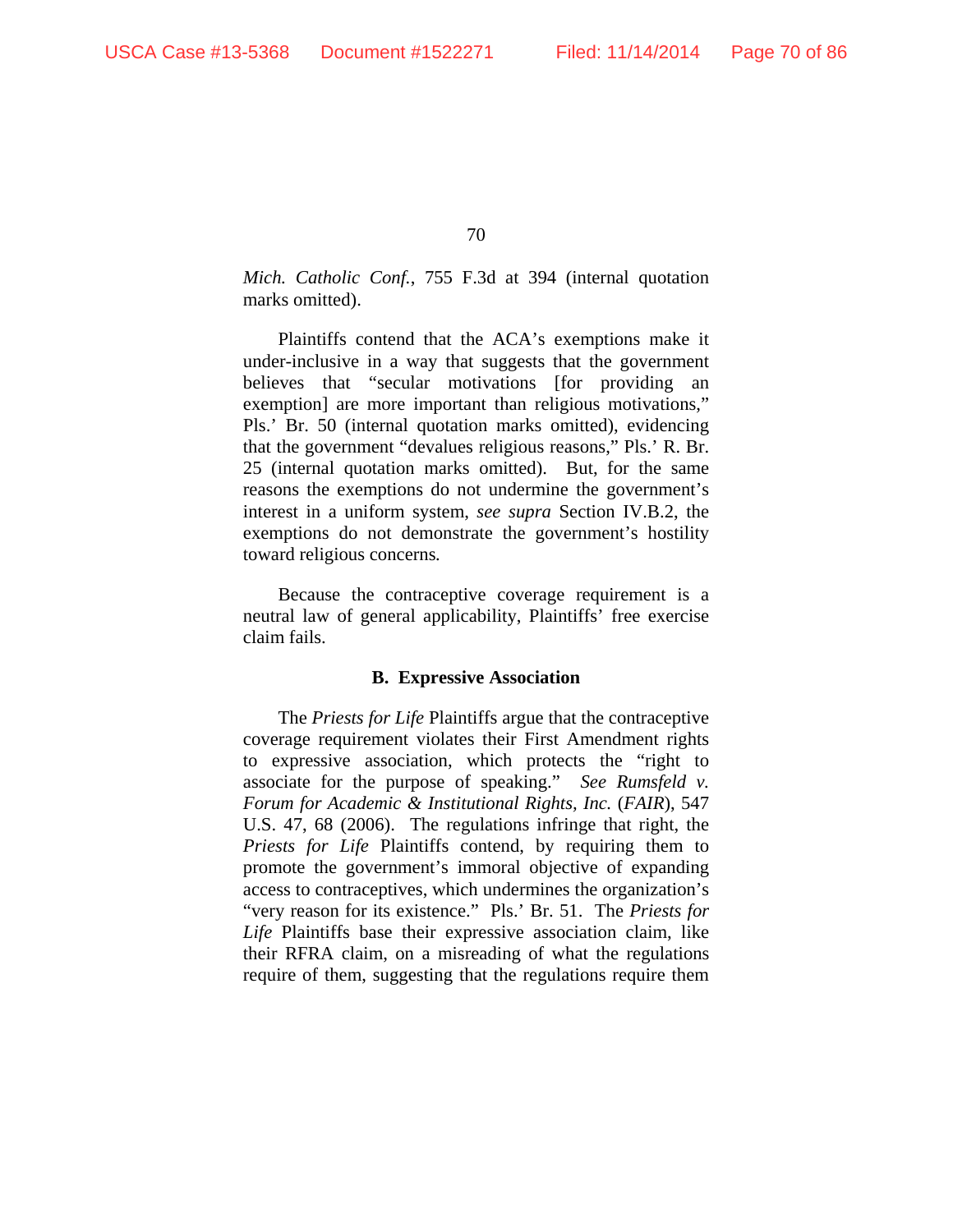to disclose the identities of their employees and plan beneficiaries. *See, e.g.*, Pls.' Br. 52-53. They do not.

A law may violate the First Amendment right to expressive association where it directly interferes with an expressive association's membership decisions or where it indirectly affects the group's composition by making membership less attractive. *FAIR*, 547 U.S. at 69. In *FAIR*, the Supreme Court held that a law requiring law schools receiving federal funds to give military recruiters access to the schools' facilities equal to the access it afforded other recruiting employers did not violate the objecting schools' rights to associate. *Id.* at 69-70. The law schools' nondiscrimination policies prohibited discrimination based on sexual orientation, and, because the United States Military refused at that time to hire any openly gay or lesbian applicants, the law schools were strongly opposed to hosting military recruiters and actively facilitating their access to the schools' students. The Court rejected that claim, holding that the military recruiters' presence on campus "does not violate a law school's right to associate, regardless of how repugnant the law school considers the recruiter's message." *Id.* at 70. The Court acknowledged that the plaintiffs there had to "'associate' with military recruiters in the sense that they interact with them," but held that, because the recruiters were as an institutional matter outsiders who would "come onto campus for the limited purpose of trying to hire students," they did not impinge on the schools' expressive association. *Id.* at 69.

The same is true here: the *Priests for Life* Plaintiffs object to interacting with coverage providers that must make contraceptive coverage available, but such interaction does not make those providers part of the organization's expressive association or otherwise impair its ability to express its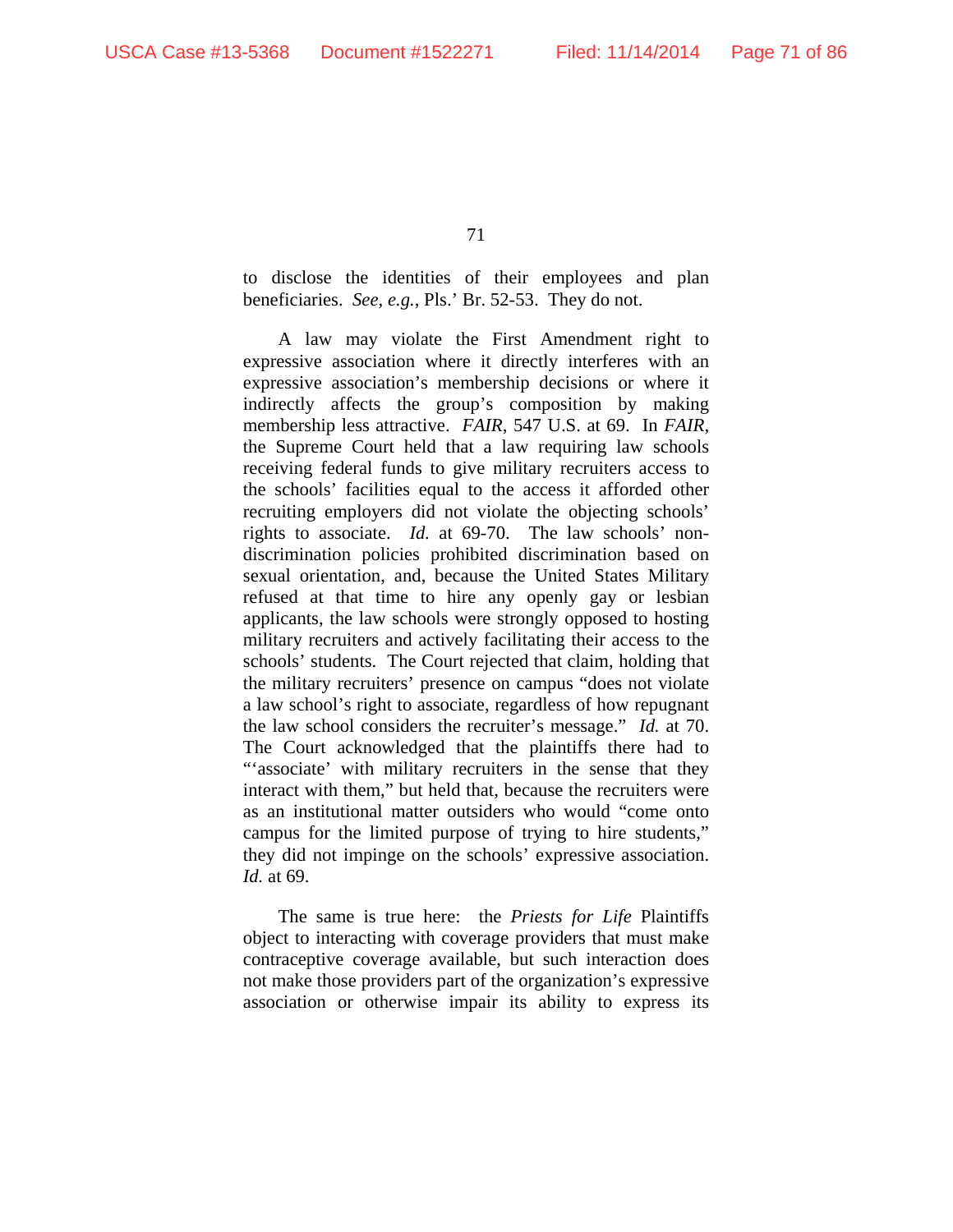message. Just as the students and faculty in *FAIR* remained "free to associate to voice their disapproval of" the military's policy against gays or lesbians serving openly in the military, *id.* at 69-70, Priests for Life's members and employees remain free to associate with each other to promote their religious views on contraception and other matters, and to voice their disapproval of health-care products and services that they believe to be immoral. "Nothing in the[] final regulations prohibits an eligible organization from expressing its opposition to the use of contraceptives." 78 Fed. Reg. at 39,880 n.41. Accordingly, the *Priests for Life* Plaintiffs' expressive association claim fails.

### **C. Compelled Speech**

It is "a basic First Amendment principle that freedom of speech prohibits the government from telling people what they must say." *Agency for Int'l Dev. v. Alliance for Open Soc'y Int'l, Inc.*, 133 S. Ct. 2321, 2327 (2013) (internal quotation marks omitted); *see Knox v. Serv. Emps. Int'l Union, Local 1000*, 132 S. Ct. 2277, 2282 (2012) ("The government may not . . . compel the endorsement of ideas that it approves."). Plaintiffs contend that the regulations impermissibly compel their speech in three ways.

First, Plaintiffs claim that the regulations require them to authorize and facilitate health care coverage for counseling that encourages and promotes contraception, in violation of their right against compelled speech. Plaintiffs appear to contend that the regulations commandeer them to echo or facilitate the words of medical professionals who might communicate to insured women the availability and potential appropriateness of various contraceptive methods. But the regulations do not require Plaintiffs to communicate any procontraceptive-coverage message, nor to authorize or facilitate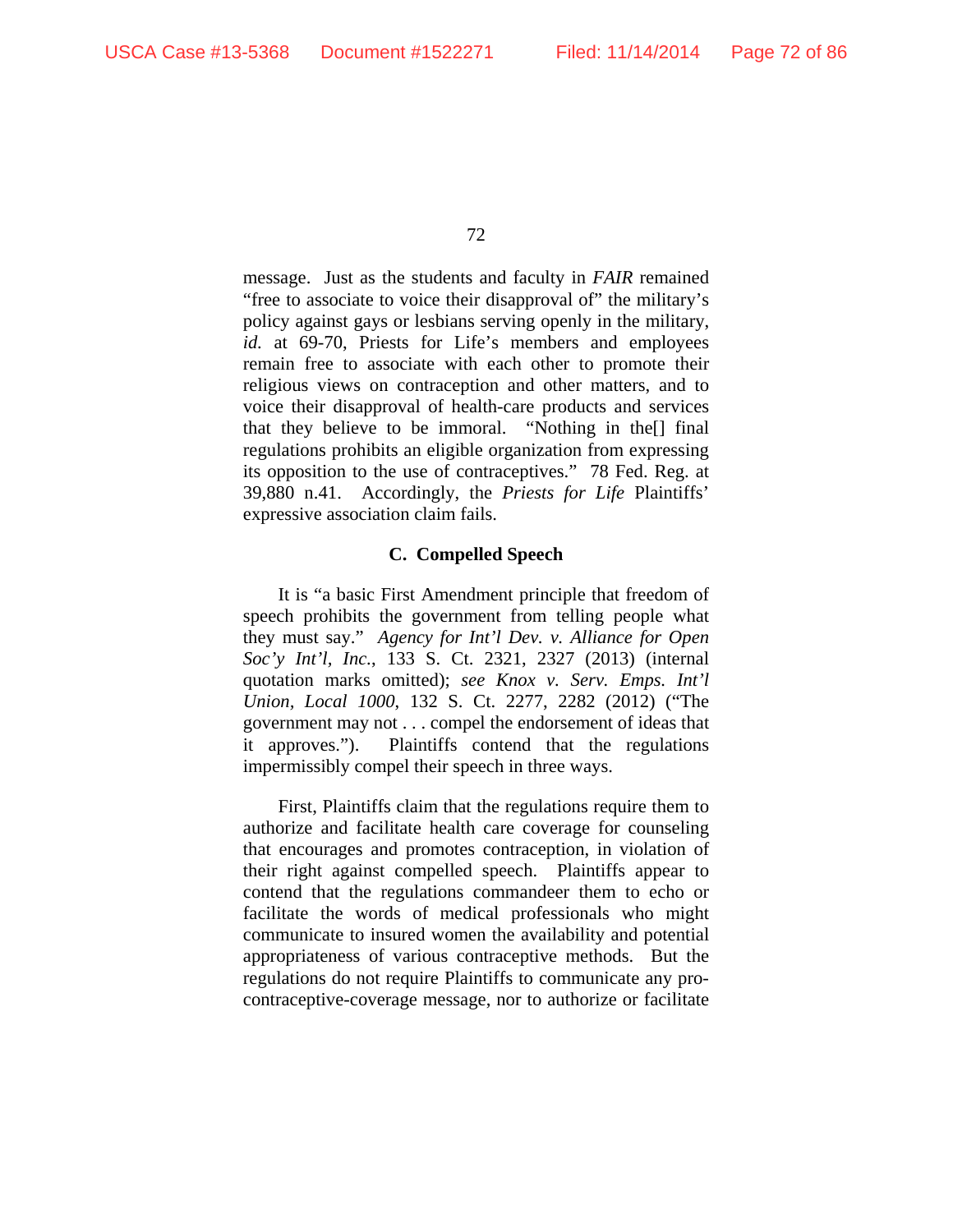counseling in favor of contraception. *See supra* Section IV.A.2; *Mich. Catholic Conf.*, 755 F.3d at 391. They leave Plaintiffs free to voice their opposition to contraception.

Plaintiffs' reliance on *Arizona Free Enterprise Club's Freedom Club PAC v. Bennett*, 131 S. Ct. 2806 (2011), is misplaced. *Arizona Free Enterprise Club* concerned a state campaign finance law under which candidates for state office who accepted public funding could receive additional state funds in the event that privately financed candidates and independent expenditure groups exceeded spending limits. *See id.* at 2813. Under Arizona's law, the volume of political expenditures by or in support of a privately financed candidate triggered funding to his or her opponent. *See id.* at 2818-19. Plaintiffs' completion of the self-certification form has no similar triggering role, and there is no interest or effect here to level competing voices, which was a significant aspect of the constitutional infirmity of Arizona's campaign finance law. *See id.* at 2825. Furthermore, contrary to Plaintiffs' argument, nothing in *Arizona Free Enterprise Club* suggests that the prohibition on compelling a party to "help disseminate hostile views" the party opposes, *id.* at 2821 n.8 (internal quotation marks omitted), applies to laws that require a party to engage in non-expressive behavior, such as the provision of health insurance.

Second, Plaintiffs argue that completing the selfcertification form requires them to express a particular view, namely, that they oppose providing their plan participants with coverage for contraceptive services, and that it deprives them of the freedom to speak on this issue on their own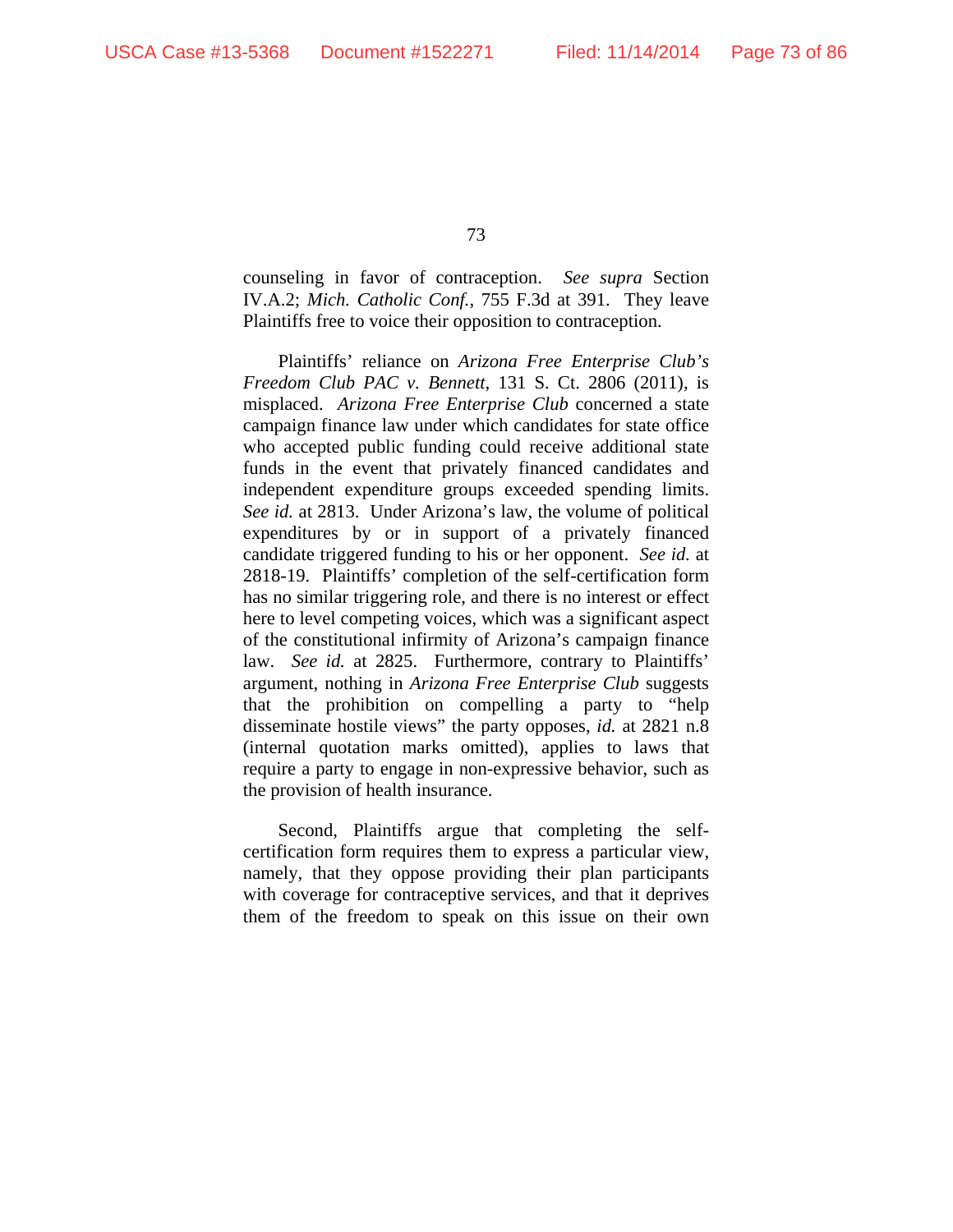$\overline{a}$ 

74

terms.<sup>27</sup> The self-certification form and alternative notice are the methods through which Plaintiffs can opt out of the requirement to provide their employees with health insurance coverage for contraceptive services. The filing of the form, though it may include "elements of speech," is "a far cry from the compelled speech" that the Supreme Court previously has found to be unconstitutional. *FAIR*, 547 U.S. at 61-62 (citing *W. Va. Bd. of Ed. v. Barnette*, 319 U.S. 624, 642 (1943), and *Wooley v. Maynard*, 430 U.S. 705, 717 (1977)). Just as the compelled speech that the law schools identified in *FAIR* was "plainly incidental to the Solomon Amendment's regulation of conduct," *id.* at 62, any speech required by the selfcertification or alternative notice is similarly incidental to the accommodation's regulation of conduct. Compelling an organization to send a form to a third party to claim eligibility for an exemption "is simply not the same as forcing a student to pledge allegiance, or forcing a Jehovah's Witness to display the motto 'Live Free or Die,' and it trivializes the freedom protected in *Barnette* and *Wooley* to suggest that it is." *Id.* Requiring Plaintiffs to give notice that they wish to opt out of the contraceptive coverage requirement no more compels their speech in violation of the First Amendment than does demanding that a conscientious objector selfidentify as such.

The regulations do nothing to deprive Plaintiffs of "the freedom to speak on the issue of abortion and contraception on their own terms, at a time and place of their own choosing." Pls.' Br. at 55. Completing the self-certification form does not limit what Plaintiffs may say about contraception—or any other topic—nor does it limit where,

<sup>&</sup>lt;sup>27</sup> Plaintiffs' briefing contends only that their speech is impermissibly compelled by the self-certification form, and does not address their compelled speech claim to the alternative notice.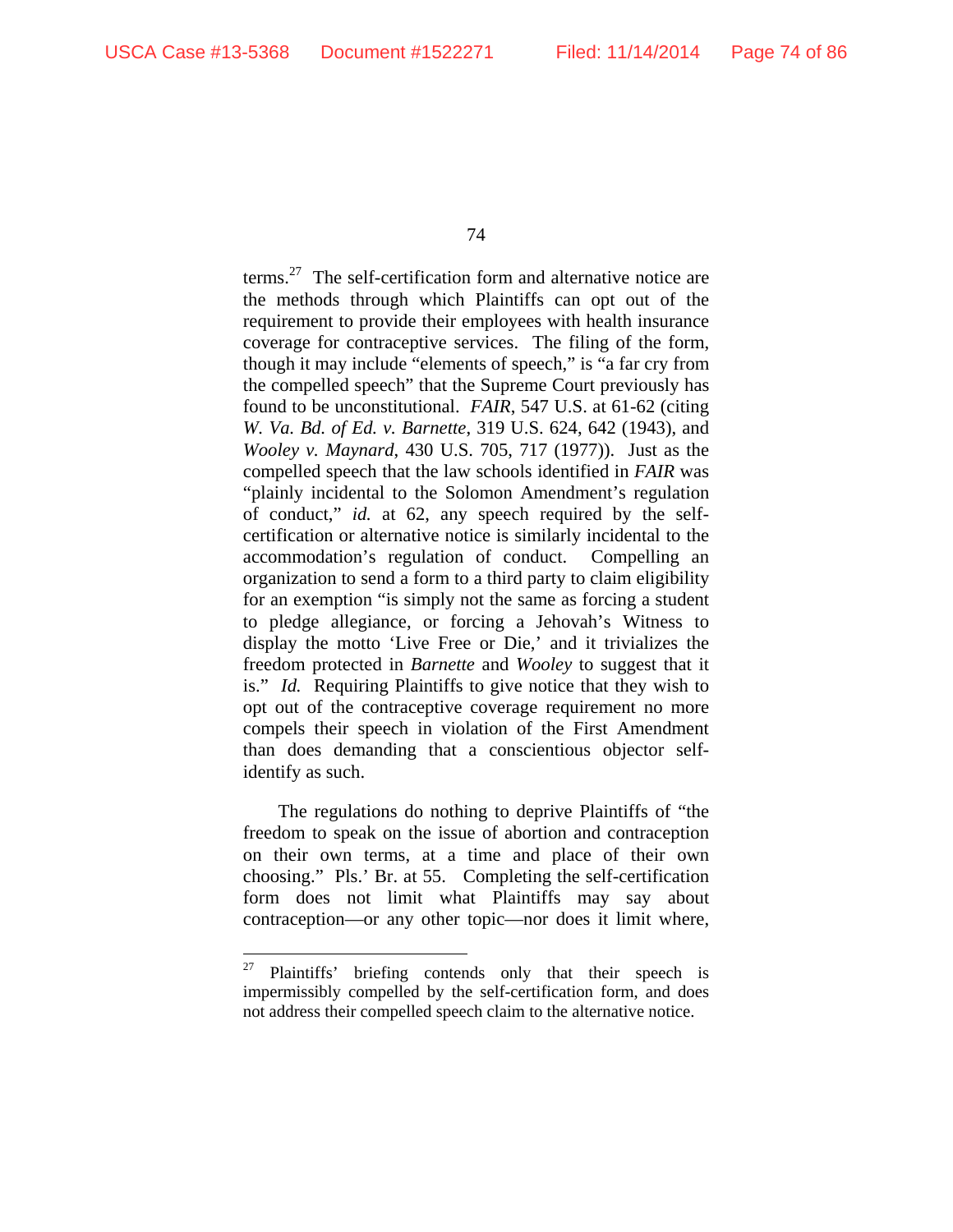when, or how they may say it. *See Mich. Catholic Conf.*, 755 F.3d at 392. Indeed, unlike the law schools in *FAIR* that had to host military recruiters and thus might have mistakenly been viewed as endorsing the military's discriminatory recruitment approach, the opt out here is designed to ensure that Plaintiffs do not have to express, in words or symbolic backing, any support for contraception. *Cf. FAIR*, 547 U.S. at 64-65 (government is limited in its "ability to force one speaker to host or accommodate another speaker's message" where accommodating that message interferes with the plaintiff's desired message).

Finally, Plaintiffs object to the regulations because they require that Plaintiffs' plan participants receive notice of the availability of payments for contraceptive services. Thus, according to Plaintiffs, the regulations coerce them to provide access to their plan participants and either create the appearance that Plaintiffs agree with the notification or call on them to respond to the notice to inform participants of Plaintiffs' objections to contraception.

But the regulations actually require quite the contrary: the plan issuer or TPA must send a message explicitly distancing the employer from the offered contraceptive coverage, and do so in a completely separate mailing from any communication regarding the employer-sponsored plan. 45 C.F.R. § 147.131(d) (insured group health plans); 29 C.F.R. § 2590.715-2713A(d) (self-insured plans). The regulations, therefore, take care to inform plan participants that the coverage for contraceptives is not paid for,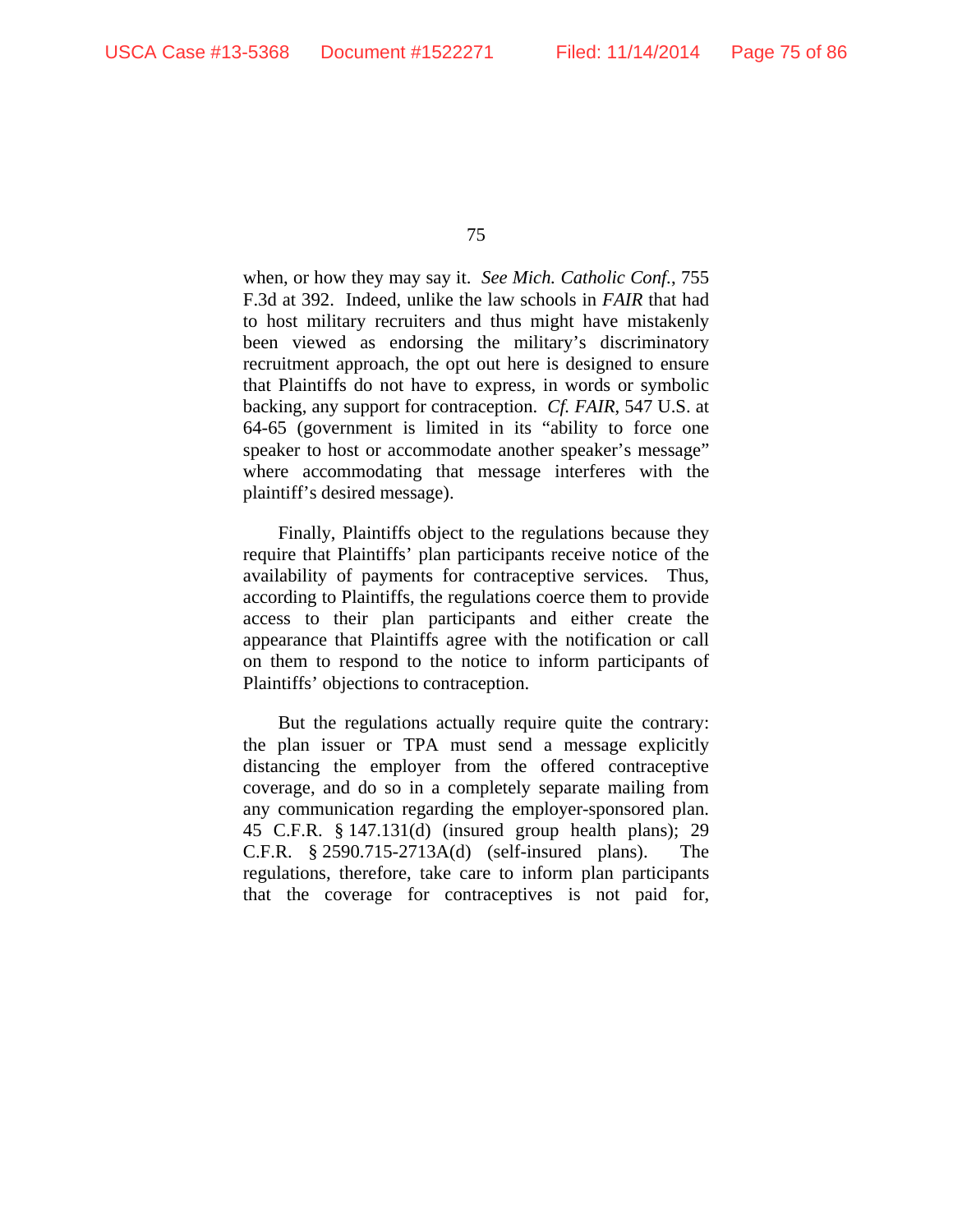$\overline{a}$ 

76

administered by, or connected to Plaintiffs. That is a long way from unconstitutionally compelling Plaintiffs to speak.<sup>28</sup>

## **D. Establishment of Religion**

Plaintiffs advance two Establishment Clause claims. They first contend that the regulations impermissibly discriminate between types of religious institutions by making a general distinction, familiar in tax law, between churches and other houses of worship (which are automatically exempt), and nonprofit organizations that may have a religious character or affiliation, such as universities and hospitals (which may use the accommodation to opt out). 26 U.S.C.  $\S$  6033(a)(3)(A)(i), (iii) (exempting "churches, their integrated auxiliaries, and conventions or associations of churches," and "the exclusively religious activities of any

<sup>&</sup>lt;sup>28</sup> The *RCAW* Plaintiffs challenged the regulations' "noninterference" provision as an unconstitutional speech restriction, but as that provision has been rescinded, their challenge is moot. The provision originally barred self-insured employers from "directly or indirectly, seek[ing] to influence the [TPA's] decision" to provide or arrange separate payments for contraceptive services. 79 Fed. Reg. at 51,095. The government interpreted that bar as applicable only to the use of bribery, threats, or coercion to dissuade or hinder a TPA from fulfilling its legal obligation to provide contraceptive coverage. *Id.* The government has now rescinded the non-interference provision in its entirety. *Id.* Plaintiffs maintain that they still challenge the non-interference provision "to the extent the Government contends it continues to be unlawful to 'say to the[ir] TPA, if you don't stop making the payments for contraceptives, we're going to fire you.'" Pls.' Supp'l Br. 27 n.12 (internal brackets omitted). As the government asserted at oral argument, however, even when the non-interference provision was in effect, Plaintiffs were free to fire their insurers or TPAs as they wished. Oral. Arg. Tr. at 46:15-48:1.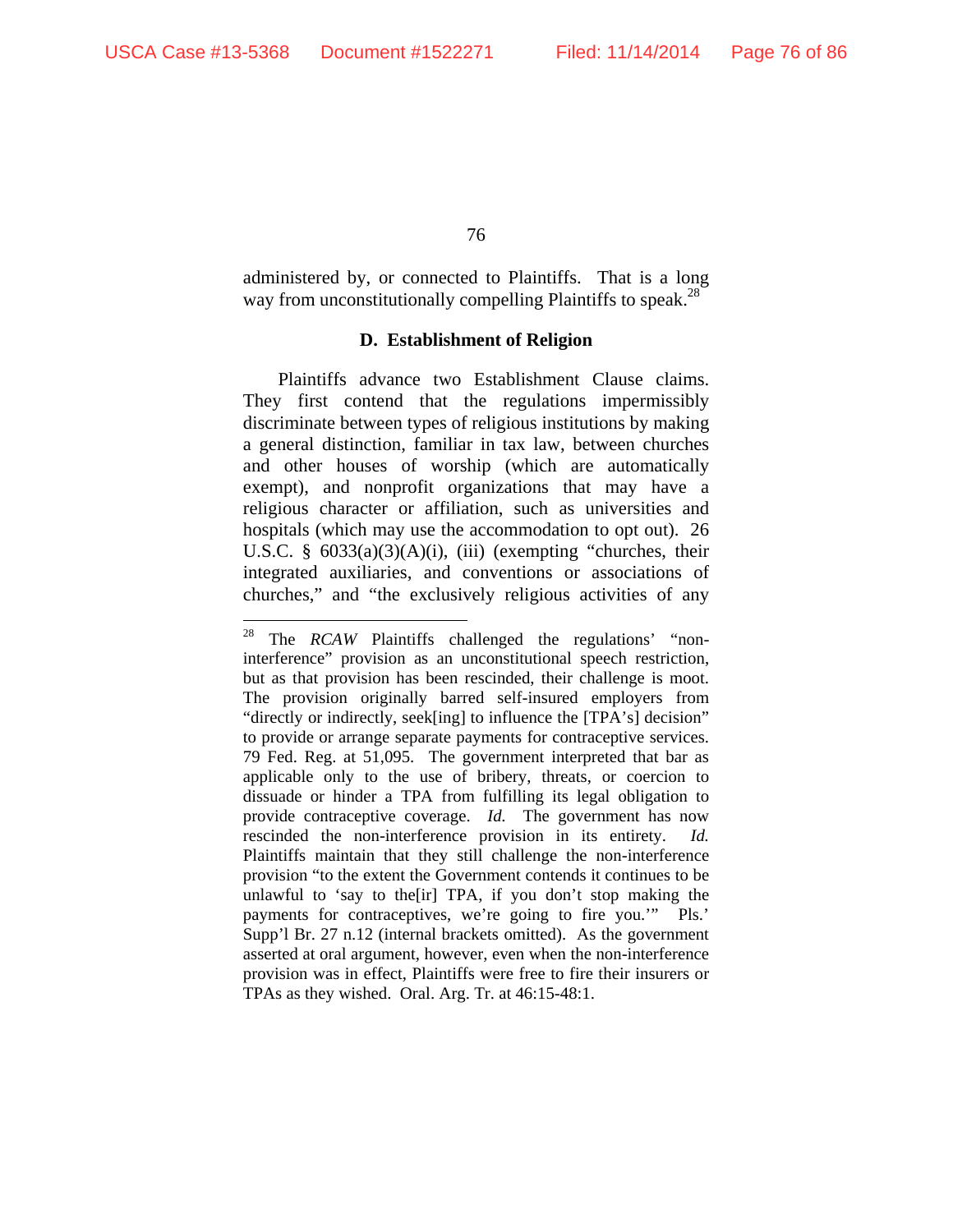religious order" from an annual return filing requirement). Second, they contend that the regulations entail excessive entanglement between the government and religious institutions. Specifically, to the extent that the regulations seek to be more nuanced and context specific, looking at specific attributes of each organization in an effort accurately to distinguish among them, Plaintiffs contend the government impermissibly interferes with internal church governance.

The regulations draw a long-recognized and permissible distinction between houses of worship and religious nonprofits. The Seventh Circuit, in rejecting a similar challenge to the contraceptive coverage regulations, noted that "religious employers, defined as in the cited regulation, have long enjoyed advantages (notably tax advantages) over other entities, without these advantages being thought to violate the establishment clause." *Notre Dame*, 743 F.3d at 560 (internal citation omitted). The churches gained the categorical exemption on the assumption that the relatively small numbers of employees who are employed by a church will, if their church's mission opposes contraception, be ministers or clerics likely to share that view, or at least have knowingly joined a pervasively sectarian institution that expects them to. 77 Fed. Reg. at 8,728. The categorical exemption was not extended to the broader group of religious nonprofits, however, because religiously affiliated hospitals, universities and social service agencies employ a wide range of people of diverse faiths and are thus "more likely to employ individuals who have no religious objection to the use of contraceptive services and therefore are more likely to use contraceptives." *Id.* Limiting the exemption, but making the opt out available, limits the burdens that flow from organizations "subject[ing] their employees to the religious views of the employer." *Id.*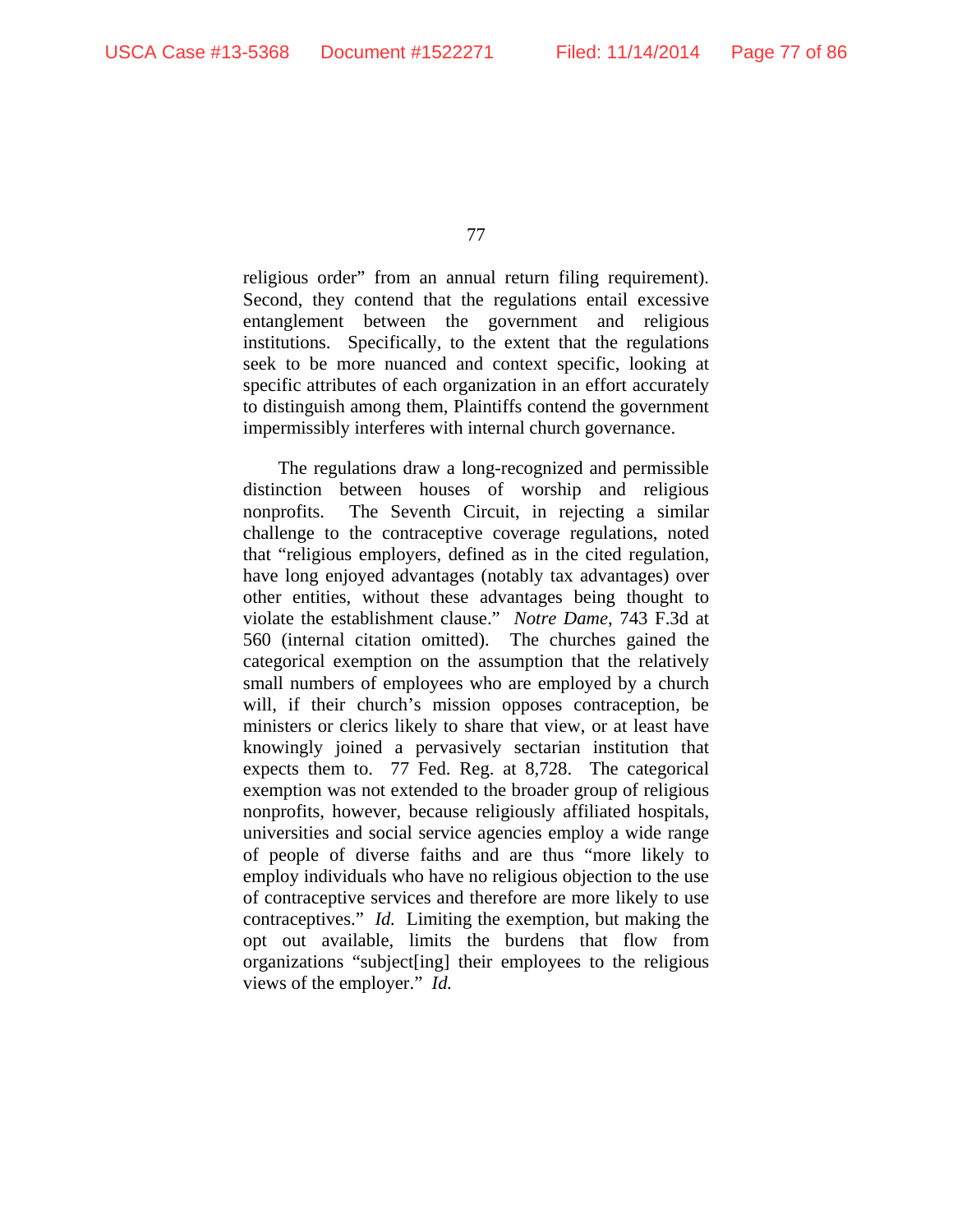$\overline{a}$ 

78

Plaintiffs equate the familiar regulatory distinction between houses of worship and religiously affiliated organizations, based on organizational form and purpose, with constitutionally impermissible distinctions based on denomination. They quote *Larson v. Valente*, 456 U.S. 228, 231-32, 246 n.23 (1982) and *Colorado Christian University v. Weaver*, 534 F.3d 1245, 1259 (10th Cir. 2008), for the notion that the Establishment Clause forbids distinguishing between "types of institutions" as surely as between "sects or denominations." Pls.' Br. 57-58 (internal quotation marks omitted). Both of the cases Plaintiffs rely on, however, were concerned with lines drawn based on denomination, rather than organizational form or purpose.29 In *Larson*, the Supreme Court invalidated a state law that imposed special registration requirements on churches that received a majority of their donations from non-members because it facially discriminated against religious denominations that were newer or chose to rely on public solicitation rather than financial support from members. 456 U.S. at 246-48. The distinction invalidated in *Colorado Christian* authorized public scholarships for students at Methodist and Roman Catholic universities while refusing them to students attending non-denominational evangelical Protestant or Buddhist universities. *See* 534 F.3d at 1258. The *Colorado Christian* court contrasted that denominational discrimination with the permissible exclusion "of all devotional theology majors equally." *Id*. at 1256 (citing *Locke v. Davey*, 540 U.S. 712, 715-16 (2004)). This Court in *University of Great Falls v. NLRB*, 278 F.3d 1335, 1343 (D.C. Cir. 2002), similarly

<sup>&</sup>lt;sup>29</sup> Indeed, the Plaintiffs' argument would call into question the tax advantages that have long been available to houses of worship, but not other types of religious organizations. Those tax advantages have not been thought to violate the Establishment Clause. *See Notre Dame*, 743 F.3d at 560.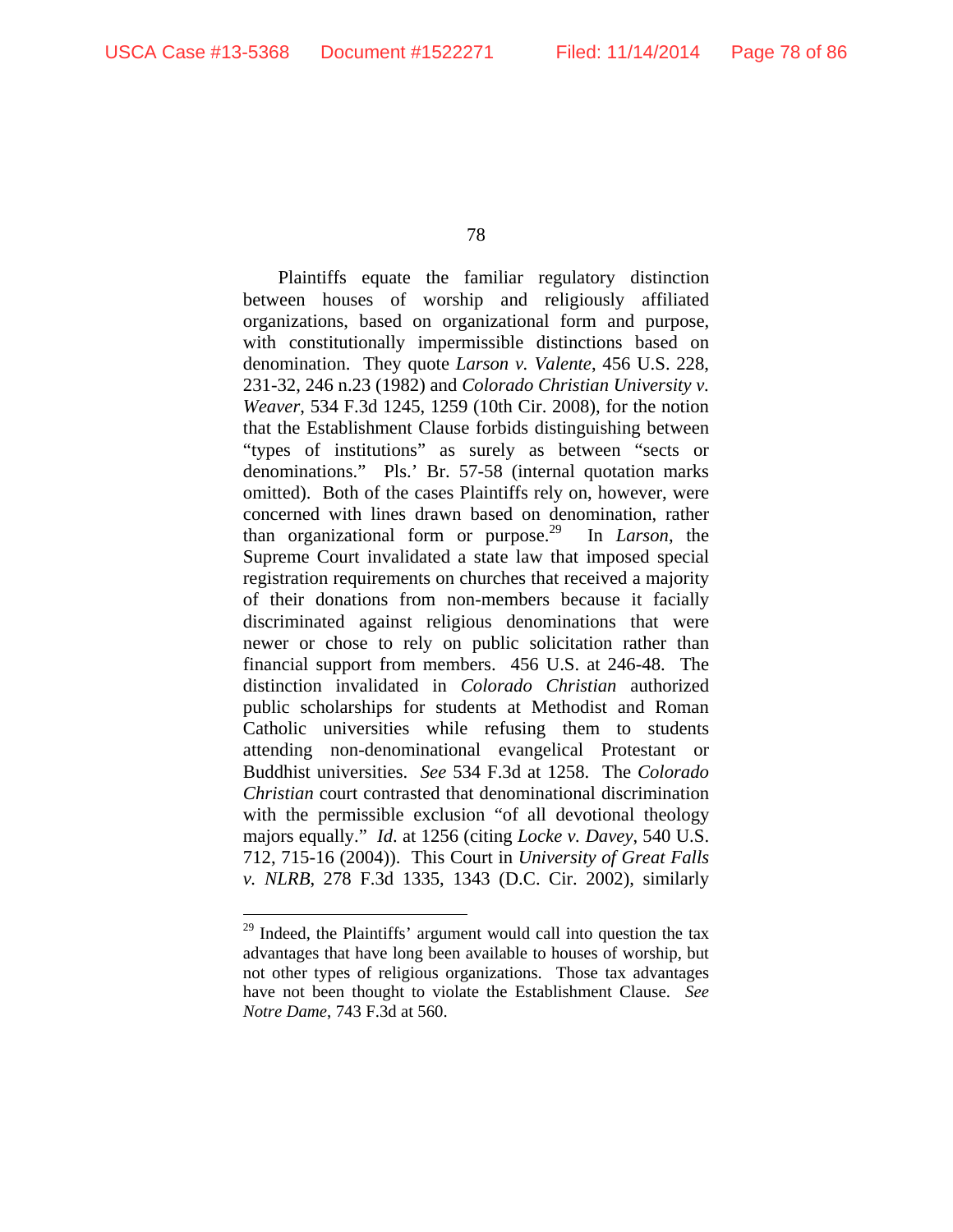invalidated a regulatory line that effectively asked whether certain schools were "*sufficiently* religious" to be exempt from NLRB jurisdiction, administration of which line had drawn the government into questioning whether the university "was legitimately 'Catholic.'" *Id*. *University of Great Falls* favors a test relying on more objective factors about the institution's structure and activities. *Id*. The regulations at issue here draw distinctions based on organizational form and purpose, and not religious belief or denomination, in keeping with *Larson, Colorado Christian*, and *University of Great Falls. See also Mich. Catholic Conf.*, 755 F.3d at 395; *Notre Dame*, 743 F.3d at 560.

Additionally, Plaintiffs assert that the regulations violate the Establishment Clause because they believe they call on the government impermissibly to "'troll[] through a person's or institution's religious beliefs.'" Pls.' Br. 60 (quoting *Mitchell v. Helms*, 530 U.S. 793, 828 (2000) (plurality opinion)). The regulations define a "religious employer" as "an organization that is organized and operates as a nonprofit entity and is referred to in section  $6033(a)(3)(A)(i)$  or (iii) of the Internal Revenue Code of 1986, as amended." 45 C.F.R. § 147.131(a); *see also* 78 Fed. Reg. at 8,461 (stating that the exemption is restricted primarily to "churches, synagogues, mosques, and other houses of worship, and religious orders"). The IRS has developed a non-exhaustive, non-binding list of fourteen factors to consider when determining whether an entity is in fact a religious employer. *See Am. Guidance Found., Inc. v. United States*, 490 F. Supp. 304, 306 n.2 (D.D.C. 1980); *Found. of Human Understanding v. United States*, 88 Fed. Cl. 203, 220 (2009).

Plaintiffs contend that, in order to determine whether an entity is in fact a religious employer, the government asks intrusive questions about its religious beliefs in violation of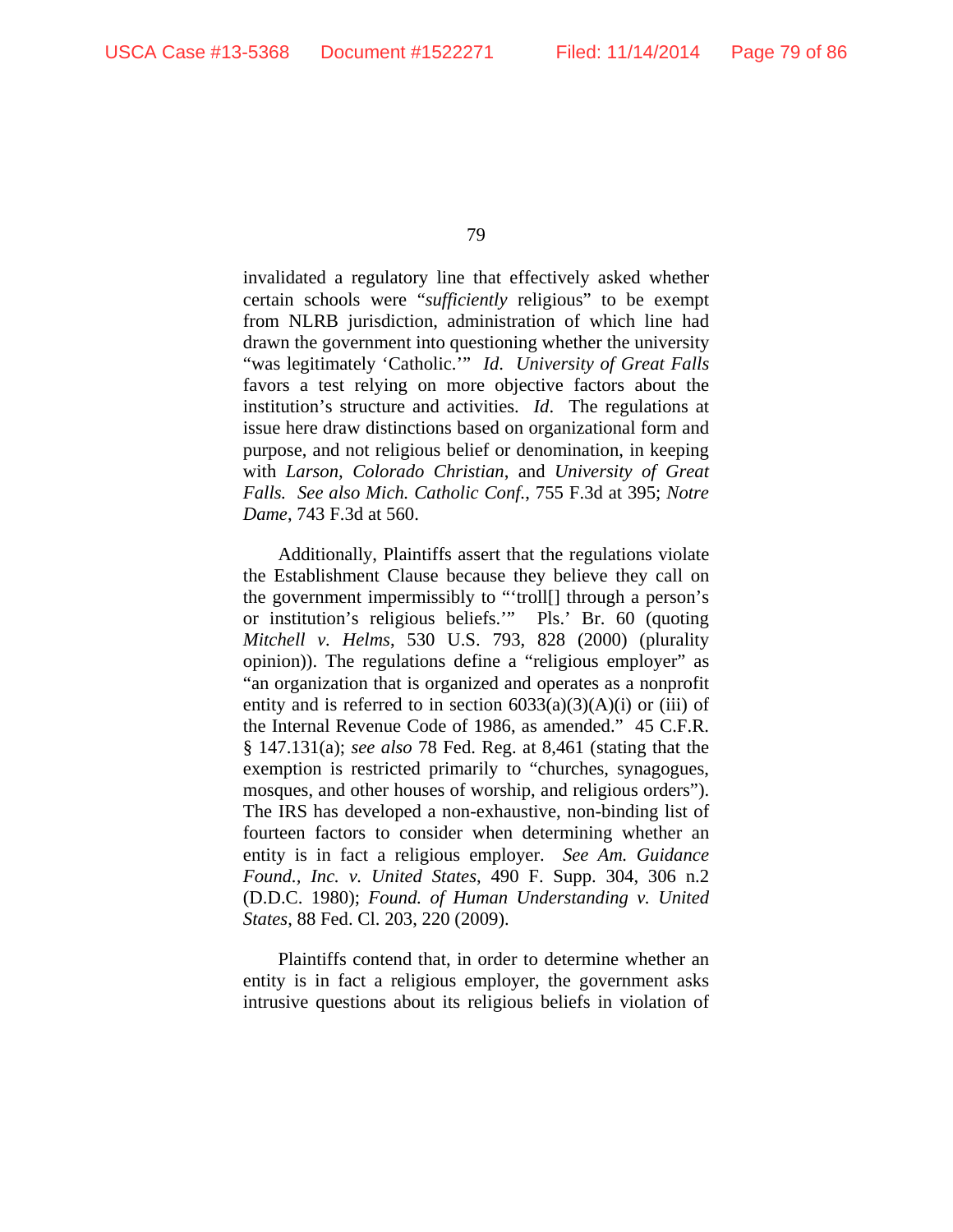the Establishment Clause. They complain that the IRS factors "favor some types of religious groups over others" and that "they do so on the basis of intrusive judgments regarding beliefs, practices, and organizational structures." Pls.' Br. at 61. It is undisputed in this case that the Archdiocese is a religious employer, and no other Plaintiff contends that it was improperly denied religious-employer treatment. As a result, Plaintiffs do not challenge a determination that has been made using those factors, nor can they argue that the factors were impermissibly applied to them. Therefore, we agree with the district court that this challenge is not ripe for review. *RCAW*, 2013 WL 6729515 at \*43-44.

## **E. Internal Church Governance**

Relying on *Hosanna-Tabor Evangelical Lutheran Church & School v. EEOC*, 132 S. Ct. 694 (2012), the *RCAW* Plaintiffs allege that the regulations violate the Religion Clauses of the First Amendment by impermissibly interfering with matters of internal church governance. They claim that the regulations "artificially split[]" the Catholic Church in two—into the Archdiocese (an exempt religious employer) and its related nonprofit organizations—and prevent the Archdiocese from "ensur[ing] that these organizations offer health plans consistent with Catholic beliefs." Pls.' Br. at 63- 64. Neither *Hosanna-Tabor*, nor any other precedent interpreting either of the Constitution's Religion Clauses, supports this novel claim.

The ACA's regulations do not address religious governance at all. The regulations' separate treatment of functions that Plaintiffs might prefer to group together does not interfere with how the Plaintiffs govern themselves internally. Plaintiffs invoke *Hosanna-Tabor*, but that case does not stand for Plaintiffs' proposition that the First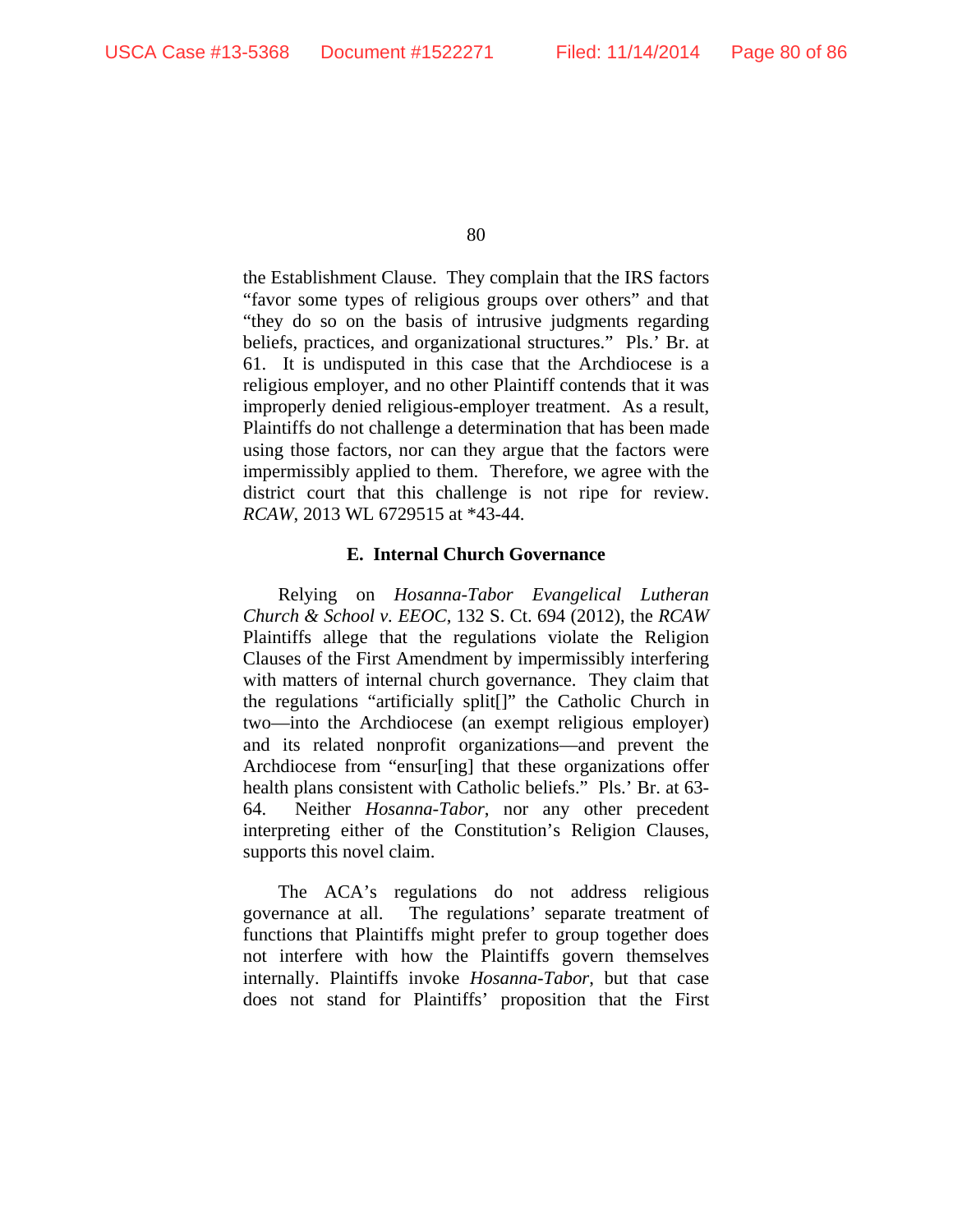Amendment precludes application of a law simply because it may affect different types of religious institution differently.

In *Hosanna-Tabor*, the Supreme Court recognized a "ministerial exception, grounded in the First Amendment, that precludes application of [Title VII and other employment discrimination laws] to claims concerning the employment relationship between a religious institution and its ministers." 132 S. Ct. at 705 (internal quotation marks omitted); *see id.* at 710. The Court expressly limited its holding to "an employment discrimination suit brought on behalf of a minister, challenging her church's decision to fire her." *Id.* The language from *Hosanna-Tabor* that plaintiffs invoke, used there in the context of disapproving judicial review of ministers' discrimination claims because it would interfere "with an internal church decision that affects the faith and mission of the church itself," *id.* at 707, does not apply here. Unlike in that case, nothing about the regulation challenged here would "depriv[e] the church of control over the selection of those who [would] personify its beliefs"—the Church's own ministers. *Id.* at 706. The Court's reasoning in *Hosanna-Tabor* does not extend beyond ecclesiastical employment matters to regulations that may affect a church's decision about its health care plan. Accordingly, the churchgovernance claim must fail.

## **F. Equal Protection**

The *Priests for Life* Plaintiffs argue that the regulations violate equal protection as guaranteed by the Fifth Amendment, by discriminating on the basis of religion and impinging on their fundamental rights. This claim is largely duplicative of Plaintiffs' Establishment Clause challenge and fails for similar reasons. The *Priests for Life* Plaintiffs cite no case in support of their contention that alleged discrimination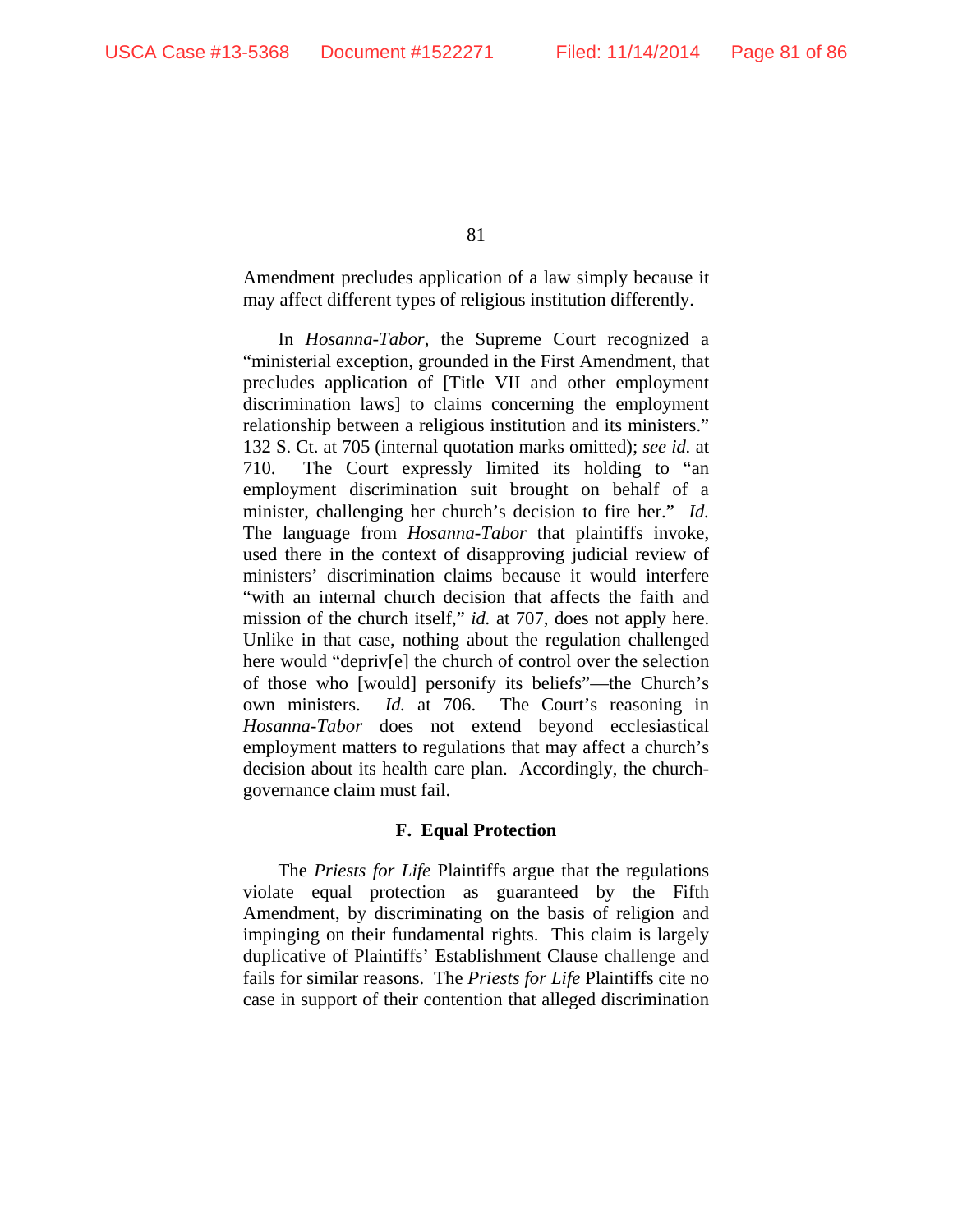between types of religious organizations within a denomination gives rise to an equal protection claim. Additionally, as the district court observed, the *Priests for Life* Plaintiffs' fundamental rights claim is identical to their other First Amendment claims. *Priests for Life*, 7 F. Supp. 3d at 110. Because we have rejected those claims, we apply rational basis scrutiny to the regulations. *See Locke v. Davey*, 540 U.S. 712, 720 n.3 (2004) (applying rational-basis scrutiny to an Equal Protection Clause claim alleging discrimination based on religion where the plaintiffs' Free Exercise Clause challenge failed). Because, as discussed *supra* Section IV.B, the regulations survive strict scrutiny, they necessarily survive this more limited form of review.

## **VI. Administrative Procedure Act**

The *RCAW* Plaintiffs contend that the government violated the Administrative Procedure Act by erroneously interpreting the exemption to apply on an employer-byemployer basis, rather than a plan-by-plan basis. The regulations state that the HRSA "may establish an exemption from [the regulations] with respect to a group health plan established or maintained by a religious employer (and health insurance coverage provided in connection with a group health plan established or maintained by a religious employer) with respect to any requirement to cover contraceptive services under such guidelines." 45 C.F.R. § 147.131(a). With respect to "multiple employer plans"—plans established or maintained by an exempt religious employer as well as non-exempt organizations—the Departments concluded that "the availability of the exemption or an accommodation [will] be determined on an employer-by-employer basis." 78 Fed. Reg. at 39,886. This means that "each employer [is] required to independently meet the definition of religious employer or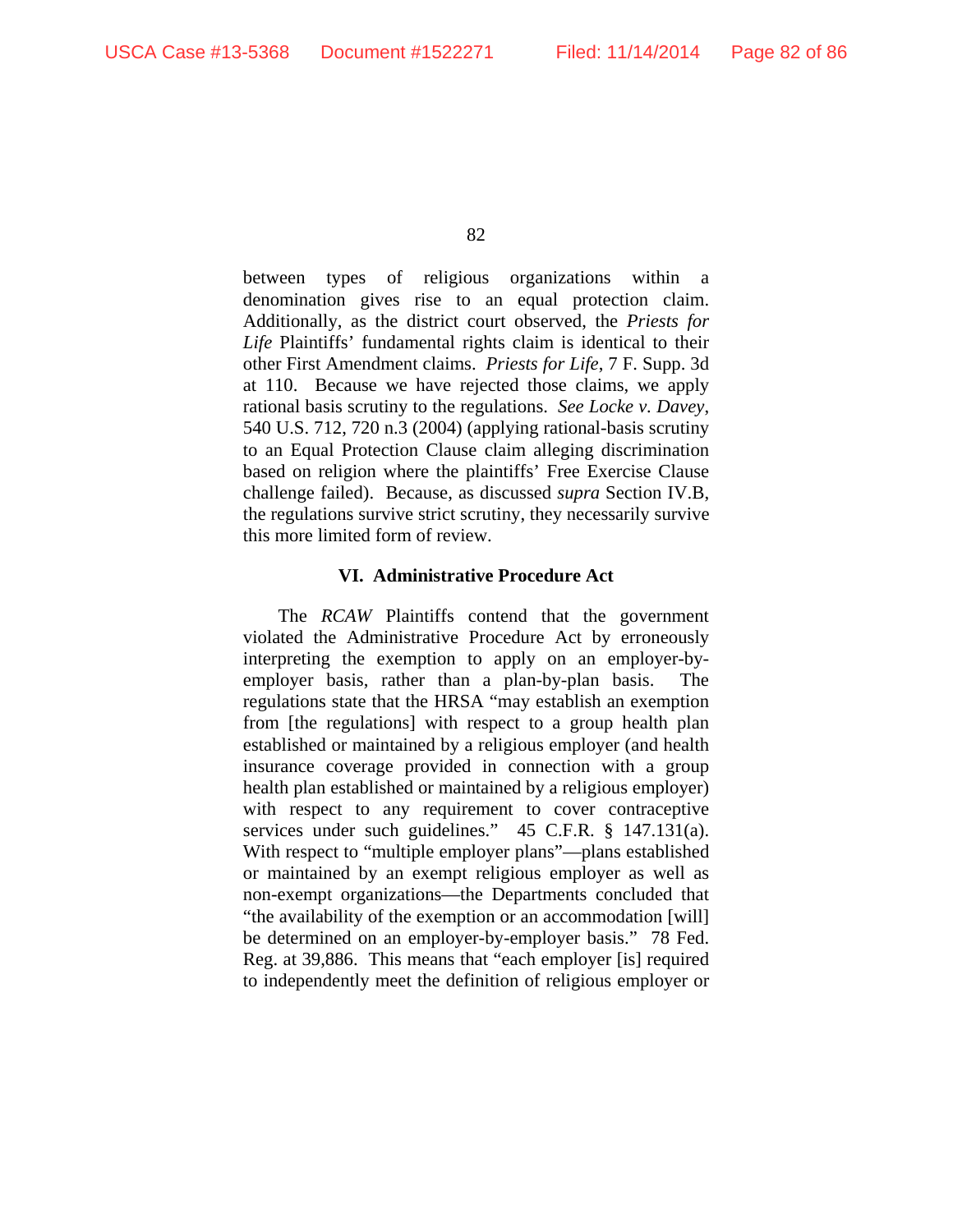eligible organization in order to avail itself of the exemption or an accommodation." *Id.*

An agency's interpretation of its own regulation is entitled to substantial deference. *Auer v. Robbins*, 519 U.S. 452, 461 (1997). The *RCAW* Plaintiffs contend that such deference is not appropriate here, however, for two reasons. First, they argue that, contrary to the government's contention, the regulation unambiguously states that the exemption applies on a plan-by-plan basis. *See Christensen v. Harris Cnty.*, 529 U.S. 576, 588 (2000) ("*Auer* deference is warranted only when the language of the regulation is ambiguous."). The regulation, however, is silent as to whether the exemption will apply on an employer-byemployer basis or a plan-by-plan basis. It uses the phrase "group health plan," because the contraceptive-coverage requirement applies to group health plans (as opposed to employers), not because the regulatory unit for purposes of the exemption is the plan rather than the employer. Because the regulation does not speak to that issue, we reject the *RCAW* Plaintiffs' claim that the Departments' interpretation is not entitled to deference.

Second, the *RCAW* Plaintiffs assert that deference to the Departments' interpretation is not warranted because it conflicts with a prior interpretation put forth by the government. *See Christopher v. SmithKline Beecham Corp.*, 132 S. Ct. 2156, 2166 (2012) ("[D]eference is likewise unwarranted when there is reason to suspect that the agency's interpretation 'does not reflect the agency's fair and considered judgment on the matter in question.' This might occur when the agency's interpretation conflicts with a prior interpretation . . . ." (internal citations omitted)). But the Departments have not changed their position. When they issued the Notice of Proposed Rulemaking regarding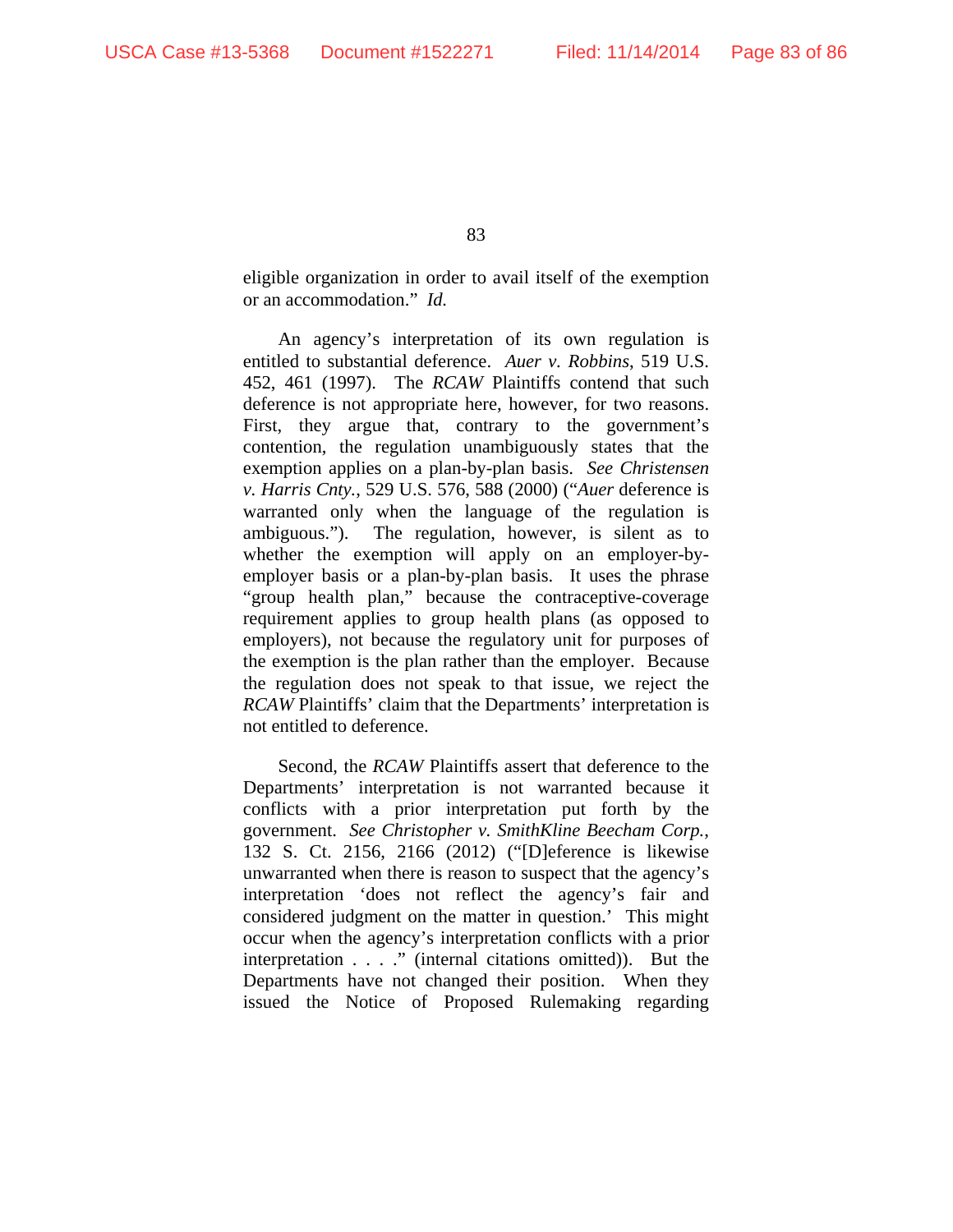"Coverage of Certain Preventive Services Under the Affordable Care Act," the Departments made clear that they intended the exemption to apply on an employer-by-employer basis. *See* 78 Fed. Reg. at 8,467. ("The Departments propose to make the accommodation or the religious employer exemption available on an employer-by-employer basis. That is, each employer would have to independently meet the definition of eligible organization or religious employer in order to take advantage of the accommodation or the religious employer exemption with respect to its employees and their covered dependents."). The language on which the *RCAW* Plaintiffs rely to demonstrate that the Departments have changed their position does not support their argument. *See*  77 Fed. Reg. 16,501, 16,502 (Mar. 21, 2012). All they point to is a hypothetical that specifies that an exempt religious school is categorically exempt from the contraceptive coverage requirement, whether it establishes and maintains its own plan or offers its employees coverage through a plan established by the exempt religious diocese with which it is affiliated. *See id.* Thus, contrary to the *RCAW* Plaintiffs' contention, the Departments' interpretation that the exemption applies on an employer-by-employer basis does not conflict with its earlier interpretation of the regulation, and is entitled to *Auer* deference.

Finally, in their supplemental brief, Plaintiffs contend that the government lacked the "good cause" required to promulgate the interim final rule without notice and comment. *See* 5 U.S.C. § 553(b)(3)(B) (authorizing promulgation of interim final rules without notice and comment when the agency finds on the record "that notice and public procedure thereon are impracticable, unnecessary, or contrary to the public interest."). Several reasons support HHS's decision not to engage in notice and comment here. First, the agency made a good cause finding in the rule it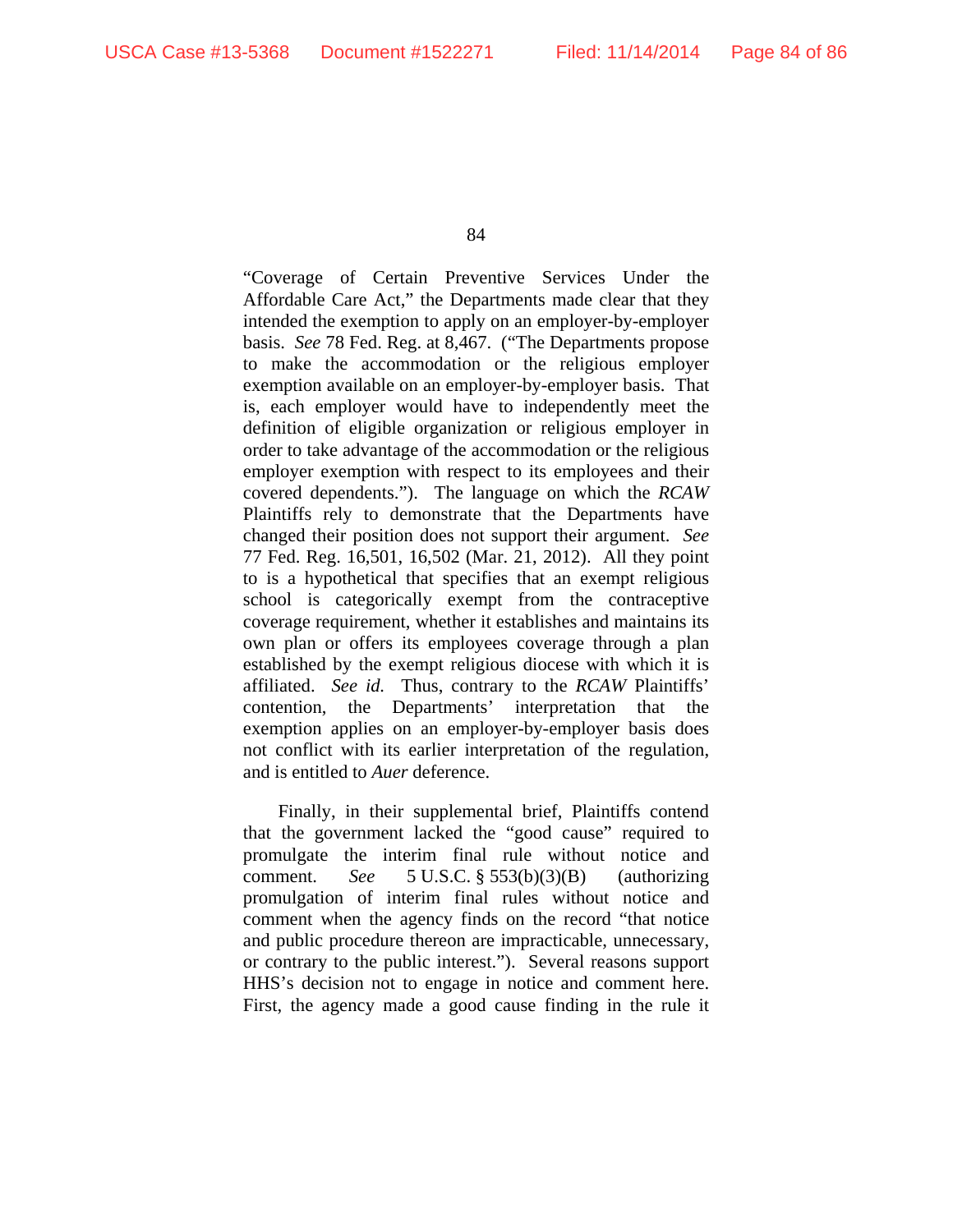issued. *See* 79 Fed. Reg. at 51,095-96. Second, the regulations the interim final rule modifies were recently enacted pursuant to notice and comment rulemaking, and presented virtually identical issues; moreover, HHS will expose its interim rule to notice and comment before its permanent implementation. *See* 5 U.S.C. § 553(b)(3)(B) (good cause exists when "notice and public procedure . . . are . . . unnecessary"). Third, the modifications made in the interim final regulations are minor, meant only to "augment current regulations in light of the Supreme Court's interim order in connection with an application for an injunction in *Wheaton College.*" 79 Fed. Reg. at 51,092; *see also Tenn. Gas Pipeline Co. v. FERC*, 969 F.2d 1141, 1144 (D.C. Cir. 1992) ("We have . . . indicated that the less expansive the interim rule, the less the need for public comment."). The government reasonably interpreted the Supreme Court's order in *Wheaton College* as obligating it to take action to further alleviate any burden on the religious liberty of objecting religious organizations. *See* 79 Fed. Reg. at 51,095-96; *see also Am. Fed'n of Gov't Emp., AFL-CIO v. Block*, 655 F.2d 1153, 1155-57 (D.C. Cir. 1981) (validating promulgation of interim rule without notice and comment because, *inter alia*, it would comply with a court order). As the agency explained, delay in implementation of the rule would interfere with the prompt availability of contraceptive coverage and delay the implementation of the alternative opt-out for religious objectors. *See* 5 U.S.C. § 553(b)(3)(B) (good cause exists when "notice and public procedure . . . are . . . contrary to the public interest").

\* \* \*

In sum, we reject all of Plaintiffs' challenges to the regulations. Accordingly, we affirm the district court's opinion in *Priests for Life* in its entirety. As to the *RCAW*